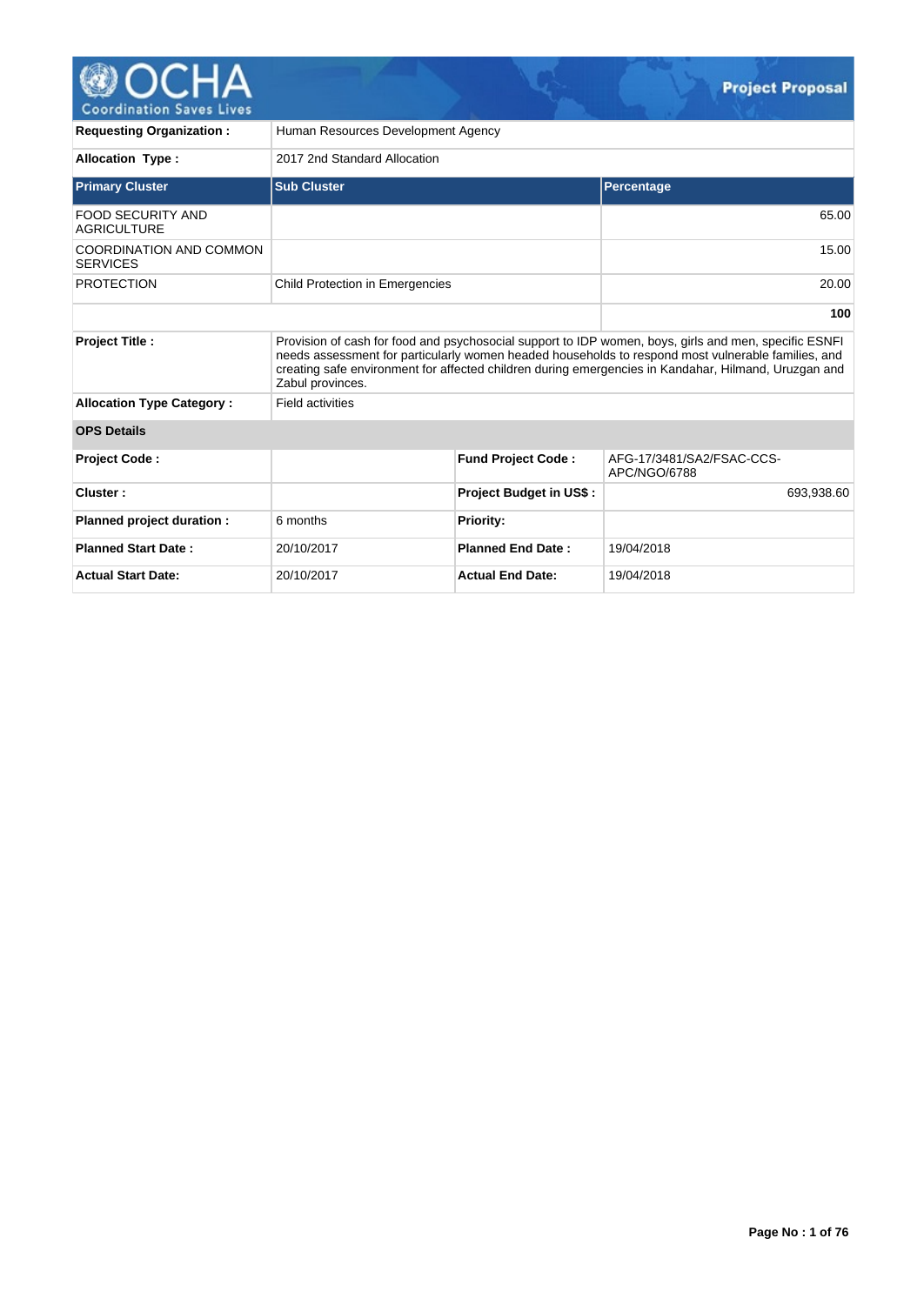| <b>Project Summary:</b> | The proposed intervention will be an immediate response to the families affected by ongoing armed<br>conflict in Southern Afghanistan, displaced from the place of their origin, living in worst condition of<br>displacement and haven't received any lifesaving response neither by the government nor by aid<br>organizations. The proposed aid will be targeting both – new IDPs by cash for food, provision of psycho-<br>social assistant and the ESNFI needs identification of new and prolonged IDPs within the last 12 months<br>of displacement history while ensuring stocks of emergency non-food items to respond to life saving<br>situations including the families living in most critical situation identified during the assessment.<br>Augmenting immediate response by creating safe and protective environment to fulfill children's rights,<br>enhance well-being, providing them psychosocial needs, recreational activities that will be reviving the<br>children's life from distress towards relief, reducing children's vulnerability and protection threats and<br>learn in a harm free and supportive environment. The proposed intervention is shaped in line with<br>strategic objectives of HRP for 2017 and the relevant objectives of FSAC, ESNFI and CPIE clusters.<br>The cash will immediately enable new families to have food in emergencies for short term until the<br>situation gets stable, this in turn will have significant impact on reducing child mortality, contributing in<br>reduction of malnutrition rate and overall health and dignity of the vulnerable families. The new and<br>prolonged IDP families' ESNFI needs assessment will enhance humanitarian needs analysis and inform<br>strategic planning targeting, prioritization and contribute to the provision of recent data on key<br>humanitarian indicators for the 2018 CHF 1st Standard Allocation. The provision of psychosocial training<br>to shock affected population will enhance their psycho-social well-being, relief from stressful and critical<br>situation resulted due to shocks.<br>The project title is – Provision of cash for food and psychosocial support to IDP women, boys, girls and<br>men, specific ESNFI needs assessment for particularly women headed households to respond most<br>vulnerable families, and creating safe environment for affected children during emergencies in<br>Kandahar, Hilmand, Uruzgan and Zabul provinces. The overall objective of the project is – To enhance<br>the well-being and restore dignity of mainly armed conflict IDP women, boys, girls and men who have<br>not been reached with humanitarian or other assistance through cash for food, non-food items and<br>provision of psychosocial support. Collect comprehensive evidence-based information through<br>community based approach with more focus on prolonged IDPs to address the specific ESNFI needs of<br>women, boys, girls and men and the strengthening of CPIE mechanism through formation of Child<br>Friendly Spaces in hard to reach areas. Then interventions will also strenghten the community |
|-------------------------|-------------------------------------------------------------------------------------------------------------------------------------------------------------------------------------------------------------------------------------------------------------------------------------------------------------------------------------------------------------------------------------------------------------------------------------------------------------------------------------------------------------------------------------------------------------------------------------------------------------------------------------------------------------------------------------------------------------------------------------------------------------------------------------------------------------------------------------------------------------------------------------------------------------------------------------------------------------------------------------------------------------------------------------------------------------------------------------------------------------------------------------------------------------------------------------------------------------------------------------------------------------------------------------------------------------------------------------------------------------------------------------------------------------------------------------------------------------------------------------------------------------------------------------------------------------------------------------------------------------------------------------------------------------------------------------------------------------------------------------------------------------------------------------------------------------------------------------------------------------------------------------------------------------------------------------------------------------------------------------------------------------------------------------------------------------------------------------------------------------------------------------------------------------------------------------------------------------------------------------------------------------------------------------------------------------------------------------------------------------------------------------------------------------------------------------------------------------------------------------------------------------------------------------------------------------------------------------------------------------------------------------------------------------------------------------------------------------------------------------------------------------------------------------------------------------------------------------------------------------------------------------------------------------------------------------------------------------------------------------------------------------------------------------------------------------------------------------------------------------------------------------------------------------|
|                         | acceptance and further create an enabling environment for humanitarian programming and delivery of<br>assistance.                                                                                                                                                                                                                                                                                                                                                                                                                                                                                                                                                                                                                                                                                                                                                                                                                                                                                                                                                                                                                                                                                                                                                                                                                                                                                                                                                                                                                                                                                                                                                                                                                                                                                                                                                                                                                                                                                                                                                                                                                                                                                                                                                                                                                                                                                                                                                                                                                                                                                                                                                                                                                                                                                                                                                                                                                                                                                                                                                                                                                                           |
|                         | The proposed project will target vulnerable beneficiaries in the following areas:                                                                                                                                                                                                                                                                                                                                                                                                                                                                                                                                                                                                                                                                                                                                                                                                                                                                                                                                                                                                                                                                                                                                                                                                                                                                                                                                                                                                                                                                                                                                                                                                                                                                                                                                                                                                                                                                                                                                                                                                                                                                                                                                                                                                                                                                                                                                                                                                                                                                                                                                                                                                                                                                                                                                                                                                                                                                                                                                                                                                                                                                           |
|                         | Hilmand province districts:<br>Garmser<br>Lashkar Gah                                                                                                                                                                                                                                                                                                                                                                                                                                                                                                                                                                                                                                                                                                                                                                                                                                                                                                                                                                                                                                                                                                                                                                                                                                                                                                                                                                                                                                                                                                                                                                                                                                                                                                                                                                                                                                                                                                                                                                                                                                                                                                                                                                                                                                                                                                                                                                                                                                                                                                                                                                                                                                                                                                                                                                                                                                                                                                                                                                                                                                                                                                       |
|                         | Nad Ali<br>Nawa barakzi                                                                                                                                                                                                                                                                                                                                                                                                                                                                                                                                                                                                                                                                                                                                                                                                                                                                                                                                                                                                                                                                                                                                                                                                                                                                                                                                                                                                                                                                                                                                                                                                                                                                                                                                                                                                                                                                                                                                                                                                                                                                                                                                                                                                                                                                                                                                                                                                                                                                                                                                                                                                                                                                                                                                                                                                                                                                                                                                                                                                                                                                                                                                     |
|                         | Kandahar province districts:<br>Khakrez                                                                                                                                                                                                                                                                                                                                                                                                                                                                                                                                                                                                                                                                                                                                                                                                                                                                                                                                                                                                                                                                                                                                                                                                                                                                                                                                                                                                                                                                                                                                                                                                                                                                                                                                                                                                                                                                                                                                                                                                                                                                                                                                                                                                                                                                                                                                                                                                                                                                                                                                                                                                                                                                                                                                                                                                                                                                                                                                                                                                                                                                                                                     |
|                         | Maywand<br>Shah Wali Kot                                                                                                                                                                                                                                                                                                                                                                                                                                                                                                                                                                                                                                                                                                                                                                                                                                                                                                                                                                                                                                                                                                                                                                                                                                                                                                                                                                                                                                                                                                                                                                                                                                                                                                                                                                                                                                                                                                                                                                                                                                                                                                                                                                                                                                                                                                                                                                                                                                                                                                                                                                                                                                                                                                                                                                                                                                                                                                                                                                                                                                                                                                                                    |
|                         | Zhari                                                                                                                                                                                                                                                                                                                                                                                                                                                                                                                                                                                                                                                                                                                                                                                                                                                                                                                                                                                                                                                                                                                                                                                                                                                                                                                                                                                                                                                                                                                                                                                                                                                                                                                                                                                                                                                                                                                                                                                                                                                                                                                                                                                                                                                                                                                                                                                                                                                                                                                                                                                                                                                                                                                                                                                                                                                                                                                                                                                                                                                                                                                                                       |
|                         | Uruzgan province districts:<br>Chora                                                                                                                                                                                                                                                                                                                                                                                                                                                                                                                                                                                                                                                                                                                                                                                                                                                                                                                                                                                                                                                                                                                                                                                                                                                                                                                                                                                                                                                                                                                                                                                                                                                                                                                                                                                                                                                                                                                                                                                                                                                                                                                                                                                                                                                                                                                                                                                                                                                                                                                                                                                                                                                                                                                                                                                                                                                                                                                                                                                                                                                                                                                        |
|                         | Dihrawud<br>Tirinkot                                                                                                                                                                                                                                                                                                                                                                                                                                                                                                                                                                                                                                                                                                                                                                                                                                                                                                                                                                                                                                                                                                                                                                                                                                                                                                                                                                                                                                                                                                                                                                                                                                                                                                                                                                                                                                                                                                                                                                                                                                                                                                                                                                                                                                                                                                                                                                                                                                                                                                                                                                                                                                                                                                                                                                                                                                                                                                                                                                                                                                                                                                                                        |
|                         | Zabul province districts:<br>Shahjoy                                                                                                                                                                                                                                                                                                                                                                                                                                                                                                                                                                                                                                                                                                                                                                                                                                                                                                                                                                                                                                                                                                                                                                                                                                                                                                                                                                                                                                                                                                                                                                                                                                                                                                                                                                                                                                                                                                                                                                                                                                                                                                                                                                                                                                                                                                                                                                                                                                                                                                                                                                                                                                                                                                                                                                                                                                                                                                                                                                                                                                                                                                                        |
|                         | The target beneficiaries:<br>Overall 66192 individuals will be targeted.                                                                                                                                                                                                                                                                                                                                                                                                                                                                                                                                                                                                                                                                                                                                                                                                                                                                                                                                                                                                                                                                                                                                                                                                                                                                                                                                                                                                                                                                                                                                                                                                                                                                                                                                                                                                                                                                                                                                                                                                                                                                                                                                                                                                                                                                                                                                                                                                                                                                                                                                                                                                                                                                                                                                                                                                                                                                                                                                                                                                                                                                                    |
|                         | - Cash assistance to 1150 new IDP families.<br>- Non-food items to 400 IDP families.                                                                                                                                                                                                                                                                                                                                                                                                                                                                                                                                                                                                                                                                                                                                                                                                                                                                                                                                                                                                                                                                                                                                                                                                                                                                                                                                                                                                                                                                                                                                                                                                                                                                                                                                                                                                                                                                                                                                                                                                                                                                                                                                                                                                                                                                                                                                                                                                                                                                                                                                                                                                                                                                                                                                                                                                                                                                                                                                                                                                                                                                        |
|                         | - 24 Child Friendly Spaces to accommodate 1200 children.                                                                                                                                                                                                                                                                                                                                                                                                                                                                                                                                                                                                                                                                                                                                                                                                                                                                                                                                                                                                                                                                                                                                                                                                                                                                                                                                                                                                                                                                                                                                                                                                                                                                                                                                                                                                                                                                                                                                                                                                                                                                                                                                                                                                                                                                                                                                                                                                                                                                                                                                                                                                                                                                                                                                                                                                                                                                                                                                                                                                                                                                                                    |
|                         | - 4586 new and prolonged IDP families will be assessed for ESNFI needs.<br>- 2000 IDPs will be provided psycho-social support, awareness session on child rights, child protection,                                                                                                                                                                                                                                                                                                                                                                                                                                                                                                                                                                                                                                                                                                                                                                                                                                                                                                                                                                                                                                                                                                                                                                                                                                                                                                                                                                                                                                                                                                                                                                                                                                                                                                                                                                                                                                                                                                                                                                                                                                                                                                                                                                                                                                                                                                                                                                                                                                                                                                                                                                                                                                                                                                                                                                                                                                                                                                                                                                         |
|                         | hygiene and sanitation promotion.<br>- Child protection and rights related trainings to 120 Community Based Child Protection Councils                                                                                                                                                                                                                                                                                                                                                                                                                                                                                                                                                                                                                                                                                                                                                                                                                                                                                                                                                                                                                                                                                                                                                                                                                                                                                                                                                                                                                                                                                                                                                                                                                                                                                                                                                                                                                                                                                                                                                                                                                                                                                                                                                                                                                                                                                                                                                                                                                                                                                                                                                                                                                                                                                                                                                                                                                                                                                                                                                                                                                       |
|                         | (CBCPC) members.<br>The clusters endorsement letters are attached as annex-22a -b, c, d.                                                                                                                                                                                                                                                                                                                                                                                                                                                                                                                                                                                                                                                                                                                                                                                                                                                                                                                                                                                                                                                                                                                                                                                                                                                                                                                                                                                                                                                                                                                                                                                                                                                                                                                                                                                                                                                                                                                                                                                                                                                                                                                                                                                                                                                                                                                                                                                                                                                                                                                                                                                                                                                                                                                                                                                                                                                                                                                                                                                                                                                                    |
| Direct beneficiaries :  |                                                                                                                                                                                                                                                                                                                                                                                                                                                                                                                                                                                                                                                                                                                                                                                                                                                                                                                                                                                                                                                                                                                                                                                                                                                                                                                                                                                                                                                                                                                                                                                                                                                                                                                                                                                                                                                                                                                                                                                                                                                                                                                                                                                                                                                                                                                                                                                                                                                                                                                                                                                                                                                                                                                                                                                                                                                                                                                                                                                                                                                                                                                                                             |

| <b>Men</b>                         | <b>Women</b> |            |        | <b>Boys</b>  | <b>Girls</b> |              |        | <b>Total</b> |
|------------------------------------|--------------|------------|--------|--------------|--------------|--------------|--------|--------------|
| 12,570                             |              | 14,566     |        | 18,464       |              | 20,592       | 66,192 |              |
| <b>Other Beneficiaries:</b>        |              |            |        |              |              |              |        |              |
| <b>Beneficiary name</b>            |              | <b>Men</b> |        | <b>Women</b> | <b>Boys</b>  | <b>Girls</b> |        | <b>Total</b> |
| <b>Internally Displaced People</b> |              |            | 12,515 | 14,501       | 18,382       |              | 20,501 | 65,899       |
| <b>Host Communities</b>            |              |            | 55     | 65           | 82           |              | 91     | 293          |
| <b>Indirect Beneficiaries:</b>     |              |            |        |              |              |              |        |              |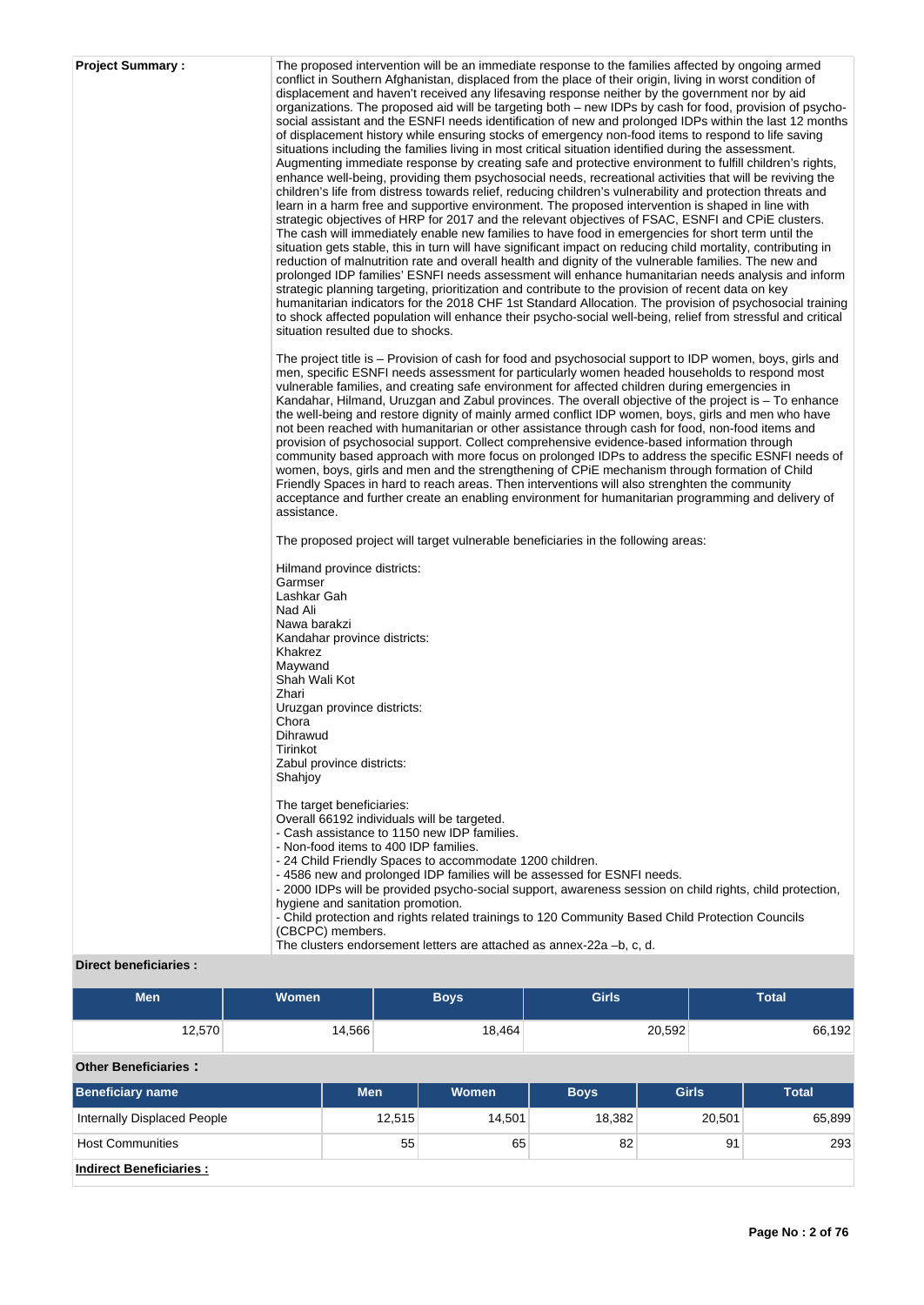The indirect beneficiaries will be affected children's families and those host families who have provided accommodation in their own houses to their relatives, friends and community members affected by armed conflict IDPs and provide them support and even shared their existing household resources, this support will decrease the burden of those host families. The relatives and friends of these target families will also be benefited indirectly as they may provide support, loan, food items, shelter and other non-food items to these IDP families and this aid will in turn minimize the burden on them.

### **Catchment Population:**

The local and other vendors at provincial level will be the indirect beneficiaries of this project as food items will be purchased from various vendors, but careful measure will be taken into account that such aid should not cause the rise of prices due to high demand of food or cause food shortage for rest of the population in catchment areas. In addition based on the ESNFI assessment findings and report the beneficiaries will indirectly benefit from allocation of financial resources, improved services and assistance provided by humanitarian actors engaged in delivery of ESNFI aids to new and prolonged armed conflict IDPs in hard to reach areas of four Southern provinces.

### **Link with allocation strategy :**

The proposed intervention is shaped based on the first objective of FSA-Cluster narrated under first strategic objective of Humanitarian Response Plan (HRP) for 2017.The urgent food assistance also contributes to the nutrition facts narrated under the Envelop two of 2nd Standard Allocation Strategy, nutrition cluster objective-2 related to HRP's Strategic Objectives-2 for 2017, as the cash will immediately enable the vulnerable families to have food in emergencies for short term until the situation gets stable, this in turn will have significant impact on enhancement of overall health, protection and dignity of the vulnerable families and in reduction of child mortality. Moreover, contributing to the facts described under Coordination and Common Services Objective 1 related to Assessment under the Enabling Action Envelope of 2nd standard allocation for 2017 and ESNFI Objective-1. The project will assess new and prolonged IDP families' ESNFI needs in order to enhance humanitarian needs analysis and inform strategic targeting and prioritization and contribute on the provision of recent data on key humanitarian indicators for the 2018 CHF 1st Standard Allocation, the assessed families living in most critical situation will be provided non-food items. Under the protection component of the project, immediate protection and safe environment will be offered for highrisky children protecting them from violence, abuse, exploitation, reducing protection threats and providing them psychosocial needs, recreational activities reviving the children's life from distress towards peace and relief and inspiring into them that the adverse conditions of life can get normal back. In addition, the provision of psychosocial training to shock affected population enhance their psycho-social wellbeing, relief from harmful, stressful and critical situation or environment resulted due to shocks. Therefore, the project is further contributing e to the third objective of protection cluster narrated under first strategic objective of Humanitarian Response Plan (HRP) for 2017 as well as fourth strategic objective of Humanitarian Response Plan (HRP) for 2017.

The full descriptions of above mentioned envelops, HRP SOs, cluster objectives and eligible actions are summarized hereunder:

Strategic Objective 1 (SO1): Immediate humanitarian needs of shock affected populations are met - including conflict and natural disaster affected and IDPs, refugees and returning Afghans from armed conflict.

Strategic Objective 4 (SO4): Humanitarian conditions in hard-to-access areas of Afghanistan are improved.

#### FOOD SECURITY OBJECTIVE 1:

Immediate food needs of targeted shock affected populations are addressed with appropriate transfer modality (food, cash or voucher).

### ENABLING ACTION (ASSESSMENT) OBJECTIVE 1:

Strengthen humanitarian actor's response through the coordinated multi-sector assessments to inform humanitarian programing, strategic decision-making and improve understanding of critical humanitarian needs.

### PROTECTION OBJECTIVE 3:

Support the creation of a protection-conducive environment to prevent and mitigate protection risks, as well as facilitate an effective response to protection violations.

#### ES & NFI OBJECTIVE 1:

Coordinated and timely ES-NFI response to families affected by natural disaster and armed conflict.

### **Sub-Grants to Implementing Partners :**

| <b>Partner Name</b>                                   | <b>Partner Type</b> | <b>Budget in US\$</b> |
|-------------------------------------------------------|---------------------|-----------------------|
|                                                       |                     |                       |
| Other funding secured for the same project (to date): |                     |                       |

**Other Funding Source Other Funding Amount**

# **Organization focal point :**

| <b>Name</b>                      | <b>Title</b>             | Email              | <b>Phone</b>     |  |  |  |
|----------------------------------|--------------------------|--------------------|------------------|--|--|--|
| Sayed Abdul Hai                  | <b>Managing Director</b> | m.director@hrda.af | 0093 799 250 002 |  |  |  |
| Mohammad Saeed                   | Deputy Director          | d.director@hrda.af | 0093 700 306 245 |  |  |  |
| Ubaiduallah                      | Finance Manager          | finance.m@hrda.af  | 0700964569       |  |  |  |
| <b>BACKGROUND</b>                |                          |                    |                  |  |  |  |
| 1. Humanitarian context analysis |                          |                    |                  |  |  |  |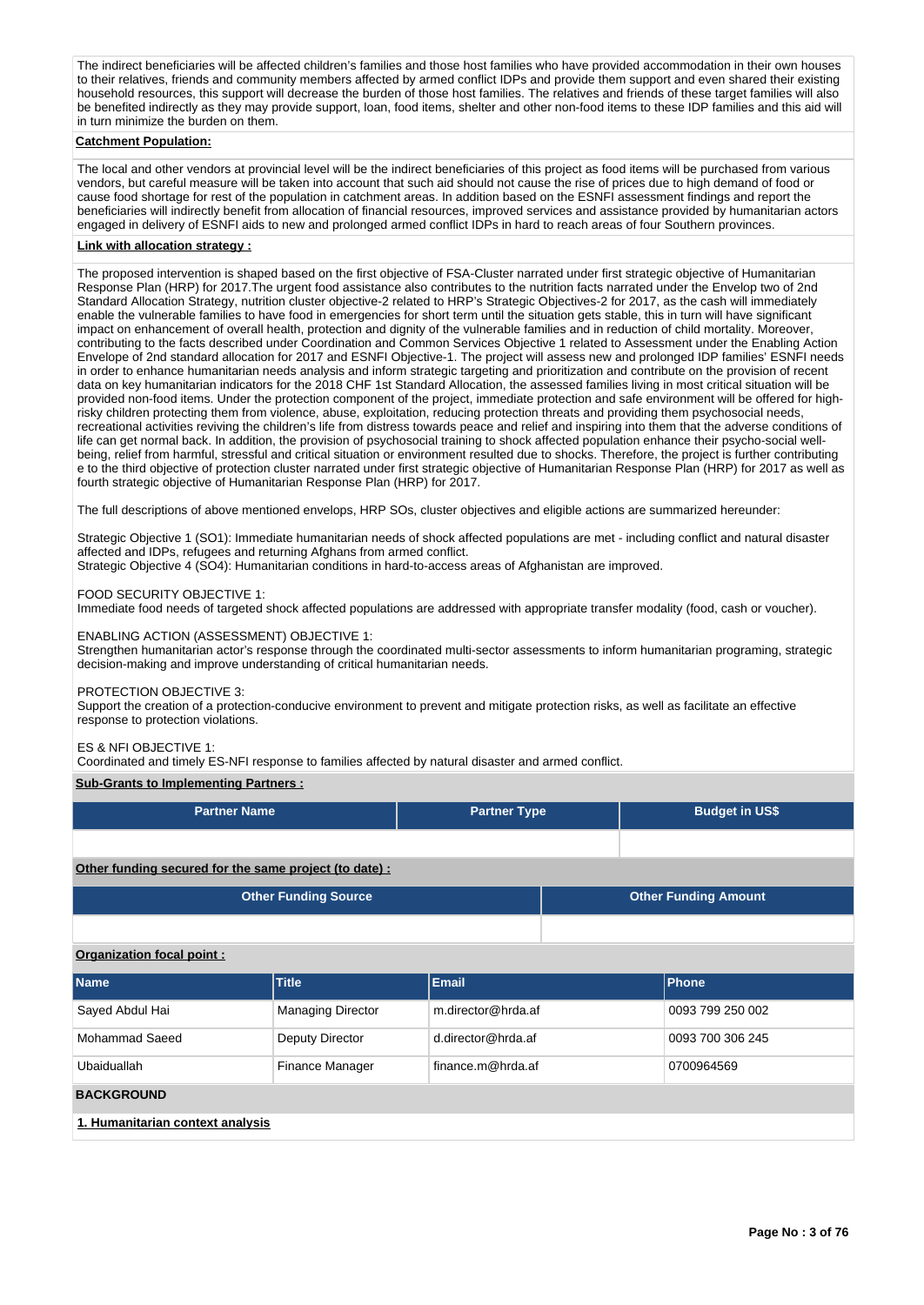One of the most war-affected zones in Afghanistan is the Southern region that includes Kandahar, Zabul, Hilmand, and Uruzgan provinces. As per Afghanistan Central Statistics Organization (CSO) 2017, 2912068 individuals are living in these four provinces. Southern Afghanistan hosts the highest number of IDPs and with the least access by the humanitarian community in hard to reach districts. Armed conflict/intimidation/threats and the general deterioration of security are the main factors causing displacement. According to HRP 2017, The humanitarian caseload is known to be high in hard-to-access areas, where almost a quarter of all newly-displaced IDPs were reported in 2016, around 89100 conflict IDPs in hard-to-access areas, high percentage is observed in Hilmand, Kandahar, Zabul and Uruzgan. Furthermore 0.1 million conflict IDPs are in need of humanitarian response in the Southern Afghanistan. As per UNOCHA data, 1- Jan to17 Jul-2017, 4847 IDP families have been displaced and based on assessment were identified for assistance in these four target provinces due to escalated armed conflict, 1128 families out of mentioned number are living in inaccessible areas. In Jan-2107, HRDA conducted a rapid need assessment in most IDP populated hard-to-reach territories of Nad-e-Ali district of Hilmand province, the assessment showed that the IDPs specifically female headed households in these areas are in worst condition, they prioritized their needs as food, non-food items, shelter, Health facilities and clean water. This situation also affected children who no longer play, vulnerable families who may face multiple risks such as fleeing for their lives, frightening experiences, exposed to sudden loss, disruption in their routines, women and children faced sexual assault, abuse, violence, harmful labour practice, girls are forced to early marriages, harassment, discrimination, exclusion, while boys become street working children and recruitment into armed groups that are cause threats to vulnerable children psychosocially and physically. Deteriorating living conditions, loss of livelihoods and lack of access to services due to emergencies and armed conflicts can have both immediate and long-term consequences for the functioning of children, families and communities and their ability to live in dignity.

In the following hard to reach areas new armed conflict IDPs, particularly female headed households and other vulnerable families will receive cash for food, in kind support for non-food items, community-based approach with more focus on prolonged IDPs' including the specific ESNFI needs of women, boys, girls and men, provide psycho-social support and establish Child Friendly Spaces (CFS) to reduce the high trauma of boys and girls:

Hilmand province districts: Garmser Lashkar Gah Nad Ali Nawa barakzi Kandahar province districts: Khakrez Maywand Shah Wali Kot Zhari Uruzgan province districts: Chora Dihrawud Tirinkot Zabul province districts: Shahjoy

Considering the security trend in 2016 and 2017 indicating that fighting is still in tense and spreading more widely, more displacement are happening. Therefore, cash assistance for food will enable the vulnerable families to minimize the life threatening risks and restore the undesired condition of their lives. Security constraints has acted main barriers for delivery of humanitarian assistance while HRDA has long existence in the region, is very familiar with local, political, social and security contexts of these areas and is very long experienced in terms of humanitarian assistance delivery in these areas. Early 2017 HRDA carried out a comprehensive and multi-cluster rapid assessment in partnership with INTERSOS in hard-to-reach areas of 15 districts of Kandahar province, in addition, early 2017, HRDA implemented similar project successfully in these four provinces by CH-fund, these all indicate the welcoming of neutral and impartial delivery of aids in remote areas.

# **2. Needs assessment**

Severe shock by escalating armed conflict raised the urgent needs especially in hard-to-reach areas. As per HNO 2017, Humanitarian access and operational capacity to reach the displaced is a major concern in many parts of the country with 90,000 people displaced into inaccessible, or hard to reach areas so far in 2016. During the summer offensives around Hilmand's Lashkargah city, IDPs reportedly sought safety in the northern districts of Hilmand province; many IDPs perceive the north of the Hilmand province as safer, despite being almost completely out of reach for humanitarian assistance. The OCHA supported NRC/ATR field study indicated that comparatively, people in hard-to-access areas received less humanitarian assistance, their needs were often greater. Displaced households in harder-to-access areas are more likely to be poorer, larger, to house pregnant or lactating women and persons with disabilities, facing miss meals and accommodated in 'mostly destroyed' buildings. In particular, survey findings suggest that there were substantial numbers of unassisted IDPs in hard-to-access areas. Early 2017 HRDA completed the implementation of cash based project for food and non-food items in remote areas of the South, HEAT results showed that 97.35% of assessed families hadn't income after the sock and none of them received any assistance, the average for reduced number of meals eaten in a day is reported 1.25 in seven days of period, 84.5% interviewees reported that they have no food stock. The assessment report is enclosed as annex-1.

The long lasting war during the past several decades has severely and negatively affected every aspect of life; the country's Southern part is one of the most affected regions as the people of this region are still suffering from tense insecurity, backwardness, economic hardships, insufficient education, damaged infrastructure and poor agriculture systems, lack of safe drinking water and frequently military operations against Afghan Opposition Group (AOGs), all mentioned worse conditions caused limited access to humanitarian aids, basic vital services and huge displacement. In Southern provinces major number of population displacement and unemployment – acting terrible and protection barrier – worsening the children protection, health, social interaction, psychological well-being, education, rights, social services, emotional and weakening children's internal and external support at all. Furthermore, IDP populations not only in need of direct protective services, but also need assistance to enhance their own protection capacities and psychological well-being.

As per UNOCHA data, 1- Jan to17 Jul-2017, 4847 IDP families have been displaced and based on assessment were identified for assistance in these four target provinces due to escalated armed conflict, 1128 families out of mentioned number are living in inaccessible areas. In these target areas, few health facility providers are operating. Early 2017 the HRDA rapid needs assessment in remote areas of Nad-i-Ali district of Hilmand reported 1729 IDP families in the past 12 months, none of them received assistance, 209 of them were in need of emergency shelter, 87% of them hadn't access to latrines, no main source of clean water, 87.6% of them faced food shortage, The household goods of 76% IDPs either destroyed or they were not able to take, for details refer to annex-2.

#### **3. Description Of Beneficiaries**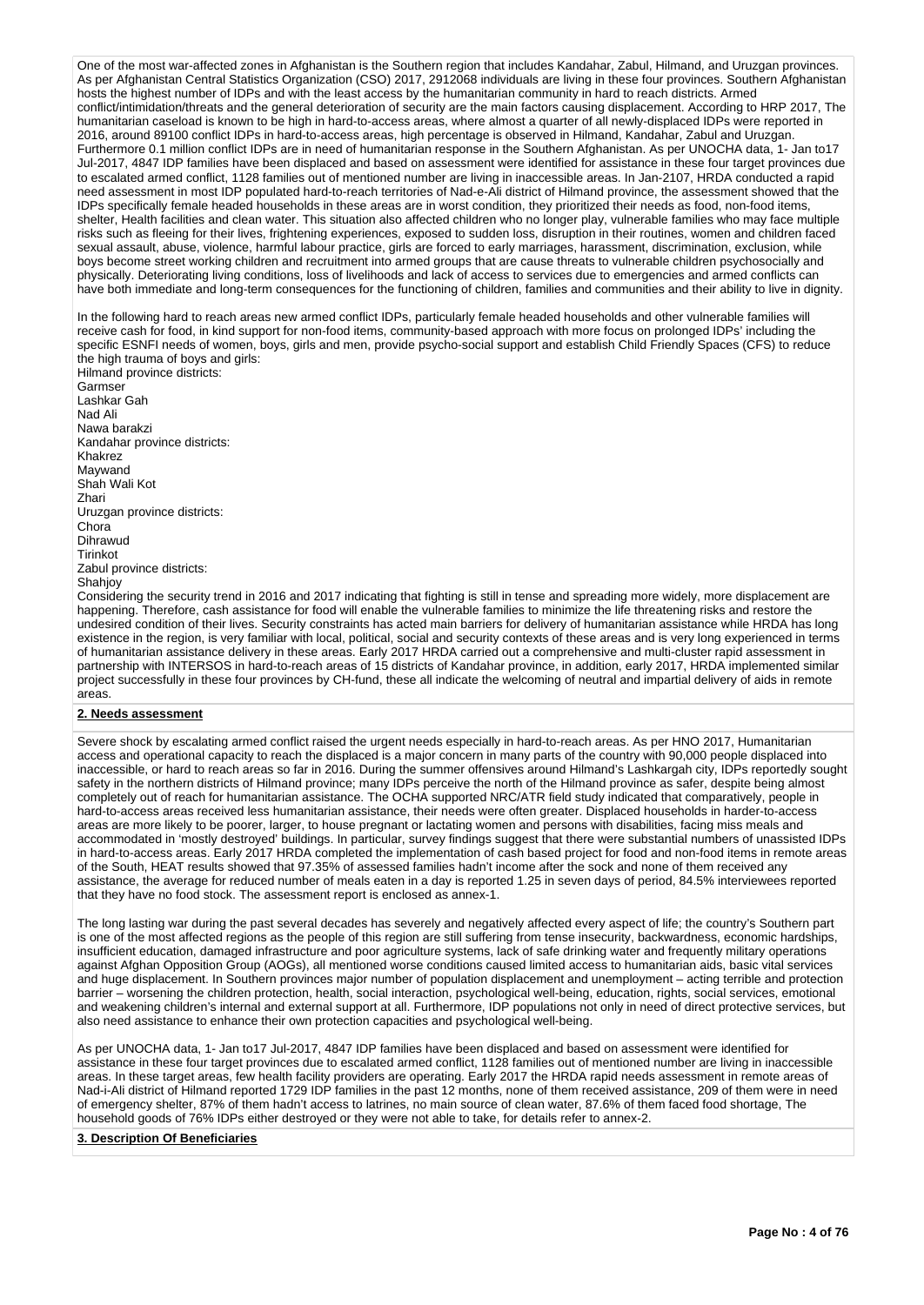Through the cash assistance of this proposed action the number of target beneficiaries in each of the hard to reach areas will be depending on number of recent armed conflict displacement thus, HRDA will mostly focus on most vulnerable IDPs that are displaced newly or to assess ESNFI needs in condensed hard to reach areas with new and prolonged IDPs meanwhile other aid agencies are not able to approach them due to security constraints, non-food items will be provided to assessed families living in most critical condition and meeting the vulnerability criteria defined by ESNFI cluster, the criteria include, Female Headed Household, Child Headed Household, Disabled Headed, Household, Elderly Headed Household, Very Large Family (8 members or more), Very Poor Families, Families with Chronically-ill members or having other pressing vulnerability. The assessment will be undertaken based in common approach (use HEAT and/or ES/NFI sectoral assessment tools), the assessment will be coordinated with sub-clusters and participatory approach will be used and include the particular needs of different gender and age groups. Moreover, The REACH organization has planned to deliver training to representatives of humanitarian aid organizations, the training is regarding the assessment tools for identification of ESNFI needs, this training will surely assist us in this project for the appropriate assessment process and usage of relevant tools. Child Friendly Spaces will be established within the target communities for affected children in order to have immediate response in challenging circumstances and to reduce children's vulnerability, socialize them, enable them to play and learn in a protective, harm free, helpful and supportive environment. By provision of psycho-social support to minimize the physical, psychological and social consequences of an emergency and to enhance the emotional, social and physical well-being of IDP families.

However, HRDA will make great efforts on coordinating all cash; ESNFI needs assessment and response process, formation of safe spaces and provision of psycho-social support with relevant cluster at local level, national level to make sure best implementation. The standardized vulnerability selection criteria will be well-coordinated with stakeholders in order to make sure that the most vulnerable are served. Cultural norms will be considered strictly to make sure that vulnerable women and girls are not missed.

The target beneficiaries:

- Overall 66192 individuals will be targeted.
- Cash assistance to 1150 new IDP families.
- Non-food items to 400 IDP families.
- 24 Child Friendly Spaces to accommodate 1200 children.
- 4586 new and prolonged IDP families will be assessed for ESNFI needs.
- 2000 IDPs will be provided psycho-social support, awareness session on child rights, child protection, hygiene and sanitation promotion.
- Child protection and rights related trainings to 120 Community Based Child Protection Councils (CBCPC) members

#### **4. Grant Request Justification**

While food insecurity is chronic in Afghanistan, those displaced by recent/sudden shocks are considered to be most in need of immediate food assistance as well as prolonged IDPs with limited or no livelihoods options. As per HNO 2017, there are 1.6 million severely food insecure and 9.7 million moderately food insecure people in need of immediate assistance across the country, 3.7 million people need protection assistance across the country. Displacement, conflict induced and forced returns, has also generated significant shelter and NFI needs in 2016. As per UNOCHA data, 1- Jan to17 Jul-2017, 4847 IDP families have been displaced and based on assessment were identified for assistance in these four target provinces due to escalated armed conflict, 1128 families out of mentioned number are living in inaccessible areas. Despite of food assistance the affected families may require NFIs in order to cook, eat and to protect against negative effects of the circumstances. With the majority of food support being distributed in-kind and as separate commodities, cooking utensils are required to enable families to subsist following a disaster. Therefore, a comprehensive assessment is required to collect reliable data on the ESNFI needs of new and prolonged IDPs.

The levels of mortality and morbidity associated with armed conflict are explained not only as outcomes of fighting but also for the most part as the result of spreading disease and malnutrition, during armed conflicts assets get lost or destroyed, thus the very poor are likely to be the worst affected, The destruction of assets, in addition to making for unstable economic, social and political environments, will impact significantly on the ability of affected households to recover their economic and social position in post-conflict settings. The IDPs accommodated by their friends, relatives and host communities with three or more families together, this condition very often forcing some members to have less meals. As per the pre-defined criteria, the assessment will be carried out for the new armed conflict IDPs who have been displaced very recently or within the time-frame of this project. The beneficiaries matching the criteria will be granted cash for food or in-kind support for non-food items hard to reach areas.

The FSA-Cluster recommended basic food basket is "100% - 2,100 Kcal/person/day/family of seven". Therefore, considering this food basket for cash and vouchers program detailed in page 1 & 2 of attached annex-3 FSA-Cluster document and 4th page of FSAC Response Plan (SRP)-2017 (annex-4), and considering the recent price list of identified commodities in target areas an amount of \$180 - 206 (\$90 - 129/month) is required per family for food items to cover their food needs for two months as per cluster standards, the price list is attached as annex-5. For the assessment on identification of ESNFI specific assessment tools will be used in consultation with relevant cluster, some of these assessed families who will be living in most critical situation will be responded via in-kind support of non-food items as per Annex-11 – ESNFI Technical Guideline and Annex-12 – ESNFI standard kit and ensuring the prepositioning of stocks for emergency response.

The impact of four decades prolonged conflict has reduced the effectiveness of existing protection mechanisms including social and family protection networks and community-based structures. It has increased the vulnerability of specific groups – notably, multiple displaced, children, women and girls, the elderly, people with disabilities, returnees and other groups with specific needs - by creating greater protection risks. Therefore, 24 child friendly spaces will be formed meanwhile psychosocial support and training sessions on child protection, hygiene and sanitation promotion will be provided.

### **5. Complementarity**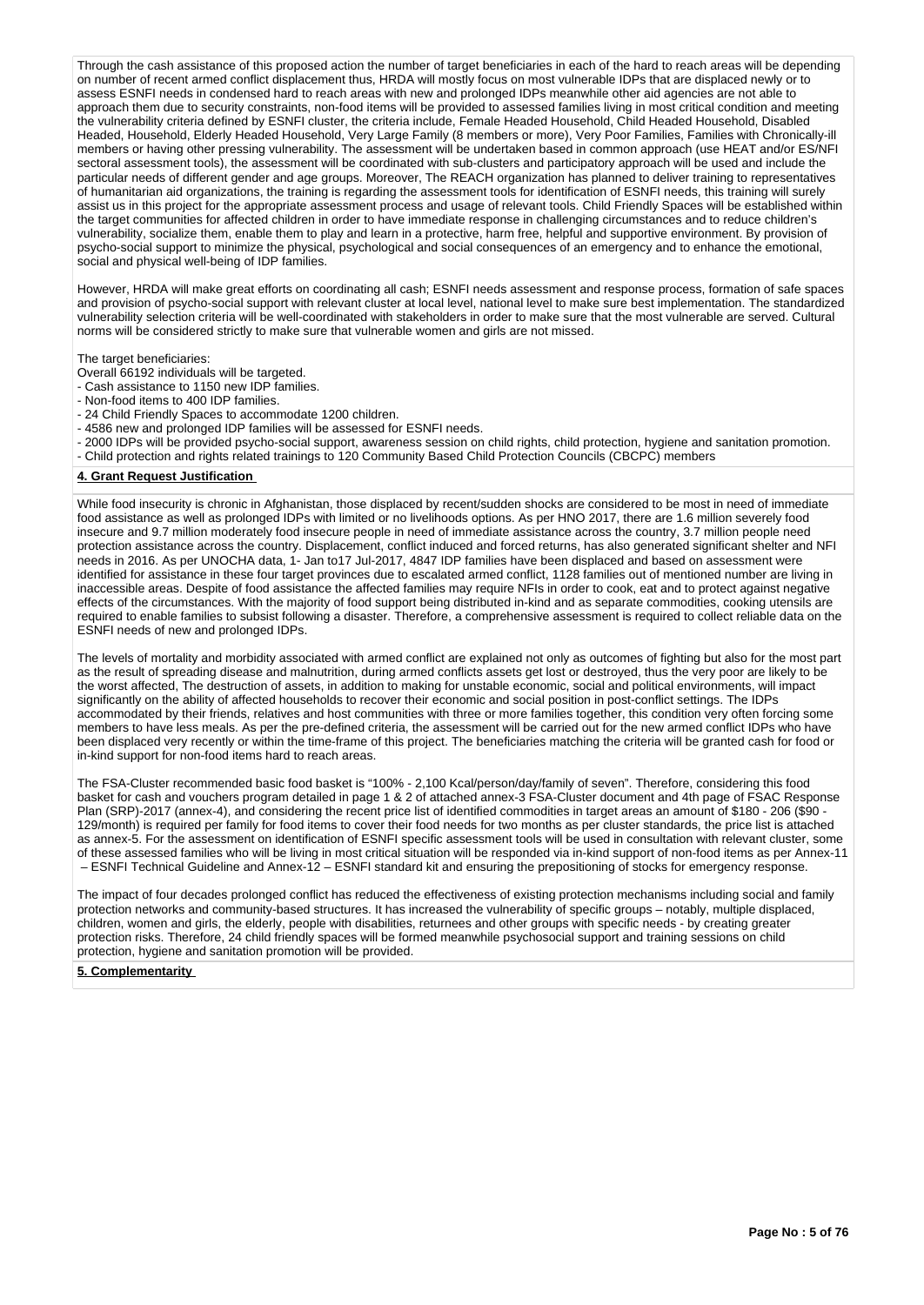Early 2017, HRDA completed the implementation of cash based project through which cash provided for food and non-food items to armed conflict IDPs in remote areas of four Southern provinces, the experiences and challenges of the project strengthened HRDA's capacity for better implementation of cash based intervention, assessment on ESNFI needs and provision of NFI to entitled families, and definitely such experienced background is ensuring well implementation of future cash based interventions and ESNFI related interventions. Moreover, HRDA remained heavily engaged in implementation of IDP/Returnee related project as majority of its implemented projects were designed to respond to the needs of vulnerable IDPs/Returnees. Right now HRDA is implementing five projects related to child protection for IDP children and Women Empowerment project for IDP women in various parts and districts of Kandahar and Nimroz provinces, these projects are funded by War Child Canada and UNICEF. After successful implementation of National Solidarity Program (NSP) in Kandahar, HRDA has recently signed contract for Citizen Charter Afghanistan Project (CCAP) for Kandahar city; this is huge development program with more focused by the Afghan Government and big donors contributing to the development of Afghanistan. Through CCAP 150 Community Development Councils (CDC) and 30 Gozar Assemblies will be targeted, mobilized and their capacity will be built on how to manage their own projects, prioritize their needs, participate and contribute to the development of their communities. The more specific issue in CCAP is the particular focus and consideration to IDPs to be taken into account while the community development plans are shaped as well as during implementation of their sub-projects. The heavy engagement of HRDA in IDP/returnee families' response and continuous delivery of humanitarian aids in remote areas expanded HRDA's network at community level as well as strengthened the capacity of HRDA on how to manage and deliver humanitarian responses properly, effectively and efficiently in emergencies.

In addition, HRDA will utilize it's all available resources in order to make sure the cost effectiveness of the project as well as to maximize the utilization of available resources for the well and smooth implementation of this proposed intervention. In most of these target areas, this project will be the only project which will be supporting the IDPs caseload and create opportunities on access to these areas for delivery of further humanitarian aids. The assessment reports and findings of this project will help other clusters such as health, WASH, protection, etc to have an overall picture on the needs in the area and planning for the response. The REACH organization has planned to deliver training to representatives of humanitarian aid organizations, the training is regarding the assessment tools for identification of ESNFI needs, this training will surely assist us in this project for the appropriate assessment process and usage of relevant tools to target the extremely vulnerable beneficiaries.

### **LOGICAL FRAMEWORK**

### **Overall project objective**

To enhance well-being and restore dignity of armed conflict IDPs through cash for food, non-food items and provision of psychosocial support. Collect comprehensive evidence-based information through community based approach with more focus on prolonged IDPs to address ESNFI needs and strengthening of CPiE mechanism through formation of Child Friendly Spaces in hard to reach areas. **FOOD SECURITY AND AGRICULTURE**

| <b>FUUD SECURIT AND AURICULTURE</b>                                                                                                                        |                                                                                                                                                                                                     |                                 |  |  |  |  |  |
|------------------------------------------------------------------------------------------------------------------------------------------------------------|-----------------------------------------------------------------------------------------------------------------------------------------------------------------------------------------------------|---------------------------------|--|--|--|--|--|
| <b>Cluster objectives</b>                                                                                                                                  | <b>Strategic Response Plan (SRP) objectives</b>                                                                                                                                                     | <b>Percentage of activities</b> |  |  |  |  |  |
| Objective 1: Immediate food needs of<br>targeted shock affected populations are<br>addressed with appropriate transfer modality<br>(food, cash or voucher) | SO1: Immediate humanitarian needs of<br>shock affected populations are met -<br>including conflict and natural disaster<br>affected and IDPs, refugees and returning<br>Afghans from armed conflict | 100                             |  |  |  |  |  |

**Contribution to Cluster/Sector Objectives :** The proposed intervention is shaped based on the facts which will definitely contribute to first objective of FSAC narrated under first strategic objective of Humanitarian Response Plan (HRP) for 2017.The urgent food assistance also contributes to the nutrition facts narrated under the Envelop two of 2nd Standard Allocation Strategy, nutrition cluster objective-2 related to HRP's Strategic Objectives-2 for 2017, as the cash will immediately enable the vulnerable families to have food in emergencies for short term until the situation gets stable, this in turn will have significant impact on reducing child mortality and overall health, protection and dignity of the vulnerable families.

### **Outcome 1**

Urgent cash for food provision will assist the vulnerable new IDP men, women, boys and girls especially in hard to reach territories to meet their basic food needs for two months, minimize the life threatening risks and restore the undesired and unexpected condition of their lives.

# **Output 1.1**

# **Description**

Vulnerable IDP men, women, boys and girls based on assessment and identified criteria received urgent cash assistance for food worth \$180 - 206 as per annex-5 for food items to cover their basic package of food needs for two months.

### **Assumptions & Risks**

- Communities will contribute for smooth implementation of the project.
- Communities will cooperate in identification, assessment and registration of vulnerable IDPs.
- Security and political context of the Southern region will not impact the project implementation.
- Cultural and security norms will allow women to appear for registration and in distribution locations.
- Structures will have not broken down; tensions will not be created between recipients and non-recipients.
- Community leaders will not include their own family, poorest will be selected.

### **Indicators**

|                 |                                         |                                                | <b>End cycle beneficiaries</b> |                               |  | End<br>cvcle |       |
|-----------------|-----------------------------------------|------------------------------------------------|--------------------------------|-------------------------------|--|--------------|-------|
| Code            | <b>Cluster</b>                          | <b>Indicator</b>                               | <b>Men</b>                     | Women   Boys   Girls   Target |  |              |       |
| Indicator 1.1.1 | FOOD SECURITY AND<br><b>AGRICULTURE</b> | Number of new IDPs assisted on time with cash. |                                |                               |  |              | 8.050 |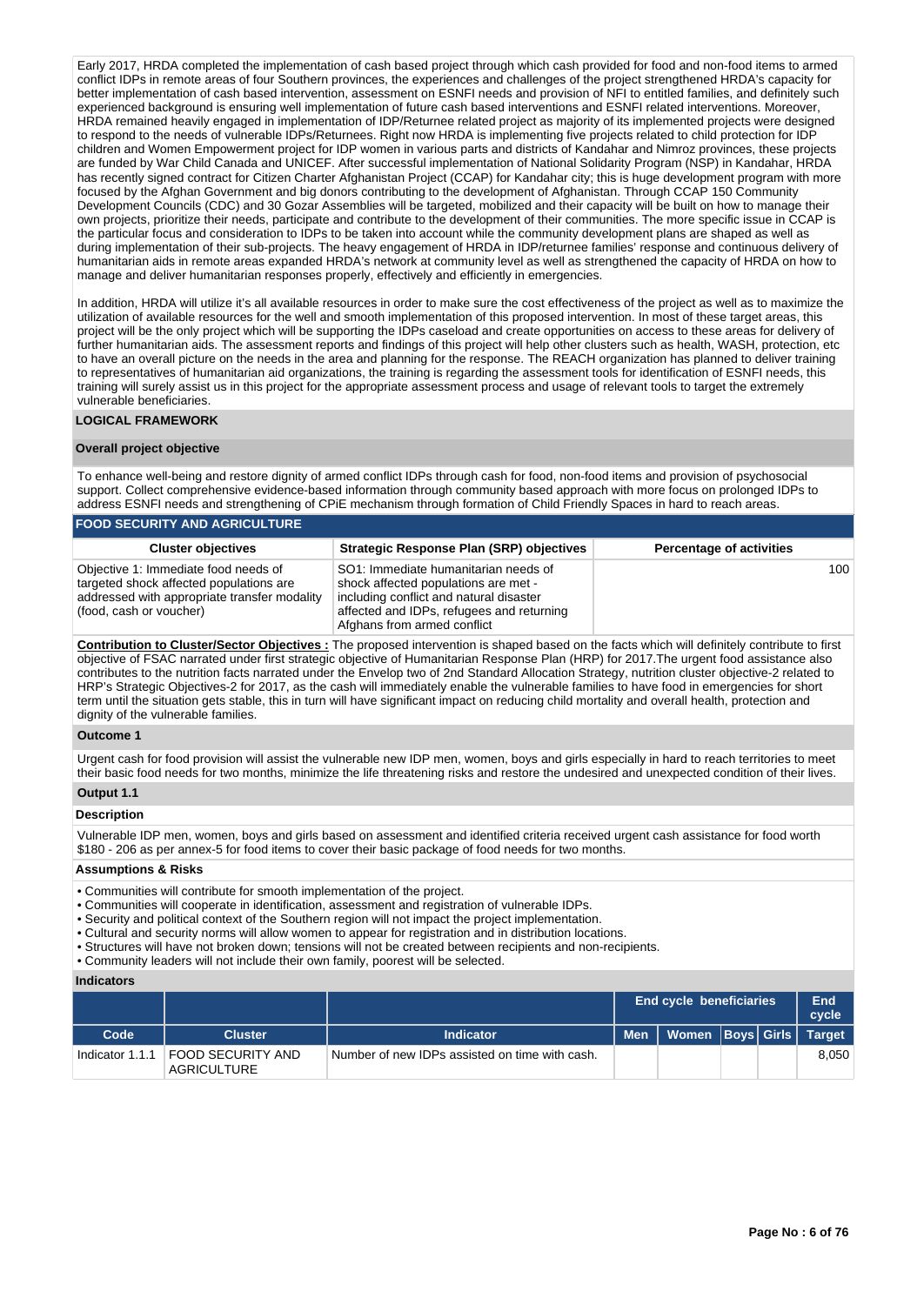| • HEAT database<br>• HEAT Assessment Report<br>• Distribution lists<br>• Success Stories<br>• Project progress reports<br>• Photos<br>• Beneficiaries database                                                                                                                                                                                                                                                                                                                                                   | <b>Means of Verification:</b> • Assessment and registration documents<br>• Monitoring and field visits report<br>• 1638 men, 1662 women, 2383 girls and 2367 boys are assisted. |                                                                                                               |     |     |   |   |     |
|------------------------------------------------------------------------------------------------------------------------------------------------------------------------------------------------------------------------------------------------------------------------------------------------------------------------------------------------------------------------------------------------------------------------------------------------------------------------------------------------------------------|---------------------------------------------------------------------------------------------------------------------------------------------------------------------------------|---------------------------------------------------------------------------------------------------------------|-----|-----|---|---|-----|
| Indicator $1.1.2$                                                                                                                                                                                                                                                                                                                                                                                                                                                                                                | <b>FOOD SECURITY AND</b><br><b>AGRICULTURE</b>                                                                                                                                  | SA2- Reduction in percentage of prolonged IDP<br>households with poor Food Consumption Score                  |     |     |   |   | 80  |
| • Post evaluation report<br>• Monitoring reports<br>• Success stories                                                                                                                                                                                                                                                                                                                                                                                                                                            | <b>Means of Verification:</b> • Project progress report<br>• Post Distribution Monitoring report                                                                                |                                                                                                               |     |     |   |   |     |
| Indicator 1.1.3                                                                                                                                                                                                                                                                                                                                                                                                                                                                                                  | <b>FOOD SECURITY AND</b><br><b>AGRICULTURE</b>                                                                                                                                  | SA2- Number of cash interventions followed up<br>with post distribution monitoring as per CHF<br>requirements | 115 | 115 | 0 | 0 | 230 |
|                                                                                                                                                                                                                                                                                                                                                                                                                                                                                                                  | <b>Means of Verification:</b> • Success stories<br>• Post-distribution monitoring reports<br>- Post-distribution monitoring tool                                                |                                                                                                               |     |     |   |   |     |
| Indicator 1.1.4                                                                                                                                                                                                                                                                                                                                                                                                                                                                                                  | <b>FOOD SECURITY AND</b><br><b>AGRICULTURE</b>                                                                                                                                  | 98% of served IDPs are satisfied with delivered<br>assistance.                                                |     |     |   |   | 98  |
| • Post evaluation report<br>• Monitoring reports<br>• Success stories                                                                                                                                                                                                                                                                                                                                                                                                                                            | <b>Means of Verification:</b> • Project progress report<br>• Post Distribution Monitoring report                                                                                |                                                                                                               |     |     |   |   |     |
| <b>Activities</b>                                                                                                                                                                                                                                                                                                                                                                                                                                                                                                |                                                                                                                                                                                 |                                                                                                               |     |     |   |   |     |
| Activity 1.1.1                                                                                                                                                                                                                                                                                                                                                                                                                                                                                                   |                                                                                                                                                                                 |                                                                                                               |     |     |   |   |     |
|                                                                                                                                                                                                                                                                                                                                                                                                                                                                                                                  | <b>Standard Activity: Not Selected</b>                                                                                                                                          |                                                                                                               |     |     |   |   |     |
|                                                                                                                                                                                                                                                                                                                                                                                                                                                                                                                  |                                                                                                                                                                                 | Formal introduction of the project to line ministries/ departments and coordination with stakeholders.        |     |     |   |   |     |
| A formal letter will be submitted to Ministry of Refugees and Repatriation (MoRR) and at provincial level to Directorate of Refugees and<br>Repatriation (DoRR) of respective provinces as well as to Ministry of Economy as per the required rules and regulations, aiming at<br>introduction of the project and getting their coordination and cooperation. The project orientation session will be also provided during<br>coordination forum to stakeholders, humanitarian aid organizations and UN agencies |                                                                                                                                                                                 |                                                                                                               |     |     |   |   |     |
| Activity 1.1.2                                                                                                                                                                                                                                                                                                                                                                                                                                                                                                   |                                                                                                                                                                                 |                                                                                                               |     |     |   |   |     |
|                                                                                                                                                                                                                                                                                                                                                                                                                                                                                                                  | <b>Standard Activity: Not Selected</b>                                                                                                                                          |                                                                                                               |     |     |   |   |     |
|                                                                                                                                                                                                                                                                                                                                                                                                                                                                                                                  | Defining of beneficiaries' selection criteria.                                                                                                                                  |                                                                                                               |     |     |   |   |     |

The project team shall consider the beneficiaries' selection criteria defined by WFP and addressed through HEAT Assessment Tool. However, the selection criteria will be coordinated with with FSA-Cluster, line departments, WFP and OCHA in order to target the most vulnerable, and shall l use all possible ways ensuring zero interference on the vulnerabilities identification by external entities throughout the implementation course and will liaise the criteria selection process with OCHA at local and national level.

### **Activity 1.1.3**

### **Standard Activity : Not Selected**

Setup and generating of tools and database used for beneficiaries registration.

The database will be detailed one. Nevertheless, will include the information about each beneficiary – Name; Age; Gender; Number of dependents; Date of registration; Name of family head; spouse and children; Complete address; Place of origin; Date of arrival; Tazkira number; Village/area; Special needs, duration remaining in displacement, etc.

#### **Activity 1.1.4**

#### **Standard Activity : Not Selected**

Beneficiaries' assessment and registration as well as collecting baseline data on Food Consumption Score.

• Needs assessment – situational analysis, overall needs assessment key to understand overall nature/scale of problem.

• Geographical targeting – identify most affected areas, prioritize areas with most affected populations and consider what other organizations are doing.

• Household/individual targeting – identify most vulnerable groups, provide them voucher through which they can get access to distribution location for receiving the cash.

In order to categorize and track households' food security across time, program monitoring and evaluation, and population-level targeting, comparing households in different locations, diversity and frequency of food groups consumed, baseline data will be collected via particular tool recommended by FSAC, the report will be provided at the end of the baseline survey on food consumption score.

THE FULL DETAILS ON ASSESSMENT AND REGISTRATION PROCESS IS ELABORATED UNDER THE SECTION OF "IMPLEMENTATION PLAN"

#### **Activity 1.1.5**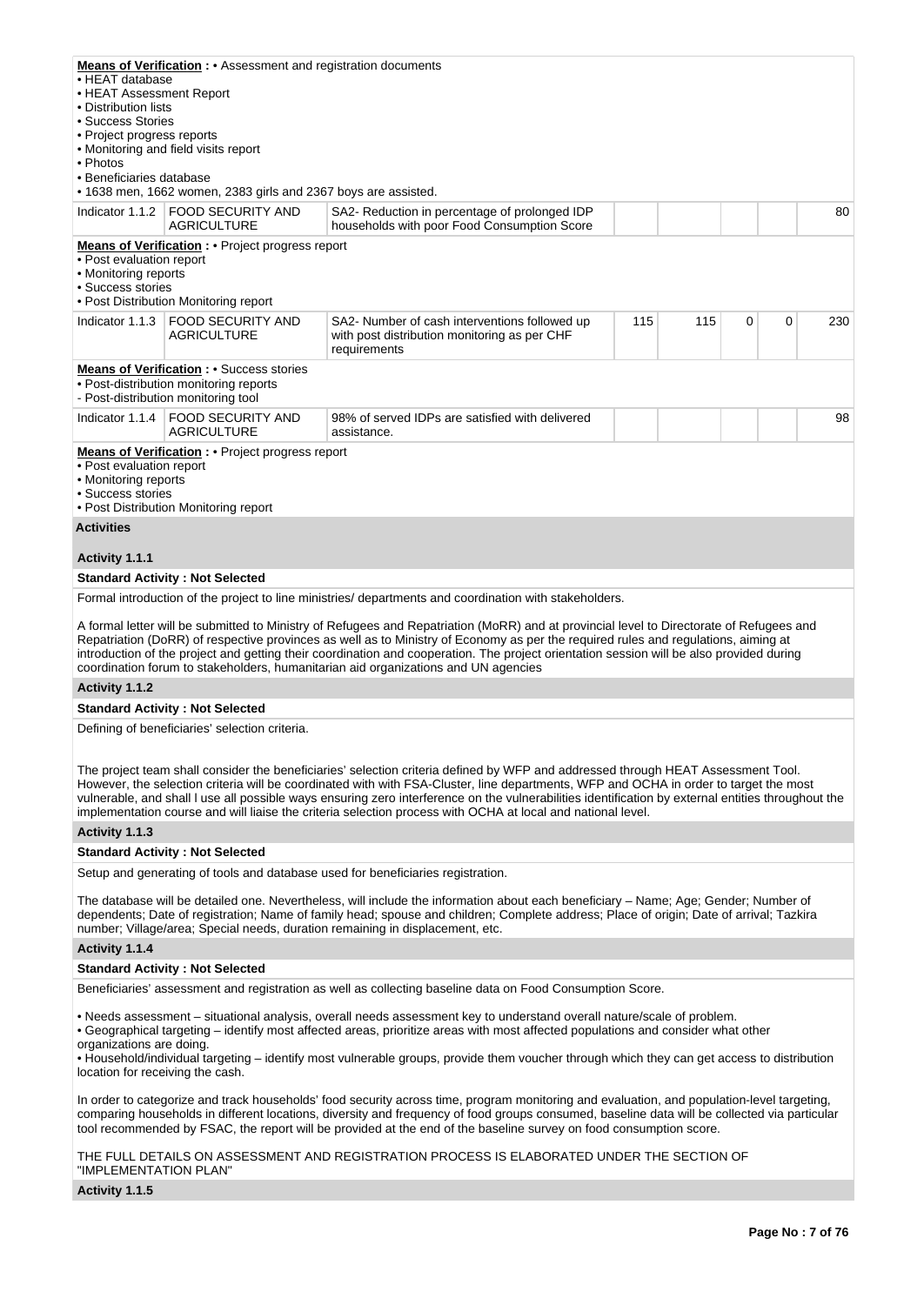#### **Standard Activity : Not Selected**

Preparing for distribution.

The field staff will be briefed on findings of assessment and further planning, confirm the distribution schedule, vehicle and staff requirements, movement plans, short session on distribution process and discipline, providing the field staff copies of recipient lists for the locations they are covering, copies of recipient registration documents, receipt books, a list of committee members, notes on staff and vehicle movement plans, informing the communities regarding the distribution point, considering and analyzing all aspects of security situation and coordinate with Money Exchanger to be present in distribution place. Representatives of other stakeholder will be present in distribution location to interview the beneficiaries who receive the cash assistance; this will help staff to have more control in order to make sure the cash delivery in more transparent way.

THE FULL DETAILS ON PREPARATION IS EXPLAINED UNDER THE SECTION OF "IMPLEMENTATION PLAN, SAFETY AND SECURITY"

### **Activity 1.1.6**

### **Standard Activity : SA2- Cash assistance to new IDPs within the 45 hard to reach districts;**

Cash distribution to entitled beneficiaries

As per 5th page of FSAC cluster document (annex-3) which is uploaded in documents sections as well as 4th page of FSAC Response Strategy-2017 (annex-4), considering the recent price list of identified commodities in the following districts an amount of \$180 (\$90/month) is required per family to cover their food needs for two months as per cluster standards.: Lashkargah, Nad Ali, Nawa Barakzi, Khakrez, Maywand, Shah Wali Kot, Zhari, Shahjoy and Tirinkot district.

Based on market assessment in Garmser, the beneficiaries will receive \$ 204, in Chora and Dehravud districts beneficiaries will receive \$ 206 to cover their food needs for two months.

The recipients will be organized in the order they appear on the distribution spreadsheet and in pairs, make sure the recipients present the vouchers in exchange for the cash. Presence of representatives of bodies such as local committees and authorities at distribution point will ensure transparency and accountability, it will make sure that the recipients count their cash and confirm the quantity before signing the list and other documents.

THE FULL DETAILS ON CASH DISTRIBUTION METHODOLOGY AND MECHANISM IS DESCRIBED UNDER THE SECTION OF "IMPLEMENTATION PLAN, SAFETY AND SECURITY"

### **Activity 1.1.7**

### **Standard Activity : Not Selected**

Post Distribution Monitoring and Baseline on Food Consumption Score.

Through post evaluation, it is aimed to know that how the distribution process was; did the intended recipients receive the transfer? did the recipients receive the correct sums of money? was the payment made on time? were the recipients and other stakeholders satisfied with the process and methods of implementation? what other assistance are recipients receiving? types of recipient? what was the cash transfer used for? what did people purchase? were the items that households wanted to buy available in the market? who controls the money in the household? How was the field staff behavior? Analyzing the Food Consumption Score to know whether it has been decreased comparing with situation before project implementation, etc.

### **Additional Targets :**

| <b>COORDINATION AND COMMON SERVICES</b>                                                                                                                                                                                                                                       |                                                                                                                                                                                                     |                                 |  |  |  |  |  |  |
|-------------------------------------------------------------------------------------------------------------------------------------------------------------------------------------------------------------------------------------------------------------------------------|-----------------------------------------------------------------------------------------------------------------------------------------------------------------------------------------------------|---------------------------------|--|--|--|--|--|--|
| <b>Cluster objectives</b>                                                                                                                                                                                                                                                     | <b>Strategic Response Plan (SRP) objectives</b>                                                                                                                                                     | <b>Percentage of activities</b> |  |  |  |  |  |  |
| Objective 1: Enabling Action (Assessments)-<br>Strengthen humanitarian actor's response<br>through the coordinated multi-sector<br>assessments to inform humanitarian<br>programing, strategic decision-making and<br>improve understanding of critical<br>humanitarian needs | SO1: Immediate humanitarian needs of<br>shock affected populations are met -<br>including conflict and natural disaster<br>affected and IDPs, refugees and returning<br>Afghans from armed conflict | 50                              |  |  |  |  |  |  |
| Objective 1: Enabling Action (Assessments)-<br>Strengthen humanitarian actor's response<br>through the coordinated multi-sector<br>assessments to inform humanitarian<br>programing, strategic decision-making and<br>improve understanding of critical<br>humanitarian needs | SO4: Humanitarian conditions in hard-to-<br>access areas of Afghanistan are improved                                                                                                                | 50                              |  |  |  |  |  |  |

**Contribution to Cluster/Sector Objectives :** Assessed IDP women, girls, boys and men living in most critical situation received non-food items as well as comprehensive data on IDP men, women, boys and girls specific ESNFI needs are available and used to enhance humanitarian needs analysis, strategic targeting, prioritization, resource allocation responding to the gaps and contributed on shaping key humanitarian indicators for the 2018 CHF 1st Standard Allocation.

#### **Outcome 1**

Assessed IDP women, girls, boys and men living in most critical situation received non-food items as well as comprehensive data on IDPs' specific ESNFI needs are available and used to enhance humanitarian needs analysis, strategic targeting, prioritization, resource allocation responding to the gaps and contributed on shaping key humanitarian indicators for the 2018 CHF 1st Standard Allocation.

# **Output 1.1**

# **Description**

As per vulnerability criteria defined by ESNFI Cluster and proper needs assessment, 400 extremely vulnerable IDP men and women received non-food items. Reliable evidence-based data are collected and situational analysis assessment report is generated comprising comprehensive data on ESNFI needs of IDP men, women, boys and girls.

#### **Assumptions & Risks**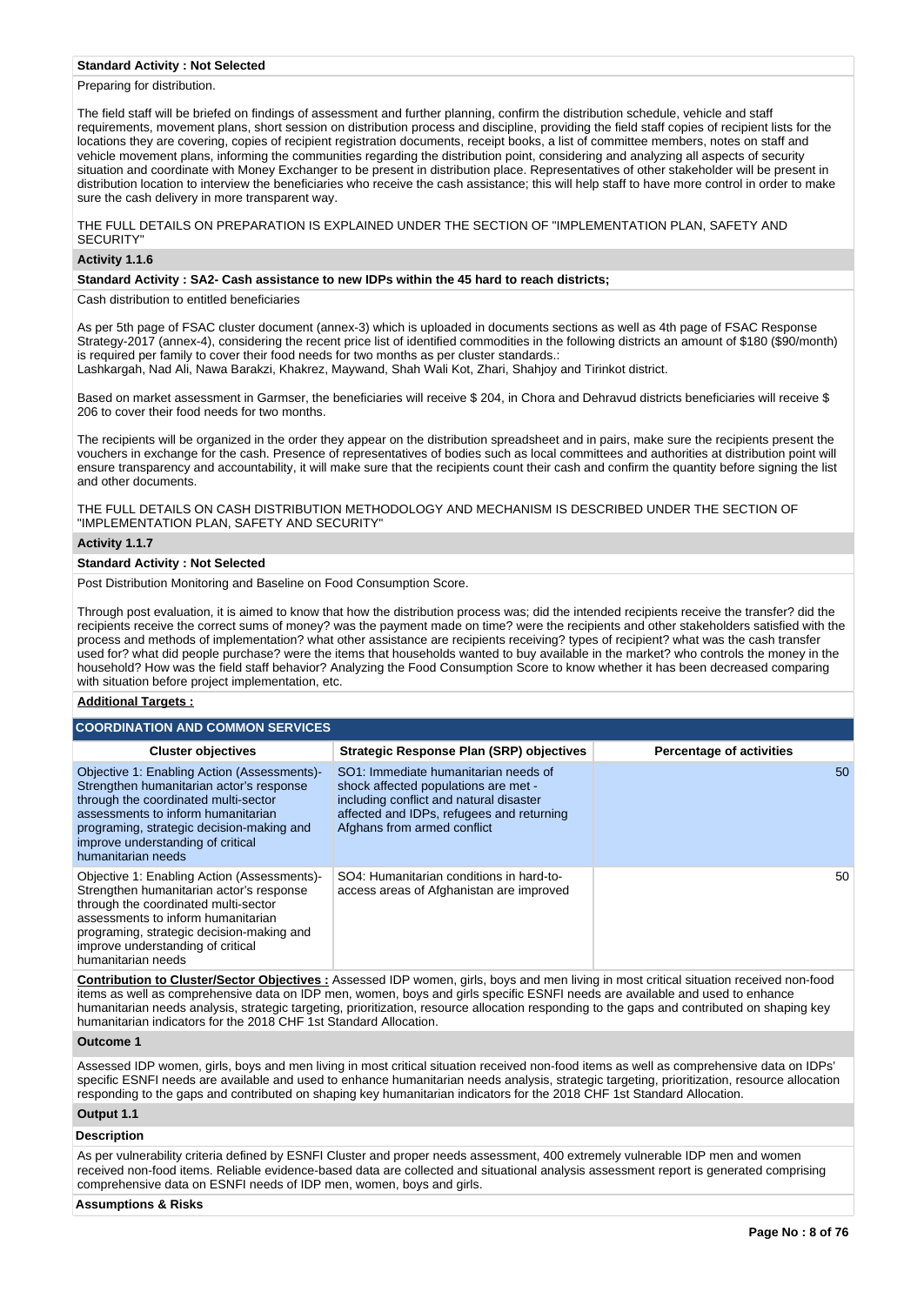• Interviewees are willing to take their time responding to the interviewers' questions.

• Security context and community mobilization including community acceptance will allow the team to conduct the assessment in hard to reach areas.

• Target communities will remain supportive and cooperative towards project goals and objectives.

• Cultural and security norms will allow women to appear in interview sessions.

• The assessment will not raise expectations among the respondents and target communities.

**Indicators**

|                                                                                                                                                              |                                                                                                                                                                                                                              |                                                                                                                                                                                                                             | End cycle beneficiaries | <b>End</b><br>cycle |                   |  |               |
|--------------------------------------------------------------------------------------------------------------------------------------------------------------|------------------------------------------------------------------------------------------------------------------------------------------------------------------------------------------------------------------------------|-----------------------------------------------------------------------------------------------------------------------------------------------------------------------------------------------------------------------------|-------------------------|---------------------|-------------------|--|---------------|
| Code                                                                                                                                                         | <b>Cluster</b>                                                                                                                                                                                                               | <b>Indicator</b>                                                                                                                                                                                                            | <b>Men</b>              | Women               | <b>Boys</b> Girls |  | <b>Target</b> |
| Indicator 1.1.1                                                                                                                                              | <b>COORDINATION AND</b><br><b>COMMON SERVICES</b>                                                                                                                                                                            | SA2 - Enabling Action (Assessments) - Number of<br>cluster led sector specific needs assessments<br>designed and implemented to enhance<br>humanitarian needs analysis and inform strategic<br>targeting and prioritisation |                         |                     |                   |  |               |
| • Database<br>• Assessment Report<br>• Project Progress Report<br>• Photos<br>• Target interviewees database                                                 | <b>Means of Verification:</b> • Assessment Tools<br>• Monitoring and field visits report                                                                                                                                     |                                                                                                                                                                                                                             |                         |                     |                   |  |               |
|                                                                                                                                                              | Indicator 1.1.2 COORDINATION AND<br><b>COMMON SERVICES</b>                                                                                                                                                                   | SA2- Enabling Action (Assessments) - Number of<br>provinces for which recent data on key<br>humanitarian indicators to inform the 2018 CHF<br>1st Standard Allocation is available                                          |                         |                     |                   |  | 4             |
| • Database<br>• Project Progress Report<br>• Photos<br>• Target interviewees database                                                                        | <b>Means of Verification:</b> • Assessment Tools<br>• Assessment Report per target province<br>• Monitoring and field visits report                                                                                          |                                                                                                                                                                                                                             |                         |                     |                   |  |               |
| Indicator 1.1.3                                                                                                                                              | <b>COORDINATION AND</b><br><b>COMMON SERVICES</b>                                                                                                                                                                            | Number of IDPs are assessed for ESNFI needs                                                                                                                                                                                 |                         |                     |                   |  | 4,586         |
| • Database<br>• Assessment Report<br>• Project Progress Report<br>• Photos<br>• Target interviewees database<br>Indicator 1.1.4                              | • Monitoring and field visits report<br>- 1605 women and 2981 men are assessed.<br><b>COORDINATION AND</b><br><b>COMMON SERVICES</b>                                                                                         | Number of staff trained on the usage of<br>assessment tools and tablets                                                                                                                                                     |                         |                     |                   |  | 30            |
| - Training report.<br>- Photos.<br>- Project progress report                                                                                                 | <b>Means of Verification :</b> Training attendance sheet.<br>- Training documents for 12 female and 18 male.                                                                                                                 |                                                                                                                                                                                                                             |                         |                     |                   |  |               |
| Indicator 1.1.5                                                                                                                                              | <b>COORDINATION AND</b><br><b>COMMON SERVICES</b>                                                                                                                                                                            | Number of IDP families received non-food items.                                                                                                                                                                             |                         |                     |                   |  | 400           |
| - Distribution list<br>- Photos.<br>- Project progress report<br>- - Beneficiaries database<br>- Distribution list<br>- Photos.<br>- Project progress report | <b>Means of Verification:</b> - Beneficiaries database<br>- Procurement documents on procuring non-food items.<br>- Procurement documents on procuring non-food items.<br>- Distribution documents for 230 men and 170 women |                                                                                                                                                                                                                             |                         |                     |                   |  |               |
| Indicator 1.1.6                                                                                                                                              | <b>COORDINATION AND</b><br><b>COMMON SERVICES</b>                                                                                                                                                                            | # of assisted beneficiaries followed up with post<br>distribution monitoring.                                                                                                                                               |                         |                     |                   |  | 80            |
|                                                                                                                                                              | <b>Means of Verification: •</b> Success stories<br>• Post-distribution monitoring reports<br>- Post-distribution monitoring tool<br>- PDM documents for 40 male and 40 women                                                 |                                                                                                                                                                                                                             |                         |                     |                   |  |               |
| <b>Activities</b>                                                                                                                                            |                                                                                                                                                                                                                              |                                                                                                                                                                                                                             |                         |                     |                   |  |               |
| Activity 1.1.1                                                                                                                                               |                                                                                                                                                                                                                              |                                                                                                                                                                                                                             |                         |                     |                   |  |               |
|                                                                                                                                                              | <b>Standard Activity: Not Selected</b>                                                                                                                                                                                       |                                                                                                                                                                                                                             |                         |                     |                   |  |               |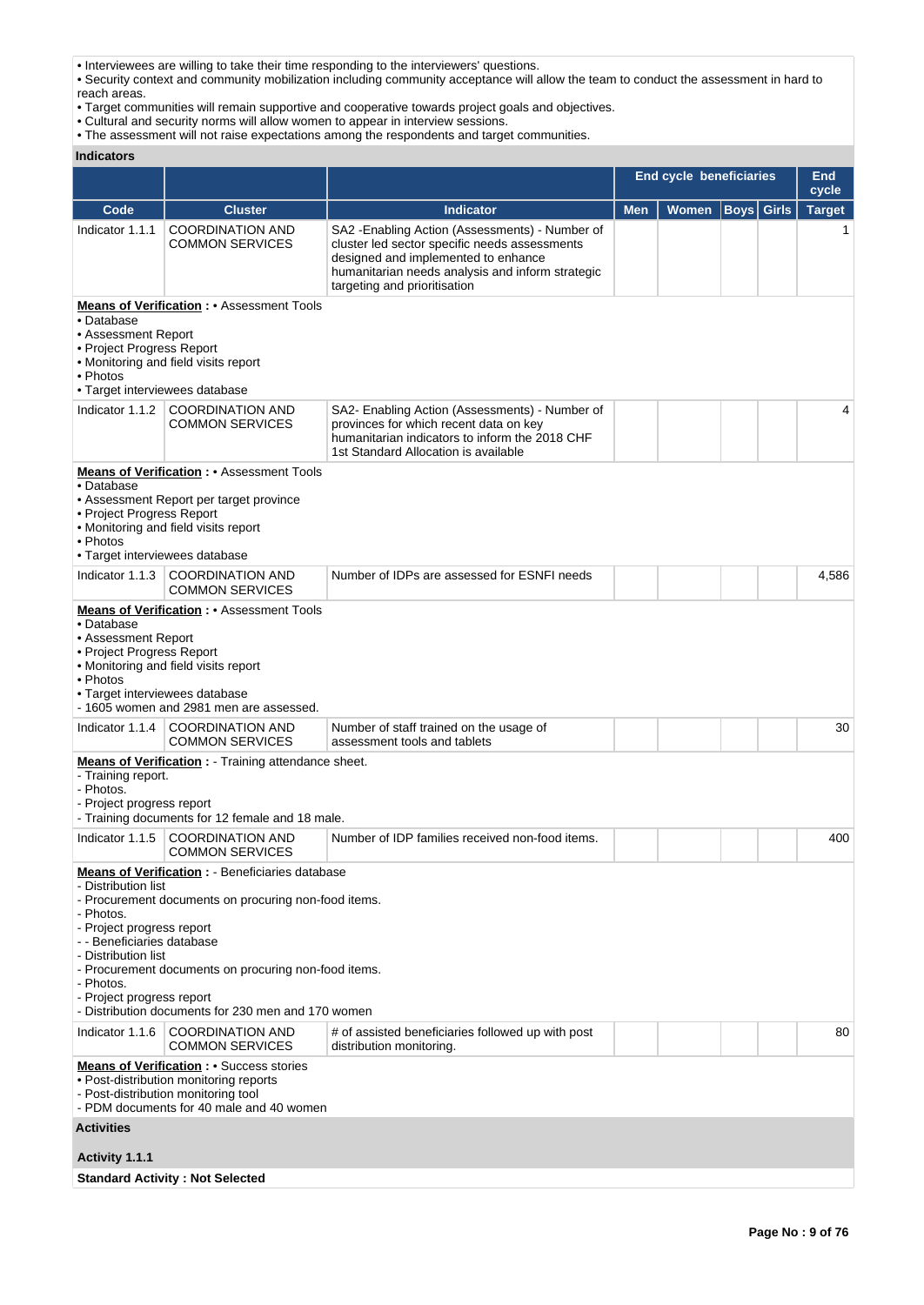In coordination with ESNFI Cluster, Assessment Working Group, DoRR, ANDMA, REACH, UNHCR and UNOCHA, HRDA will design the assessment cycle and use the pre-identified assessment tools recommended by aforementioned entities in order to collect relevant data.

### **Activity 1.1.2**

**Standard Activity : SA2- Enabling Action (Assessments) - Sector specific needs assessments that address current humanitarian data gaps and inform strategic cluster programming approaches. Priority will be given to proposals for humanitarian assessments covering a wide range of actors and their information needs across sectors as well as within the 45 hard to reach districts identified by the ICCT;**

The assessment will be designed to target through community-based approach with more focus on prolonged IDP women, boys, girls and boys in hard-to-reach areas identified by ICCT.

Based on the sample size calculator link http://www.raosoft.com/samplesize.html the breakdown of recommended size for this assessment will be 4586 respondents in the following target areas:

Hilmand province districts:  $Garnser = 383$ Lashkar Gah = 383 Nad Ali = 383 Nawa barakzi = 383

Kandahar province districts: Khakrez = 379  $M$ aywand = 382 Shah Wali Kot = 381  $Z$ hari = 383

Uruzgan province districts: Chora =  $382$ Dihrawud = 382  $Tirinkot = 383$ 

Zabul province districts: Shahjoy = 382

Note: CSO 2017 data is used to calculate the sample size.

#### **Activity 1.1.3**

### **Standard Activity : Not Selected**

Training of the staff on the assessment tools and tablet usage for the assessment.

Project Manager and Data Clerks will receive training on how to use the assessment tools and how to use the tablet for conducting the survey in the field and how to transfer the data from the tablet, analyzing of the data and overall methodologies of the survey. They will receive training in Kabul and later on they shall pass this training to field assessors in each target province. Both staff members – male and female will be benefited from the training on assessment tools so that the project can target both genders – male and female.

### **Activity 1.1.4**

### **Standard Activity : Not Selected**

Conducting of the assessment and report preparation:

After the finalization of methodology, tools development and staff training, the staff will conduct a field test, the result of field test will be incorporated in order to make sure the accuracy and reliability of assessment results and thereafter based on a plan the team will conduct the assessment in16 hard to reach areas of four southern provinces. The report will be prepared based on the findings of the assessment. The report will be regularly shared with ESNFI cluster for having their feedback.

### **Activity 1.1.5**

#### **Standard Activity : Not Selected**

Non-food items distribution to most vulnerable families identified during the assessment.

The Annex-11\_esnfi\_afghanistan\_technical\_guidelines\_2016 will be considered while responding to most families through provision of nonfood items. However, the vulnerability criteria will be coordinated with ESNFI cluster, DoRR and other stakeholders. They will be provided non-food items detailed in Annex-12. The most vulnerable families who met the criteria will be provided particular through which they can get access to the distribution point for receiving the non-food items.

### **Activity 1.1.6**

### **Standard Activity : Not Selected**

Post Distribution Monitoring.

Standard PDM tool recommended by ESNFI cluster will be used to measure the impacts of the service and process of the response from beginning till to end, the PDM will also put light on NFI beneficiary selection, criteria, impacts of provided NFI on the lives of target beneficiaries, contents of NFI package, quality and quantity of the NFIs, distribution process, accessibility to distribution point, etc. The PDM report will be carried after a month of distribution, the PDM report will be regularly shared with ESNFI Cluster.

### **Additional Targets :**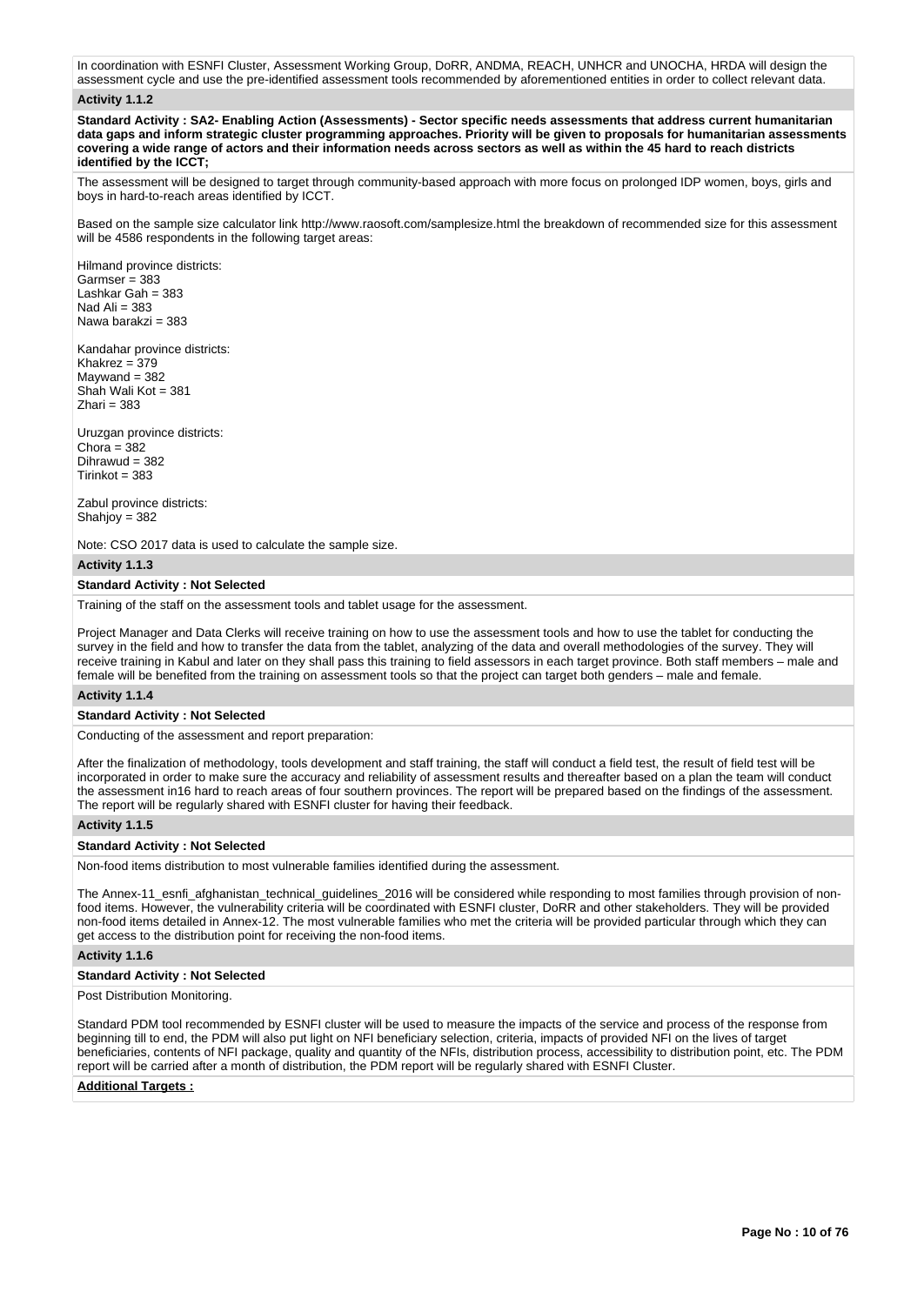| <b>PROTECTION</b>                                                                                                                                                                                  |                                                                                                                                                                                                     |                                 |  |  |  |  |  |
|----------------------------------------------------------------------------------------------------------------------------------------------------------------------------------------------------|-----------------------------------------------------------------------------------------------------------------------------------------------------------------------------------------------------|---------------------------------|--|--|--|--|--|
| <b>Cluster objectives</b>                                                                                                                                                                          | Strategic Response Plan (SRP) objectives                                                                                                                                                            | <b>Percentage of activities</b> |  |  |  |  |  |
| Objective 3: Support the creation of a<br>protection-conducive environment to prevent<br>and mitigate protection risks, as well as<br>facilitate an effective response to protection<br>violations | SO1: Immediate humanitarian needs of<br>shock affected populations are met -<br>including conflict and natural disaster<br>affected and IDPs, refugees and returning<br>Afghans from armed conflict | 50                              |  |  |  |  |  |
| Objective 3: Support the creation of a<br>protection-conducive environment to prevent<br>and mitigate protection risks, as well as<br>facilitate an effective response to protection<br>violations | SO4: Humanitarian conditions in hard-to-<br>access areas of Afghanistan are improved                                                                                                                | 50                              |  |  |  |  |  |

**Contribution to Cluster/Sector Objectives :** The proposed intervention is shaped based on the facts which will definitely contribute to the third objective of protection cluster narrated under first strategic objective of Humanitarian Response Plan (HRP) for 2017 as well as fourth strategic objective of Humanitarian Response Plan (HRP) for 2017. As this action will be offering immediate protection and safe environment for high-risky children protecting them from violence, abuse, exploitation, reducing protection threats and providing them psychosocial needs, recreational activities reviving the children's life from distress towards peace and relief and inspiring into them that the adverse conditions of life can get normal back. In addition, the provision of psychosocial training to shock affected population enhance their psycho-social well-being, relief from harmful, stressful and critical situation or environment resulted due to shocks.

### **Outcome 1**

Immediate protection and security are offered for IDP boys and girls through the provision of safe, adequately supervised spaces, engaging and sensitizing the target communities resulting in children's healthy development and recovery from stressful in critical situation.

# **Output 1.1**

### **Description**

Community based child friendly spaces formed in line with the Minimum Standards for Child Protection in Humanitarian Action for high-risky boys and girls in target communities. 1000 men and 1000 women received psycho-social assistance and awareness on children rights and child protection issues.

### **Assumptions & Risks**

- Communities are willing and contribute to donate spaces.
- The insecurity will not impact the project implementation.
- Girls aged 13-17 are released to attend the CFS.

### **Indicators**

|                                                                                                                                          |                                                                                                                                                                                                                                                         |                                                                                     | <b>End cycle beneficiaries</b> |       |                   |     | End<br>cycle  |  |
|------------------------------------------------------------------------------------------------------------------------------------------|---------------------------------------------------------------------------------------------------------------------------------------------------------------------------------------------------------------------------------------------------------|-------------------------------------------------------------------------------------|--------------------------------|-------|-------------------|-----|---------------|--|
| Code                                                                                                                                     | <b>Cluster</b>                                                                                                                                                                                                                                          | <b>Indicator</b>                                                                    | <b>Men</b>                     | Women | <b>Boys</b> Girls |     | <b>Target</b> |  |
| Indicator 1.1.1                                                                                                                          | <b>PROTECTION</b>                                                                                                                                                                                                                                       | SA2- Number of boys, girls, men and women<br>receiving psychosocial support         | 1,000                          | 1,000 | 840               | 840 | 3,680         |  |
| - Pictorial reports.<br>- Field monitoring reports.<br>- Project progress reports.<br>- Success stories<br>- Training attendance report. | Means of Verification : - Beneficiaries database.                                                                                                                                                                                                       |                                                                                     |                                |       |                   |     |               |  |
| Indicator 1.1.2                                                                                                                          | <b>PROTECTION</b>                                                                                                                                                                                                                                       | Number of Child Friendly Spaces are well-<br>designed and serviceable for children. |                                |       |                   |     | 24            |  |
| - CFS attending children list.<br>- CFS Mapping.<br>- Field monitoring reports.                                                          | <b>Means of Verification :</b> - MoU with communities donating spaces.<br>- 12 CFSs for boys and 12 for girls                                                                                                                                           |                                                                                     |                                |       |                   |     |               |  |
| Indicator 1.1.3                                                                                                                          | <b>PROTECTION</b>                                                                                                                                                                                                                                       | Number of vulnerable children are attending<br>regularly the child friendly spaces. |                                |       |                   |     | 1,680         |  |
| - Project progress report.<br>- Attendance sheet.<br>- Field monitoring report.<br>- Photos.                                             | <b>Means of Verification : - CFS attending children list.</b><br>- 840 boys and 840 girls, from 5-17 years old attended CFS.                                                                                                                            |                                                                                     |                                |       |                   |     |               |  |
| Indicator 1.1.4                                                                                                                          | <b>PROTECTION</b>                                                                                                                                                                                                                                       | Number of CFS Animators are recruited within the<br>target communities.             |                                |       |                   |     | 48            |  |
| <b>Activities</b>                                                                                                                        | <b>Means of Verification:</b> - Singed commitment letters.<br>- CFS Animators' profile.<br>- Training attendance sheet.<br>- Training report.<br>- Project progress reports.<br>- Training photos.<br>- Recruitment documents for 24 male and 24 female |                                                                                     |                                |       |                   |     |               |  |

**Activity 1.1.1**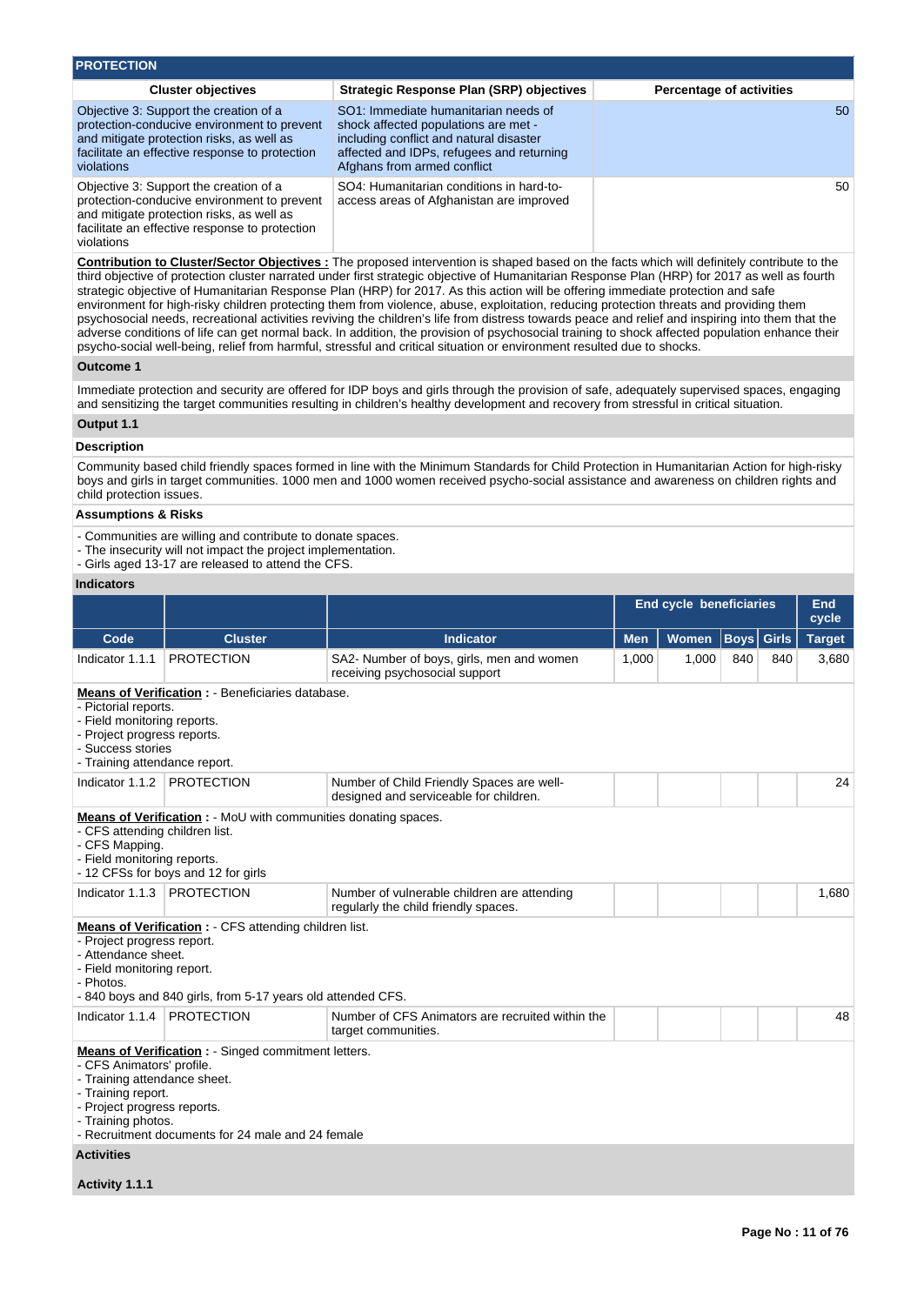**Standard Activity : SA2- Mobile outreach and static protection services to women, men, girls and boys; principled referrals and psychosocial support to conflict affected people to contribute to community based prevention and mitigation response mechanisms;**

24 child friendly spaces will be formed in four provinces, each space will accommodate 70 children for maximum 3 hours, this will be generating and augmenting immediate response creating safe and protective environment, fulfillment of children's rights, reducing children's vulnerability, oppression, social exclusion, involving the affected community sustaining the creation of safe spaces for vulnerable children to socialize, play and learn in a protected, harm free, helpful and supportive environment in order to ensure the well-being of vulnerable children. A total number of 1680 children (840 boys and 840 girls) will be accommodated through these 24 CFS. The boys and girls are considered 50% and 50% in order to make sure the gender equality, make sure that the girls are not deprived from such services, inspiring the community that the girls should also be benefited equally from what the boys are benefited.

Orientation will be provided to stakeholders and communities on project goals, concepts, benefits and programmed activities. In, addition, the target communities will be will be sensitized to contribute towards project's goals and smooth implementation.

The CFS and psycho-social assistance activities will take place in the following areas:

Kandahar: Maiwand and Zhari districts.

Hilmand: Lashkargah and Nad Ali districts.

Uruzgan: Dehravud and Tirinkot districts.

Zabul: Shahjoy district.

Early 2017, HRDA conducted multi cluster rapid assessment in 15 districts of Kandahar province, the assessment was done successfully with the cooperation of local communities in remote areas meanwhile similar project is being implemented in several districts and provincial districts of Kandahar province, HRDA has experience from similar project implemented in remote areas of Uruzgan province in the past, all these indicate the possibilities of set up for the proposed activities without any constraints.

### **Activity 1.1.2**

### **Standard Activity : Not Selected**

MoU development and signing of MoUs with communities donating spaces for child friendly spaces.

The MoU will be emphasizing on a formal commitment of target communities that they contribute towards child protection issues, welloperating of the CFSs meanwhile will outline the roles and responsibilities of communities and HRDA for the well maintaining and sustainability of the CFSs. In case there isn't any structure for set up of safe spaces, HRDA shall mobilize host families to donate space or mobilize the IDP families to contribute set up of the space within the community. The MoU will also include articles allowing the children to use the WASH facilities of the families who donate spaces, the article will further denote that the provision of hygiene supplies to the families who allow the children to use their WASH facilities during the CFS hours.

#### **Activity 1.1.3**

#### **Standard Activity : Not Selected**

Selection of CFS Animators and enlisting of vulnerable children to attend the CFS regularly.

Field Assessor will conduct meetings with target communities, provide orientation on the selection criteria of CFS Animators, shall work together with target communities to identify suitable individuals who can met the selection criteria and able to undertake the job as CFS Animator, one the Animators are selected, the Animators and Field Assessor will work together with communities to enlist the vulnerable children for the CFS. 25% of the Animators will be from the host population in order to make sure the peaceful co-existence in target communities. Considering the OCHA data on number of IDP families, addressed under "Humanitarian context analysis" section, HRDA is proposing to at least target 1680 extremely vulnerable children. The experiences of similar projects showed that the communities are supporting and very interested for the setup of CFSs within their communities, the communities are eager to contribute as it doesn't require a lot of works from the communities neither become a burden for the communities.

### **Activity 1.1.4**

# **Standard Activity : Not Selected**

Set up of adequate monitoring system in coordination with all involved stakeholder as well as modifying and adapting all monitoring related tools and check lists.

Stakeholders and communities will be encouraged to take part in monitoring of the planned activities in order to make sure the activities are on the track as per the agreed plan and to incorporate the recommendation for the adjustment and improvement of activities implementation, various specific check lists will be developed in order to assess different activities of the project . In addition, Monitoring and Evaluation Officer in Kandahar and Program team stationed in Kabul will undertake regular monitoring of the project, this monitoring mechanism and system will ensure consistency of monitoring in line with the targeted results anticipated from the program, avoiding poor management practices, unclear and unrealistic expectations. The Monitoring and Evaluation Officer will generate regular reports on M&E related activities, compile and analyze all field visits report in order to make sure that the project interventions are contributing towards the achievement of agreed goals and outcomes and are being implemented as per planning. Human interest stories personalize project impact results and reports by documenting the personal experience to illustrate how humanitarian response has helped vulnerable people as well as illustrating impact and results.

# **Activity 1.1.5**

### **Standard Activity : Not Selected**

Refurbishing of established CFSs and preparing of schedule for daily activities take place in established child friendly spaces.

During CFS activities, the children will be divided in 3 age cohorts – 5-8 years old, 9-12 years old and 13-17 years old. There will be different appropriate activities for each age group.

#### **Outcome 2**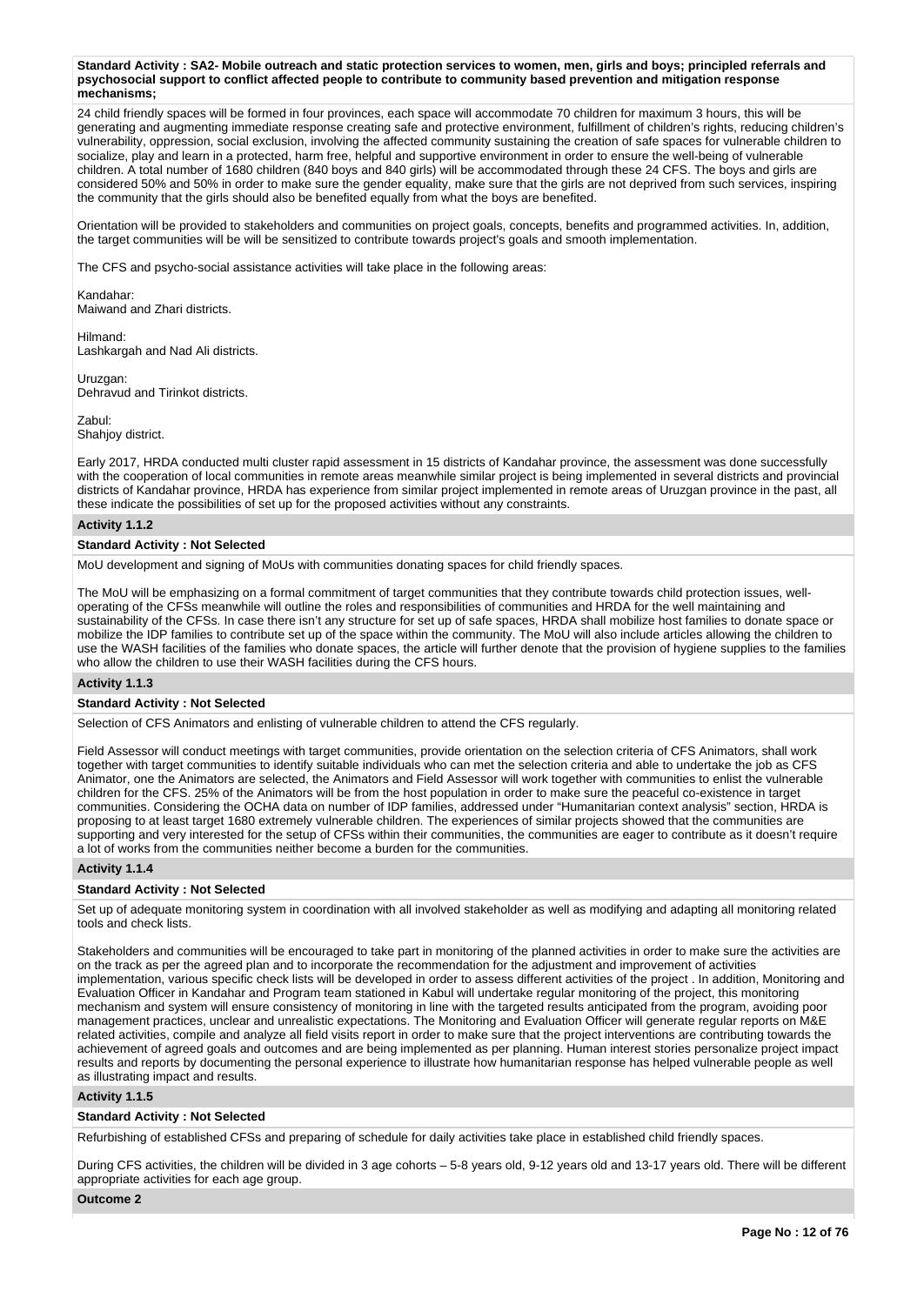The capacity of IDP men and women in target communities, male and female CFS Animators and child protection stakeholders is built and their understanding and awareness are raised on key child protection concepts during challenging circumstance and emergencies. The CFS Animators are enabled how to conduct the CFS activities appropriately and the target communities agreed to facilitate the transition of CFS at the end of the project.

# **Output 2.1**

### **Description**

Male and female members of the Project staff and CFS Animators received training on CFS Guideline; how to conduct age appropriate activities, numeracy, literacy, recreations and psycho-social.

### **Assumptions & Risks**

- The political and security context will not impact project implementation.
- Female animators are able to join the training sessions.
- Communities cooperate in identification of suitable CFS Animators.

#### **Indicators**

|                                                                                                                                                                                                                  |                                                                                                                                                                               |                                                                                                                                                                                                                                                                                                                                                                                       | <b>End cycle beneficiaries</b> | <b>End</b><br>cycle |     |                   |               |
|------------------------------------------------------------------------------------------------------------------------------------------------------------------------------------------------------------------|-------------------------------------------------------------------------------------------------------------------------------------------------------------------------------|---------------------------------------------------------------------------------------------------------------------------------------------------------------------------------------------------------------------------------------------------------------------------------------------------------------------------------------------------------------------------------------|--------------------------------|---------------------|-----|-------------------|---------------|
| Code                                                                                                                                                                                                             | <b>Cluster</b>                                                                                                                                                                | <b>Indicator</b>                                                                                                                                                                                                                                                                                                                                                                      | <b>Men</b>                     | Women               |     | <b>Boys</b> Girls | <b>Target</b> |
| Indicator 2.1.1                                                                                                                                                                                                  | <b>PROTECTION</b>                                                                                                                                                             | Number project staff and CFS Animator received<br>various training on child protection, hygiene and<br>sanitation promotion and psycho-social.                                                                                                                                                                                                                                        |                                |                     |     |                   | 60            |
| - Training reports.<br>- Photos.<br>- Capacity building plan.<br>- Field monitoring reports.                                                                                                                     | <b>Means of Verification :</b> - Training attendance sheet.<br>- Training documents for 30 male and 30 female.                                                                |                                                                                                                                                                                                                                                                                                                                                                                       |                                |                     |     |                   |               |
| Indicator 2.1.2   PROTECTION                                                                                                                                                                                     |                                                                                                                                                                               | Number of members from various government<br>departments targeted via training session on CFS<br>advantages and activities carried out in CFS.                                                                                                                                                                                                                                        |                                |                     |     |                   | 40            |
| <b>Means of Verification:</b> - Invitation letter.<br>- Training plan.<br>- Training report along the attendance sheet.<br>- Photos.<br>- Monitoring reports.<br>- Training documents for 20 male and 20 female. |                                                                                                                                                                               |                                                                                                                                                                                                                                                                                                                                                                                       |                                |                     |     |                   |               |
| Indicator 2.1.3                                                                                                                                                                                                  | <b>PROTECTION</b>                                                                                                                                                             | Number of CFSs handed over to target<br>communities.                                                                                                                                                                                                                                                                                                                                  |                                |                     |     |                   | 24            |
|                                                                                                                                                                                                                  | Means of Verification : - Handover plan.<br>- Meeting minutes with target communities.<br>- singed MoU with target communities.<br>- Project progress and monitoring reports. |                                                                                                                                                                                                                                                                                                                                                                                       |                                |                     |     |                   |               |
| Indicator 2.1.4                                                                                                                                                                                                  | <b>PROTECTION</b>                                                                                                                                                             | SA2- Number of boys, girls, men and women<br>receiving psychosocial support                                                                                                                                                                                                                                                                                                           | 1,000                          | 1,000               | 840 | 840               | 3,680         |
| - Pictorial reports.<br>- Field monitoring reports.<br>- Project progress reports.<br>- Success stories<br>- Training attendance report.                                                                         | <b>Means of Verification:</b> - Beneficiaries database.                                                                                                                       |                                                                                                                                                                                                                                                                                                                                                                                       |                                |                     |     |                   |               |
| <b>Activities</b>                                                                                                                                                                                                |                                                                                                                                                                               |                                                                                                                                                                                                                                                                                                                                                                                       |                                |                     |     |                   |               |
| Activity 2.1.1                                                                                                                                                                                                   |                                                                                                                                                                               |                                                                                                                                                                                                                                                                                                                                                                                       |                                |                     |     |                   |               |
|                                                                                                                                                                                                                  | <b>Standard Activity: Not Selected</b>                                                                                                                                        |                                                                                                                                                                                                                                                                                                                                                                                       |                                |                     |     |                   |               |
|                                                                                                                                                                                                                  | messages, art activities, identifying problems and solutions, etc                                                                                                             | Training of Trainers to project staff on how to culturally and age appropriate conduct the CFS activities such as free drawing, learning<br>numbers letters and colours, simple puzzles, games, songs, free play activities, traditional games, drama spreading health and education                                                                                                  |                                |                     |     |                   |               |
| Activity 2.1.2                                                                                                                                                                                                   |                                                                                                                                                                               |                                                                                                                                                                                                                                                                                                                                                                                       |                                |                     |     |                   |               |
|                                                                                                                                                                                                                  | <b>Standard Activity: Not Selected</b>                                                                                                                                        |                                                                                                                                                                                                                                                                                                                                                                                       |                                |                     |     |                   |               |
|                                                                                                                                                                                                                  |                                                                                                                                                                               | Training of Trainers to project staff on – Child Friendly Goals and objectives, Youth to Youth methodology, Positive Discipline Technique,<br>Psychosocial, Child Rights, WASH, Health and First Aid, Peace Building, Behaviour Management, Child Protection Issues "Separation,<br>Sexual Exploitation, Forced Early Marriages, Abuse, Recruitment in armed groups and labour", etc. |                                |                     |     |                   |               |
| Activity 2.1.3                                                                                                                                                                                                   |                                                                                                                                                                               |                                                                                                                                                                                                                                                                                                                                                                                       |                                |                     |     |                   |               |
|                                                                                                                                                                                                                  | <b>Standard Activity: Not Selected</b>                                                                                                                                        |                                                                                                                                                                                                                                                                                                                                                                                       |                                |                     |     |                   |               |
|                                                                                                                                                                                                                  |                                                                                                                                                                               | Conducting of training to CFS Animators on Child Friendly Goals and objectives, Youth to Youth methodology, Positive Discipline<br>Technique, Psychosocial, Child Rights, WASH, Health and First Aid, Peace Building, Behaviour Management, Child Protection Issues<br>"Separation, Sexual Exploitation, Forced Early Marriages, Abuse, Recruitment in armed groups and labour", etc. |                                |                     |     |                   |               |

**Activity 2.1.4** 

### **Standard Activity : Not Selected**

Organizing of training to CFS Animators on how to culturally and age appropriate conduct the CFS activities such as free drawing, learning numbers letters and colours, simple puzzles, games, songs, free play activities, traditional games, drama spreading health and education messages, art activities, identifying problems and solutions, etc.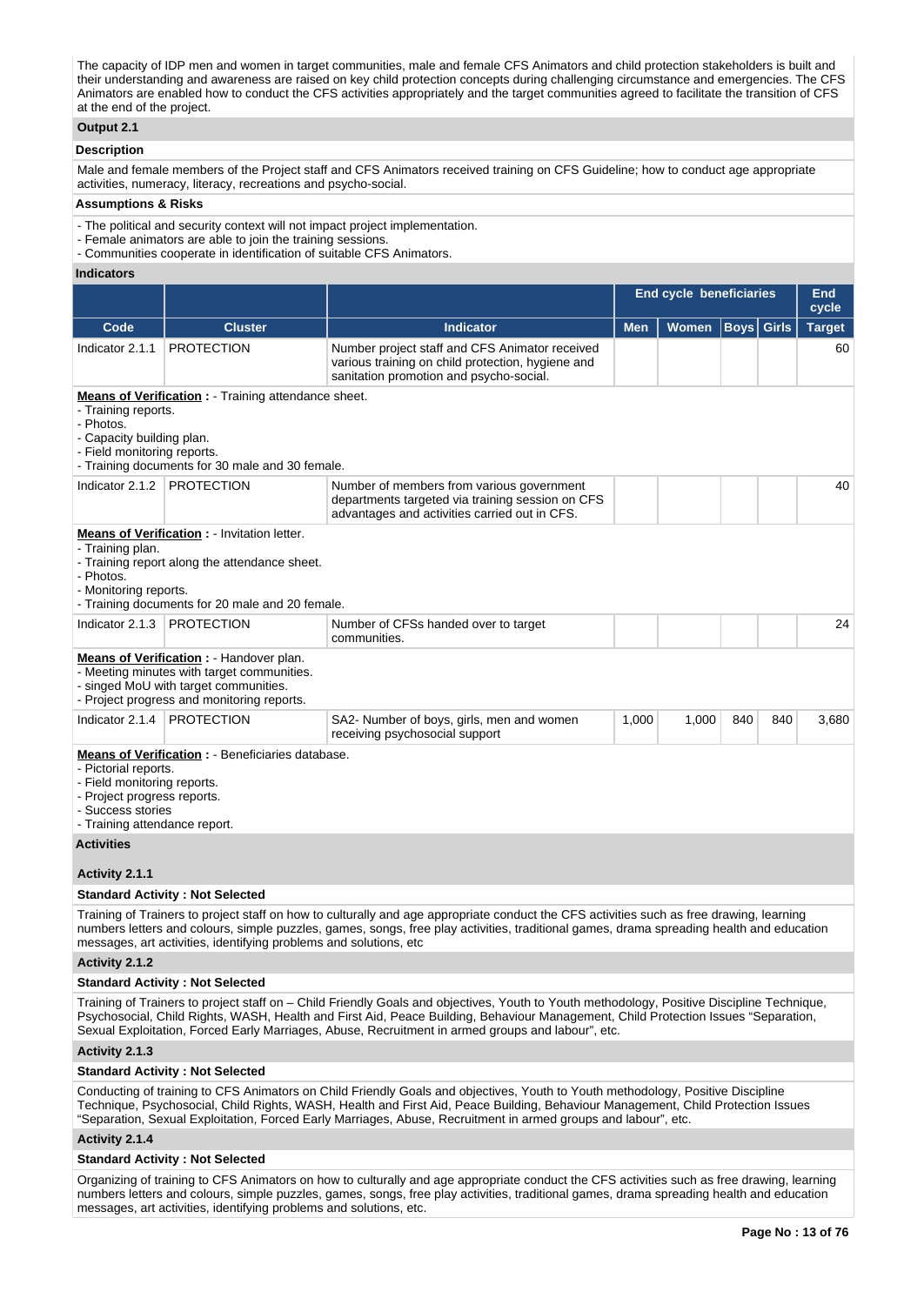### **Activity 2.1.5**

### **Standard Activity : Not Selected**

Training to members of government departments and other stakeholders on CFS goals, objective, linkage, referrals and child protections issue.

### **Activity 2.1.6**

# **Standard Activity : Not Selected**

Meeting with communities and stakeholders on CFS transition and development a plan for practical handover of the CFS to target communities at project closure.

### **Outcome 3**

Male and Female Community Based Child Protection Councils (CBCPC) are formed, linkage is created and strengthened among communities, CBCPC, CPAN and stakeholders, Coordinated referral and networking systems/mechanisms is existed to ensure children have access to relevant basic services, such as clean water, nutritional food, sanitary, immunization, care and treatment.

### **Output 3.1**

### **Description**

Male and Female Community Based Child Protection Councils (CBCPM) are formed and enhanced their capacity on child protection issues.

# **Assumptions & Risks**

- The communities will introduce volunteers for the formation of CBCPM.

- Women will be able to participate and contribute in these councils.

# **Indicators**

| iliulualui s                                                                                                                             |                                                                                                                                                  |                                                                                                                                                                                                                                                                                                                                                                                                                                   |            |                                |             |              |                     |
|------------------------------------------------------------------------------------------------------------------------------------------|--------------------------------------------------------------------------------------------------------------------------------------------------|-----------------------------------------------------------------------------------------------------------------------------------------------------------------------------------------------------------------------------------------------------------------------------------------------------------------------------------------------------------------------------------------------------------------------------------|------------|--------------------------------|-------------|--------------|---------------------|
|                                                                                                                                          |                                                                                                                                                  |                                                                                                                                                                                                                                                                                                                                                                                                                                   |            | <b>End cycle beneficiaries</b> |             |              | <b>End</b><br>cycle |
| Code                                                                                                                                     | <b>Cluster</b>                                                                                                                                   | <b>Indicator</b>                                                                                                                                                                                                                                                                                                                                                                                                                  | <b>Men</b> | <b>Women</b>                   | <b>Boys</b> | <b>Girls</b> | <b>Target</b>       |
| Indicator 3.1.1                                                                                                                          | <b>PROTECTION</b>                                                                                                                                | Number of child CBCPM members are trained on<br>child protection issues                                                                                                                                                                                                                                                                                                                                                           |            |                                |             |              | 120                 |
| - Project progress reports.<br>- Photos                                                                                                  | <b>Means of Verification:</b> - Training plan.<br>- Training report along the attendance sheet.<br>- Training documents for 60 men and 60 women. |                                                                                                                                                                                                                                                                                                                                                                                                                                   |            |                                |             |              |                     |
| Indicator 3.1.2                                                                                                                          | <b>PROTECTION</b>                                                                                                                                | Number of children are referred for other services.                                                                                                                                                                                                                                                                                                                                                                               |            |                                |             |              | 360                 |
| - Project reports.                                                                                                                       | Means of Verification : - Referral form and follow up document.<br>- Referral documents for 180 boys and 180 girls.                              |                                                                                                                                                                                                                                                                                                                                                                                                                                   |            |                                |             |              |                     |
| Indicator 3.1.3                                                                                                                          | <b>PROTECTION</b>                                                                                                                                | SA2- Number of boys, girls, men and women<br>receiving psychosocial support                                                                                                                                                                                                                                                                                                                                                       | 1,000      | 1,000                          | 840         | 840          | 3,680               |
| - Pictorial reports.<br>- Field monitoring reports.<br>- Project progress reports.<br>- Success stories<br>- Training attendance report. | <b>Means of Verification : - Beneficiaries database.</b>                                                                                         |                                                                                                                                                                                                                                                                                                                                                                                                                                   |            |                                |             |              |                     |
| <b>Activities</b>                                                                                                                        |                                                                                                                                                  |                                                                                                                                                                                                                                                                                                                                                                                                                                   |            |                                |             |              |                     |
| Activity 3.1.1                                                                                                                           |                                                                                                                                                  |                                                                                                                                                                                                                                                                                                                                                                                                                                   |            |                                |             |              |                     |
|                                                                                                                                          | <b>Standard Activity: Not Selected</b>                                                                                                           |                                                                                                                                                                                                                                                                                                                                                                                                                                   |            |                                |             |              |                     |
|                                                                                                                                          |                                                                                                                                                  | Community Orientation on roles and responsibilities of CBCP-Councils and selection of its members.                                                                                                                                                                                                                                                                                                                                |            |                                |             |              |                     |
|                                                                                                                                          |                                                                                                                                                  | Meeting with communities emphasizing on importance of CBCP-Councils in order to sensitize them to introduce volunteers for the formation<br>of CBCPCs. Enlisting the councils members and sing with them the commitment letters. Each council will consist 5 members including chair<br>and vice chairperson, their role be overseeing and supervising Child Friendly Spaces, coordination, conduct monthly meetings, finding the |            |                                |             |              |                     |

difficulties of children in the area, sharing with local authorities or seeking solutions, supporting Child Protection projects in the area, making sure that the CFS attending children have access to proper WASH services, imparting for the sustainability of the projects, volunteering in the project, facilitating the Monitoring and Evaluation Missions, etc. 25% of the CBCPM members will be from host communities in order to make sure the peaceful co-existance.

### **Activity 3.1.2**

### **Standard Activity : Not Selected**

Mapping of available service in the area. This will help us in referrals of CFS attending children who need further services.

**Activity 3.1.3** 

#### **Standard Activity : Not Selected**

Set up of referrals and linkage among community, child protections stakeholders and available services in the area.

#### **Additional Targets :**

# **M & R**

#### **Monitoring & Reporting plan**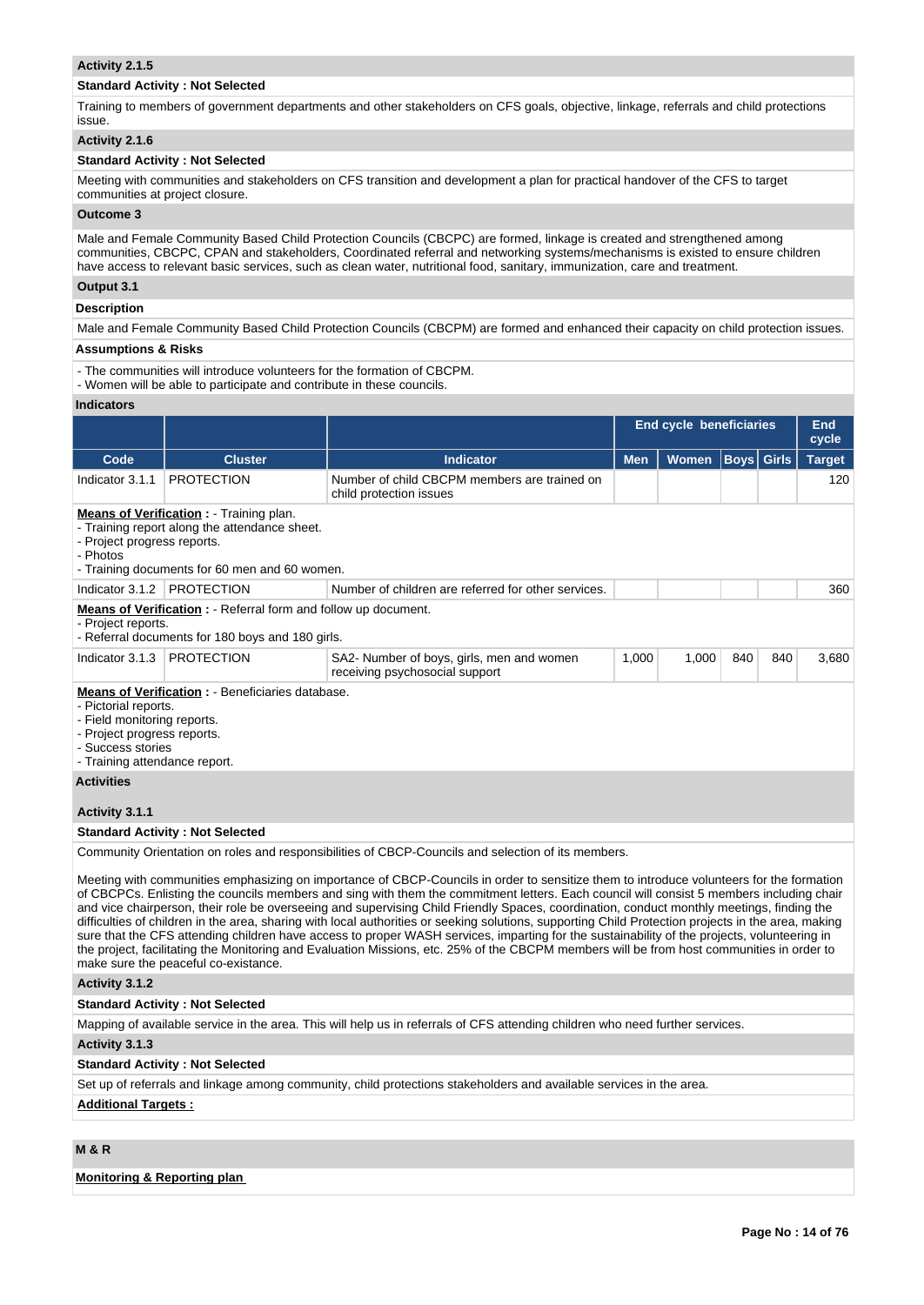To ensure quality and standards including programming, structure and operations as well as measuring indicators and to make adjustments to programming and operations accordingly, the HRDA Monitoring and Evaluation Officer in Kandahar and Program team stationed in Kabul will undertake regular monitoring of the project, this monitoring mechanism and system will ensure consistency of monitoring in line with the targeted results anticipated from the program, avoiding poor management practices, unclear and unrealistic expectations. At the beginning of the project the detailed implementation plan will be developed together by the project team, this plan will also be including monitoring and evaluation part, this comprehensive planning and monitoring tool will enable the team to be clear on their roles and responsibilities and to track the project activities in sufficient, timely and most effective manner. The Monitoring and Evaluation Officer will generate regular reports on M&E related activities, compile and analyze all field visits report in order to make sure that the project interventions are contributing towards the achievement of agreed goals and outcomes and are being implemented as per planning.

Importantly, ensuring an inclusive and participatory approach Monitoring and Evaluation process, HRDA staff will establish a transparent monitoring mechanism together with community elders, beneficiaries, government representatives and stakeholders resulting to encourage a sense of transparency, accountability and community engagement and to not put all monitoring responsibilities on project and HRDA staff, but rather spread them to community members. To perform the monitoring plan adequately, easing and facilitating the regular monitoring process male and female monitoring officers will be recruited in order to ensure that the project is benefiting both male and female members of the communities' equally without any discrimination as well as assisting us in effective monitoring and evaluation process in case of cultural sensitivities while collecting information on female beneficiaries. Furthermore, HRDA will create opportunities and possibilities for the stakeholders to assess and monitor all related dimensions of the project.

A recommended tool by the ESNFI and FSAC clusters will be used for undertaking joint post distribution monitoring and evaluation through HRDA, UNOCHA, relevant cluster, stakeholders and government representatives in order to review effectiveness and relevance of the distribution through beneficiary feedback, overall analyze and evaluate the cash transfer method, effectiveness and relevance of the distribution, transparency and experience with management and recommendations for cash distribution in the future. At least 310 (155 male and 155 female) targeted beneficiaries will be interviewed in target areas, the post monitoring will occur approximately 1 month following the distribution, the findings and feedback of beneficiaries will be considered in further activities of the poject. A comprehensive report will be generated on the findings of post distribution monitoring.

Human interest stories personalize project impact results and reports by documenting the personal experience to illustrate how humanitarian response has helped vulnerable people as well as illustrating impact and results, pictures showing progress of CHF funded activities will be in line with CHF Communications & Visibility for Partners - Guidance Note.

### **Workplan**

| Activitydescription                                                                                                                                                                                                                                                                                                                                                                                                                                                                                                                                                                                         | Year         | 1 | 2 | 3 | 4 | 5 | 6 | 8 | 9 | 10 | 11 | 12 |
|-------------------------------------------------------------------------------------------------------------------------------------------------------------------------------------------------------------------------------------------------------------------------------------------------------------------------------------------------------------------------------------------------------------------------------------------------------------------------------------------------------------------------------------------------------------------------------------------------------------|--------------|---|---|---|---|---|---|---|---|----|----|----|
| Activity 1.1.1: 24 child friendly spaces will be formed in four provinces, each space<br>will accommodate 70 children for maximum 3 hours, this will be generating and<br>augmenting immediate response creating safe and protective environment,<br>fulfillment of children's rights, reducing children's vulnerability, oppression, social<br>exclusion, involving the affected community sustaining the creation of safe spaces<br>for vulnerable children to socialize, play and learn in a protected, harm free, helpful<br>and supportive environment in order to ensure the well-being of vulnerable | 2017<br>2018 |   |   |   |   |   |   |   |   | X  |    |    |
| children. A total number of 1680 children (840 boys and 840 girls) will be<br>accommodated through these 24 CFS. The boys and girls are considered 50% and<br>50% in order to make sure the gender equality, make sure that the girls are not<br>deprived from such services, inspiring the community that the girls should also be<br>benefited equally from what the boys are benefited.                                                                                                                                                                                                                  |              |   |   |   |   |   |   |   |   |    |    |    |
| Orientation will be provided to stakeholders and communities on project goals,<br>concepts, benefits and programmed activities. In, addition, the target communities<br>will be will be sensitized to contribute towards project's goals and smooth<br>implementation.                                                                                                                                                                                                                                                                                                                                      |              |   |   |   |   |   |   |   |   |    |    |    |
| The CFS and psycho-social assistance activities will take place in the following<br>areas:                                                                                                                                                                                                                                                                                                                                                                                                                                                                                                                  |              |   |   |   |   |   |   |   |   |    |    |    |
| Kandahar:<br>Maiwand and Zhari districts.                                                                                                                                                                                                                                                                                                                                                                                                                                                                                                                                                                   |              |   |   |   |   |   |   |   |   |    |    |    |
| Hilmand:<br>Lashkargah and Nad Ali districts.                                                                                                                                                                                                                                                                                                                                                                                                                                                                                                                                                               |              |   |   |   |   |   |   |   |   |    |    |    |
| Uruzgan:<br>Dehravud and Tirinkot districts.                                                                                                                                                                                                                                                                                                                                                                                                                                                                                                                                                                |              |   |   |   |   |   |   |   |   |    |    |    |
| Zabul:<br>Shahjoy district.                                                                                                                                                                                                                                                                                                                                                                                                                                                                                                                                                                                 |              |   |   |   |   |   |   |   |   |    |    |    |
| Early 2017, HRDA conducted multi cluster rapid assessment in 15 districts of<br>Kandahar province, the assessment was done successfully with the cooperation of<br>local communities in remote areas meanwhile similar project is being implemented<br>in several districts and provincial districts of Kandahar province, HRDA has<br>experience from similar project implemented in remote areas of Uruzgan province<br>in the past, all these indicate the possibilities of set up for the proposed activities<br>without any constraints.                                                               |              |   |   |   |   |   |   |   |   |    |    |    |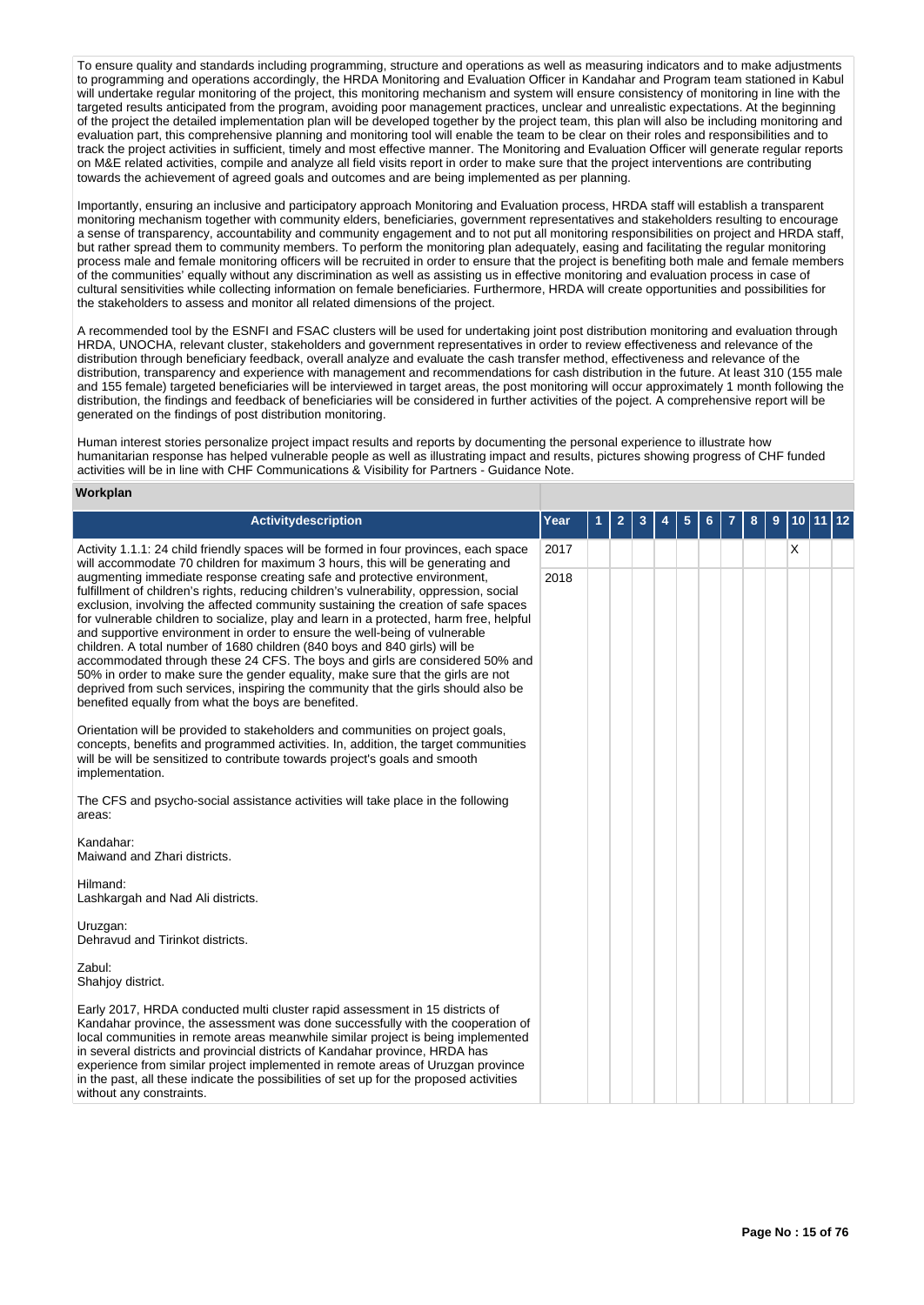| Activity 1.1.1: Formal introduction of the project to line ministries/ departments and<br>coordination with stakeholders.                                                                                                                                                                                                                                                                                                                                                                                                                                                                                                                                                                                                                                                                                               | 2017         |  |  |  |  | Х |   |  |
|-------------------------------------------------------------------------------------------------------------------------------------------------------------------------------------------------------------------------------------------------------------------------------------------------------------------------------------------------------------------------------------------------------------------------------------------------------------------------------------------------------------------------------------------------------------------------------------------------------------------------------------------------------------------------------------------------------------------------------------------------------------------------------------------------------------------------|--------------|--|--|--|--|---|---|--|
| A formal letter will be submitted to Ministry of Refugees and Repatriation (MoRR)<br>and at provincial level to Directorate of Refugees and Repatriation (DoRR) of<br>respective provinces as well as to Ministry of Economy as per the required rules<br>and regulations, aiming at introduction of the project and getting their coordination<br>and cooperation. The project orientation session will be also provided during<br>coordination forum to stakeholders, humanitarian aid organizations and UN<br>agencies                                                                                                                                                                                                                                                                                               | 2018         |  |  |  |  |   |   |  |
| Activity 1.1.1: In coordination with ESNFI Cluster, Assessment Working Group,<br>DoRR, ANDMA, REACH, UNHCR and UNOCHA, HRDA will design the<br>assessment cycle and use the pre-identified assessment tools recommended by<br>aforementioned entities in order to collect relevant data.                                                                                                                                                                                                                                                                                                                                                                                                                                                                                                                                | 2017<br>2018 |  |  |  |  | X | X |  |
| Activity 1.1.2: Defining of beneficiaries' selection criteria.                                                                                                                                                                                                                                                                                                                                                                                                                                                                                                                                                                                                                                                                                                                                                          | 2017         |  |  |  |  | X |   |  |
| The project team shall consider the beneficiaries' selection criteria defined by WFP<br>and addressed through HEAT Assessment Tool. However, the selection criteria will<br>be coordinated with with FSA-Cluster, line departments, WFP and OCHA in order<br>to target the most vulnerable, and shall I use all possible ways ensuring zero<br>interference on the vulnerabilities identification by external entities throughout the<br>implementation course and will liaise the criteria selection process with OCHA at<br>local and national level.                                                                                                                                                                                                                                                                 | 2018         |  |  |  |  |   |   |  |
| Activity 1.1.2: MoU development and signing of MoUs with communities donating<br>spaces for child friendly spaces.                                                                                                                                                                                                                                                                                                                                                                                                                                                                                                                                                                                                                                                                                                      | 2017         |  |  |  |  | X | X |  |
| The MoU will be emphasizing on a formal commitment of target communities that<br>they contribute towards child protection issues, well-operating of the CFSs<br>meanwhile will outline the roles and responsibilities of communities and HRDA for<br>the well maintaining and sustainability of the CFSs. In case there isn't any structure<br>for set up of safe spaces, HRDA shall mobilize host families to donate space or<br>mobilize the IDP families to contribute set up of the space within the community.<br>The MoU will also include articles allowing the children to use the WASH facilities<br>of the families who donate spaces, the article will further denote that the provision<br>of hygiene supplies to the families who allow the children to use their WASH<br>facilities during the CFS hours. | 2018         |  |  |  |  |   |   |  |
| Activity 1.1.2: The assessment will be designed to target through community-based<br>approach with more focus on prolonged IDP women, boys, girls and boys in hard-                                                                                                                                                                                                                                                                                                                                                                                                                                                                                                                                                                                                                                                     | 2017         |  |  |  |  | X | X |  |
| to-reach areas identified by ICCT.<br>Based on the sample size calculator link http://www.raosoft.com/samplesize.html<br>the breakdown of recommended size for this assessment will be 4586 respondents<br>in the following target areas:<br>Hilmand province districts:<br>Garmser = 383<br>Lashkar Gah = 383<br>Nad Ali = 383<br>Nawa barakzi = 383                                                                                                                                                                                                                                                                                                                                                                                                                                                                   | 2018         |  |  |  |  |   |   |  |
| Kandahar province districts:<br>Khakrez = $379$<br>Maywand $=$ 382<br>Shah Wali Kot = 381<br>Zhari = 383<br>Uruzgan province districts:                                                                                                                                                                                                                                                                                                                                                                                                                                                                                                                                                                                                                                                                                 |              |  |  |  |  |   |   |  |
| Chora = $382$<br>Dihrawud = $382$<br>$Tirinkot = 383$                                                                                                                                                                                                                                                                                                                                                                                                                                                                                                                                                                                                                                                                                                                                                                   |              |  |  |  |  |   |   |  |
| Zabul province districts:<br>Shahjoy = $382$                                                                                                                                                                                                                                                                                                                                                                                                                                                                                                                                                                                                                                                                                                                                                                            |              |  |  |  |  |   |   |  |
| Note: CSO 2017 data is used to calculate the sample size.                                                                                                                                                                                                                                                                                                                                                                                                                                                                                                                                                                                                                                                                                                                                                               |              |  |  |  |  |   |   |  |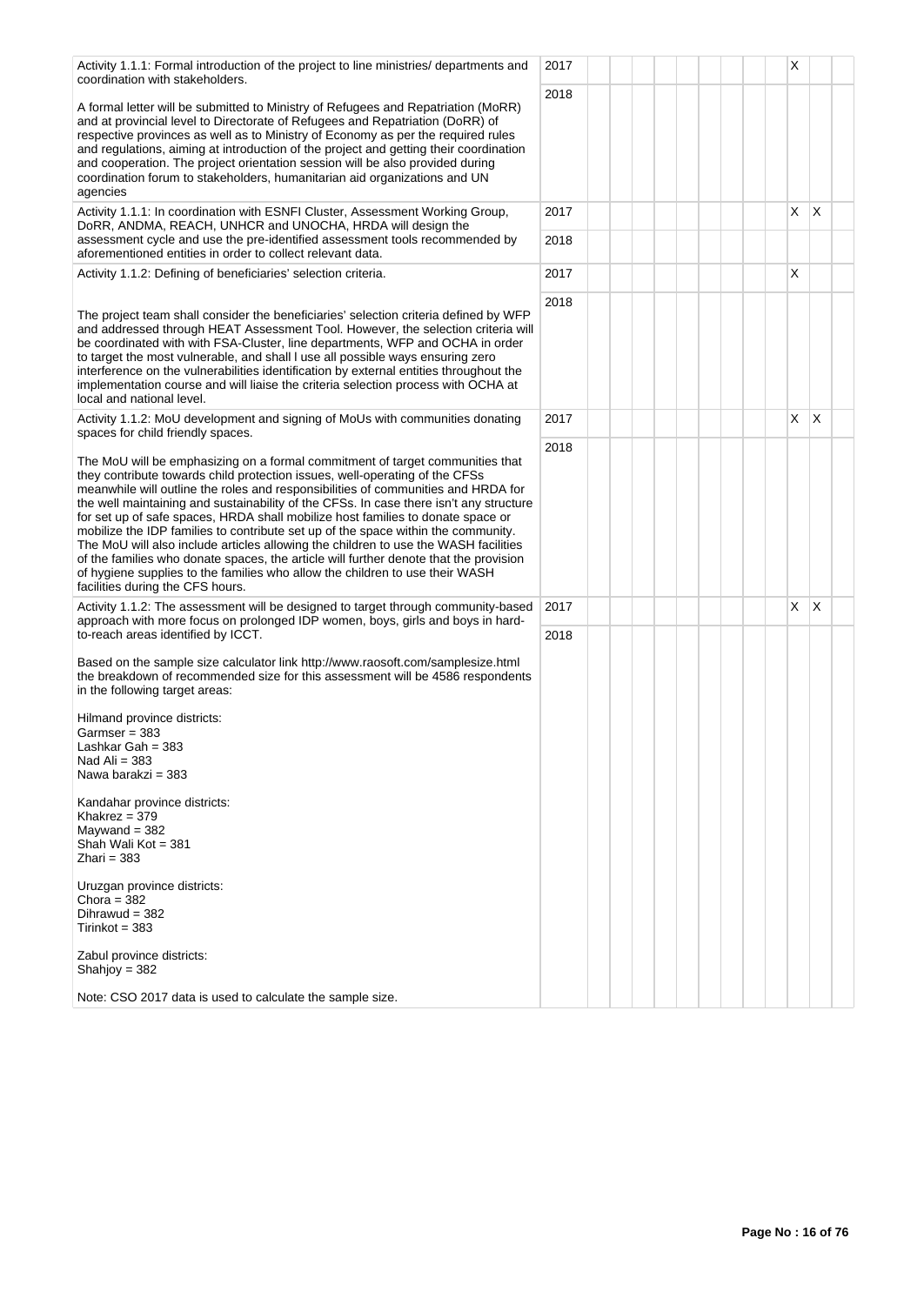| Activity 1.1.3: Selection of CFS Animators and enlisting of vulnerable children to<br>attend the CFS regularly.                                                                                                                                                                                                                                                                                                                                                                                                                                                                                                                                                                                                                                                                                                                                                                                                                                                                                                                                                                                            | 2017 |    |                         |  |  |  | X | X          |   |
|------------------------------------------------------------------------------------------------------------------------------------------------------------------------------------------------------------------------------------------------------------------------------------------------------------------------------------------------------------------------------------------------------------------------------------------------------------------------------------------------------------------------------------------------------------------------------------------------------------------------------------------------------------------------------------------------------------------------------------------------------------------------------------------------------------------------------------------------------------------------------------------------------------------------------------------------------------------------------------------------------------------------------------------------------------------------------------------------------------|------|----|-------------------------|--|--|--|---|------------|---|
| Field Assessor will conduct meetings with target communities, provide orientation<br>on the selection criteria of CFS Animators, shall work together with target<br>communities to identify suitable individuals who can met the selection criteria and<br>able to undertake the job as CFS Animator, one the Animators are selected, the<br>Animators and Field Assessor will work together with communities to enlist the<br>vulnerable children for the CFS. 25% of the Animators will be from the host<br>population in order to make sure the peaceful co-existence in target communities.<br>Considering the OCHA data on number of IDP families, addressed under<br>"Humanitarian context analysis" section, HRDA is proposing to at least target 1680<br>extremely vulnerable children. The experiences of similar projects showed that the<br>communities are supporting and very interested for the setup of CFSs within their<br>communities, the communities are eager to contribute as it doesn't require a lot of<br>works from the communities neither become a burden for the communities. | 2018 |    |                         |  |  |  |   |            |   |
| Activity 1.1.3: Setup and generating of tools and database used for beneficiaries<br>registration.                                                                                                                                                                                                                                                                                                                                                                                                                                                                                                                                                                                                                                                                                                                                                                                                                                                                                                                                                                                                         | 2017 |    |                         |  |  |  | X | X          |   |
| The database will be detailed one. Nevertheless, will include the information about<br>each beneficiary - Name; Age; Gender; Number of dependents; Date of<br>registration; Name of family head; spouse and children; Complete address; Place<br>of origin; Date of arrival; Tazkira number; Village/area; Special needs, duration<br>remaining in displacement, etc.                                                                                                                                                                                                                                                                                                                                                                                                                                                                                                                                                                                                                                                                                                                                      | 2018 |    |                         |  |  |  |   |            |   |
| Activity 1.1.3: Training of the staff on the assessment tools and tablet usage for the<br>assessment.                                                                                                                                                                                                                                                                                                                                                                                                                                                                                                                                                                                                                                                                                                                                                                                                                                                                                                                                                                                                      | 2017 |    |                         |  |  |  |   | X          |   |
| Project Manager and Data Clerks will receive training on how to use the<br>assessment tools and how to use the tablet for conducting the survey in the field<br>and how to transfer the data from the tablet, analyzing of the data and overall<br>methodologies of the survey. They will receive training in Kabul and later on they<br>shall pass this training to field assessors in each target province. Both staff<br>members – male and female will be benefited from the training on assessment<br>tools so that the project can target both genders – male and female.                                                                                                                                                                                                                                                                                                                                                                                                                                                                                                                            | 2018 |    |                         |  |  |  |   |            |   |
| Activity 1.1.4: Beneficiaries' assessment and registration as well as collecting<br>baseline data on Food Consumption Score.                                                                                                                                                                                                                                                                                                                                                                                                                                                                                                                                                                                                                                                                                                                                                                                                                                                                                                                                                                               | 2017 |    |                         |  |  |  |   | $X \mid X$ |   |
| • Needs assessment – situational analysis, overall needs assessment key to<br>understand overall nature/scale of problem.<br>• Geographical targeting - identify most affected areas, prioritize areas with most<br>affected populations and consider what other organizations are doing.<br>. Household/individual targeting - identify most vulnerable groups, provide them<br>voucher through which they can get access to distribution location for receiving the<br>cash.                                                                                                                                                                                                                                                                                                                                                                                                                                                                                                                                                                                                                             | 2018 | X. | $\mathsf{I} \mathsf{X}$ |  |  |  |   |            |   |
| In order to categorize and track households' food security across time, program<br>monitoring and evaluation, and population-level targeting, comparing households<br>in different locations, diversity and frequency of food groups consumed, baseline<br>data will be collected via particular tool recommended by FSAC, the report will be<br>provided at the end of the baseline survey on food consumption score.                                                                                                                                                                                                                                                                                                                                                                                                                                                                                                                                                                                                                                                                                     |      |    |                         |  |  |  |   |            |   |
| THE FULL DETAILS ON ASSESSMENT AND REGISTRATION PROCESS IS<br>ELABORATED UNDER THE SECTION OF "IMPLEMENTATION PLAN"                                                                                                                                                                                                                                                                                                                                                                                                                                                                                                                                                                                                                                                                                                                                                                                                                                                                                                                                                                                        |      |    |                         |  |  |  |   |            |   |
| Activity 1.1.4: Conducting of the assessment and report preparation:                                                                                                                                                                                                                                                                                                                                                                                                                                                                                                                                                                                                                                                                                                                                                                                                                                                                                                                                                                                                                                       | 2017 |    |                         |  |  |  |   |            | X |
| After the finalization of methodology, tools development and staff training, the staff<br>will conduct a field test, the result of field test will be incorporated in order to make<br>sure the accuracy and reliability of assessment results and thereafter based on a<br>plan the team will conduct the assessment in 16 hard to reach areas of four<br>southern provinces. The report will be prepared based on the findings of the<br>assessment. The report will be regularly shared with ESNFI cluster for having their<br>feedback.                                                                                                                                                                                                                                                                                                                                                                                                                                                                                                                                                                | 2018 | X. | $\mathsf{X}$            |  |  |  |   |            |   |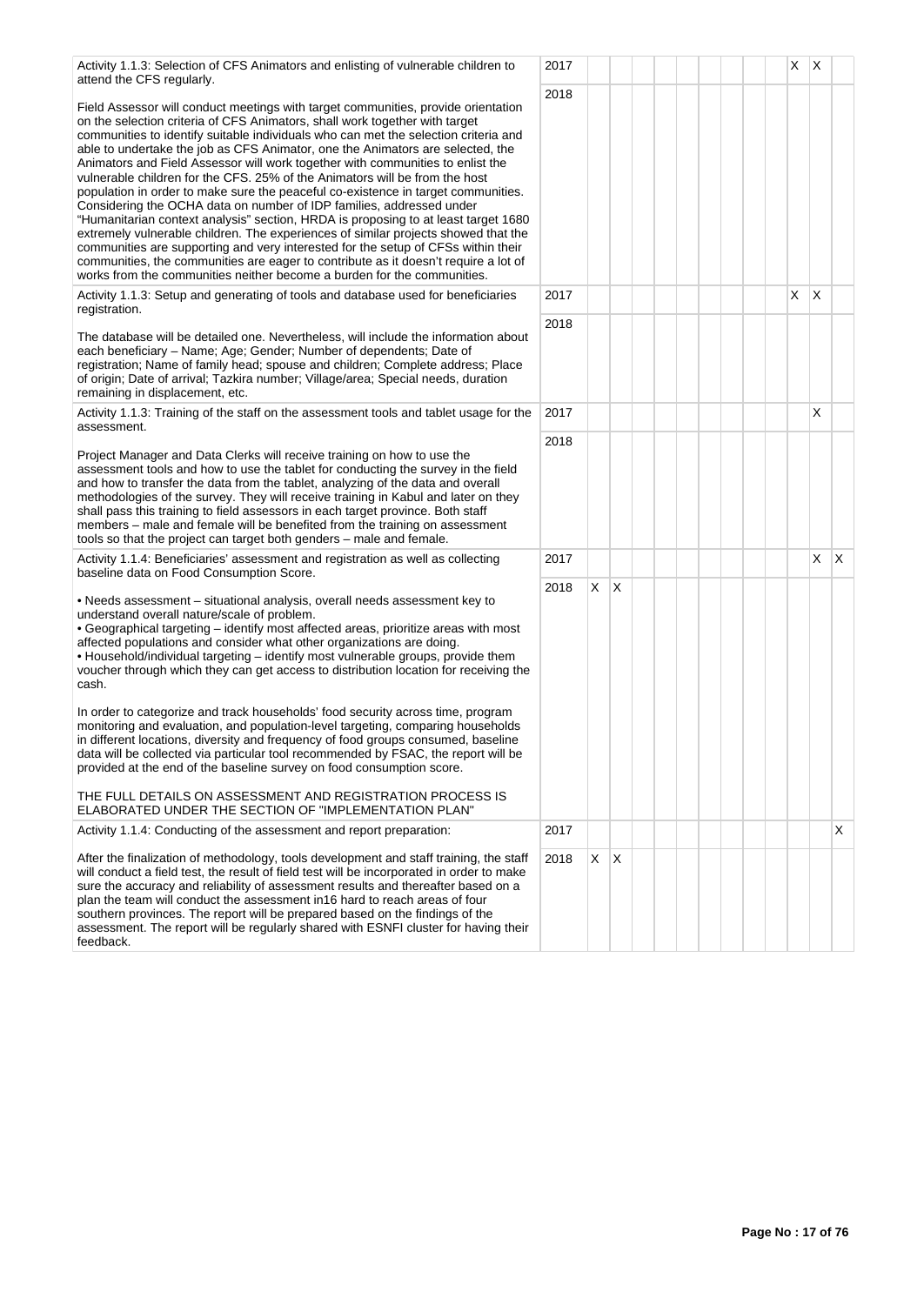| Activity 1.1.4: Set up of adequate monitoring system in coordination with all<br>involved stakeholder as well as modifying and adapting all monitoring related tools                                                                                                                                                                                                                                                                                                                                                                                                                                                                                                                                                                                                                                                                                                                                                                                                                                                                                                                                                                                                                                                                                                                                                                                              | 2017 |         |              |   |  |  | X | X       |              |
|-------------------------------------------------------------------------------------------------------------------------------------------------------------------------------------------------------------------------------------------------------------------------------------------------------------------------------------------------------------------------------------------------------------------------------------------------------------------------------------------------------------------------------------------------------------------------------------------------------------------------------------------------------------------------------------------------------------------------------------------------------------------------------------------------------------------------------------------------------------------------------------------------------------------------------------------------------------------------------------------------------------------------------------------------------------------------------------------------------------------------------------------------------------------------------------------------------------------------------------------------------------------------------------------------------------------------------------------------------------------|------|---------|--------------|---|--|--|---|---------|--------------|
| and check lists.                                                                                                                                                                                                                                                                                                                                                                                                                                                                                                                                                                                                                                                                                                                                                                                                                                                                                                                                                                                                                                                                                                                                                                                                                                                                                                                                                  | 2018 |         |              |   |  |  |   |         |              |
| Stakeholders and communities will be encouraged to take part in monitoring of the<br>planned activities in order to make sure the activities are on the track as per the<br>agreed plan and to incorporate the recommendation for the adjustment and<br>improvement of activities implementation, various specific check lists will be<br>developed in order to assess different activities of the project. In addition,<br>Monitoring and Evaluation Officer in Kandahar and Program team stationed in<br>Kabul will undertake regular monitoring of the project, this monitoring mechanism<br>and system will ensure consistency of monitoring in line with the targeted results<br>anticipated from the program, avoiding poor management practices, unclear and<br>unrealistic expectations. The Monitoring and Evaluation Officer will generate<br>regular reports on M&E related activities, compile and analyze all field visits report<br>in order to make sure that the project interventions are contributing towards the<br>achievement of agreed goals and outcomes and are being implemented as per<br>planning. Human interest stories personalize project impact results and reports by<br>documenting the personal experience to illustrate how humanitarian response has<br>helped vulnerable people as well as illustrating impact and results. |      |         |              |   |  |  |   |         |              |
| Activity 1.1.5: Non-food items distribution to most vulnerable families identified<br>during the assessment.                                                                                                                                                                                                                                                                                                                                                                                                                                                                                                                                                                                                                                                                                                                                                                                                                                                                                                                                                                                                                                                                                                                                                                                                                                                      | 2017 |         |              |   |  |  |   | X       | ΙX.          |
| The Annex-11_esnfi_afghanistan_technical_quidelines_2016 will be considered<br>while responding to most families through provision of non-food items. However,<br>the vulnerability criteria will be coordinated with ESNFI cluster, DoRR and other<br>stakeholders. They will be provided non-food items detailed in Annex-12. The most<br>vulnerable families who met the criteria will be provided particular through which<br>they can get access to the distribution point for receiving the non-food items.                                                                                                                                                                                                                                                                                                                                                                                                                                                                                                                                                                                                                                                                                                                                                                                                                                                 | 2018 | $X$ $X$ |              |   |  |  |   |         |              |
| Activity 1.1.5: Preparing for distribution.                                                                                                                                                                                                                                                                                                                                                                                                                                                                                                                                                                                                                                                                                                                                                                                                                                                                                                                                                                                                                                                                                                                                                                                                                                                                                                                       | 2017 |         |              |   |  |  |   | $X$ $X$ |              |
| The field staff will be briefed on findings of assessment and further planning,<br>confirm the distribution schedule, vehicle and staff requirements, movement plans,<br>short session on distribution process and discipline, providing the field staff copies<br>of recipient lists for the locations they are covering, copies of recipient registration<br>documents, receipt books, a list of committee members, notes on staff and vehicle<br>movement plans, informing the communities regarding the distribution point,<br>considering and analyzing all aspects of security situation and coordinate with<br>Money Exchanger to be present in distribution place. Representatives of other<br>stakeholder will be present in distribution location to interview the beneficiaries who<br>receive the cash assistance; this will help staff to have more control in order to<br>make sure the cash delivery in more transparent way.<br>THE FULL DETAILS ON PREPARATION IS EXPLAINED UNDER THE SECTION<br>OF "IMPLEMENTATION PLAN, SAFETY AND SECURITY"                                                                                                                                                                                                                                                                                                   | 2018 | $X$ $X$ |              |   |  |  |   |         |              |
| Activity 1.1.5: Refurbishing of established CFSs and preparing of schedule for daily                                                                                                                                                                                                                                                                                                                                                                                                                                                                                                                                                                                                                                                                                                                                                                                                                                                                                                                                                                                                                                                                                                                                                                                                                                                                              | 2017 |         |              |   |  |  |   | X       | ΙX.          |
| activities take place in established child friendly spaces.<br>During CFS activities, the children will be divided in 3 age cohorts - 5-8 years old,<br>9-12 years old and 13-17 years old. There will be different appropriate activities for<br>each age group.                                                                                                                                                                                                                                                                                                                                                                                                                                                                                                                                                                                                                                                                                                                                                                                                                                                                                                                                                                                                                                                                                                 | 2018 | X       | X.           | Х |  |  |   |         |              |
| Activity 1.1.6: Cash distribution to entitled beneficiaries                                                                                                                                                                                                                                                                                                                                                                                                                                                                                                                                                                                                                                                                                                                                                                                                                                                                                                                                                                                                                                                                                                                                                                                                                                                                                                       | 2017 |         |              |   |  |  |   | X.      | $\mathsf{X}$ |
| As per 5th page of FSAC cluster document (annex-3) which is uploaded in<br>documents sections as well as 4th page of FSAC Response Strategy-2017<br>(annex-4), considering the recent price list of identified commodities in the following<br>districts an amount of \$180 (\$90/month) is required per family to cover their food<br>needs for two months as per cluster standards.:<br>Lashkargah, Nad Ali, Nawa Barakzi, Khakrez, Maywand, Shah Wali Kot, Zhari,<br>Shahjoy and Tirinkot district.<br>Based on market assessment in Garmser, the beneficiaries will receive \$204, in<br>Chora and Dehravud districts beneficiaries will receive \$206 to cover their food<br>needs for two months.<br>The recipients will be organized in the order they appear on the distribution<br>spreadsheet and in pairs, make sure the recipients present the vouchers in<br>exchange for the cash. Presence of representatives of bodies such as local<br>committees and authorities at distribution point will ensure transparency and<br>accountability, it will make sure that the recipients count their cash and confirm the<br>quantity before signing the list and other documents.<br>THE FULL DETAILS ON CASH DISTRIBUTION METHODOLOGY AND<br>MECHANISM IS DESCRIBED UNDER THE SECTION OF "IMPLEMENTATION                                                  | 2018 | X.      | $\mathsf{X}$ |   |  |  |   |         |              |
| PLAN, SAFETY AND SECURITY"                                                                                                                                                                                                                                                                                                                                                                                                                                                                                                                                                                                                                                                                                                                                                                                                                                                                                                                                                                                                                                                                                                                                                                                                                                                                                                                                        |      |         |              |   |  |  |   |         |              |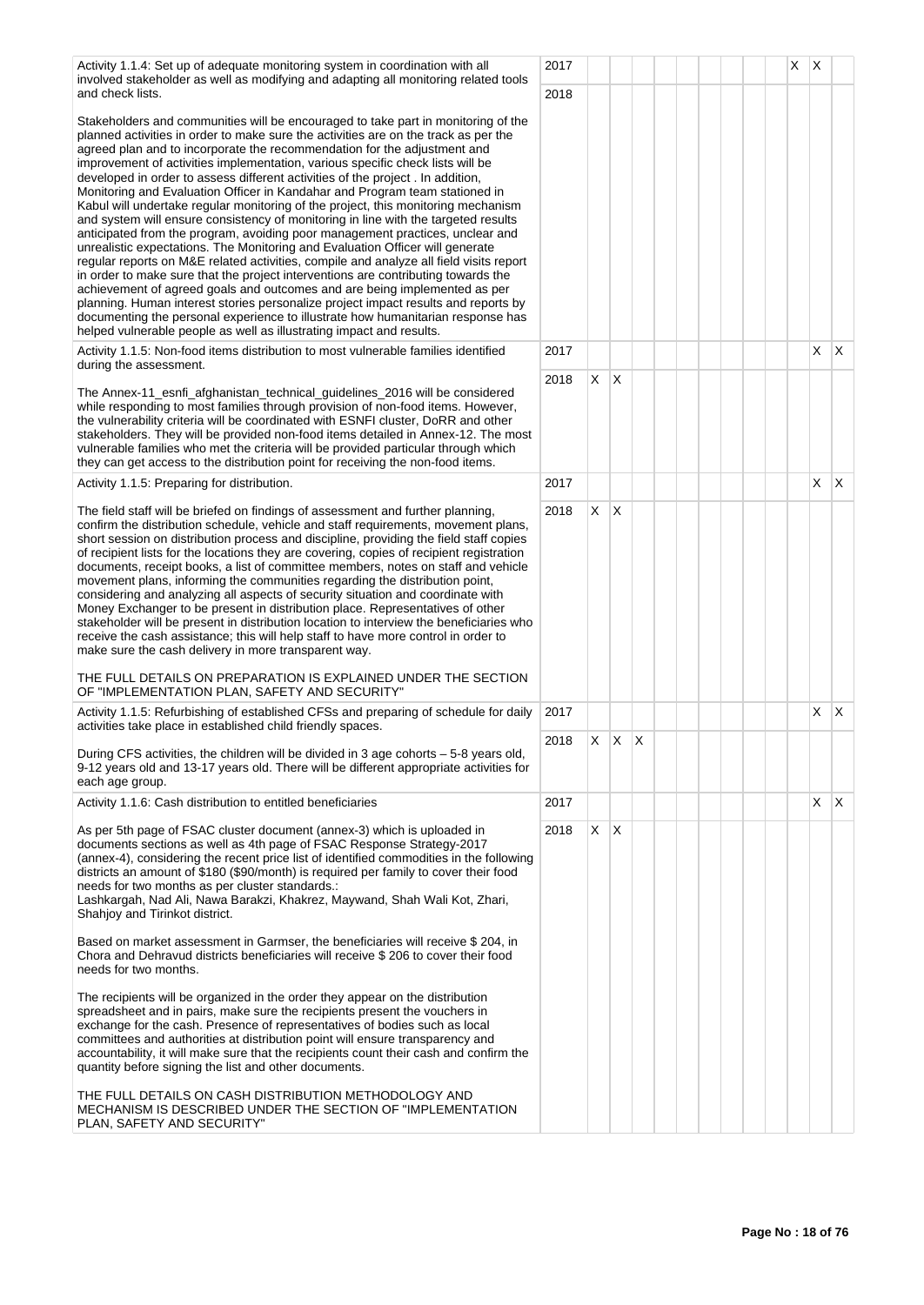| Activity 1.1.7: Post Distribution Monitoring and Baseline on Food Consumption<br>Score.                                                                                                                                                                                                                                                                                                                                                                                                                                                                                                                                                                                                                                                                                                                                                                                                                                                  | 2017         |    |              |     |  |  |   |              | X            |
|------------------------------------------------------------------------------------------------------------------------------------------------------------------------------------------------------------------------------------------------------------------------------------------------------------------------------------------------------------------------------------------------------------------------------------------------------------------------------------------------------------------------------------------------------------------------------------------------------------------------------------------------------------------------------------------------------------------------------------------------------------------------------------------------------------------------------------------------------------------------------------------------------------------------------------------|--------------|----|--------------|-----|--|--|---|--------------|--------------|
| Through post evaluation, it is aimed to know that how the distribution process was;<br>did the intended recipients receive the transfer? did the recipients receive the<br>correct sums of money? was the payment made on time? were the recipients and<br>other stakeholders satisfied with the process and methods of implementation?<br>what other assistance are recipients receiving? types of recipient? what was the<br>cash transfer used for? what did people purchase? were the items that households<br>wanted to buy available in the market? who controls the money in the household?<br>How was the field staff behavior? Analyzing the Food Consumption Score to know<br>whether it has been decreased comparing with situation before project<br>implementation, etc.                                                                                                                                                    | 2018         | X. | $\mathsf{X}$ | ΙX. |  |  |   |              |              |
| Activity 2.1.1: Training of Trainers to project staff on how to culturally and age<br>appropriate conduct the CFS activities such as free drawing, learning numbers<br>letters and colours, simple puzzles, games, songs, free play activities, traditional<br>games, drama spreading health and education messages, art activities, identifying<br>problems and solutions, etc                                                                                                                                                                                                                                                                                                                                                                                                                                                                                                                                                          | 2017<br>2018 |    |              |     |  |  | X |              |              |
| Activity 2.1.2: Training of Trainers to project staff on - Child Friendly Goals and                                                                                                                                                                                                                                                                                                                                                                                                                                                                                                                                                                                                                                                                                                                                                                                                                                                      | 2017         |    |              |     |  |  |   | X            |              |
| objectives, Youth to Youth methodology, Positive Discipline Technique,<br>Psychosocial, Child Rights, WASH, Health and First Aid, Peace Building,<br>Behaviour Management, Child Protection Issues "Separation, Sexual Exploitation,<br>Forced Early Marriages, Abuse, Recruitment in armed groups and labour", etc.                                                                                                                                                                                                                                                                                                                                                                                                                                                                                                                                                                                                                     | 2018         |    |              |     |  |  |   |              |              |
| Activity 2.1.3: Conducting of training to CFS Animators on Child Friendly Goals and<br>objectives, Youth to Youth methodology, Positive Discipline Technique,                                                                                                                                                                                                                                                                                                                                                                                                                                                                                                                                                                                                                                                                                                                                                                            | 2017         |    |              |     |  |  | X |              |              |
| Psychosocial, Child Rights, WASH, Health and First Aid, Peace Building,<br>Behaviour Management, Child Protection Issues "Separation, Sexual Exploitation,<br>Forced Early Marriages, Abuse, Recruitment in armed groups and labour", etc.                                                                                                                                                                                                                                                                                                                                                                                                                                                                                                                                                                                                                                                                                               | 2018         |    |              |     |  |  |   |              |              |
| Activity 2.1.4: Organizing of training to CFS Animators on how to culturally and age<br>appropriate conduct the CFS activities such as free drawing, learning numbers                                                                                                                                                                                                                                                                                                                                                                                                                                                                                                                                                                                                                                                                                                                                                                    | 2017         |    |              |     |  |  |   | X            |              |
| letters and colours, simple puzzles, games, songs, free play activities, traditional<br>games, drama spreading health and education messages, art activities, identifying<br>problems and solutions, etc.                                                                                                                                                                                                                                                                                                                                                                                                                                                                                                                                                                                                                                                                                                                                | 2018         |    |              |     |  |  |   |              |              |
| Activity 2.1.5: Training to members of government departments and other<br>stakeholders on CFS goals, objective, linkage, referrals and child protections issue.                                                                                                                                                                                                                                                                                                                                                                                                                                                                                                                                                                                                                                                                                                                                                                         | 2017         |    |              |     |  |  |   |              | X            |
|                                                                                                                                                                                                                                                                                                                                                                                                                                                                                                                                                                                                                                                                                                                                                                                                                                                                                                                                          | 2018         |    |              |     |  |  |   |              |              |
| Activity 2.1.6: Meeting with communities and stakeholders on CFS transition and<br>development a plan for practical handover of the CFS to target communities at                                                                                                                                                                                                                                                                                                                                                                                                                                                                                                                                                                                                                                                                                                                                                                         | 2017         |    |              |     |  |  |   |              |              |
| project closure.                                                                                                                                                                                                                                                                                                                                                                                                                                                                                                                                                                                                                                                                                                                                                                                                                                                                                                                         | 2018         |    | Χ            |     |  |  |   |              |              |
| Activity 3.1.1: Community Orientation on roles and responsibilities of CBCP-<br>Councils and selection of its members.                                                                                                                                                                                                                                                                                                                                                                                                                                                                                                                                                                                                                                                                                                                                                                                                                   | 2017         |    |              |     |  |  | X | $\mathsf{X}$ |              |
| Meeting with communities emphasizing on importance of CBCP-Councils in order<br>to sensitize them to introduce volunteers for the formation of CBCPCs. Enlisting<br>the councils members and sing with them the commitment letters. Each council will<br>consist 5 members including chair and vice chairperson, their role be overseeing<br>and supervising Child Friendly Spaces, coordination, conduct monthly meetings,<br>finding the difficulties of children in the area, sharing with local authorities or<br>seeking solutions, supporting Child Protection projects in the area, making sure<br>that the CFS attending children have access to proper WASH services, imparting<br>for the sustainability of the projects, volunteering in the project, facilitating the<br>Monitoring and Evaluation Missions, etc. 25% of the CBCPM members will be from<br>host communities in order to make sure the peaceful co-existance. | 2018         |    |              |     |  |  |   |              |              |
| Activity 3.1.2: Mapping of available service in the area. This will help us in referrals<br>of CFS attending children who need further services.                                                                                                                                                                                                                                                                                                                                                                                                                                                                                                                                                                                                                                                                                                                                                                                         | 2017         |    |              |     |  |  |   | Х            |              |
|                                                                                                                                                                                                                                                                                                                                                                                                                                                                                                                                                                                                                                                                                                                                                                                                                                                                                                                                          | 2018         |    |              |     |  |  |   |              |              |
| Activity 3.1.3: Set up of referrals and linkage among community, child protections<br>stakeholders and available services in the area.                                                                                                                                                                                                                                                                                                                                                                                                                                                                                                                                                                                                                                                                                                                                                                                                   | 2017         |    |              |     |  |  |   | X            | $\mathsf{X}$ |
|                                                                                                                                                                                                                                                                                                                                                                                                                                                                                                                                                                                                                                                                                                                                                                                                                                                                                                                                          |              | X  | $\mathsf{X}$ |     |  |  |   |              |              |
| OTHER INFO                                                                                                                                                                                                                                                                                                                                                                                                                                                                                                                                                                                                                                                                                                                                                                                                                                                                                                                               |              |    |              |     |  |  |   |              |              |
| <b>Accountability to Affected Populations</b>                                                                                                                                                                                                                                                                                                                                                                                                                                                                                                                                                                                                                                                                                                                                                                                                                                                                                            |              |    |              |     |  |  |   |              |              |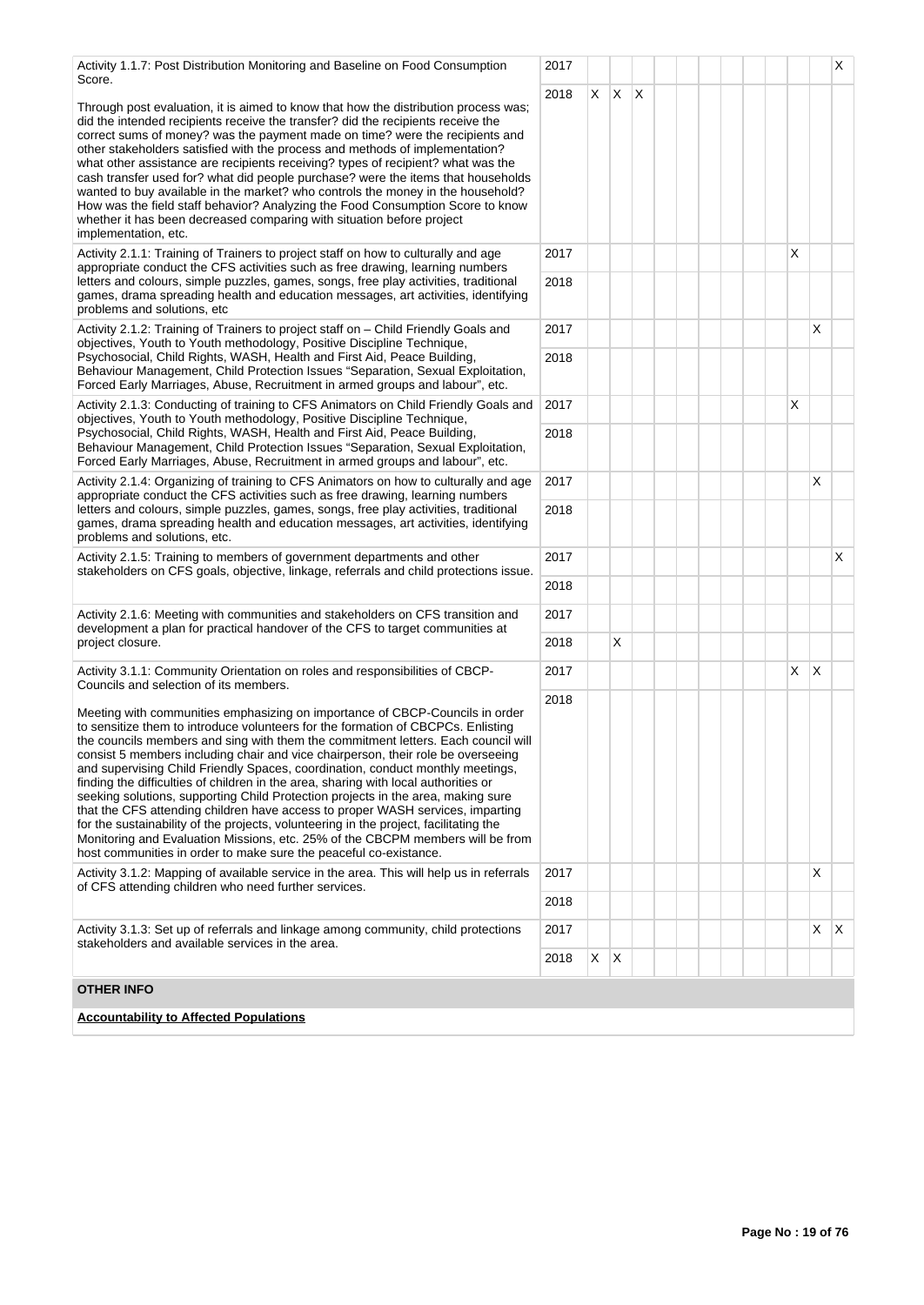Orientation package of the project will be developed – illustrating its goals, target beneficiaries, activities, etc. the package will be used by project team in the field for providing information to beneficiaries, mobilization of target communities meanwhile obtaining their feedback regarding the proposed project as well as their response and views regarding the beneficiaries selection process, vulnerability criteria, monitoring system, documents, NFI kits contents, NFI needs assessment and tools used for assessing the beneficiaries selection, this process will also be used to create opportunities for women, minorities and people with disabilities for taking part and contributing in various phases of the project. The beneficiaries' feedback will be compiled and reflected in each progress report; all these feedback will be reviewed and analyzed by HRDA senior program team thus, the changes and responses will be provided accordingly in consultation with UNOCHA, government representative and other involved potential stakeholders in the region. The M&E Officer and other field employees of the project will also collect the beneficiaries' complaint and response on the project during staff field visits or M&E missions, in particular during the post distribution evaluation, contents of NFI kits, NFI needs assessment process, effectiveness of friendly spaces and psychosocial support. The project team will create an environment with confidence so that the beneficiaries can easily be encouraged and share their feedback and complaints. HRDA will establish strong communication link with representatives of each community through whom HRDA will be able to disseminate project related information or responses on the complaints and feedback to target communities.

Furthermore, the field staff will provide them timely feedback and decision released by senior program team, UNOCHA and stakeholders. The post-distribution monitoring will also focus to find out the impacts of CBIs and NFI kits, on GBV related issues, e.g, early marriages, abuse, positive psycho-social impacts, social cohesion, domestic violence, and domestic violence against women. And how NFI response and cash assistance contributed to mitigate GBV related issues, or even finding out the negative impacts arising from such assistances in order to generate best practices, recommendations for future programmes and improvement of distribution mechanisms. In Dec-2015, Samuel Hall has been commissioned by the NRC to identify the impacts of CBIs on protection outcomes in Afghanistan, particularly in relation to 'Do No Harm' and minimizing risks in terms of protection. Therefore, HRDA shall consider the report (annex-6) during postdistribution monitoring on the vulnerabilities of women.

HRDA will create an environment through which the beneficiaries, stakeholders and authorities can easily share best practices; challenges and learning in taking forward the adoption, integration and use of different approaches to maximize the effectiveness of the project. Furthermore, the beneficiaries and other involved parties will know on common concerns particularly regarding selection criteria, time for assistance, why delays occur, who the project personnel are and who to contact, equal access to information, participation and ability to complain by more vulnerable or marginalized groups, including women, the elderly and those affected by disability or illness. Furthermore, HRDA shall take into consideration the principles of accountability such as – leadership, transparency, feedback and complaints, participation, and design, monitoring and evaluation. The project activities are designed and will be implemented by the mechanisms which will not create any harm. Moreover, considering the OCHA and UNEP guideline on environment marker as well as CAME approach, the project doesn't have any negative impact on the environment creating life threatening concerns to target communities.

# **Implementation Plan**

At beginning of the project, a Comprehensive Implementation, Monitoring and Evaluation Tool (CIMET) will be developed; CIMET will be used for tracking the overall project aspects. Project will be coordinated with ministries of MoRR and MoEc at national and its directorates at provincial level as well as with other stakeholders. The project team composition is proposed to be – Project Manager, stationed in Kandahar, overseeing all activities of the project in four provinces, S/he will supervise the Project Assistants. Project Assistants will be based in each province; they will be responsible to direct and control the staff in the field as well as ensuring the implementation of the project in respective provinces. CFS Animators will run the CFSs and Psychosocial Trainers will deliver psycho-social sessions, Project Assessors will undertake all field related activities. A Data Officer will be stationed in Kandahar office, S/he will assist the Project Manager/Assistants in reporting and analyzing statistical figures and database development. Two M&E Officers per province will make sure the project implementation qualitatively and quantitatively, undertake post evaluation, prepare monitoring reports and facilitate all M&E missions. The team will regularly be supervised by senior management ensuring they possess sufficient capacity for project implementation. HEAT and ESNFI recommended tools will be used and a summary report on findings will be generated. The targeting flow will entail the steps of – situational analysis, prioritize areas with most affected populations, consider what other organizations are doing, identification of most vulnerable groups. The NFI assessment intervention and NFI provision will closely be coordinated with ESNFI cluster, using assessment tools, guidelines and instructions recommended by mentioned cluster and other relevant stakeholders. The team shall attend the training provided by REACH on ESNFI assessment and thereafter the assessment will be carried based on a comprehensive plan which will be coordinated with ESNFI cluster and stakeholders.

Money Exchanger and a vendor will be contracted taking the responsibility of cash and NFI distribution to voucher holders, the registration and assessment of beneficiaries will be undertaken by the team – composed of project staff and stakeholders, the entitled beneficiary will be provided a voucher through which they can get access to distribution point for cash and NFI, the project team will process the record keeping system, M&E officers and stakeholders will monitor the distribution process at distribution location to ensure transparency and appropriate distribution mechanism. Issuing voucher, contracting of Money Exchanger and vendors for cash and NFI delivery has a lot of advantages such minimizing the risk of frauds, corruption, staff safety, safe distribution, prevention from external interference, the Money Exchanger and Vendors will be signing the contract at their own risk and they will be responsible for cash and NFI delivery to the distribution location, specific warehousing will not be required for NFI, the NFI vendors will be selected via proper process in order to make sure that the selected vendors will have the sufficient capacity to deliver the required quantity and quality of NFIs at distribution location on time. The distribution location for female and children accompanied by female will be separate due to cultural norms, special attention will be paid to people with disabilities and elderly persons ensuring their proper access to distribution point. Post-distribution monitoring will be carried by M&E Officers via specific questionnaires recommended by FSAC and ESNFI clusters. The CFS beneficiaries, identification of CBCPC members and provision of psycho-social support will be based on defined criteria and in coordination with target communities and as per agreed plan.

### **Coordination with other Organizations in project area**

| Name of the organization    | Areas/activities of collaboration and rationale                                                                                                                  |
|-----------------------------|------------------------------------------------------------------------------------------------------------------------------------------------------------------|
| <b>District Authorities</b> | All efforts will be coordinated with district authorities; it will help in<br>safety and security of our staff as well as better mobilization of<br>communities. |
| <b>WFP</b>                  | The project will be coordinated with WFP, it will assist us to get their<br>best practices in this regards and avoid duplication.                                |
| ANDMA                       | Coordination with this government body and with Provincial Disaster<br>Management Committee is crucial; this will help us in controlling<br>duplication.         |
| Norwegian Refugee Councils  | NRC is assisting IDPs and Returnees in the South, coordination with<br>them will help us in prevention of duplication or targeting the missed<br>ones.           |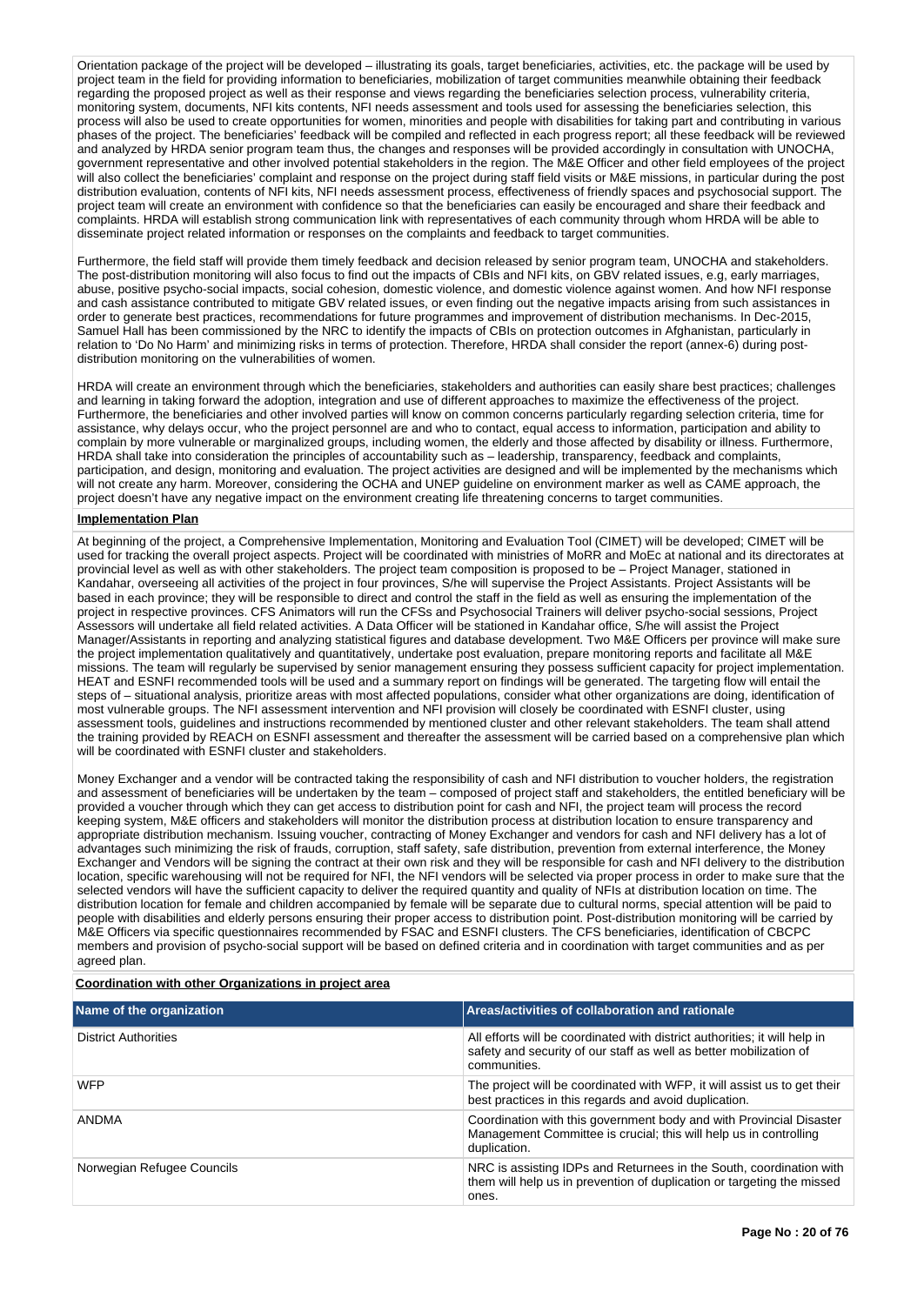| UNHCR IPs                                                                                                    | Coordination mechanism will remain active with APA, HAPA and<br>other Southern IPs of UNHCR.                                                                                                                                                                                                                                                                                                                                                                                                                                                                                                                            |
|--------------------------------------------------------------------------------------------------------------|-------------------------------------------------------------------------------------------------------------------------------------------------------------------------------------------------------------------------------------------------------------------------------------------------------------------------------------------------------------------------------------------------------------------------------------------------------------------------------------------------------------------------------------------------------------------------------------------------------------------------|
| Ministry of Refugees and Repatriation (MoRR)/ DoRR                                                           | MoRR is the main government department dealing with IDPs and<br>returnees, it is obligatory to coordinate such activities with MoRR at<br>national level and with DoRR at provincial level, DoRR will be<br>consulted in all steps of the project, they will attest all related<br>documents of the project, coordination with MoRR/DoRR will<br>strengthen more the transparency and accountability. A focal point of<br>DoRR will participate in all related meetings and join the team in the<br>field. Consultation with will prevent duplication and assist in reporting<br>to Directorate of Economy.             |
| <b>UNHCR</b>                                                                                                 | Project activities, assessment and registration process will be<br>coordinated with UNHCR to avoid duplication as well as get their<br>consultation and best practices for the well conducting of the ESNFI<br>related assessment. HRDA will participate in meetings organized by<br>UNHCR and provide updates on the project.                                                                                                                                                                                                                                                                                          |
| <b>ICRC</b>                                                                                                  | ICRC is also sometimes targeting armed conflict beneficiaries<br>through food items as well as undertakes assessments. Therefore, it<br>help us to prevent duplication or target those vulnerable may need<br>emergency support.                                                                                                                                                                                                                                                                                                                                                                                        |
| Afghan Red Crescent Society                                                                                  | ARCS is active in the South and sometimes they distribution food<br>items, coordination with them will help in avoiding duplication.                                                                                                                                                                                                                                                                                                                                                                                                                                                                                    |
| Danish Refugee Council                                                                                       | DRC is providing assistance to IDP/returnees in the South; the<br>project activities will be coordinated with DRC.                                                                                                                                                                                                                                                                                                                                                                                                                                                                                                      |
| International Rescue Committee (IRC)                                                                         | IRC is also operating in the South; HRDA will keep the IRC informed<br>regularly on targeted beneficiaries and provision of assistance in<br>order to avoid duplication.                                                                                                                                                                                                                                                                                                                                                                                                                                                |
| Ministry of Economy (MoEc) / DoEc                                                                            | It is obligatory from Afghanistan government that before launching a<br>project, the project contents should be shared with MoEc at national<br>level and the MoEc issues a formal letter to DoEc at provincial level -<br>introducing the project and its implementer and requesting the DoEc<br>at provincial level to provide support that the IP may require for<br>smooth implementation of the project and the DoEc at provincial<br>level further issues a letter of introduction to relevant line<br>department. This coordination is also assisting HRDA while HRDA<br>provices semi or annual report to MoEc. |
| War Child Canada                                                                                             | WCC is delivering child protection activities in Kandahar province,<br>the child protection component of this project will be coordinated with<br>WCC to avoid duplication.                                                                                                                                                                                                                                                                                                                                                                                                                                             |
| <b>UNICEF</b>                                                                                                | The child protection component of this project will be coordinate with<br>UNICEF and its IPs in the area.                                                                                                                                                                                                                                                                                                                                                                                                                                                                                                               |
| Directorate of Social Affairs, Martyrs and Disables (DoLSAMD) AND<br>Child Protection Action Network (CPAN). | The protection component of this project will be coordinated with<br>mentioned entities.                                                                                                                                                                                                                                                                                                                                                                                                                                                                                                                                |
| <b>Related Clusters and UNOCHA</b>                                                                           | The project implementation at every stage will be coordinated with<br><b>FSAC</b>                                                                                                                                                                                                                                                                                                                                                                                                                                                                                                                                       |
| <b>Environment Marker Of The Project</b>                                                                     |                                                                                                                                                                                                                                                                                                                                                                                                                                                                                                                                                                                                                         |
| A: Neutral Impact on environment with No mitigation                                                          |                                                                                                                                                                                                                                                                                                                                                                                                                                                                                                                                                                                                                         |
| <b>Gender Marker Of The Project</b>                                                                          |                                                                                                                                                                                                                                                                                                                                                                                                                                                                                                                                                                                                                         |
| 1-The project is designed to contribute in some limited way to gender equality                               |                                                                                                                                                                                                                                                                                                                                                                                                                                                                                                                                                                                                                         |
| <b>Justify Chosen Gender Marker Code</b>                                                                     |                                                                                                                                                                                                                                                                                                                                                                                                                                                                                                                                                                                                                         |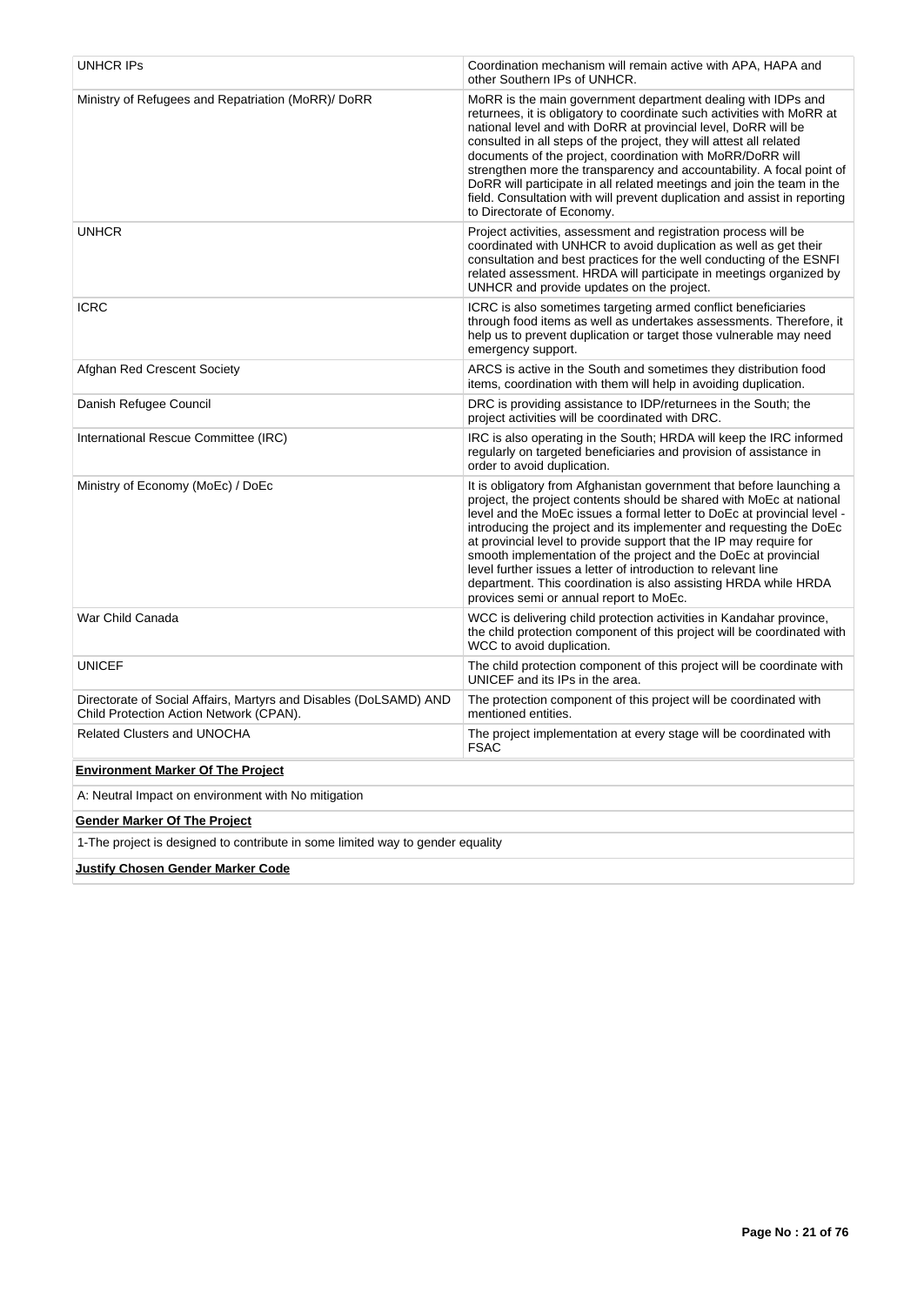This project design is based on HDRA's on the ground (hands-on) analysis of IDP needs and capacities, as viewed through a lens of gender-sensitive programming, Inter-Agency Standing Committee (IASC) guideline on Gender Marker and this Guideline's Framework for Gender Equality Programming (annex-7). On the other hand HRDA staffs are well versed with local areas, their culture and social norms with strong community relations, including tribal elders, Shuras and government authorities. More specifically, the project outcomes are weighted on gender-sensitive programming methodologies that first effectively target the most vulnerable, in this case women and children, for enhancing their immediate and longer term wellbeing. Specifically, the overall activities those are considerate of and appropriate to women in the targeted areas. It is also based on HRDA's past experience undertaking various projects for women and children, and incorporates lessons that have been learned with regard to effective and sustained engagement.

Moreover, in coordination with relevant clusters and stakeholders, the beneficiary selection criteria, assessment and registration process will be organized and managed by the way which will make sure in targeting most vulnerable women, girsl, boys and female-headed households, the recruitment of female staff in field and office either, will facilitate strongly to consider the gender issues strictly. HRDA will use all possible means to benefit men, women, boys and girls beneficiaries of the project equally without any type of discrimination. HRDA is keen to consider the following points while implementing projects:

• Creating an environment free from gender discrimination within HRDA's operations and programs, which provides equal opportunities for women and men, boys and girls to participate in and benefit from resources and services.

• Building the capacity of staff and partners to meet the HRDA's responsibility and commitment to the promotion of gender equality through providing the knowledge and tools to understand gender-related issues and concepts to prevent discrimination and achieve gender equality results throughout HRDA programs.

• Supporting the implementation of the UN Convention on the Rights of the Child (CRC) and the UN Convention Eliminating all Forms of Discrimination against Women (CEDAW).

Gender issues will be considered equally in actions of the project. During the cash distribution In each target area a separate location and date will be defined specifically for female group, this separation is due to cultural norms In order to make sure that all entitled and registered vulnerable women such as female headed households, women with disabilities, pregnant and lactating women, children accompanied by females and adolescent girls received assistance in suitable and concerns free environment. There will shifting for aged girls who attend the CFS. Psychosocial sessions will be organized separately for men and women. Each CFS will have one male and one female Animator.

HDRA will include in the end line analyses specific questions and observations that are gender-influenced. For instance, it will undertake gender disaggregated data collection: it will ask attitudinal questions of project beneficiaries about the appropriate roles of women and girls. More importantly, the recruitment of female staff members is also considered within the project, who will play important role in sensitization of women and elders at community level. The monitoring and evaluation of the project effectively assess the differential impact of the project on women and girls men and boys, and their respective attitudes, knowledge, and behaviors regarding their roles, rights, and responsibilities. The post-distribution monitoring will look at the gender equality outcomes achieved through project activities, GBV related issues as well as provide recommendations on how to maximize their impact in the future.

### **Protection Mainstreaming**

The project will be launched by involving the target community in implementation of project activities and in deciding the modalities to be used and on the management of the project, participation will not be limited to community leaders but will also include women, children, elderly persons and people with disabilities. Furthermore, defining of criteria and acting accordingly will definitely be assisting in targeting the most vulnerable. It will be ensured that the project team is well-aware of the importance of protection mainstreaming. Prior the assessment, registration, voucher distribution, identification of CFS Animators, CBCPC members, psychosocial beneficiaries and enlisting of children for CFSs, full information will be obtained on overall situation of the target areas. The voucher system for assistance delivery is proposed as safe distribution process because the voucher will be assisting to deliver the assistance to the registered and entitled beneficiaries. In case of safety concerns, distribution team will move to most secure and accessible location. HRDA senior team with the help of line departments and stakeholders will make sure that project activities will not strengthen the position of armed groups. During the assessment and registration process, the team will make sure that the provision of cash to entitled family will not be used for anti-social purposes such as purchase of drugs, small arms, etc. Men, women, boys, girls, the elderly, and persons with disabilities will be consulted to know their needs and preferences for location, design, and methodology of assistance.

Furthermore, the Sphere Protection Principles will be considered throughout the course of the project – integrating these principles throughout the program cycle can help to ensure that protection risks and benefits are considered, as part of all humanitarian assistance and protection – these principles such as avoid exposing people to further harm as a result of the actions, ensure people's access to impartial assistance which will be promoting meaningful access, safety and dignity in humanitarian programs. Measures will be taken to prevent misuse of the images and safeguarding of beneficiaries' identities and personal data sharing will be controlled. Consent will be sought and granted before photographs are taken, especially as the photos will be distributed in communications products online and in print.

Separate distribution location will be announced for children accompanied by women and female as well as specific attention will be paid to people with disabilities and elderly person while distributing cash/in-kind through a proper and well-established distribution mechanism. HRDA will make efforts to provide special assistance and ensure the accessibility of distribution location to people with disabilities and elderly persons or other beneficiary who may need specific assistance for getting access to the distribution location. Female Field Assessors and M&E Officers will be recruited, who will assist the women beneficiaries to contribute and participate in project implementation phases, they will also communicate with community representatives and elders encouraging them to involve women in project activities and make sure the vulnerable women are not missed.

In particular during the post distribution evaluation, the evaluators will also collect the complaints of target beneficiaries and their views regarding the overall assistance process. Moreover, during the registration process a specific telephone number will be disseminated among the assessed and registered beneficiaries so that the beneficiaries can easily address and pass their concerns, complaints, response or protection related issues to HRDA Senior Program team. The HRDA senior program team will also undertake spot check in the field in every step of the assistance delivery as well as interview the beneficiaries to know the protection mainstreaming situation

# **Country Specific Information**

### **Safety and Security**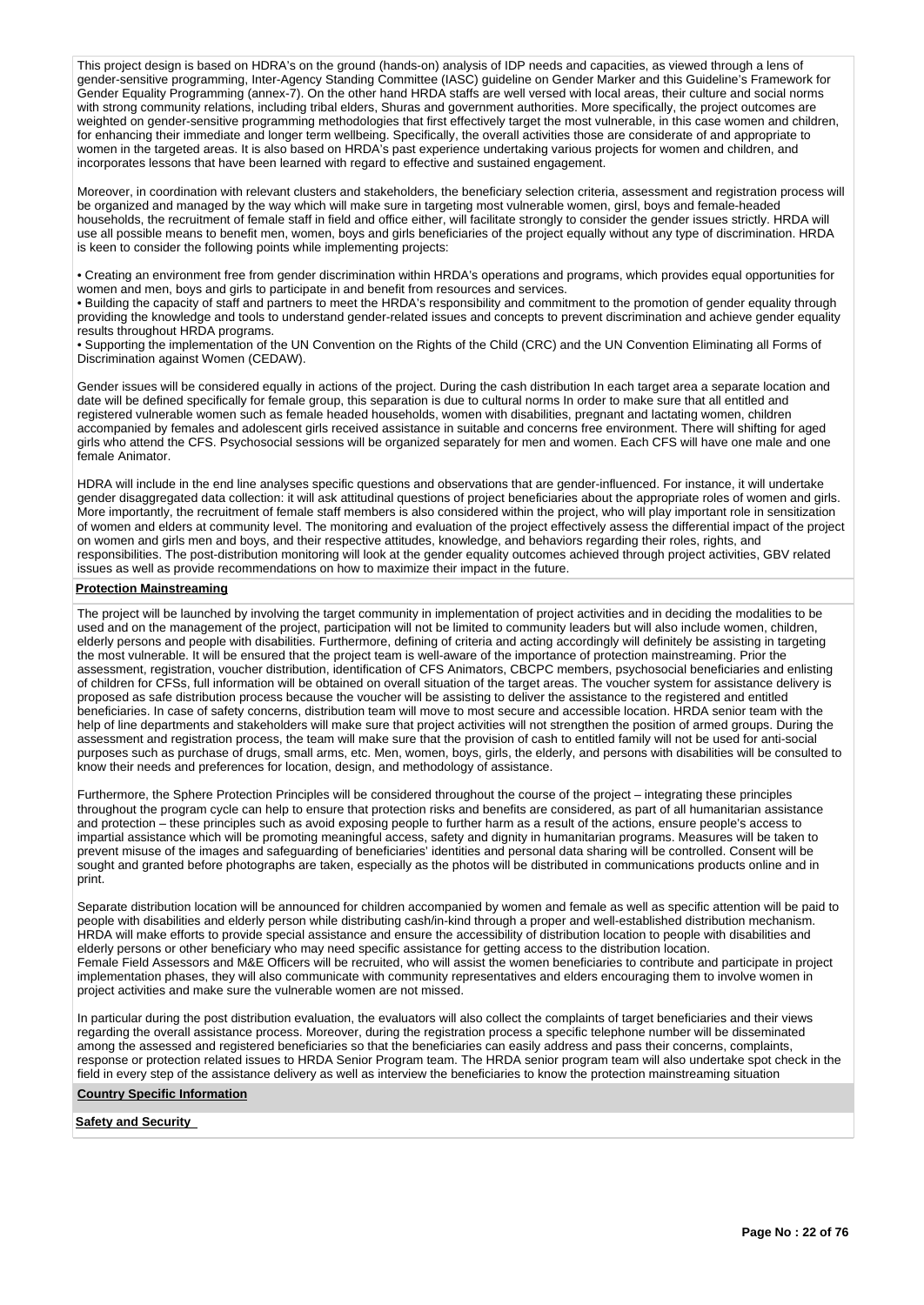Although Southern region security situation remains fragile yet feasible for implementing the projects even at district and remote level on the other hand HRDA has long experience in the South and operating for more than a decade specifically in Southern region, considering this background, HRDA is very familiar with Southern security situation. HRDA Security Officer is undertaking situational and context analysis at provincial and district level, the Security Officer maintains regular contact and information sharing with field staff on the ground and doing continues follow up the security situation with staff members having mission in the field. Furthermore, HRDA is fully keen regarding mitigation measures if any unexpected threat is realized. HRDA remained active participants of all security meeting organized by INSO, HRDA Security Officer and Senior Program staff receive regular security updates and immediate security incidents alert from INSO. The guards are conducting a tour of the premises at close of business to ensure all security measures are in place and fully working. HRDA Security Officer will organize and conduct security trainings as well as orientation session on HRDA's Security Guideline to the staff of the project and make sure that the staff has gained good security knowledge in order to help them in deteriorating situation. The Security Officer has access to media and latest news and will use mobile phones networks and satellites for communication with field staff providing them updates and receive updates from them. HRDA Human Resources Department strictly check project staffs' previous employment record and references fully checked before being employed. HRDA finance department will undertake more frequent banking e.g. twice rather than once daily/weekly etc and will keep the amount in secure system.

Corruption in the targeting phase might be a risk for the project, where communities may collude with field staff to sign up the 'wrong' beneficiaries, create 'false' beneficiaries, or demand that beneficiaries hand over a portion of aid in exchange for inclusion in the project, but the selection criteria, continues monitoring and a composed assessment team of various organizations will help to control such corruptions. The appropriate mobilization of host population and utilization of provided cash by IDPs in displaced location for purchase of food items from shops and markets run by host population will create further opportunities towards acceptant of project activities, on the other hand this assistance will reduce tension and burden on host population as sometime the host populations may make somehow donations to assist the IDPs for their basic needs. Vouchers will be issued to entitled beneficiaries and they will receive cash and NFI from contracted Money Exchangers and Vendors, the contracted Money Exchanger and Vendor will be overall responsible for cash and NFIs transfer in the distribution location. However, HRDA shall select a safe location for distribution. Minimizing the security and safety threats a preassessment of the area will be undertaking where the distribution takes place. As the identified amount will cover the food needs of a family for two months, the cash of both months will be provided at once in order to minimize the cash distribution related concerns and risks. The CBCPC members and CFS Animators will cooperate with project team in security issues, pre-contact will be established with community prior conducting psycho-social session or field monitoring, overall the project activities will be implemented in a way that will neither create any security risk for beneficiaries nor for the staff. As per HRDA Security and Safety guideline, the staff will be equipped with necessary documents and kits assisting them in deteriorating security conditions.

### **Access**

HRDA has close ties with communities in the South and has the capacity on how to establish communication and get access to remote areas. Most importantly, HRDA will seek and use its local network to find and recruit the reliable and trustworthy Field Assessor and CFS Animator from the target areas, who will have full knowledge and familiarity with local context and will pave the way for further interventions. It will also be taken into account that the field team should be self-motivated, can work independently, rather than those who need constant encouragement and attention to get the job done, they should have strong communication skill, bear open and straightforward personalities. HRDA prefers to engage the target communities from the beginning; this will underpin access to remote and rural areas and delivery of services in remote areas. The process of engagement facilitates community participation, the community engagement will help the beneficiaries on understanding the project goals and target beneficiaries, improve target community satisfaction, turn them more responsive on acceptance of the intervention – these all in turn are helping for effective and sustainable way of gaining and maintaining access to target areas and vulnerable populations. Prior accessing the area, risk assessment will be carried out and the team will be briefed properly on the purposes of target communities' mobilization.

There isn't any transportation constraints to target areas, to assess, register and provide cash to entitled IDPs, the project staff will travel to every part of these target districts and provincial capitals where recent armed conflict IDPs live or displacement occurs during the course of the project as the way to these target areas are safe and the project staff can easily have access, HRDA experience showed that the present entities in the area, host communities, returnees and IDPs are always cooperative and facilitate the accessibility to reach the target areas and target entitled beneficiaries. In addition, can address here that early 2017 HRDA successfully implemented similar project in remote areas of Southern province; In Jan-2107, HRDA conducted a rapid need assessment in most IDP populated and hard to reach areas of Nad-e-Ali district of Hilmand province, the assessment was facilitated by key representatives of assessed communities; HRDA also conducted multi-cluster rapid assessment through partnership with INTERSOS early 2017 in remote areas of 15 districts of Kandahar province; these all are manifesting proper access of HRDA to target areas as well as indicating that the impartial and neutral delivery of humanitarian aids are welcomed and do not exist any reaction in far-off communities . Nevertheless, HRDA Security Officer analyze the security situation closely and manage the security strategy in consultation with senior management for staff and beneficiaries safety as well as smooth implementation of the project, there will be regular interaction and communication with key representatives of target communities and this will be helping to achieve the project goals and results in secure way, prior starting of field activities practically, will conduct stakeholder analysis to find out the influential stakeholder over the project and project beneficiaries and manage the implementation strategy accordingly in order to make sure access of all vulnerable target beneficiaries to the project as well as staff accessibility to target location without any concern.

### **BUDGET**

| Code | <b>Budget Line Description</b>                                                                                                                                                                                                                                                                                                                                                                                                                                                                                                                                                                                                                                                                                                                                                                                                                                                     |   | D / S Quantity | <b>Unit</b><br>cost | <b>Duration</b><br><b>Recurran charged</b><br>ce | $\frac{9}{6}$<br>to CHF | <b>Total Cost</b> |  |  |  |  |
|------|------------------------------------------------------------------------------------------------------------------------------------------------------------------------------------------------------------------------------------------------------------------------------------------------------------------------------------------------------------------------------------------------------------------------------------------------------------------------------------------------------------------------------------------------------------------------------------------------------------------------------------------------------------------------------------------------------------------------------------------------------------------------------------------------------------------------------------------------------------------------------------|---|----------------|---------------------|--------------------------------------------------|-------------------------|-------------------|--|--|--|--|
|      | 1. Staff and Other Personnel Costs                                                                                                                                                                                                                                                                                                                                                                                                                                                                                                                                                                                                                                                                                                                                                                                                                                                 |   |                |                     |                                                  |                         |                   |  |  |  |  |
| 1.1  | <b>Project Manager</b>                                                                                                                                                                                                                                                                                                                                                                                                                                                                                                                                                                                                                                                                                                                                                                                                                                                             | D |                | 1,000<br>.00.       | 6                                                | 100.00                  | 6.000.00          |  |  |  |  |
|      | The Project Manager will develop work plans and monitors progress and present monthly progress report; ensure effective<br>documentation of the project and progress by capturing lesson learnt and good practices; oversee all activities of the project;<br>ensuring existence of M&E planes; direct, control and motivate the team, ensuring that they have clear objectives and receive<br>meaningful feedback on their performance; ensure effective and efficient utilization of project budget under responsibility for<br>intended purpose; keep sufficient and proper coordination mechanism with relevant stakeholders and line departments;<br>monitoring closely all Project Assisstants for Hilmand, Zabul, and Uruzgan provinces. Based on HRDA's previous projects<br>experience and lessons learnt s/he will receive \$1000 salary/month including government tax. |   |                |                     |                                                  |                         |                   |  |  |  |  |
| 1.2  | Project Assistant (1 for each province - Hilmand, Zabul &<br>Uruzgan)                                                                                                                                                                                                                                                                                                                                                                                                                                                                                                                                                                                                                                                                                                                                                                                                              | D |                | 3 800.0             | 6                                                | 100.00                  | 14,400.00         |  |  |  |  |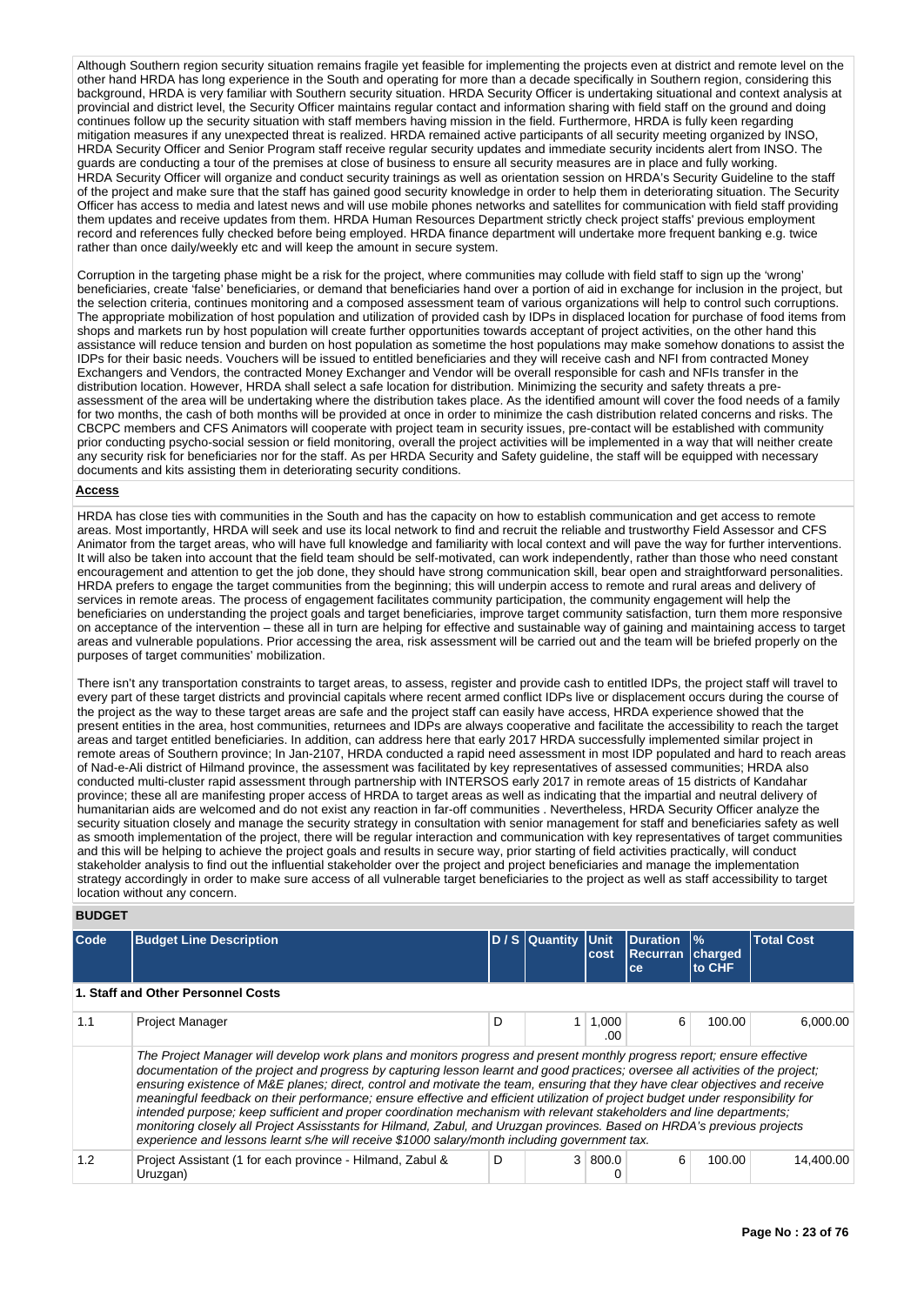|                  | The Project Assistant will be based in each province. They will be responsible to undertake the planned activities implementation<br>in target provinces, develop and implement all project relevant activities, and make sure that the community level stakeholders<br>actively participate in the process of project implementation; make sure the most secure ways for cash and non-food items<br>transfer to the target beneficiaries, coordinate the interventions with stakeholders and line departments at provincial level;<br>reporting on project progress to Project Manager; maintains financial records, monitors and reconciles expenditures, balances,<br>payments, statements, other data for day-to-day transactions and reports; facilitate all monitoring and evaluation missions;<br>manage the provincial office administration which includes filing system, up to date reports, photo gallery, success stories etc.<br>they will receive \$800/month including government tax.                                                                                                                           |   |                 |                     |              |        |            |  |  |  |  |
|------------------|---------------------------------------------------------------------------------------------------------------------------------------------------------------------------------------------------------------------------------------------------------------------------------------------------------------------------------------------------------------------------------------------------------------------------------------------------------------------------------------------------------------------------------------------------------------------------------------------------------------------------------------------------------------------------------------------------------------------------------------------------------------------------------------------------------------------------------------------------------------------------------------------------------------------------------------------------------------------------------------------------------------------------------------------------------------------------------------------------------------------------------|---|-----------------|---------------------|--------------|--------|------------|--|--|--|--|
| 1.3              | Field Assessors (2 for each district)                                                                                                                                                                                                                                                                                                                                                                                                                                                                                                                                                                                                                                                                                                                                                                                                                                                                                                                                                                                                                                                                                           | D | 24 <sup>1</sup> | 400.0<br>0          | 6            | 100.00 | 57,600.00  |  |  |  |  |
|                  | There will be two Field Assessors in each target province (1male and 1female). They will carry out assessment, registration, cash<br>and non-food items distribution, contribute in adaptation of existing assessment tools, contribute and support the Project<br>Assistant in assessment, planning and reporting, cooperate with Data Officer in terms of data collection and compilation, make<br>sure that the forms are filled out properly. They will receive \$400/month including government tax.                                                                                                                                                                                                                                                                                                                                                                                                                                                                                                                                                                                                                       |   |                 |                     |              |        |            |  |  |  |  |
| 1.4              | Monitoring and Evaluation Officer (8 males and 8 females)                                                                                                                                                                                                                                                                                                                                                                                                                                                                                                                                                                                                                                                                                                                                                                                                                                                                                                                                                                                                                                                                       | D |                 | 8 500.0<br>0        | 6            | 100.00 | 24,000.00  |  |  |  |  |
|                  | M&E Officer responsibilities include regular monitoring of on-going project activities in the field, make sure that activities are<br>undertaken as planned in the proposal and detailed implementation plan, undertake post evaluation, prepare monitoring reports,<br>facilitating external and internal monitoring and evaluation missions, making sure that project activities are met qualitatively and<br>quantitatively, will develop weekly and monthly schedules for site staff; keep all required records up to date and report to HRDA<br>Head of Program; Monitor the CFS activities and provide feedback to CFS Animator; making sure the referral mechanism is<br>existing between CFSs and other services in the area; strictly keep eye on project indicators and providing regular updates to<br>Project Assistant on project indicators and outputs. They will receive \$500/month including government tax.                                                                                                                                                                                                  |   |                 |                     |              |        |            |  |  |  |  |
| 1.5              | Data Officer (1 for each province)                                                                                                                                                                                                                                                                                                                                                                                                                                                                                                                                                                                                                                                                                                                                                                                                                                                                                                                                                                                                                                                                                              | D |                 | $4 \mid 350.0$<br>0 | 4            | 100.00 | 5,600.00   |  |  |  |  |
|                  | One Data Officer will be stationed in each province, s/he will be responsible to receive data from the field, compile them and<br>prepare the report, assist the Project Manager in reporting and analyzing statistical figures, develop database and other related<br>tools for summarizing the data collected in the field, provide technical guidance and coaching to Field Assessors on how to make<br>the proper recording of the data, keep the data well-organized. S/he will receive \$350/month including government tax.                                                                                                                                                                                                                                                                                                                                                                                                                                                                                                                                                                                              |   |                 |                     |              |        |            |  |  |  |  |
| 1.6              | Guards (3 for each province)                                                                                                                                                                                                                                                                                                                                                                                                                                                                                                                                                                                                                                                                                                                                                                                                                                                                                                                                                                                                                                                                                                    | D |                 | 12   300.0<br>0     | 6            | 100.00 | 21,600.00  |  |  |  |  |
|                  | The Guards will make sure that nobody can get into the office until permitted by the office staff inmates; keep himself updated<br>with security situation and report any incident to the HRDA Senior Management Staff, monitor and authorize entrance and<br>departure of employees, Visitors and other persons to guard against theft and maintain security of the premises; report orally of<br>daily activities and irregularities such as equipment or property damage, theft and presence of unauthorized persons or unusual<br>occurrences in the office, inform HRDA Senior Management Staff in case of emergency such as fire, etc. patrol around the inner<br>premises to prevent and ensure security of doors, windows and gate; do not leave the gates open at anytime; do not open the<br>gates immediately; search any Bag if concerned; don't allow any stranger to take photos of the compound; do not give<br>unnecessary information to anyone even if asked. There will be 3 guards for each province hence, total 12 guards are required,<br>each guard will receive \$ 300/month including government tax. |   |                 |                     |              |        |            |  |  |  |  |
| 1.7              | Cleaners (2 for each province)                                                                                                                                                                                                                                                                                                                                                                                                                                                                                                                                                                                                                                                                                                                                                                                                                                                                                                                                                                                                                                                                                                  | D |                 | 8 250.0<br>0        | 6            | 100.00 | 12,000.00  |  |  |  |  |
|                  | The cleaners will be responsible to clean all the assigned locations of the office and its compound; assist office in moves of<br>furniture /equipment when required; assist drivers in loading and unloading of vehicles when required; wash and repair the<br>curtains, blankets, pillow covers and bed sheets of the Guest House regularly; inform the line manger about things that need to<br>be repaired or maintained; clean once in a week windows, glasses and walls; assist the cooks when it is required; clean the<br>bathrooms every day or whenever required &ensure hygiene is considered; should inform the Logistic Officer on time when the<br>codes of items related to its department need to be repaired or need new codes. 2 cleaners are required per province thus, total<br>8 cleaners are required for four provinces, each cleaner will receive \$250 per month including tax.                                                                                                                                                                                                                       |   |                 |                     |              |        |            |  |  |  |  |
| 1.8              | <b>Psychosocial &amp; Child Protection Trainer</b>                                                                                                                                                                                                                                                                                                                                                                                                                                                                                                                                                                                                                                                                                                                                                                                                                                                                                                                                                                                                                                                                              | D |                 | 8 500.0<br>0        | 6            | 100.00 | 24,000.00  |  |  |  |  |
|                  | The I Trainer is to draw the training plan, provide psychosocial, hygiene promotion, life skill, child protection, CRC, forced early<br>marriages, recruitment into armed forces, discrimination, labour child and prevention from sexual abuse sessions to target<br>deportee and returnee families, delivery of trainings on child care and protection focusing on soft skill training and psychotherapy<br>under depressed situation; focus on art therapy and recreational program for children; preparing/designing the training materials<br>and its use; pre and post evaluation of the trainees for each training and reporting the synthesis; preparing model lessons, model<br>lesson plans; collecting data on the trainings and impacts of the training; filing the records of trainings and writing reports on the<br>activities conducted.                                                                                                                                                                                                                                                                        |   |                 |                     |              |        |            |  |  |  |  |
|                  | <b>Section Total</b>                                                                                                                                                                                                                                                                                                                                                                                                                                                                                                                                                                                                                                                                                                                                                                                                                                                                                                                                                                                                                                                                                                            |   |                 |                     |              |        | 165,200.00 |  |  |  |  |
|                  | 2. Supplies, Commodities, Materials                                                                                                                                                                                                                                                                                                                                                                                                                                                                                                                                                                                                                                                                                                                                                                                                                                                                                                                                                                                                                                                                                             |   |                 |                     |              |        |            |  |  |  |  |
| 2.1              | Cash Grant for Food Items                                                                                                                                                                                                                                                                                                                                                                                                                                                                                                                                                                                                                                                                                                                                                                                                                                                                                                                                                                                                                                                                                                       | D |                 | 850 180.0           | $\mathbf{1}$ | 100.00 | 153,000.00 |  |  |  |  |
|                  | As per 5th page of Annex-3_guideline_on_fsac_response_packages_final which is uploaded in documents sections as well as 4th<br>page of FSAC Response Plan (SRP)-2017 (annex-4), and considering the recent price list of identified commodities in target<br>areas an amount of \$180 (\$90/month) is required per IDP family for food items to cover their food needs for two months as per<br>cluster standards. Therefore, HRDA obtained recent prices for the South, the "Annex-5_Recommended Commodity_FSAC<br>Cluster" is showing the prices in the South and total amount for food items per beneficiary. Considering the cluster standards and<br>updated local prices of commodities, the identified food basket costs 90 USD per month *2 Months = \$180/family in the following<br>districts. The amount will be paid in one installment.<br>Lashkargah, Nad Ali, Nawa Barakzai, Khakrez, Maywand, Shah Wali Kot, Zhari, and Shahjoy Districts of Kandahar, Hilmand,<br>Uruzgan and Zabul Provinces.                                                                                                                 |   |                 |                     |              |        |            |  |  |  |  |
| $2.2\phantom{0}$ | Cash Grant for Food Items                                                                                                                                                                                                                                                                                                                                                                                                                                                                                                                                                                                                                                                                                                                                                                                                                                                                                                                                                                                                                                                                                                       | D |                 | 100 204.0<br>0      | 1            | 100.00 | 20,400.00  |  |  |  |  |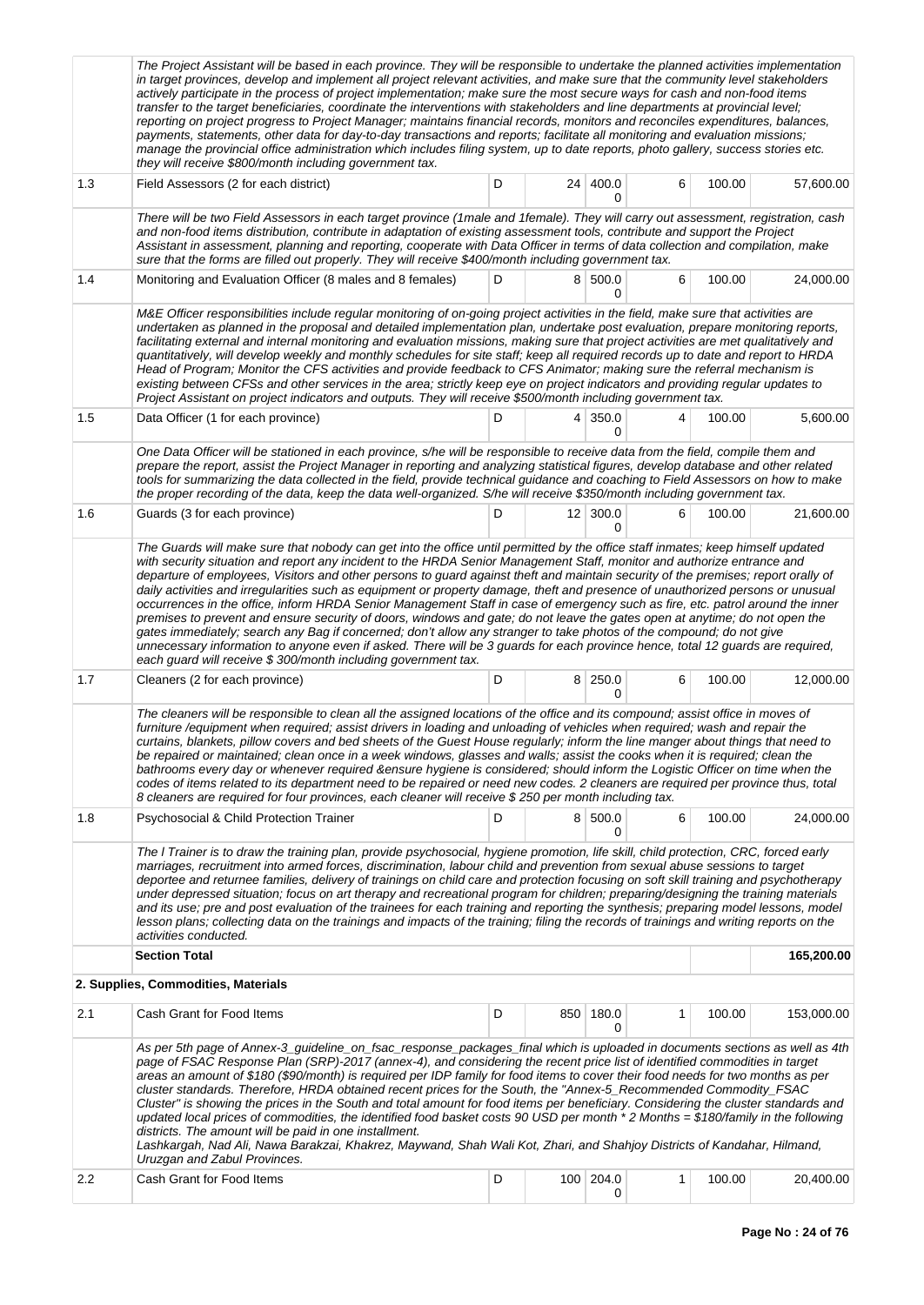|      | As per 5th page of Annex-3_guideline_on_fsac_response_packages_final which is uploaded in documents sections as well as<br>4th page of FSAC Response Plan (SRP)-2017 (annex-4), and considering the recent price list of identified commodities in<br>Garmser district an amount of \$204 (\$102/month) is required per IDP family for food items to cover their food needs for two<br>months as per cluster standards. Therefore, HRDA obtained recent prices in Garmser district, the "Annex-5_Recommended<br>Commodity_FSAC Cluster" is showing the prices in the Garmser district and total amount for food items per beneficiary.<br>Considering the cluster standards and updated local prices of commodities, the identified food basket costs 102 USD per month *<br>2 Months = \$204/family in Garmser district of Hilmand province. The amount will be paid in one installment.                                     |   |                 |                           |              |        |            |
|------|-------------------------------------------------------------------------------------------------------------------------------------------------------------------------------------------------------------------------------------------------------------------------------------------------------------------------------------------------------------------------------------------------------------------------------------------------------------------------------------------------------------------------------------------------------------------------------------------------------------------------------------------------------------------------------------------------------------------------------------------------------------------------------------------------------------------------------------------------------------------------------------------------------------------------------|---|-----------------|---------------------------|--------------|--------|------------|
| 2.3  | Cash Grant for Food Items                                                                                                                                                                                                                                                                                                                                                                                                                                                                                                                                                                                                                                                                                                                                                                                                                                                                                                     | D |                 | 200 206.0<br>0            | 1            | 100.00 | 41,200.00  |
|      | As per 5th page of Annex-3_guideline_on_fsac_response_packages_final which is uploaded in documents sections as well as<br>4th page of FSAC Response Plan (SRP)-2017 (annex-4), and considering the recent price list of identified commodities in Chora<br>and Dehrawud districts an amount of \$206 (\$103/month) is required per IDP family for food items to cover their food needs for<br>two months as per cluster standards. Therefore, HRDA obtained recent prices in Chora and Dehrawud districts, the "Annex-<br>5_Recommended Commodity_FSAC Cluster" is showing the prices in these two districts and total amount for food items per<br>beneficiary. Considering the cluster standards and updated local prices of commodities, the identified food basket costs 103 USD<br>per month *2 Months = \$206/family in Chora & Dihrawud districts of Uruzgan province. The amount will be paid in one<br>installment. |   |                 |                           |              |        |            |
| 2.4  | Charges to make contract with Money Exchanger                                                                                                                                                                                                                                                                                                                                                                                                                                                                                                                                                                                                                                                                                                                                                                                                                                                                                 | D | 1150            | 5.50                      | $\mathbf{1}$ | 100.00 | 6,325.00   |
|      | The Money Exchanger will be overall responsible to transfer the cash to distribution point and pay the identified amount to<br>voucher holder beneficiary. The Money Exchanger charges \$5.5 per beneficiary thus, 1150 $X 5.5 = $6,325$<br>A contract will be signed with Money Exchanger.                                                                                                                                                                                                                                                                                                                                                                                                                                                                                                                                                                                                                                   |   |                 |                           |              |        |            |
| 2.5  | <b>CFS Refurbishment</b>                                                                                                                                                                                                                                                                                                                                                                                                                                                                                                                                                                                                                                                                                                                                                                                                                                                                                                      | D | 24              | 507.2<br>5                | 1            | 100.00 | 12,174.00  |
|      | for details please refer to annex-13                                                                                                                                                                                                                                                                                                                                                                                                                                                                                                                                                                                                                                                                                                                                                                                                                                                                                          |   |                 |                           |              |        |            |
| 2.6  | Training for project staff                                                                                                                                                                                                                                                                                                                                                                                                                                                                                                                                                                                                                                                                                                                                                                                                                                                                                                    | D | $\mathbf{1}$    | 20,11<br>7.25             | 1            | 100.00 | 20,117.25  |
|      | For details please refer to annex-14                                                                                                                                                                                                                                                                                                                                                                                                                                                                                                                                                                                                                                                                                                                                                                                                                                                                                          |   |                 |                           |              |        |            |
| 2.7  | Recreational items for CFSs                                                                                                                                                                                                                                                                                                                                                                                                                                                                                                                                                                                                                                                                                                                                                                                                                                                                                                   | D | 24              | 235.9<br>6                | 1            | 100.00 | 5,663.04   |
|      | For details please refer to annex-15                                                                                                                                                                                                                                                                                                                                                                                                                                                                                                                                                                                                                                                                                                                                                                                                                                                                                          |   |                 |                           |              |        |            |
| 2.8  | Stationery for children and CFS operations.                                                                                                                                                                                                                                                                                                                                                                                                                                                                                                                                                                                                                                                                                                                                                                                                                                                                                   | D |                 | 24 1,746<br>.56           | 1            | 100.00 | 41,917.44  |
|      | For details please refer annex-16                                                                                                                                                                                                                                                                                                                                                                                                                                                                                                                                                                                                                                                                                                                                                                                                                                                                                             |   |                 |                           |              |        |            |
| 2.9  | Hygiene Supplies for CFSs                                                                                                                                                                                                                                                                                                                                                                                                                                                                                                                                                                                                                                                                                                                                                                                                                                                                                                     | D | 24 <sup>1</sup> | 95.28                     | 1            | 100.00 | 2,286.72   |
|      | for details please refer to annex-17.                                                                                                                                                                                                                                                                                                                                                                                                                                                                                                                                                                                                                                                                                                                                                                                                                                                                                         |   |                 |                           |              |        |            |
| 2.10 | Entertainment, Fun and events in CFSs                                                                                                                                                                                                                                                                                                                                                                                                                                                                                                                                                                                                                                                                                                                                                                                                                                                                                         | D |                 | 24 75.00                  | 1            | 100.00 | 1,800.00   |
|      | For details please refer to annex-18.                                                                                                                                                                                                                                                                                                                                                                                                                                                                                                                                                                                                                                                                                                                                                                                                                                                                                         |   |                 |                           |              |        |            |
| 2.11 | Child to Child Activity in CFSs                                                                                                                                                                                                                                                                                                                                                                                                                                                                                                                                                                                                                                                                                                                                                                                                                                                                                               | D | 24              | 60.00                     | 1            | 100.00 | 1,440.00   |
|      | For details please refer to annex-19                                                                                                                                                                                                                                                                                                                                                                                                                                                                                                                                                                                                                                                                                                                                                                                                                                                                                          |   |                 |                           |              |        |            |
| 2.12 | Hygiene Kits for CFS                                                                                                                                                                                                                                                                                                                                                                                                                                                                                                                                                                                                                                                                                                                                                                                                                                                                                                          | D | 1980            | 8.18                      | 1            | 100.00 | 16,196.40  |
|      | For details please refer to annex-20                                                                                                                                                                                                                                                                                                                                                                                                                                                                                                                                                                                                                                                                                                                                                                                                                                                                                          |   |                 |                           |              |        |            |
| 2.13 | First Aid Kit for CFSs                                                                                                                                                                                                                                                                                                                                                                                                                                                                                                                                                                                                                                                                                                                                                                                                                                                                                                        | D |                 | 24 76.34                  | $\mathbf{1}$ | 100.00 | 1,832.16   |
|      | For details please refer to annex-21                                                                                                                                                                                                                                                                                                                                                                                                                                                                                                                                                                                                                                                                                                                                                                                                                                                                                          |   |                 |                           |              |        |            |
| 2.14 | <b>Standard NFI Kits</b>                                                                                                                                                                                                                                                                                                                                                                                                                                                                                                                                                                                                                                                                                                                                                                                                                                                                                                      | D |                 | 400 114.0<br><sup>0</sup> | 1            | 100.00 | 45,600.00  |
|      | For details please refer to annex-12, the kits will be supplied to 400 most vulnerable families                                                                                                                                                                                                                                                                                                                                                                                                                                                                                                                                                                                                                                                                                                                                                                                                                               |   |                 |                           |              |        |            |
| 2.15 | Community Orientation on CBCP-Councils roles.                                                                                                                                                                                                                                                                                                                                                                                                                                                                                                                                                                                                                                                                                                                                                                                                                                                                                 | D | 700             | 1.30                      | 1            | 100.00 | 910.00     |
|      | For details please refer to Annex-23.                                                                                                                                                                                                                                                                                                                                                                                                                                                                                                                                                                                                                                                                                                                                                                                                                                                                                         |   |                 |                           |              |        |            |
| 2.16 | Student Enrollment Campaign into formal school.                                                                                                                                                                                                                                                                                                                                                                                                                                                                                                                                                                                                                                                                                                                                                                                                                                                                               | D | $\mathbf{1}$    | 3,300<br>.00              | 1            | 100.00 | 3,300.00   |
|      | For details please refer to Annex-24                                                                                                                                                                                                                                                                                                                                                                                                                                                                                                                                                                                                                                                                                                                                                                                                                                                                                          |   |                 |                           |              |        |            |
| 2.17 | <b>Training Materials</b>                                                                                                                                                                                                                                                                                                                                                                                                                                                                                                                                                                                                                                                                                                                                                                                                                                                                                                     | D | 48              | 29.75                     | 1            | 100.00 | 1,428.00   |
|      | For details please refer to Annex-25                                                                                                                                                                                                                                                                                                                                                                                                                                                                                                                                                                                                                                                                                                                                                                                                                                                                                          |   |                 |                           |              |        |            |
|      | <b>Section Total</b>                                                                                                                                                                                                                                                                                                                                                                                                                                                                                                                                                                                                                                                                                                                                                                                                                                                                                                          |   |                 |                           |              |        | 375,590.01 |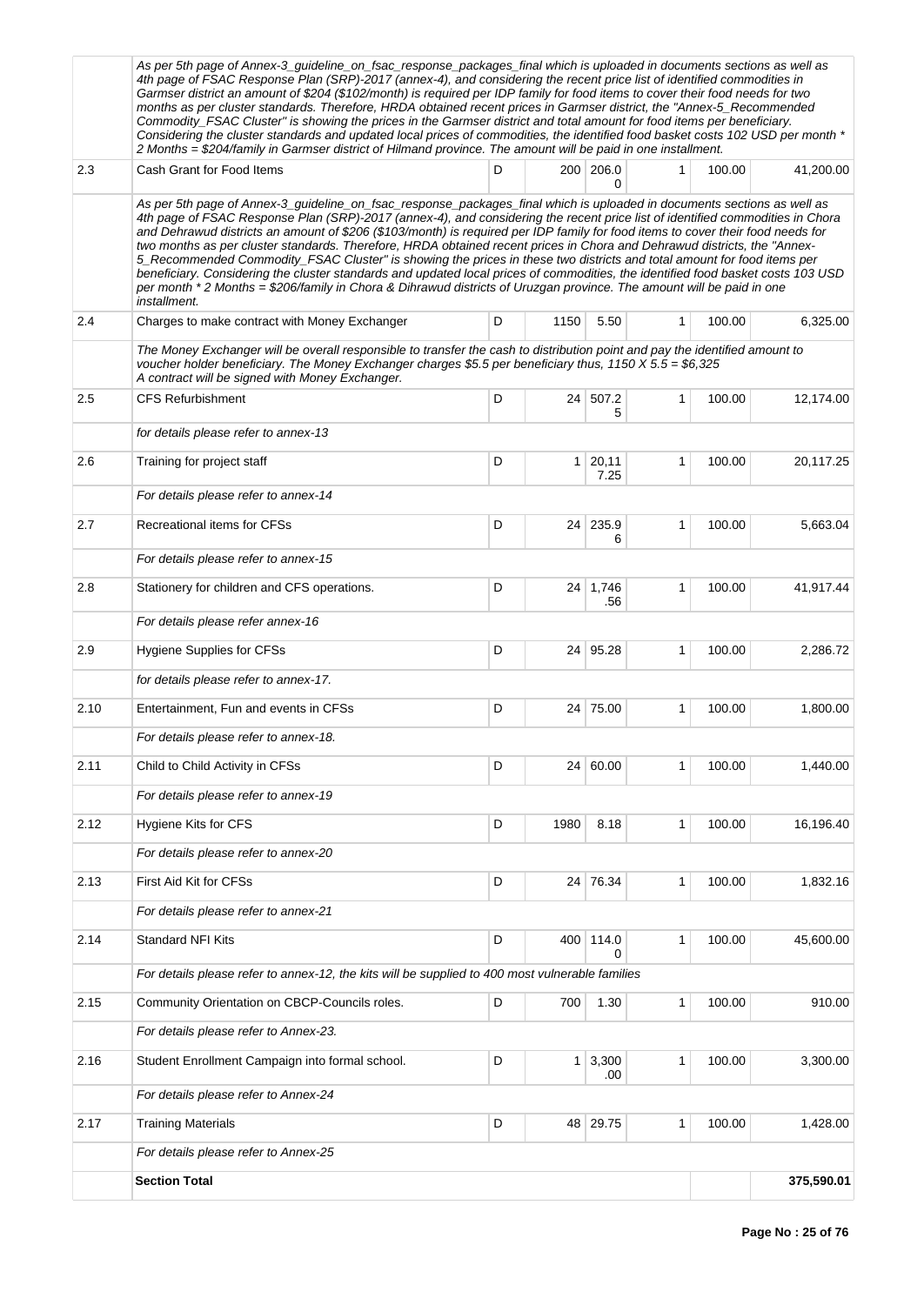| 3. Equipment |                                                                                                                                                                                                                                                                                                                                                                                                                                                                                                                                                                                                                                                                                                                                                                                                                                                                                                                                                                                                                                                                                                                                                                                                                        |           |                |                       |   |        |           |  |  |  |  |
|--------------|------------------------------------------------------------------------------------------------------------------------------------------------------------------------------------------------------------------------------------------------------------------------------------------------------------------------------------------------------------------------------------------------------------------------------------------------------------------------------------------------------------------------------------------------------------------------------------------------------------------------------------------------------------------------------------------------------------------------------------------------------------------------------------------------------------------------------------------------------------------------------------------------------------------------------------------------------------------------------------------------------------------------------------------------------------------------------------------------------------------------------------------------------------------------------------------------------------------------|-----------|----------------|-----------------------|---|--------|-----------|--|--|--|--|
| 3.1          | Laptop computers                                                                                                                                                                                                                                                                                                                                                                                                                                                                                                                                                                                                                                                                                                                                                                                                                                                                                                                                                                                                                                                                                                                                                                                                       | D         |                | 4   600.0<br>$\Omega$ | 1 | 100.00 | 2,400.00  |  |  |  |  |
|              | These laptops will be used by each key staff in the province, one laptop for each province. 600 USD/Laptop $*$ 4 provicnes = 2400<br>USD                                                                                                                                                                                                                                                                                                                                                                                                                                                                                                                                                                                                                                                                                                                                                                                                                                                                                                                                                                                                                                                                               |           |                |                       |   |        |           |  |  |  |  |
|              | <b>Section Total</b>                                                                                                                                                                                                                                                                                                                                                                                                                                                                                                                                                                                                                                                                                                                                                                                                                                                                                                                                                                                                                                                                                                                                                                                                   |           | 2.400.00       |                       |   |        |           |  |  |  |  |
|              | 4. Contractual Services                                                                                                                                                                                                                                                                                                                                                                                                                                                                                                                                                                                                                                                                                                                                                                                                                                                                                                                                                                                                                                                                                                                                                                                                |           |                |                       |   |        |           |  |  |  |  |
| 4.1          | <b>Vehicle Rental</b>                                                                                                                                                                                                                                                                                                                                                                                                                                                                                                                                                                                                                                                                                                                                                                                                                                                                                                                                                                                                                                                                                                                                                                                                  | D         |                | 8 700.0<br>0          | 6 | 70.00  | 23,520.00 |  |  |  |  |
|              | Considering the security situation, field visits, assessments, registration process, monitoring and evaluation process, cash<br>distribution, etc. there is need of 2 vehicles for each province because the intervention is planned in various parts hard-to-access<br>areas, two vehicles will facilitate the staff to access the areas easily as well as assist us in emergency situation in terms of<br>security and safety because if one vehicle breaks down in the field the other will provide emergency support. Furthermore, in the<br>project there are male and female staff, considering the cultural norms the female staff may have separate schedule for<br>undertaking their responsibilities so that most of the time a vehicle will be used by female staff. During the day a vehicle is also<br>required in the office during working hours for proceeding official and project related activities, therefore a vehicle will also be<br>used sometime for undertaking office and project related activities in the provincial capital while the other vehicle is in the field for<br>mobilization, CFS monitoring, assessment, registration, cash distribution, post-distribution monitoring, etc. |           |                |                       |   |        |           |  |  |  |  |
| 4.2          | <b>CFS Animator</b>                                                                                                                                                                                                                                                                                                                                                                                                                                                                                                                                                                                                                                                                                                                                                                                                                                                                                                                                                                                                                                                                                                                                                                                                    | D         | 48             | 100.0<br>0            | 6 | 100.00 | 28,800.00 |  |  |  |  |
|              | carry out the activities in the CFSs as per the training they receive, encourage the children, organize the overall operations of<br>CFS, assist the children, encourage children to participate actively in playing games, supporting the returnees and deportees<br>technically, ensuring that the activities in the CFSs are implemented as per CFS guideline and child protections policies and<br>rights are respected and keeping the CFSs well documented and maintained. Making the referrals and keeping the referrals<br>documents and records.                                                                                                                                                                                                                                                                                                                                                                                                                                                                                                                                                                                                                                                              |           |                |                       |   |        |           |  |  |  |  |
|              | <b>Section Total</b>                                                                                                                                                                                                                                                                                                                                                                                                                                                                                                                                                                                                                                                                                                                                                                                                                                                                                                                                                                                                                                                                                                                                                                                                   |           |                |                       |   |        | 52,320.00 |  |  |  |  |
| 5. Travel    |                                                                                                                                                                                                                                                                                                                                                                                                                                                                                                                                                                                                                                                                                                                                                                                                                                                                                                                                                                                                                                                                                                                                                                                                                        |           |                |                       |   |        |           |  |  |  |  |
| 5.1          | Travel cost to support the program in target provinces                                                                                                                                                                                                                                                                                                                                                                                                                                                                                                                                                                                                                                                                                                                                                                                                                                                                                                                                                                                                                                                                                                                                                                 | D         | 16             | 530.0<br>0            | 1 | 100.00 | 8,480.00  |  |  |  |  |
|              | Two visits/province. Kandahar-Kabul-TARGET PROVINCE-Kandahar.<br>\$320 round trip ticket;<br>\$25 accommodation & perdiem $X$ 8 nights = 200;<br>Total = $$520 X 16$ travels = $$8320$                                                                                                                                                                                                                                                                                                                                                                                                                                                                                                                                                                                                                                                                                                                                                                                                                                                                                                                                                                                                                                 |           |                |                       |   |        |           |  |  |  |  |
|              | <b>Section Total</b>                                                                                                                                                                                                                                                                                                                                                                                                                                                                                                                                                                                                                                                                                                                                                                                                                                                                                                                                                                                                                                                                                                                                                                                                   |           |                |                       |   |        | 8,480.00  |  |  |  |  |
|              | 6. Transfers and Grants to Counterparts                                                                                                                                                                                                                                                                                                                                                                                                                                                                                                                                                                                                                                                                                                                                                                                                                                                                                                                                                                                                                                                                                                                                                                                |           |                |                       |   |        |           |  |  |  |  |
| <b>NA</b>    | <b>NA</b>                                                                                                                                                                                                                                                                                                                                                                                                                                                                                                                                                                                                                                                                                                                                                                                                                                                                                                                                                                                                                                                                                                                                                                                                              | <b>NA</b> | 0              | 0.00                  | 0 | 0      | 0.00      |  |  |  |  |
|              | ΝA                                                                                                                                                                                                                                                                                                                                                                                                                                                                                                                                                                                                                                                                                                                                                                                                                                                                                                                                                                                                                                                                                                                                                                                                                     |           |                |                       |   |        |           |  |  |  |  |
|              | <b>Section Total</b>                                                                                                                                                                                                                                                                                                                                                                                                                                                                                                                                                                                                                                                                                                                                                                                                                                                                                                                                                                                                                                                                                                                                                                                                   |           |                | 0.00                  |   |        |           |  |  |  |  |
|              | 7. General Operating and Other Direct Costs                                                                                                                                                                                                                                                                                                                                                                                                                                                                                                                                                                                                                                                                                                                                                                                                                                                                                                                                                                                                                                                                                                                                                                            |           |                |                       |   |        |           |  |  |  |  |
| 7.1          | <b>Rental Office</b>                                                                                                                                                                                                                                                                                                                                                                                                                                                                                                                                                                                                                                                                                                                                                                                                                                                                                                                                                                                                                                                                                                                                                                                                   | S         | 4              | 700.0<br>0            | 6 | 70.00  | 11,760.00 |  |  |  |  |
|              | To facillitate the smooth implementation of the project, one office will be operating in each province, the monthly rent of the office<br>will be 700 USD/Month.                                                                                                                                                                                                                                                                                                                                                                                                                                                                                                                                                                                                                                                                                                                                                                                                                                                                                                                                                                                                                                                       |           |                |                       |   |        |           |  |  |  |  |
| 7.2          | <b>Office Supplies</b>                                                                                                                                                                                                                                                                                                                                                                                                                                                                                                                                                                                                                                                                                                                                                                                                                                                                                                                                                                                                                                                                                                                                                                                                 | S         | $\overline{4}$ | 349.5<br>0            | 6 | 70.00  | 5,871.60  |  |  |  |  |
|              | The detailed BoQ for office supplies is attached in DOCUMENT TAB as annex-8                                                                                                                                                                                                                                                                                                                                                                                                                                                                                                                                                                                                                                                                                                                                                                                                                                                                                                                                                                                                                                                                                                                                            |           |                |                       |   |        |           |  |  |  |  |
| 7.3          | Internet Charges                                                                                                                                                                                                                                                                                                                                                                                                                                                                                                                                                                                                                                                                                                                                                                                                                                                                                                                                                                                                                                                                                                                                                                                                       | S         | 4 <sup>1</sup> | 59.00                 | 6 | 70.00  | 991.20    |  |  |  |  |
|              | 1 mb internet will cost 59 USD per month.                                                                                                                                                                                                                                                                                                                                                                                                                                                                                                                                                                                                                                                                                                                                                                                                                                                                                                                                                                                                                                                                                                                                                                              |           |                |                       |   |        |           |  |  |  |  |
| 7.4          | Mobile Top Up cards                                                                                                                                                                                                                                                                                                                                                                                                                                                                                                                                                                                                                                                                                                                                                                                                                                                                                                                                                                                                                                                                                                                                                                                                    | D         | 4              | 200.0<br>0            | 6 | 70.00  | 3,360.00  |  |  |  |  |
|              | Mobile top up cards will be provided to project staff, will be used for communication on project related issues, it will help to pass<br>the information between field staff and office staff, between beneficiaries and project staff, between stakeholders and project staff.                                                                                                                                                                                                                                                                                                                                                                                                                                                                                                                                                                                                                                                                                                                                                                                                                                                                                                                                        |           |                |                       |   |        |           |  |  |  |  |
| 7.5          | Stationery/ Informatic Supplies                                                                                                                                                                                                                                                                                                                                                                                                                                                                                                                                                                                                                                                                                                                                                                                                                                                                                                                                                                                                                                                                                                                                                                                        | S         | 4              | 236.2<br>5            | 6 | 70.00  | 3,969.00  |  |  |  |  |
|              | The detailed BoQ for this line is attached as annex-9 in DOCUMENTATION TAB.                                                                                                                                                                                                                                                                                                                                                                                                                                                                                                                                                                                                                                                                                                                                                                                                                                                                                                                                                                                                                                                                                                                                            |           |                |                       |   |        |           |  |  |  |  |
| 7.6          | Generator fuel and maintenance                                                                                                                                                                                                                                                                                                                                                                                                                                                                                                                                                                                                                                                                                                                                                                                                                                                                                                                                                                                                                                                                                                                                                                                         | S         | 4              | 1,107<br>.08          | 6 | 70.00  | 18,598.94 |  |  |  |  |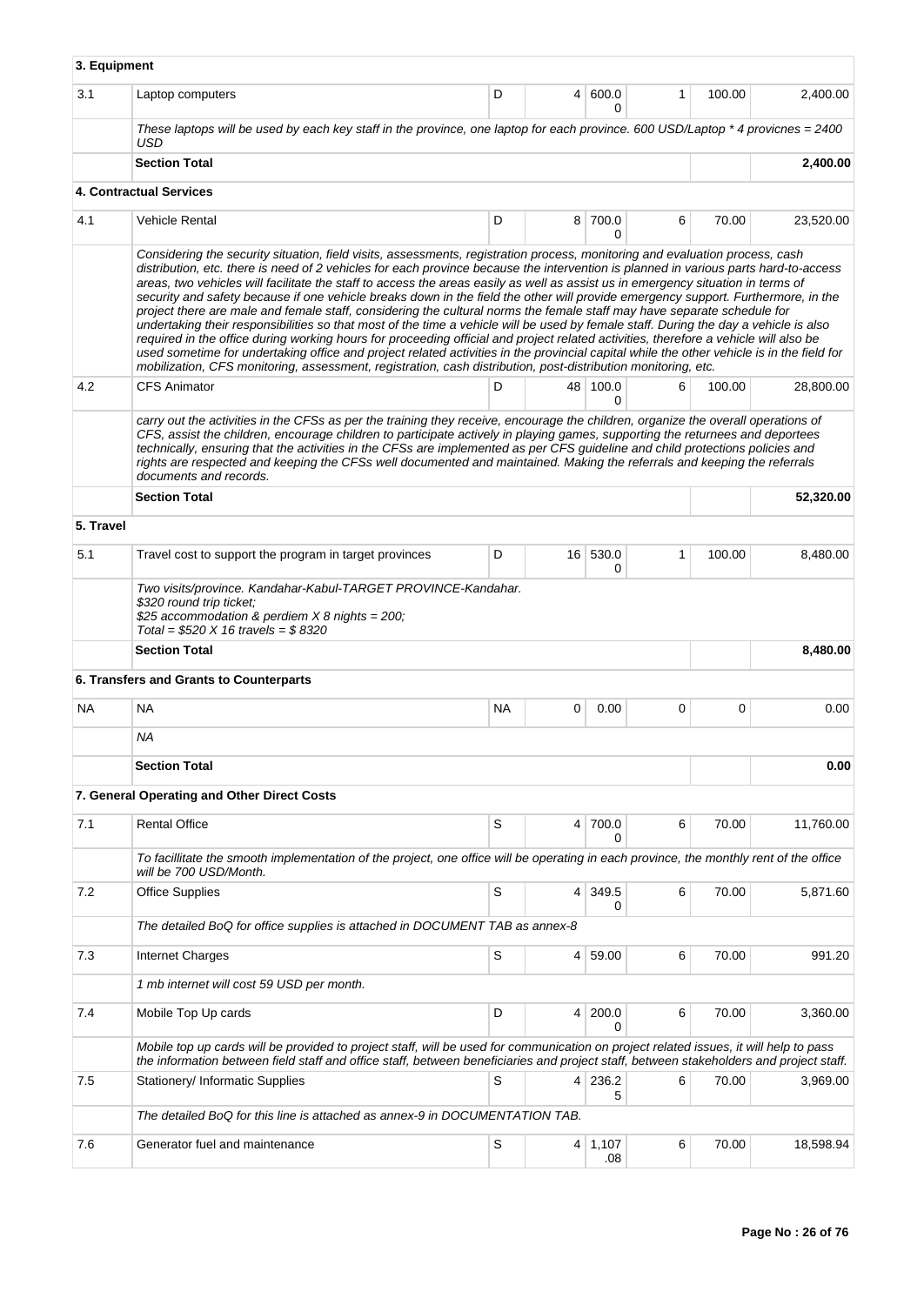|                         | The detailed BoQ for this is attached as annex-10 in DOCUMENTATION TAB |  |  |  |  |  |  |
|-------------------------|------------------------------------------------------------------------|--|--|--|--|--|--|
| <b>Section Total</b>    |                                                                        |  |  |  |  |  |  |
| <b>SubTotal</b>         | 648,540.75                                                             |  |  |  |  |  |  |
| <b>Direct</b>           | 607,350.01                                                             |  |  |  |  |  |  |
| Support                 | 41,190.74                                                              |  |  |  |  |  |  |
| <b>PSC Cost</b>         |                                                                        |  |  |  |  |  |  |
| <b>PSC Cost Percent</b> | 7.00                                                                   |  |  |  |  |  |  |
| <b>PSC Amount</b>       | 45,397.85                                                              |  |  |  |  |  |  |
| <b>Total Cost</b>       | 693,938.60                                                             |  |  |  |  |  |  |

**Project Locations**

| <b>Location</b>     | <b>Estimated</b><br>percentage<br>of budget<br>for each<br><b>location</b> | <b>Estimated number of beneficiaries</b><br>for each location |              |                   |              |              | <b>Activity Name</b>                                                                                                                                                                                                                                                                                                                                                                                                                                                                                                                                                                                                                                                                                                                                                                                                                                                                                                                                                                                                                                                                                                                                                                                                                                                                                                                                                                                                                                                                                                                                                                                                                                                                                                                                                                                                                                                                                                                                                                                                                                                                                                   |
|---------------------|----------------------------------------------------------------------------|---------------------------------------------------------------|--------------|-------------------|--------------|--------------|------------------------------------------------------------------------------------------------------------------------------------------------------------------------------------------------------------------------------------------------------------------------------------------------------------------------------------------------------------------------------------------------------------------------------------------------------------------------------------------------------------------------------------------------------------------------------------------------------------------------------------------------------------------------------------------------------------------------------------------------------------------------------------------------------------------------------------------------------------------------------------------------------------------------------------------------------------------------------------------------------------------------------------------------------------------------------------------------------------------------------------------------------------------------------------------------------------------------------------------------------------------------------------------------------------------------------------------------------------------------------------------------------------------------------------------------------------------------------------------------------------------------------------------------------------------------------------------------------------------------------------------------------------------------------------------------------------------------------------------------------------------------------------------------------------------------------------------------------------------------------------------------------------------------------------------------------------------------------------------------------------------------------------------------------------------------------------------------------------------------|
|                     |                                                                            | Men                                                           | <b>Women</b> | Boys              | <b>Girls</b> | <b>Total</b> |                                                                                                                                                                                                                                                                                                                                                                                                                                                                                                                                                                                                                                                                                                                                                                                                                                                                                                                                                                                                                                                                                                                                                                                                                                                                                                                                                                                                                                                                                                                                                                                                                                                                                                                                                                                                                                                                                                                                                                                                                                                                                                                        |
| Uruzgan -> Tirinkot |                                                                            | 10 1,057                                                      |              | 1,225 1,552 1,731 |              | 5,565        | Activity 1.1.1 : 24 child friendly spaces will be<br>formed in four provinces, each space will<br>accommodate 70 children for maximum 3 hours,<br>this will be generating and augmenting<br>immediate response creating safe and protective<br>environment, fulfillment of children's rights,<br>reducing children's vulnerability, oppression,<br>social exclusion, involving the affected<br>community sustaining the creation of safe spaces<br>for vulnerable children to socialize, play and<br>learn in a protected, harm free, helpful and<br>supportive environment in order to ensure the<br>well-being of vulnerable children. A total number<br>of 1680 children (840 boys and 840 girls) will be<br>accommodated through these 24 CFS. The boys<br>and girls are considered 50% and 50% in order<br>to make sure the gender equality, make sure that<br>the girls are not deprived from such services,<br>inspiring the community that the girls should also<br>be benefited equally from what the boys are<br>benefited.<br>Orientation will be provided to stakeholders and<br>communities on project goals, concepts, benefits<br>and programmed activities. In, addition, the<br>target communities will be will be sensitized to<br>contribute towards project's goals and smooth<br>implementation.<br>The CFS and psycho-social assistance activities<br>will take place in the following areas:<br>Kandahar:<br>Maiwand and Zhari districts.<br>Hilmand:<br>Lashkargah and Nad Ali districts.<br>Uruzgan:<br>Dehravud and Tirinkot districts.<br>Zabul:<br>Shahjoy district.<br>Early 2017, HRDA conducted multi cluster rapid<br>assessment in 15 districts of Kandahar province,<br>the assessment was done successfully with the<br>cooperation of local communities in remote areas<br>meanwhile similar project is being implemented<br>in several districts and provincial districts of<br>Kandahar province, HRDA has experience from<br>similar project implemented in remote areas of<br>Uruzgan province in the past, all these indicate<br>the possibilities of set up for the proposed |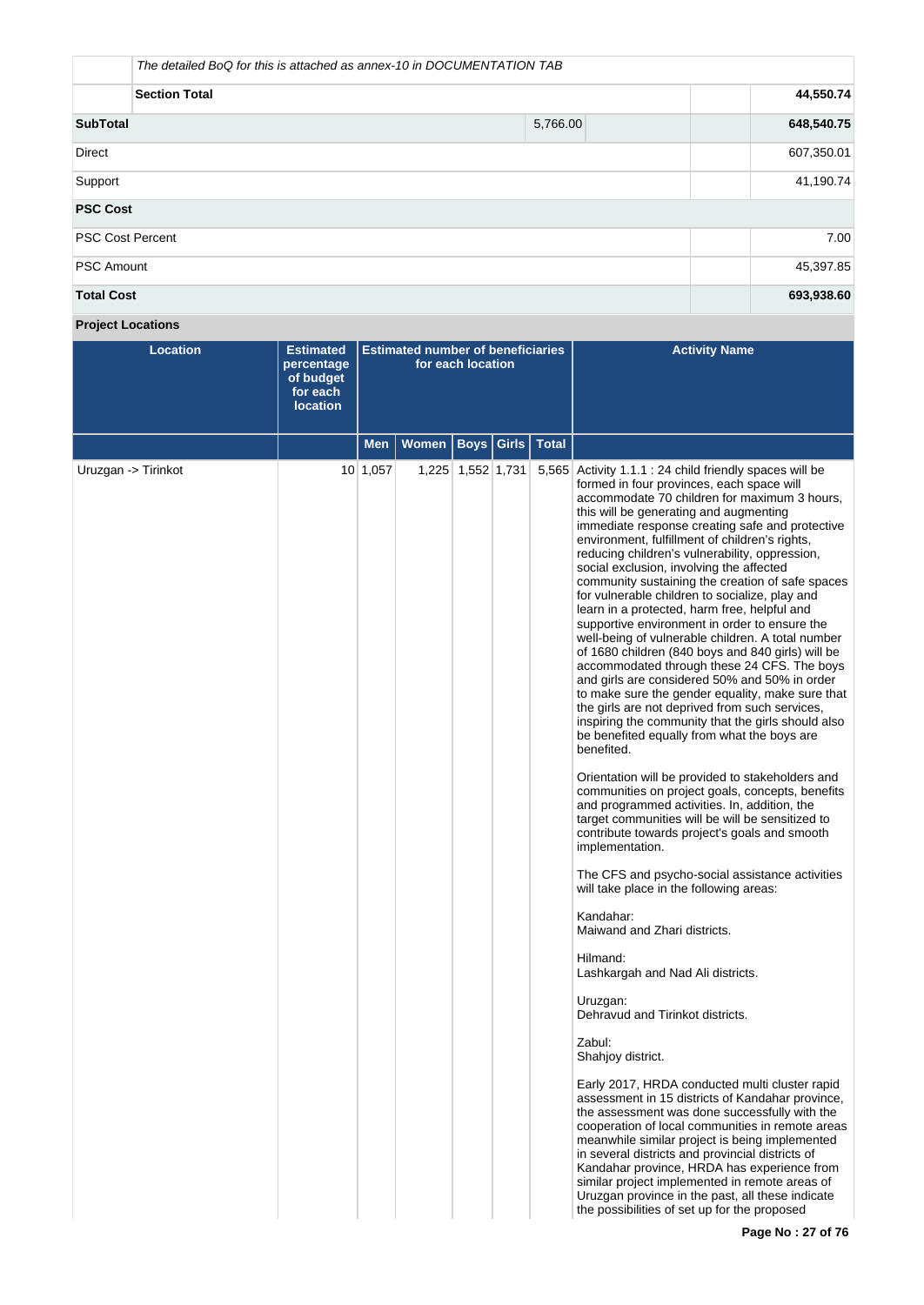activities without any constraints. Activity 1.1.1 : In coordination with ESNFI Cluster, Assessment Working Group, DoRR, ANDMA, REACH, UNHCR and UNOCHA, HRDA will design the assessment cycle and use the pre-identified assessment tools recommended by aforementioned entities in order to collect relevant data.

Activity 1.1.1 : Formal introduction of the project to line ministries/ departments and coordination with stakeholders.

A formal letter will be submitted to Ministry of Refugees and Repatriation (MoRR) and at provincial level to Directorate of Refugees and Repatriation (DoRR) of respective provinces as well as to Ministry of Economy as per the required rules and regulations, aiming at introduction of the project and getting their coordination and cooperation. The project orientation session will be also provided during coordination forum to stakeholders, humanitarian aid organizations and UN agencies Activity 1.1.2 : Defining of beneficiaries' selection criteria.

The project team shall consider the beneficiaries' selection criteria defined by WFP and addressed through HEAT Assessment Tool. However, the selection criteria will be coordinated with with FSA-Cluster, line departments, WFP and OCHA in order to target the most vulnerable, and shall l use all possible ways ensuring zero interference on the vulnerabilities identification by external entities throughout the implementation course and will liaise the criteria selection process with OCHA at local and national level. Activity 1.1.2 : The assessment will be designed to target through community-based approach with more focus on prolonged IDP women, boys, girls and boys in hard-to-reach areas identified by ICCT.

Based on the sample size calculator link http://www.raosoft.com/samplesize.html the breakdown of recommended size for this assessment will be 4586 respondents in the following target areas:

Hilmand province districts: Garmser = 383 Lashkar Gah = 383 Nad Ali  $= 383$ Nawa barakzi = 383

Kandahar province districts: Khakrez = 379  $M$ aywand = 382 Shah Wali Kot = 381  $Z$ hari = 383

Uruzgan province districts: Chora =  $382$  $Dihrawud = 382$ Tirinkot = 383

Zabul province districts: Shahjoy = 382

Note: CSO 2017 data is used to calculate the sample size. Activity 1.1.2 : MoU development and signing of MoUs with communities donating spaces for child friendly spaces.

The MoU will be emphasizing on a formal commitment of target communities that they contribute towards child protection issues, welloperating of the CFSs meanwhile will outline the roles and responsibilities of communities and HRDA for the well maintaining and sustainability of the CFSs. In case there isn't any structure for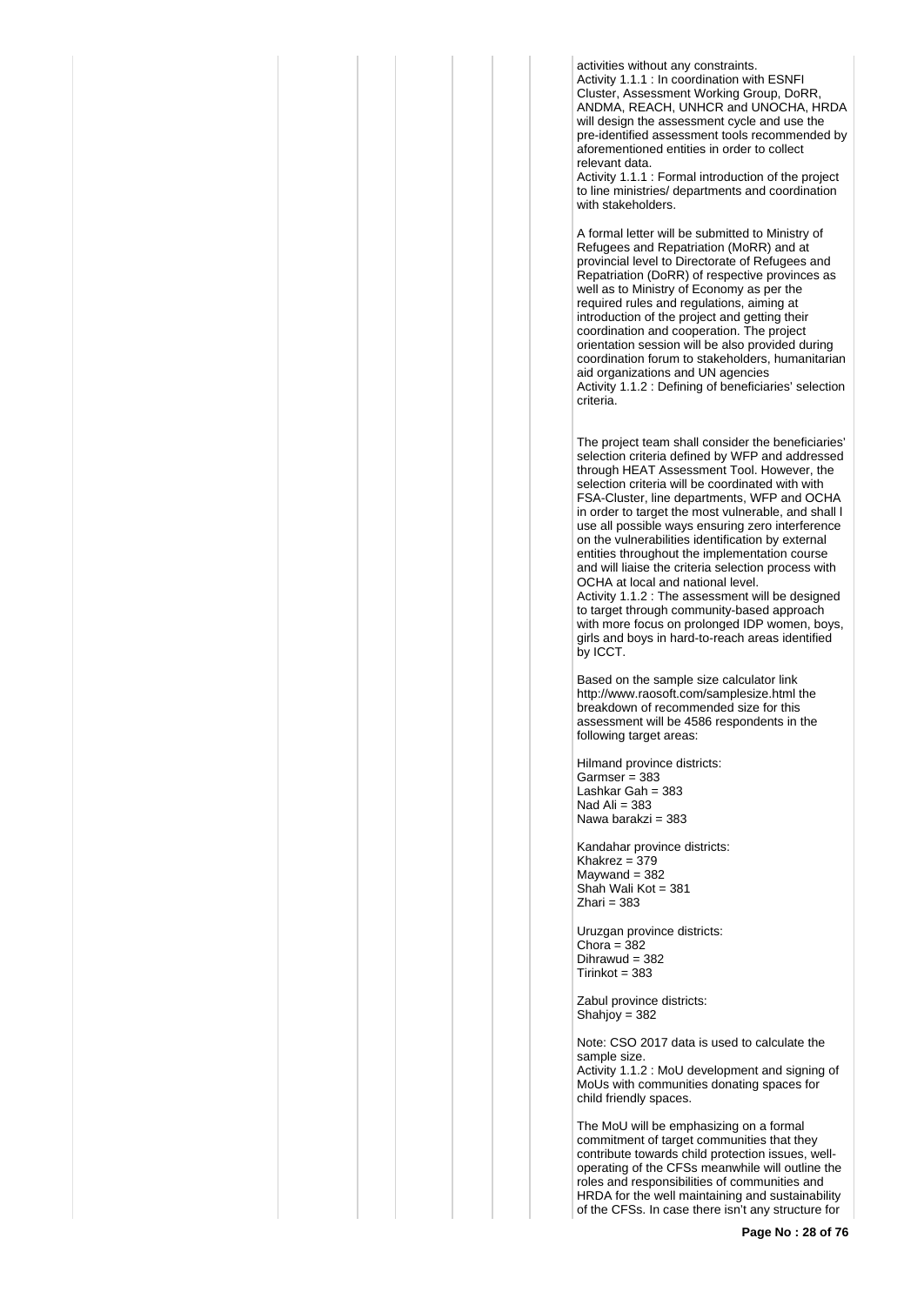set up of safe spaces, HRDA shall mobilize host families to donate space or mobilize the IDP families to contribute set up of the space within the community. The MoU will also include articles allowing the children to use the WASH facilities of the families who donate spaces, the article will further denote that the provision of hygiene supplies to the families who allow the children to use their WASH facilities during the CFS hours. Activity 1.1.3 : Selection of CFS Animators and enlisting of vulnerable children to attend the CFS regularly.

Field Assessor will conduct meetings with target communities, provide orientation on the selection criteria of CFS Animators, shall work together with target communities to identify suitable individuals who can met the selection criteria and able to undertake the job as CFS Animator, one the Animators are selected, the Animators and Field Assessor will work together with communities to enlist the vulnerable children for the CFS. 25% of the Animators will be from the host population in order to make sure the peaceful co-existence in target communities. Considering the OCHA data on number of IDP families, addressed under "Humanitarian context analysis" section, HRDA is proposing to at least target 1680 extremely vulnerable children. The experiences of similar projects showed that the communities are supporting and very interested for the setup of CFSs within their communities, the communities are eager to contribute as it doesn't require a lot of works from the communities neither become a burden for the communities.

Activity 1.1.3 : Training of the staff on the assessment tools and tablet usage for the assessment.

Project Manager and Data Clerks will receive training on how to use the assessment tools and how to use the tablet for conducting the survey in the field and how to transfer the data from the tablet, analyzing of the data and overall methodologies of the survey. They will receive training in Kabul and later on they shall pass this training to field assessors in each target province. Both staff members – male and female will be benefited from the training on assessment tools so that the project can target both genders – male and female.

Activity 1.1.3 : Setup and generating of tools and database used for beneficiaries registration.

The database will be detailed one. Nevertheless, will include the information about each beneficiary – Name; Age; Gender; Number of dependents; Date of registration; Name of family head; spouse and children; Complete address; Place of origin; Date of arrival; Tazkira number; Village/area; Special needs, duration remaining in displacement, etc.

Activity 1.1.4 : Beneficiaries' assessment and registration as well as collecting baseline data on Food Consumption Score.

• Needs assessment – situational analysis, overall needs assessment key to understand overall nature/scale of problem.

• Geographical targeting – identify most affected areas, prioritize areas with most affected populations and consider what other organizations are doing.

• Household/individual targeting – identify most vulnerable groups, provide them voucher through which they can get access to distribution location for receiving the cash.

In order to categorize and track households' food security across time, program monitoring and evaluation, and population-level targeting, comparing households in different locations,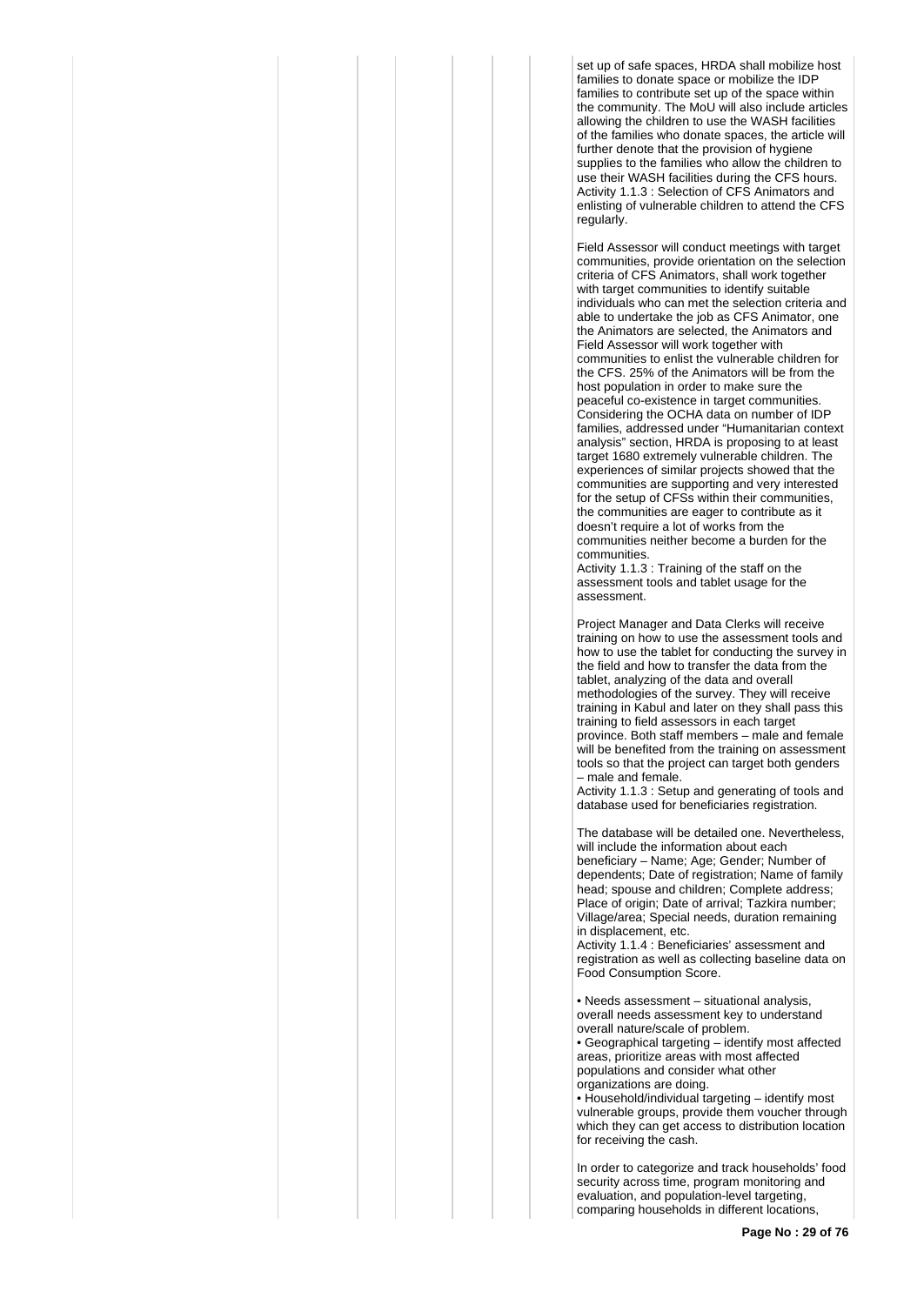diversity and frequency of food groups consumed, baseline data will be collected via particular tool recommended by FSAC, the report will be provided at the end of the baseline survey on food consumption score.

THE FULL DETAILS ON ASSESSMENT AND REGISTRATION PROCESS IS ELABORATED UNDER THE SECTION OF "IMPLEMENTATION PI AN"

Activity 1.1.4 : Conducting of the assessment and report preparation:

After the finalization of methodology, tools development and staff training, the staff will conduct a field test, the result of field test will be incorporated in order to make sure the accuracy and reliability of assessment results and thereafter based on a plan the team will conduct the assessment in16 hard to reach areas of four southern provinces. The report will be prepared based on the findings of the assessment. The report will be regularly shared with ESNFI cluster for having their feedback.

Activity 1.1.4 : Set up of adequate monitoring system in coordination with all involved stakeholder as well as modifying and adapting all monitoring related tools and check lists.

Stakeholders and communities will be encouraged to take part in monitoring of the planned activities in order to make sure the activities are on the track as per the agreed plan and to incorporate the recommendation for the adjustment and improvement of activities implementation, various specific check lists will be developed in order to assess different activities of the project . In addition, Monitoring and Evaluation Officer in Kandahar and Program team stationed in Kabul will undertake regular monitoring of the project, this monitoring mechanism and system will ensure consistency of monitoring in line with the targeted results anticipated from the program, avoiding poor management practices, unclear and unrealistic expectations. The Monitoring and Evaluation Officer will generate regular reports on M&E related activities, compile and analyze all field visits report in order to make sure that the project interventions are contributing towards the achievement of agreed goals and outcomes and are being implemented as per planning. Human interest stories personalize project impact results and reports by documenting the personal experience to illustrate how humanitarian response has helped vulnerable people as well as illustrating impact and results. Activity 1.1.5 : Refurbishing of established CFSs and preparing of schedule for daily activities take place in established child friendly spaces.

During CFS activities, the children will be divided in 3 age cohorts – 5-8 years old, 9-12 years old and 13-17 years old. There will be different appropriate activities for each age group. Activity 1.1.5 : Preparing for distribution.

The field staff will be briefed on findings of assessment and further planning, confirm the distribution schedule, vehicle and staff requirements, movement plans, short session on distribution process and discipline, providing the field staff copies of recipient lists for the locations they are covering, copies of recipient registration documents, receipt books, a list of committee members, notes on staff and vehicle movement plans, informing the communities regarding the distribution point, considering and analyzing all aspects of security situation and coordinate with Money Exchanger to be present in distribution place. Representatives of other stakeholder will be present in distribution location to interview the beneficiaries who receive the cash assistance;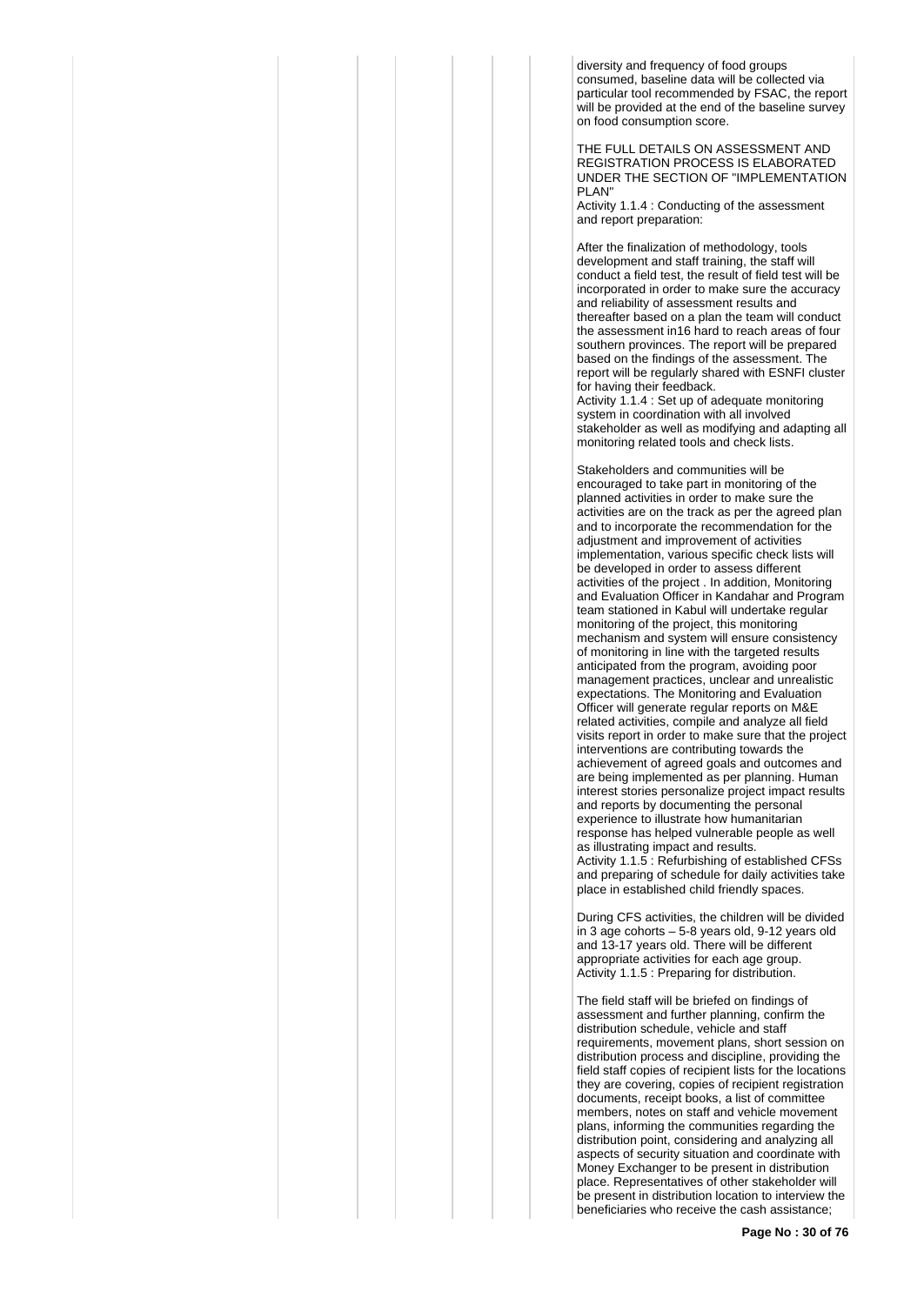this will help staff to have more control in order to make sure the cash delivery in more transparent way.

THE FULL DETAILS ON PREPARATION IS EXPLAINED UNDER THE SECTION OF "IMPLEMENTATION PLAN, SAFETY AND **SECURITY** 

Activity 1.1.5 : Non-food items distribution to most vulnerable families identified during the assessment.

The

Annex-11

\_esnfi\_afghanistan\_technical\_guidelines\_2016 will be considered while responding to most families through provision of non-food items. However, the vulnerability criteria will be coordinated with ESNFI cluster, DoRR and other stakeholders. They will be provided non-food items detailed in Annex-12. The most vulnerable families who met the criteria will be provided particular through which they can get access to the distribution point for receiving the non-food items.

Activity 1.1.6 : Post Distribution Monitoring.

Standard PDM tool recommended by ESNFI cluster will be used to measure the impacts of the service and process of the response from beginning till to end, the PDM will also put light on NFI beneficiary selection, criteria, impacts of provided NFI on the lives of target beneficiaries, contents of NFI package, quality and quantity of the NFIs, distribution process, accessibility to distribution point, etc. The PDM report will be carried after a month of distribution, the PDM report will be regularly shared with ESNFI Cluster.

Activity 1.1.6 : Cash distribution to entitled beneficiaries

As per 5th page of FSAC cluster document (annex-3) which is uploaded in documents sections as well as 4th page of FSAC Response Strategy-2017 (annex-4), considering the recent price list of identified commodities in the following districts an amount of \$180 (\$90/month) is required per family to cover their food needs for two months as per cluster standards.: Lashkargah, Nad Ali, Nawa Barakzi, Khakrez, Maywand, Shah Wali Kot, Zhari, Shahjoy and Tirinkot district.

Based on market assessment in Garmser, the beneficiaries will receive \$ 204, in Chora and Dehravud districts beneficiaries will receive \$ 206 to cover their food needs for two months.

The recipients will be organized in the order they appear on the distribution spreadsheet and in pairs, make sure the recipients present the vouchers in exchange for the cash. Presence of representatives of bodies such as local committees and authorities at distribution point will ensure transparency and accountability, it will make sure that the recipients count their cash and confirm the quantity before signing the list and other documents.

THE FULL DETAILS ON CASH DISTRIBUTION METHODOLOGY AND MECHANISM IS DESCRIBED UNDER THE SECTION OF "IMPLEMENTATION PLAN, SAFETY AND SECURITY'

Activity 1.1.7 : Post Distribution Monitoring and Baseline on Food Consumption Score.

Through post evaluation, it is aimed to know that how the distribution process was; did the intended recipients receive the transfer? did the recipients receive the correct sums of money? was the payment made on time? were the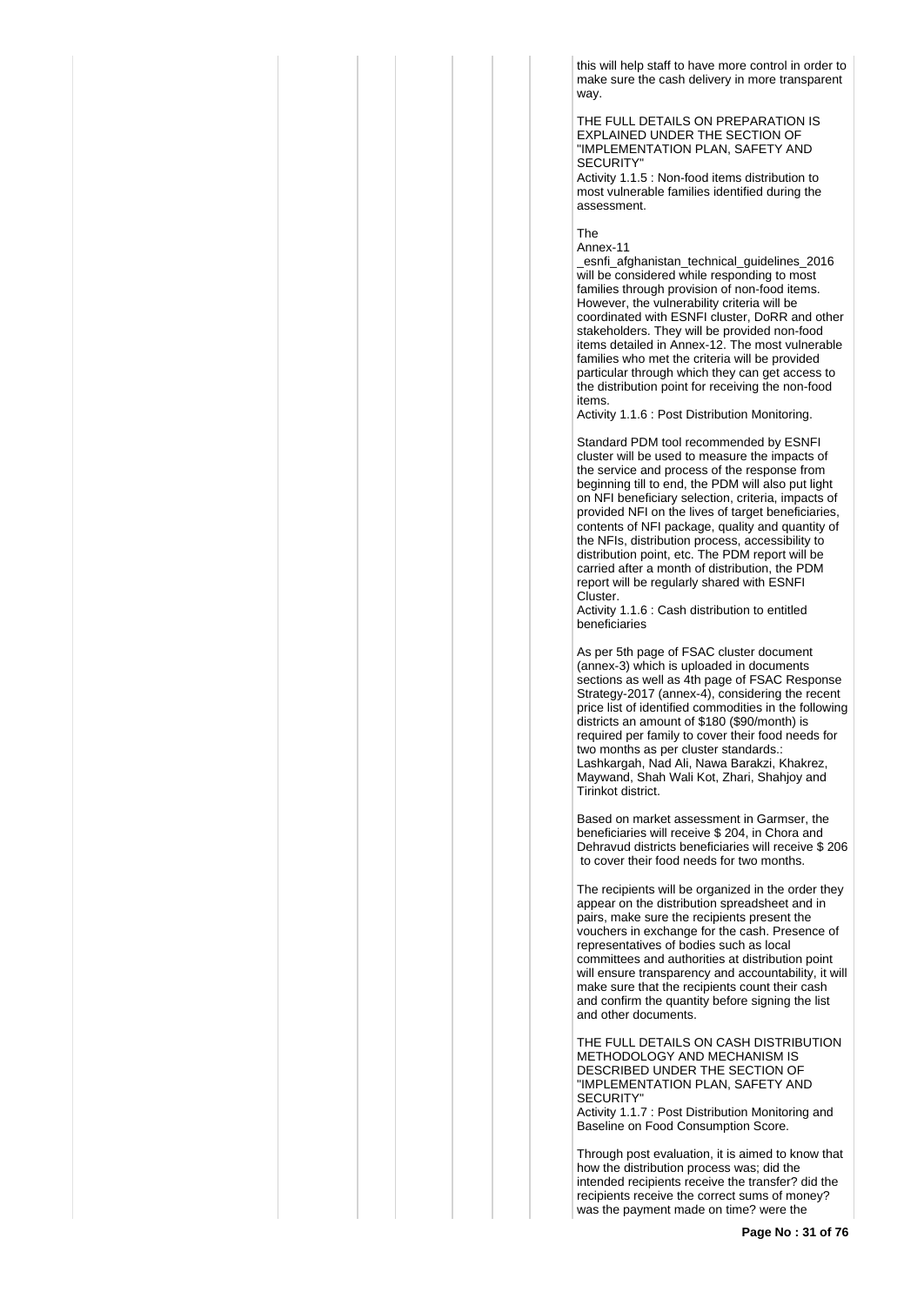|                  |         |                   |       | recipients and other stakeholders satisfied with<br>the process and methods of implementation?<br>what other assistance are recipients receiving?<br>types of recipient? what was the cash transfer<br>used for? what did people purchase? were the<br>items that households wanted to buy available in<br>the market? who controls the money in the<br>household? How was the field staff behavior?<br>Analyzing the Food Consumption Score to know<br>whether it has been decreased comparing with<br>situation before project implementation, etc.<br>Activity 2.1.1 : Training of Trainers to project staff<br>on how to culturally and age appropriate conduct<br>the CFS activities such as free drawing, learning<br>numbers letters and colours, simple puzzles,<br>games, songs, free play activities, traditional<br>games, drama spreading health and education<br>messages, art activities, identifying problems and<br>solutions, etc<br>Activity 2.1.2 : Training of Trainers to project staff<br>on - Child Friendly Goals and objectives, Youth<br>to Youth methodology, Positive Discipline<br>Technique, Psychosocial, Child Rights, WASH,<br>Health and First Aid, Peace Building, Behaviour<br>Management, Child Protection Issues<br>"Separation, Sexual Exploitation, Forced Early<br>Marriages, Abuse, Recruitment in armed groups<br>and labour", etc.                                                                                                                                                                                                                                                                                                                                                                                                                                                                                                                                                                                                                                                                                                                                                                                              |
|------------------|---------|-------------------|-------|-----------------------------------------------------------------------------------------------------------------------------------------------------------------------------------------------------------------------------------------------------------------------------------------------------------------------------------------------------------------------------------------------------------------------------------------------------------------------------------------------------------------------------------------------------------------------------------------------------------------------------------------------------------------------------------------------------------------------------------------------------------------------------------------------------------------------------------------------------------------------------------------------------------------------------------------------------------------------------------------------------------------------------------------------------------------------------------------------------------------------------------------------------------------------------------------------------------------------------------------------------------------------------------------------------------------------------------------------------------------------------------------------------------------------------------------------------------------------------------------------------------------------------------------------------------------------------------------------------------------------------------------------------------------------------------------------------------------------------------------------------------------------------------------------------------------------------------------------------------------------------------------------------------------------------------------------------------------------------------------------------------------------------------------------------------------------------------------------------------------------------------------------------------------------------|
| Uruzgan -> Chora | 8 1,051 | 1,218 1,545 1,723 | 5,537 | Activity 1.1.1 : In coordination with ESNFI<br>Cluster, Assessment Working Group, DoRR,<br>ANDMA, REACH, UNHCR and UNOCHA, HRDA<br>will design the assessment cycle and use the<br>pre-identified assessment tools recommended by<br>aforementioned entities in order to collect<br>relevant data.<br>Activity 1.1.1 : Formal introduction of the project<br>to line ministries/ departments and coordination<br>with stakeholders.<br>A formal letter will be submitted to Ministry of<br>Refugees and Repatriation (MoRR) and at<br>provincial level to Directorate of Refugees and<br>Repatriation (DoRR) of respective provinces as<br>well as to Ministry of Economy as per the<br>required rules and regulations, aiming at<br>introduction of the project and getting their<br>coordination and cooperation. The project<br>orientation session will be also provided during<br>coordination forum to stakeholders, humanitarian<br>aid organizations and UN agencies<br>Activity 1.1.2 : Defining of beneficiaries' selection<br>criteria.<br>The project team shall consider the beneficiaries'<br>selection criteria defined by WFP and addressed<br>through HEAT Assessment Tool. However, the<br>selection criteria will be coordinated with with<br>FSA-Cluster, line departments, WFP and OCHA<br>in order to target the most vulnerable, and shall I<br>use all possible ways ensuring zero interference<br>on the vulnerabilities identification by external<br>entities throughout the implementation course<br>and will liaise the criteria selection process with<br>OCHA at local and national level.<br>Activity 1.1.2 : The assessment will be designed<br>to target through community-based approach<br>with more focus on prolonged IDP women, boys,<br>girls and boys in hard-to-reach areas identified<br>by ICCT.<br>Based on the sample size calculator link<br>http://www.raosoft.com/samplesize.html the<br>breakdown of recommended size for this<br>assessment will be 4586 respondents in the<br>following target areas:<br>Hilmand province districts:<br>Garmser = $383$<br>Lashkar Gah = $383$<br>Nad Ali = $383$<br>Nawa barakzi = 383 |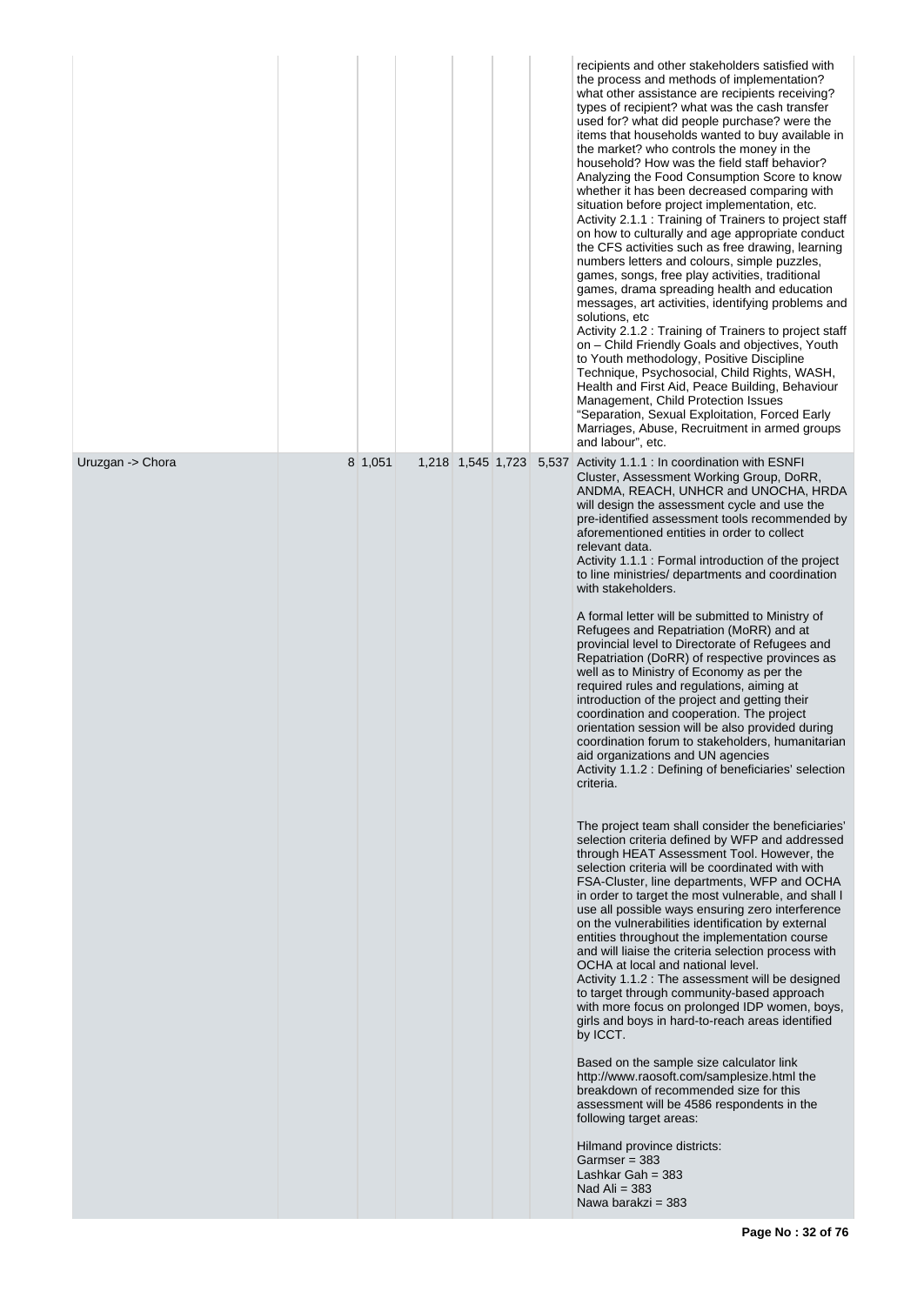Kandahar province districts: Khakrez =  $379$  $M$ aywand = 382 Shah Wali Kot = 381  $Z<sub>hair</sub> = 383$ 

Uruzgan province districts: Chora =  $382$ Dihrawud = 382  $Tirinkot = 383$ 

Zabul province districts: Shahjoy =  $382$ 

Note: CSO 2017 data is used to calculate the sample size.

Activity 1.1.3 : Training of the staff on the assessment tools and tablet usage for the assessment.

Project Manager and Data Clerks will receive training on how to use the assessment tools and how to use the tablet for conducting the survey in the field and how to transfer the data from the tablet, analyzing of the data and overall methodologies of the survey. They will receive training in Kabul and later on they shall pass this training to field assessors in each target province. Both staff members – male and female will be benefited from the training on assessment tools so that the project can target both genders – male and female.

Activity 1.1.3 : Setup and generating of tools and database used for beneficiaries registration.

The database will be detailed one. Nevertheless, will include the information about each beneficiary – Name; Age; Gender; Number of dependents; Date of registration; Name of family head; spouse and children; Complete address; Place of origin; Date of arrival; Tazkira number; Village/area; Special needs, duration remaining in displacement, etc.

Activity 1.1.4 : Beneficiaries' assessment and registration as well as collecting baseline data on Food Consumption Score.

• Needs assessment – situational analysis, overall needs assessment key to understand overall nature/scale of problem.

• Geographical targeting – identify most affected areas, prioritize areas with most affected populations and consider what other organizations are doing.

• Household/individual targeting – identify most vulnerable groups, provide them voucher through which they can get access to distribution location for receiving the cash.

In order to categorize and track households' food security across time, program monitoring and evaluation, and population-level targeting, comparing households in different locations, diversity and frequency of food groups consumed, baseline data will be collected via particular tool recommended by FSAC, the report will be provided at the end of the baseline survey on food consumption score.

THE FULL DETAILS ON ASSESSMENT AND REGISTRATION PROCESS IS ELABORATED UNDER THE SECTION OF "IMPLEMENTATION PI AN"

Activity 1.1.4 : Conducting of the assessment and report preparation:

After the finalization of methodology, tools development and staff training, the staff will conduct a field test, the result of field test will be incorporated in order to make sure the accuracy and reliability of assessment results and thereafter based on a plan the team will conduct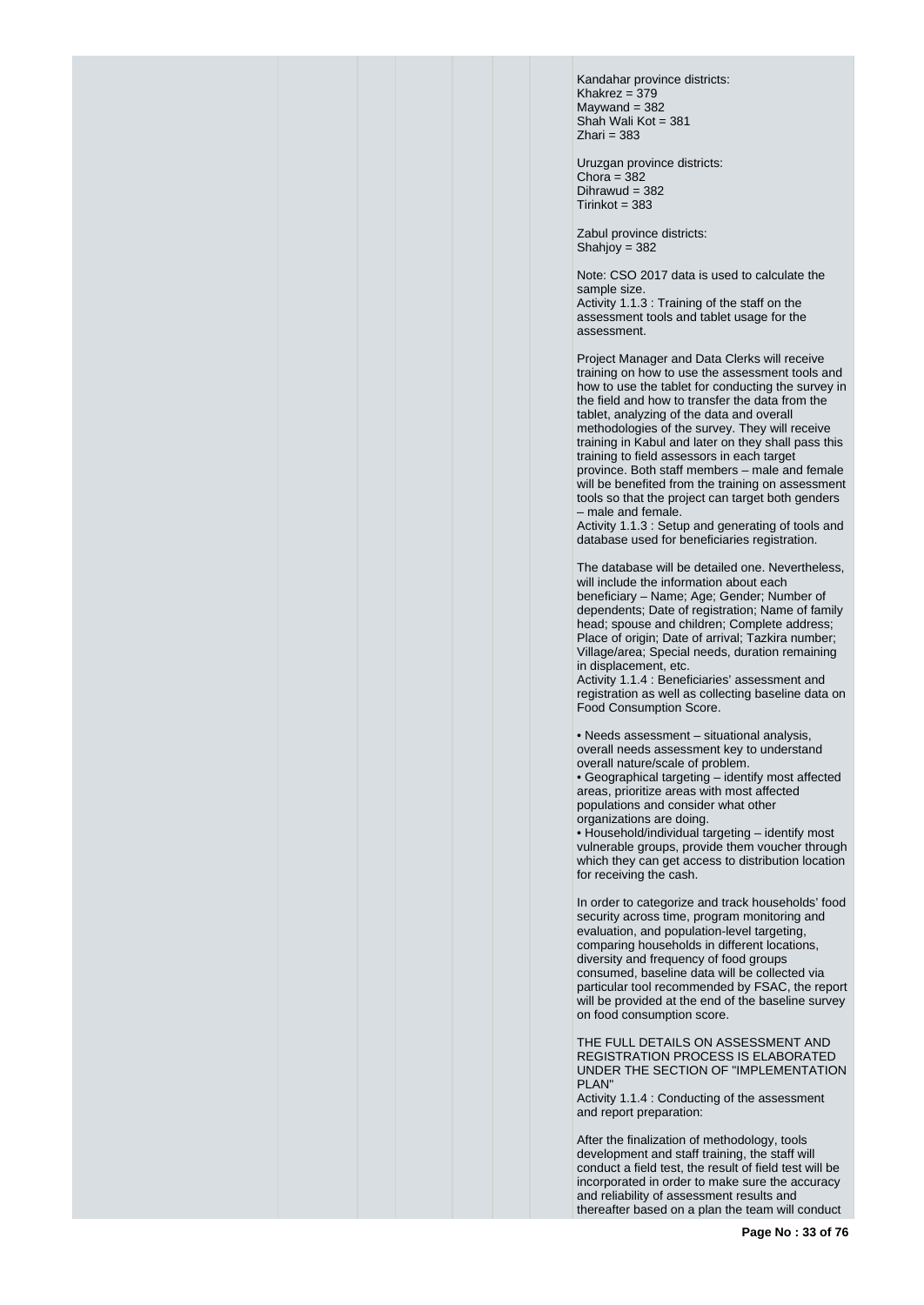the assessment in16 hard to reach areas of four southern provinces. The report will be prepared based on the findings of the assessment. The report will be regularly shared with ESNFI cluster for having their feedback. Activity 1.1.5 : Preparing for distribution.

The field staff will be briefed on findings of assessment and further planning, confirm the distribution schedule, vehicle and staff requirements, movement plans, short session on distribution process and discipline, providing the field staff copies of recipient lists for the locations they are covering, copies of recipient registration documents, receipt books, a list of committee members, notes on staff and vehicle movement plans, informing the communities regarding the distribution point, considering and analyzing all aspects of security situation and coordinate with Money Exchanger to be present in distribution place. Representatives of other stakeholder will be present in distribution location to interview the beneficiaries who receive the cash assistance; this will help staff to have more control in order to make sure the cash delivery in more transparent way.

#### THE FULL DETAILS ON PREPARATION IS EXPLAINED UNDER THE SECTION OF "IMPLEMENTATION PLAN, SAFETY AND SECURITY"

Activity 1.1.5 : Non-food items distribution to most vulnerable families identified during the assessment.

The

Annex-11 \_esnfi\_afghanistan\_technical\_guidelines\_2016 will be considered while responding to most families through provision of non-food items. However, the vulnerability criteria will be coordinated with ESNFI cluster, DoRR and other stakeholders. They will be provided non-food items detailed in Annex-12. The most vulnerable families who met the criteria will be provided particular through which they can get access to the distribution point for receiving the non-food items.

Activity 1.1.6 : Post Distribution Monitoring.

Standard PDM tool recommended by ESNFI cluster will be used to measure the impacts of the service and process of the response from beginning till to end, the PDM will also put light on NFI beneficiary selection, criteria, impacts of provided NFI on the lives of target beneficiaries, contents of NFI package, quality and quantity of the NFIs, distribution process, accessibility to distribution point, etc. The PDM report will be carried after a month of distribution, the PDM report will be regularly shared with ESNFI Cluster.

Activity 1.1.6 : Cash distribution to entitled beneficiaries

As per 5th page of FSAC cluster document (annex-3) which is uploaded in documents sections as well as 4th page of FSAC Response Strategy-2017 (annex-4), considering the recent price list of identified commodities in the following districts an amount of \$180 (\$90/month) is required per family to cover their food needs for two months as per cluster standards.: Lashkargah, Nad Ali, Nawa Barakzi, Khakrez, Maywand, Shah Wali Kot, Zhari, Shahjoy and Tirinkot district.

Based on market assessment in Garmser, the beneficiaries will receive \$ 204, in Chora and Dehravud districts beneficiaries will receive \$ 206 to cover their food needs for two months.

The recipients will be organized in the order they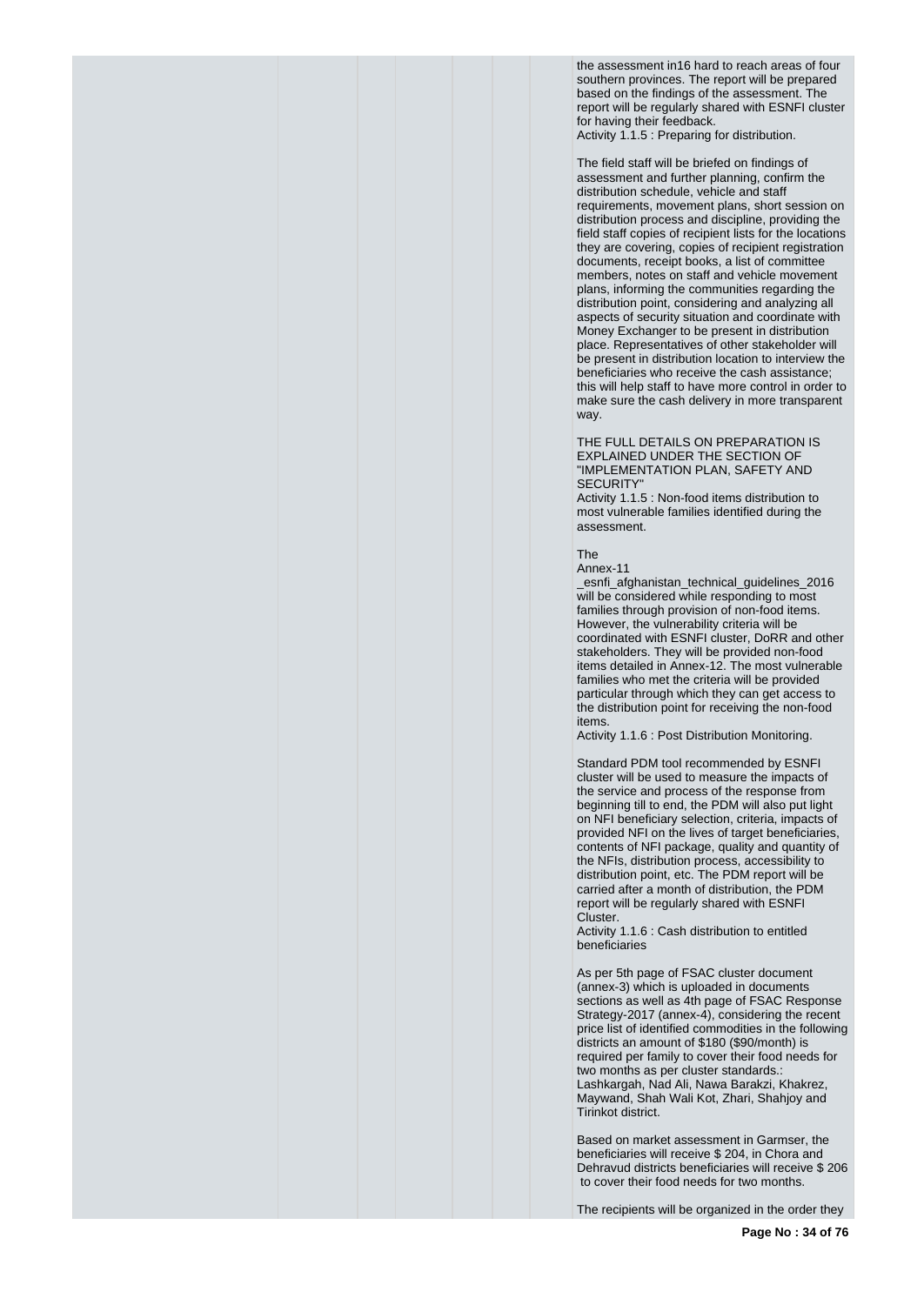|                     |         |                   |       | appear on the distribution spreadsheet and in<br>pairs, make sure the recipients present the<br>vouchers in exchange for the cash. Presence of<br>representatives of bodies such as local<br>committees and authorities at distribution point<br>will ensure transparency and accountability, it will<br>make sure that the recipients count their cash<br>and confirm the quantity before signing the list<br>and other documents.<br>THE FULL DETAILS ON CASH DISTRIBUTION<br>METHODOLOGY AND MECHANISM IS<br>DESCRIBED UNDER THE SECTION OF<br>"IMPLEMENTATION PLAN, SAFETY AND<br><b>SECURITY"</b><br>Activity 1.1.7 : Post Distribution Monitoring and<br>Baseline on Food Consumption Score.<br>Through post evaluation, it is aimed to know that<br>how the distribution process was; did the<br>intended recipients receive the transfer? did the<br>recipients receive the correct sums of money?<br>was the payment made on time? were the<br>recipients and other stakeholders satisfied with<br>the process and methods of implementation?<br>what other assistance are recipients receiving?<br>types of recipient? what was the cash transfer<br>used for? what did people purchase? were the<br>items that households wanted to buy available in<br>the market? who controls the money in the<br>household? How was the field staff behavior?<br>Analyzing the Food Consumption Score to know<br>whether it has been decreased comparing with<br>situation before project implementation, etc. |
|---------------------|---------|-------------------|-------|---------------------------------------------------------------------------------------------------------------------------------------------------------------------------------------------------------------------------------------------------------------------------------------------------------------------------------------------------------------------------------------------------------------------------------------------------------------------------------------------------------------------------------------------------------------------------------------------------------------------------------------------------------------------------------------------------------------------------------------------------------------------------------------------------------------------------------------------------------------------------------------------------------------------------------------------------------------------------------------------------------------------------------------------------------------------------------------------------------------------------------------------------------------------------------------------------------------------------------------------------------------------------------------------------------------------------------------------------------------------------------------------------------------------------------------------------------------------------------------------------------------|
| Uruzgan -> Dehrawud | 8 1,051 | 1,218 1,545 1,723 | 5,537 | Activity 1.1.1 : In coordination with ESNFI<br>Cluster, Assessment Working Group, DoRR,<br>ANDMA, REACH, UNHCR and UNOCHA, HRDA<br>will design the assessment cycle and use the<br>pre-identified assessment tools recommended by<br>aforementioned entities in order to collect<br>relevant data.<br>Activity 1.1.1 : Formal introduction of the project<br>to line ministries/ departments and coordination<br>with stakeholders.                                                                                                                                                                                                                                                                                                                                                                                                                                                                                                                                                                                                                                                                                                                                                                                                                                                                                                                                                                                                                                                                           |
|                     |         |                   |       | A formal letter will be submitted to Ministry of<br>Refugees and Repatriation (MoRR) and at<br>provincial level to Directorate of Refugees and<br>Repatriation (DoRR) of respective provinces as<br>well as to Ministry of Economy as per the<br>required rules and regulations, aiming at<br>introduction of the project and getting their<br>coordination and cooperation. The project<br>orientation session will be also provided during<br>coordination forum to stakeholders, humanitarian<br>aid organizations and UN agencies<br>Activity 1.1.2 : Defining of beneficiaries' selection<br>criteria.                                                                                                                                                                                                                                                                                                                                                                                                                                                                                                                                                                                                                                                                                                                                                                                                                                                                                                   |
|                     |         |                   |       | The project team shall consider the beneficiaries'<br>selection criteria defined by WFP and addressed<br>through HEAT Assessment Tool. However, the<br>selection criteria will be coordinated with with<br>FSA-Cluster, line departments, WFP and OCHA<br>in order to target the most vulnerable, and shall I<br>use all possible ways ensuring zero interference<br>on the vulnerabilities identification by external<br>entities throughout the implementation course<br>and will liaise the criteria selection process with<br>OCHA at local and national level.<br>Activity 1.1.2 : The assessment will be designed<br>to target through community-based approach<br>with more focus on prolonged IDP women, boys,<br>girls and boys in hard-to-reach areas identified<br>by ICCT.                                                                                                                                                                                                                                                                                                                                                                                                                                                                                                                                                                                                                                                                                                                        |
|                     |         |                   |       | Based on the sample size calculator link<br>http://www.raosoft.com/samplesize.html the<br>breakdown of recommended size for this<br>assessment will be 4586 respondents in the<br>following target areas:                                                                                                                                                                                                                                                                                                                                                                                                                                                                                                                                                                                                                                                                                                                                                                                                                                                                                                                                                                                                                                                                                                                                                                                                                                                                                                     |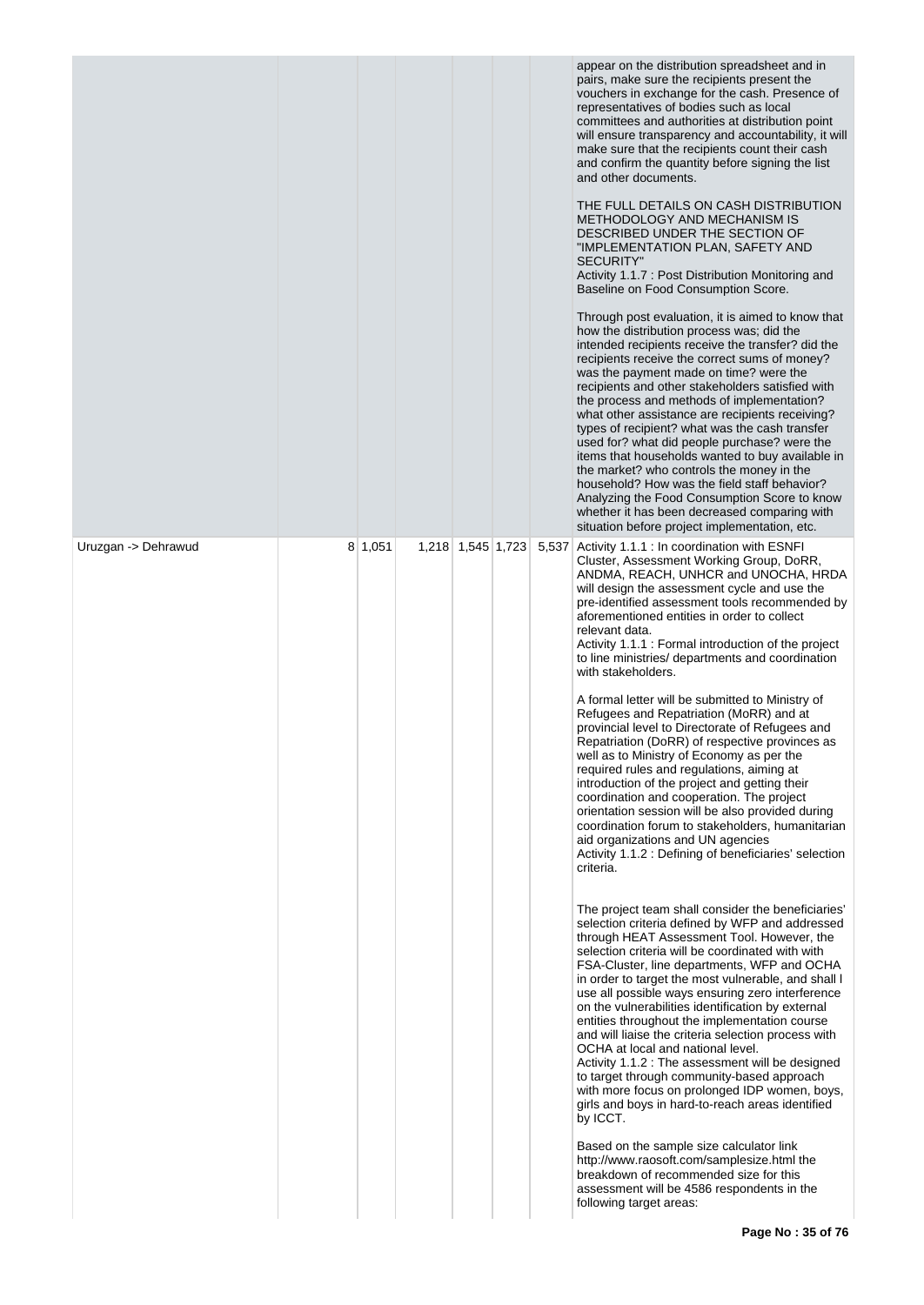Hilmand province districts:  $Garmser = 383$ Lashkar Gah = 383 Nad Ali  $= 383$ Nawa barakzi = 383

Kandahar province districts: Khakrez =  $379$  $M$ aywand = 382 Shah Wali Kot = 381  $Z$ hari = 383

Uruzgan province districts: Chora =  $382$ Dihrawud = 382  $Tirinkot = 383$ 

Zabul province districts: Shahjoy =  $382$ 

Note: CSO 2017 data is used to calculate the sample size.

Activity 1.1.3 : Training of the staff on the assessment tools and tablet usage for the assessment.

Project Manager and Data Clerks will receive training on how to use the assessment tools and how to use the tablet for conducting the survey in the field and how to transfer the data from the tablet, analyzing of the data and overall methodologies of the survey. They will receive training in Kabul and later on they shall pass this training to field assessors in each target province. Both staff members – male and female will be benefited from the training on assessment tools so that the project can target both genders – male and female.

Activity 1.1.3 : Setup and generating of tools and database used for beneficiaries registration.

The database will be detailed one. Nevertheless, will include the information about each beneficiary – Name; Age; Gender; Number of dependents; Date of registration; Name of family head; spouse and children; Complete address; Place of origin; Date of arrival; Tazkira number; Village/area; Special needs, duration remaining in displacement, etc.

Activity 1.1.4 : Beneficiaries' assessment and registration as well as collecting baseline data on Food Consumption Score.

• Needs assessment – situational analysis, overall needs assessment key to understand overall nature/scale of problem.

• Geographical targeting – identify most affected areas, prioritize areas with most affected populations and consider what other organizations are doing.

• Household/individual targeting – identify most vulnerable groups, provide them voucher through which they can get access to distribution location for receiving the cash.

In order to categorize and track households' food security across time, program monitoring and evaluation, and population-level targeting, comparing households in different locations, diversity and frequency of food groups consumed, baseline data will be collected via particular tool recommended by FSAC, the report will be provided at the end of the baseline survey on food consumption score.

THE FULL DETAILS ON ASSESSMENT AND REGISTRATION PROCESS IS ELABORATED UNDER THE SECTION OF "IMPLEMENTATION PLAN"

Activity 1.1.4 : Conducting of the assessment and report preparation: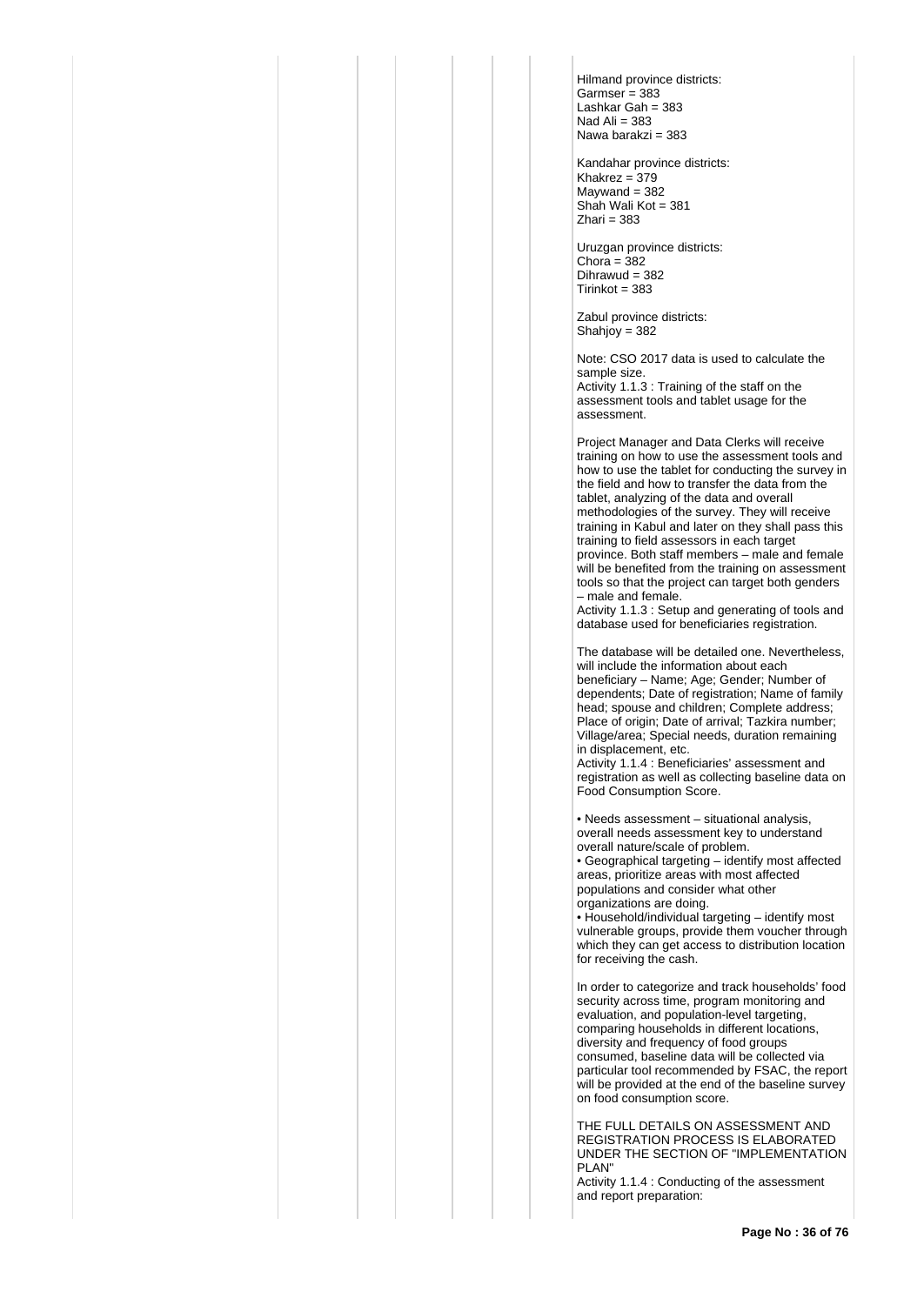After the finalization of methodology, tools development and staff training, the staff will conduct a field test, the result of field test will be incorporated in order to make sure the accuracy and reliability of assessment results and thereafter based on a plan the team will conduct the assessment in16 hard to reach areas of four southern provinces. The report will be prepared based on the findings of the assessment. The report will be regularly shared with ESNFI cluster for having their feedback.

Activity 1.1.5 : Preparing for distribution.

The field staff will be briefed on findings of assessment and further planning, confirm the distribution schedule, vehicle and staff requirements, movement plans, short session on distribution process and discipline, providing the field staff copies of recipient lists for the locations they are covering, copies of recipient registration documents, receipt books, a list of committee members, notes on staff and vehicle movement plans, informing the communities regarding the distribution point, considering and analyzing all aspects of security situation and coordinate with Money Exchanger to be present in distribution place. Representatives of other stakeholder will be present in distribution location to interview the beneficiaries who receive the cash assistance; this will help staff to have more control in order to make sure the cash delivery in more transparent way.

THE FULL DETAILS ON PREPARATION IS EXPLAINED UNDER THE SECTION OF "IMPLEMENTATION PLAN, SAFETY AND SECURITY"

Activity 1.1.5 : Non-food items distribution to most vulnerable families identified during the assessment.

The

Annex-11

\_esnfi\_afghanistan\_technical\_guidelines\_2016 will be considered while responding to most families through provision of non-food items. However, the vulnerability criteria will be coordinated with ESNFI cluster, DoRR and other stakeholders. They will be provided non-food items detailed in Annex-12. The most vulnerable families who met the criteria will be provided particular through which they can get access to the distribution point for receiving the non-food items.

Activity 1.1.6 : Post Distribution Monitoring.

Standard PDM tool recommended by ESNFI cluster will be used to measure the impacts of the service and process of the response from beginning till to end, the PDM will also put light on NFI beneficiary selection, criteria, impacts of provided NFI on the lives of target beneficiaries, contents of NFI package, quality and quantity of the NFIs, distribution process, accessibility to distribution point, etc. The PDM report will be carried after a month of distribution, the PDM report will be regularly shared with ESNFI Cluster.

Activity 1.1.6 : Cash distribution to entitled beneficiaries

As per 5th page of FSAC cluster document (annex-3) which is uploaded in documents sections as well as 4th page of FSAC Response Strategy-2017 (annex-4), considering the recent price list of identified commodities in the following districts an amount of \$180 (\$90/month) is required per family to cover their food needs for two months as per cluster standards.: Lashkargah, Nad Ali, Nawa Barakzi, Khakrez, Maywand, Shah Wali Kot, Zhari, Shahjoy and Tirinkot district.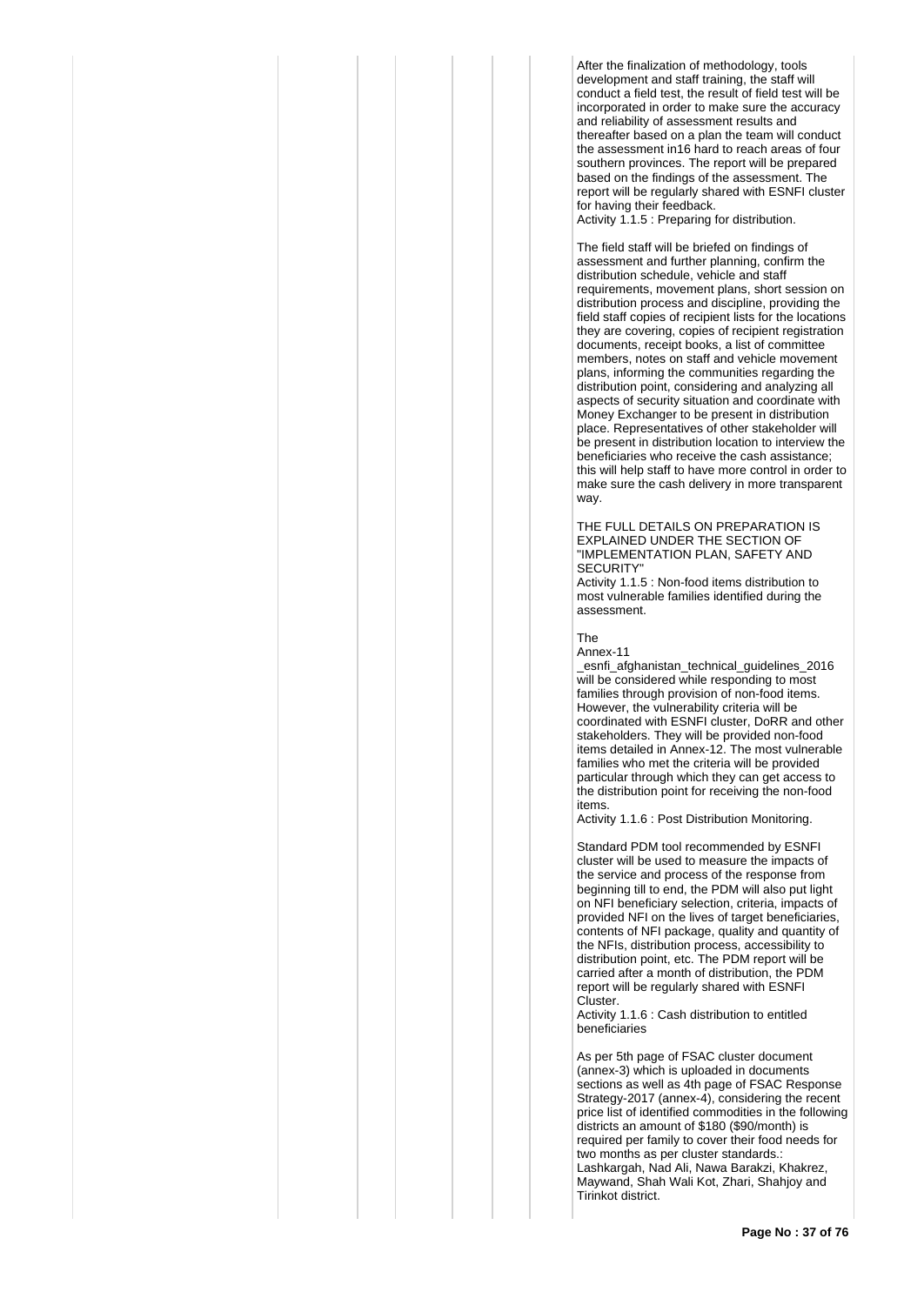|                  |         |                   |  | Based on market assessment in Garmser, the<br>beneficiaries will receive \$ 204, in Chora and<br>Dehravud districts beneficiaries will receive \$206<br>to cover their food needs for two months.<br>The recipients will be organized in the order they<br>appear on the distribution spreadsheet and in<br>pairs, make sure the recipients present the<br>vouchers in exchange for the cash. Presence of<br>representatives of bodies such as local<br>committees and authorities at distribution point<br>will ensure transparency and accountability, it will<br>make sure that the recipients count their cash<br>and confirm the quantity before signing the list<br>and other documents.<br>THE FULL DETAILS ON CASH DISTRIBUTION<br>METHODOLOGY AND MECHANISM IS<br>DESCRIBED UNDER THE SECTION OF<br>"IMPLEMENTATION PLAN, SAFETY AND<br><b>SECURITY"</b><br>Activity 1.1.7 : Post Distribution Monitoring and<br>Baseline on Food Consumption Score.<br>Through post evaluation, it is aimed to know that<br>how the distribution process was; did the<br>intended recipients receive the transfer? did the<br>recipients receive the correct sums of money?<br>was the payment made on time? were the<br>recipients and other stakeholders satisfied with<br>the process and methods of implementation?<br>what other assistance are recipients receiving?<br>types of recipient? what was the cash transfer<br>used for? what did people purchase? were the<br>items that households wanted to buy available in<br>the market? who controls the money in the<br>household? How was the field staff behavior?<br>Analyzing the Food Consumption Score to know<br>whether it has been decreased comparing with<br>situation before project implementation, etc. |
|------------------|---------|-------------------|--|--------------------------------------------------------------------------------------------------------------------------------------------------------------------------------------------------------------------------------------------------------------------------------------------------------------------------------------------------------------------------------------------------------------------------------------------------------------------------------------------------------------------------------------------------------------------------------------------------------------------------------------------------------------------------------------------------------------------------------------------------------------------------------------------------------------------------------------------------------------------------------------------------------------------------------------------------------------------------------------------------------------------------------------------------------------------------------------------------------------------------------------------------------------------------------------------------------------------------------------------------------------------------------------------------------------------------------------------------------------------------------------------------------------------------------------------------------------------------------------------------------------------------------------------------------------------------------------------------------------------------------------------------------------------------------------------------------------------------------------------------------------------------|
| Zabul -> Shahjoy | 9 1,878 | 2,177 2,756 3,073 |  | 9,884 Activity 1.1.1 : 24 child friendly spaces will be<br>formed in four provinces, each space will<br>accommodate 70 children for maximum 3 hours,<br>this will be generating and augmenting<br>immediate response creating safe and protective<br>environment, fulfillment of children's rights,<br>reducing children's vulnerability, oppression,<br>social exclusion, involving the affected<br>community sustaining the creation of safe spaces<br>for vulnerable children to socialize, play and<br>learn in a protected, harm free, helpful and<br>supportive environment in order to ensure the<br>well-being of vulnerable children. A total number<br>of 1680 children (840 boys and 840 girls) will be<br>accommodated through these 24 CFS. The boys<br>and girls are considered 50% and 50% in order<br>to make sure the gender equality, make sure that<br>the girls are not deprived from such services,<br>inspiring the community that the girls should also<br>be benefited equally from what the boys are<br>benefited.<br>Orientation will be provided to stakeholders and<br>communities on project goals, concepts, benefits<br>and programmed activities. In, addition, the<br>target communities will be will be sensitized to<br>contribute towards project's goals and smooth<br>implementation.<br>The CFS and psycho-social assistance activities<br>will take place in the following areas:<br>Kandahar:<br>Maiwand and Zhari districts.<br>Hilmand:<br>Lashkargah and Nad Ali districts.<br>Uruzgan:<br>Dehravud and Tirinkot districts.<br>Zabul:                                                                                                                                                                                        |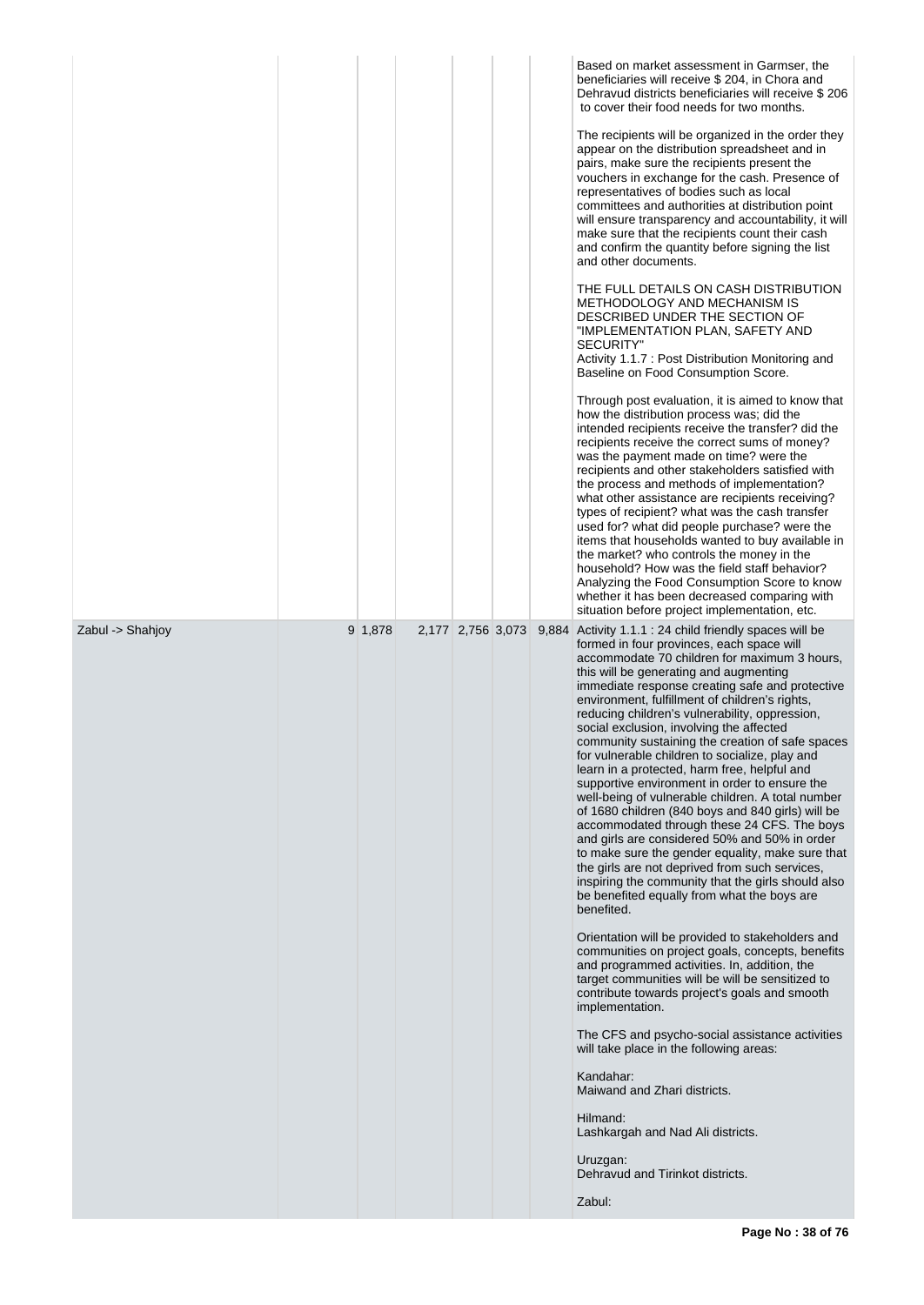## Shahiov district.

Early 2017, HRDA conducted multi cluster rapid assessment in 15 districts of Kandahar province, the assessment was done successfully with the cooperation of local communities in remote areas meanwhile similar project is being implemented in several districts and provincial districts of Kandahar province, HRDA has experience from similar project implemented in remote areas of Uruzgan province in the past, all these indicate the possibilities of set up for the proposed activities without any constraints. Activity 1.1.1 : In coordination with ESNFI Cluster, Assessment Working Group, DoRR, ANDMA, REACH, UNHCR and UNOCHA, HRDA will design the assessment cycle and use the pre-identified assessment tools recommended by aforementioned entities in order to collect relevant data.

Activity 1.1.1 : Formal introduction of the project to line ministries/ departments and coordination with stakeholders.

A formal letter will be submitted to Ministry of Refugees and Repatriation (MoRR) and at provincial level to Directorate of Refugees and Repatriation (DoRR) of respective provinces as well as to Ministry of Economy as per the required rules and regulations, aiming at introduction of the project and getting their coordination and cooperation. The project orientation session will be also provided during coordination forum to stakeholders, humanitarian aid organizations and UN agencies Activity 1.1.2 : Defining of beneficiaries' selection criteria.

The project team shall consider the beneficiaries' selection criteria defined by WFP and addressed through HEAT Assessment Tool. However, the selection criteria will be coordinated with with FSA-Cluster, line departments, WFP and OCHA in order to target the most vulnerable, and shall l use all possible ways ensuring zero interference on the vulnerabilities identification by external entities throughout the implementation course and will liaise the criteria selection process with OCHA at local and national level. Activity 1.1.2 : The assessment will be designed to target through community-based approach with more focus on prolonged IDP women, boys, girls and boys in hard-to-reach areas identified by ICCT.

Based on the sample size calculator link http://www.raosoft.com/samplesize.html the breakdown of recommended size for this assessment will be 4586 respondents in the following target areas:

Hilmand province districts:  $Garmser = 383$ Lashkar Gah = 383 Nad Ali  $= 383$ Nawa barakzi = 383

Kandahar province districts:  $Khakrez = 379$  $Maywand = 382$ Shah Wali Kot = 381  $Z$ hari = 383

Uruzgan province districts: Chora =  $382$ Dihrawud = 382  $Tirinkot = 383$ 

Zabul province districts: Shahjoy = 382

Note: CSO 2017 data is used to calculate the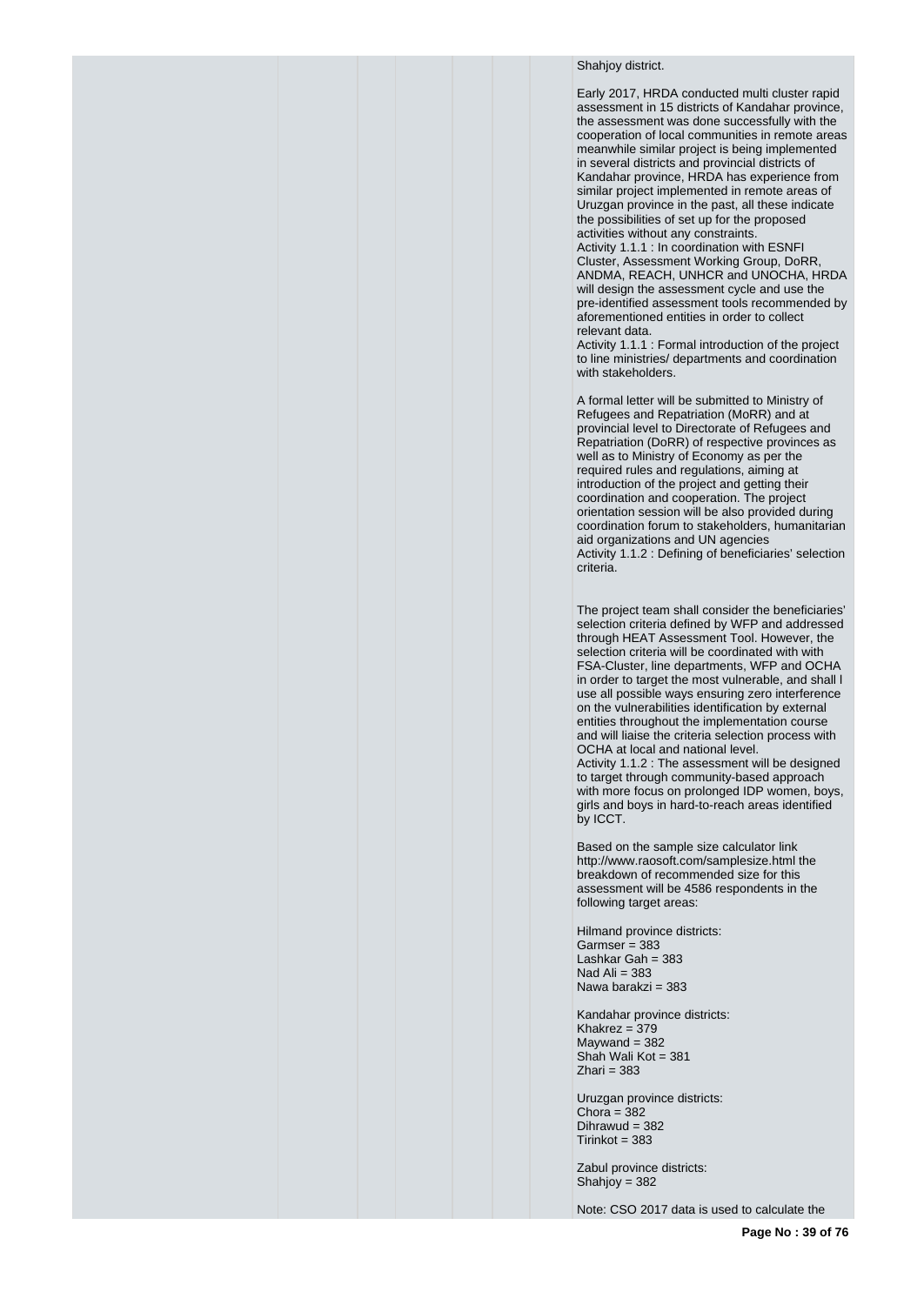sample size.

Activity 1.1.2 : MoU development and signing of MoUs with communities donating spaces for child friendly spaces.

The MoU will be emphasizing on a formal commitment of target communities that they contribute towards child protection issues, welloperating of the CFSs meanwhile will outline the roles and responsibilities of communities and HRDA for the well maintaining and sustainability of the CFSs. In case there isn't any structure for set up of safe spaces, HRDA shall mobilize host families to donate space or mobilize the IDP families to contribute set up of the space within the community. The MoU will also include articles allowing the children to use the WASH facilities of the families who donate spaces, the article will further denote that the provision of hygiene supplies to the families who allow the children to use their WASH facilities during the CFS hours. Activity 1.1.3 : Selection of CFS Animators and enlisting of vulnerable children to attend the CFS regularly.

Field Assessor will conduct meetings with target communities, provide orientation on the selection criteria of CFS Animators, shall work together with target communities to identify suitable individuals who can met the selection criteria and able to undertake the job as CFS Animator, one the Animators are selected, the Animators and Field Assessor will work together with communities to enlist the vulnerable children for the CFS. 25% of the Animators will be from the host population in order to make sure the peaceful co-existence in target communities. Considering the OCHA data on number of IDP families, addressed under "Humanitarian context analysis" section, HRDA is proposing to at least target 1680 extremely vulnerable children. The experiences of similar projects showed that the communities are supporting and very interested for the setup of CFSs within their communities, the communities are eager to contribute as it doesn't require a lot of works from the communities neither become a burden for the communities.

Activity 1.1.3 : Training of the staff on the assessment tools and tablet usage for the assessment.

Project Manager and Data Clerks will receive training on how to use the assessment tools and how to use the tablet for conducting the survey in the field and how to transfer the data from the tablet, analyzing of the data and overall methodologies of the survey. They will receive training in Kabul and later on they shall pass this training to field assessors in each target province. Both staff members – male and female will be benefited from the training on assessment tools so that the project can target both genders – male and female.

Activity 1.1.3 : Setup and generating of tools and database used for beneficiaries registration.

The database will be detailed one. Nevertheless, will include the information about each beneficiary – Name; Age; Gender; Number of dependents; Date of registration; Name of family head; spouse and children; Complete address; Place of origin; Date of arrival; Tazkira number; Village/area; Special needs, duration remaining in displacement, etc.

Activity 1.1.4 : Beneficiaries' assessment and registration as well as collecting baseline data on Food Consumption Score.

• Needs assessment – situational analysis, overall needs assessment key to understand overall nature/scale of problem. • Geographical targeting – identify most affected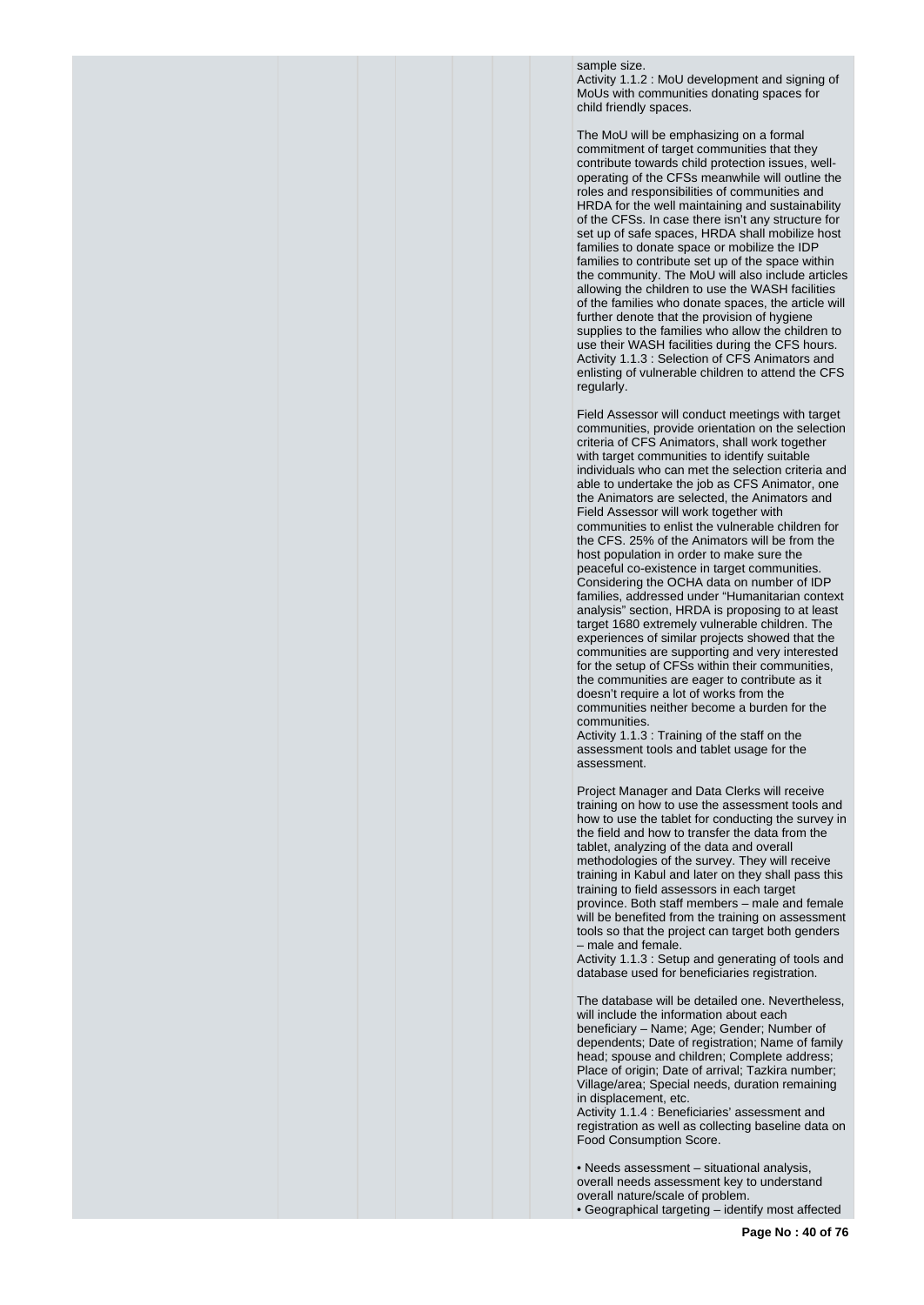areas, prioritize areas with most affected populations and consider what other organizations are doing.

• Household/individual targeting – identify most vulnerable groups, provide them voucher through which they can get access to distribution location for receiving the cash.

In order to categorize and track households' food security across time, program monitoring and evaluation, and population-level targeting, comparing households in different locations, diversity and frequency of food groups consumed, baseline data will be collected via particular tool recommended by FSAC, the report will be provided at the end of the baseline survey on food consumption score.

THE FULL DETAILS ON ASSESSMENT AND REGISTRATION PROCESS IS ELABORATED UNDER THE SECTION OF "IMPLEMENTATION PLAN"

Activity 1.1.4 : Conducting of the assessment and report preparation:

After the finalization of methodology, tools development and staff training, the staff will conduct a field test, the result of field test will be incorporated in order to make sure the accuracy and reliability of assessment results and thereafter based on a plan the team will conduct the assessment in16 hard to reach areas of four southern provinces. The report will be prepared based on the findings of the assessment. The report will be regularly shared with ESNFI cluster for having their feedback.

Activity 1.1.4 : Set up of adequate monitoring system in coordination with all involved stakeholder as well as modifying and adapting all monitoring related tools and check lists.

Stakeholders and communities will be encouraged to take part in monitoring of the planned activities in order to make sure the activities are on the track as per the agreed plan and to incorporate the recommendation for the adjustment and improvement of activities implementation, various specific check lists will be developed in order to assess different activities of the project . In addition, Monitoring and Evaluation Officer in Kandahar and Program team stationed in Kabul will undertake regular monitoring of the project, this monitoring mechanism and system will ensure consistency of monitoring in line with the targeted results anticipated from the program, avoiding poor management practices, unclear and unrealistic expectations. The Monitoring and Evaluation Officer will generate regular reports on M&E related activities, compile and analyze all field visits report in order to make sure that the project interventions are contributing towards the achievement of agreed goals and outcomes and are being implemented as per planning. Human interest stories personalize project impact results and reports by documenting the personal experience to illustrate how humanitarian response has helped vulnerable people as well as illustrating impact and results. Activity 1.1.5 : Refurbishing of established CFSs and preparing of schedule for daily activities take place in established child friendly spaces.

During CFS activities, the children will be divided in 3 age cohorts – 5-8 years old, 9-12 years old and 13-17 years old. There will be different appropriate activities for each age group. Activity 1.1.5 : Preparing for distribution.

The field staff will be briefed on findings of assessment and further planning, confirm the distribution schedule, vehicle and staff requirements, movement plans, short session on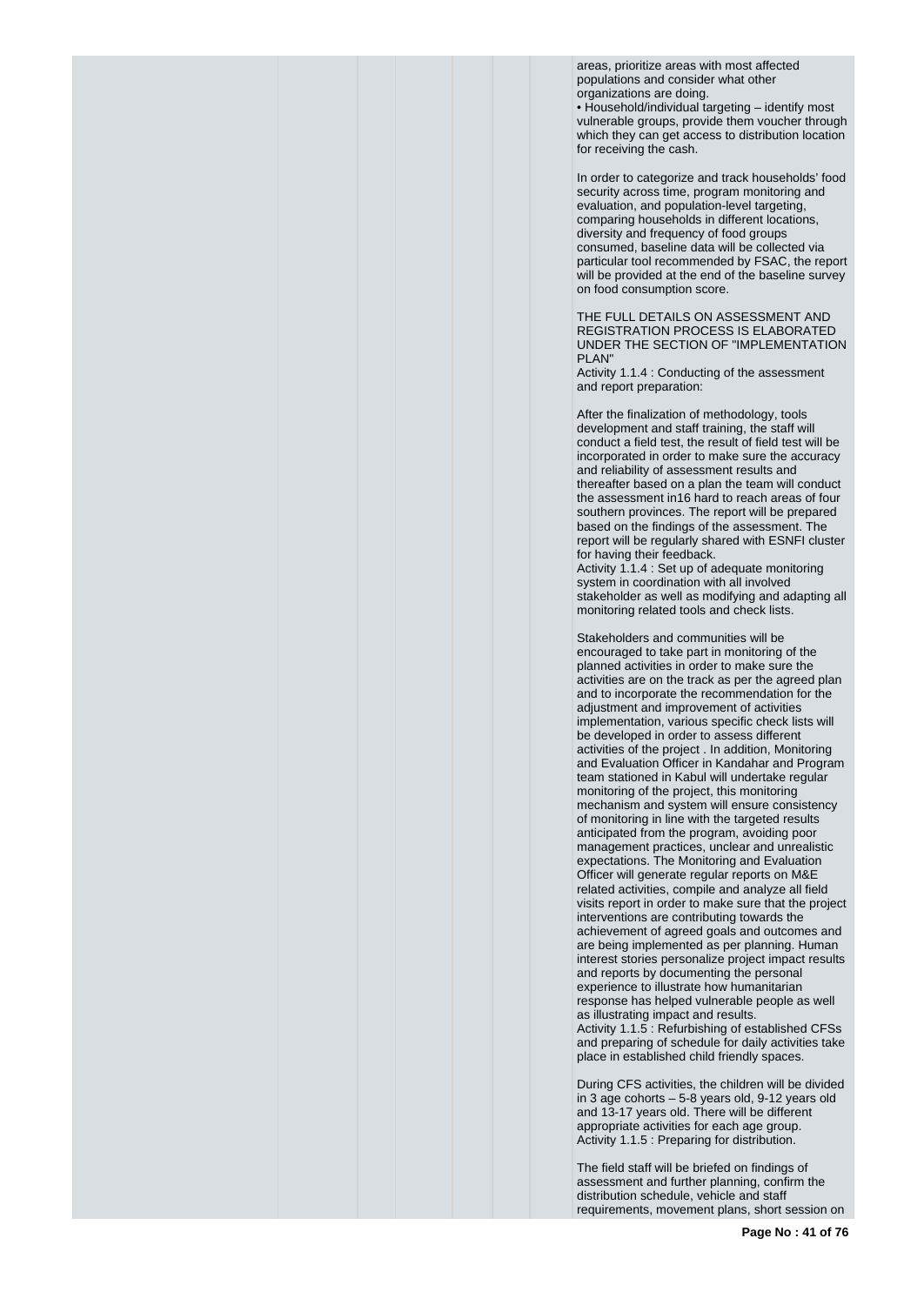distribution process and discipline, providing the field staff copies of recipient lists for the locations they are covering, copies of recipient registration documents, receipt books, a list of committee members, notes on staff and vehicle movement plans, informing the communities regarding the distribution point, considering and analyzing all aspects of security situation and coordinate with Money Exchanger to be present in distribution place. Representatives of other stakeholder will be present in distribution location to interview the beneficiaries who receive the cash assistance; this will help staff to have more control in order to make sure the cash delivery in more transparent way.

THE FULL DETAILS ON PREPARATION IS EXPLAINED UNDER THE SECTION OF "IMPLEMENTATION PLAN, SAFETY AND SECURITY"

Activity 1.1.5 : Non-food items distribution to most vulnerable families identified during the assessment.

The

Annex-11

\_esnfi\_afghanistan\_technical\_guidelines\_2016 will be considered while responding to most families through provision of non-food items. However, the vulnerability criteria will be coordinated with ESNFI cluster, DoRR and other stakeholders. They will be provided non-food items detailed in Annex-12. The most vulnerable families who met the criteria will be provided particular through which they can get access to the distribution point for receiving the non-food items.

Activity 1.1.6 : Post Distribution Monitoring.

Standard PDM tool recommended by ESNFI cluster will be used to measure the impacts of the service and process of the response from beginning till to end, the PDM will also put light on NFI beneficiary selection, criteria, impacts of provided NFI on the lives of target beneficiaries, contents of NFI package, quality and quantity of the NFIs, distribution process, accessibility to distribution point, etc. The PDM report will be carried after a month of distribution, the PDM report will be regularly shared with ESNFI Cluster.

Activity 1.1.6 : Cash distribution to entitled beneficiaries

As per 5th page of FSAC cluster document (annex-3) which is uploaded in documents sections as well as 4th page of FSAC Response Strategy-2017 (annex-4), considering the recent price list of identified commodities in the following districts an amount of \$180 (\$90/month) is required per family to cover their food needs for two months as per cluster standards. Lashkargah, Nad Ali, Nawa Barakzi, Khakrez, Maywand, Shah Wali Kot, Zhari, Shahjoy and Tirinkot district.

Based on market assessment in Garmser, the beneficiaries will receive \$ 204, in Chora and Dehravud districts beneficiaries will receive \$ 206 to cover their food needs for two months.

The recipients will be organized in the order they appear on the distribution spreadsheet and in pairs, make sure the recipients present the vouchers in exchange for the cash. Presence of representatives of bodies such as local committees and authorities at distribution point will ensure transparency and accountability, it will make sure that the recipients count their cash and confirm the quantity before signing the list and other documents.

THE FULL DETAILS ON CASH DISTRIBUTION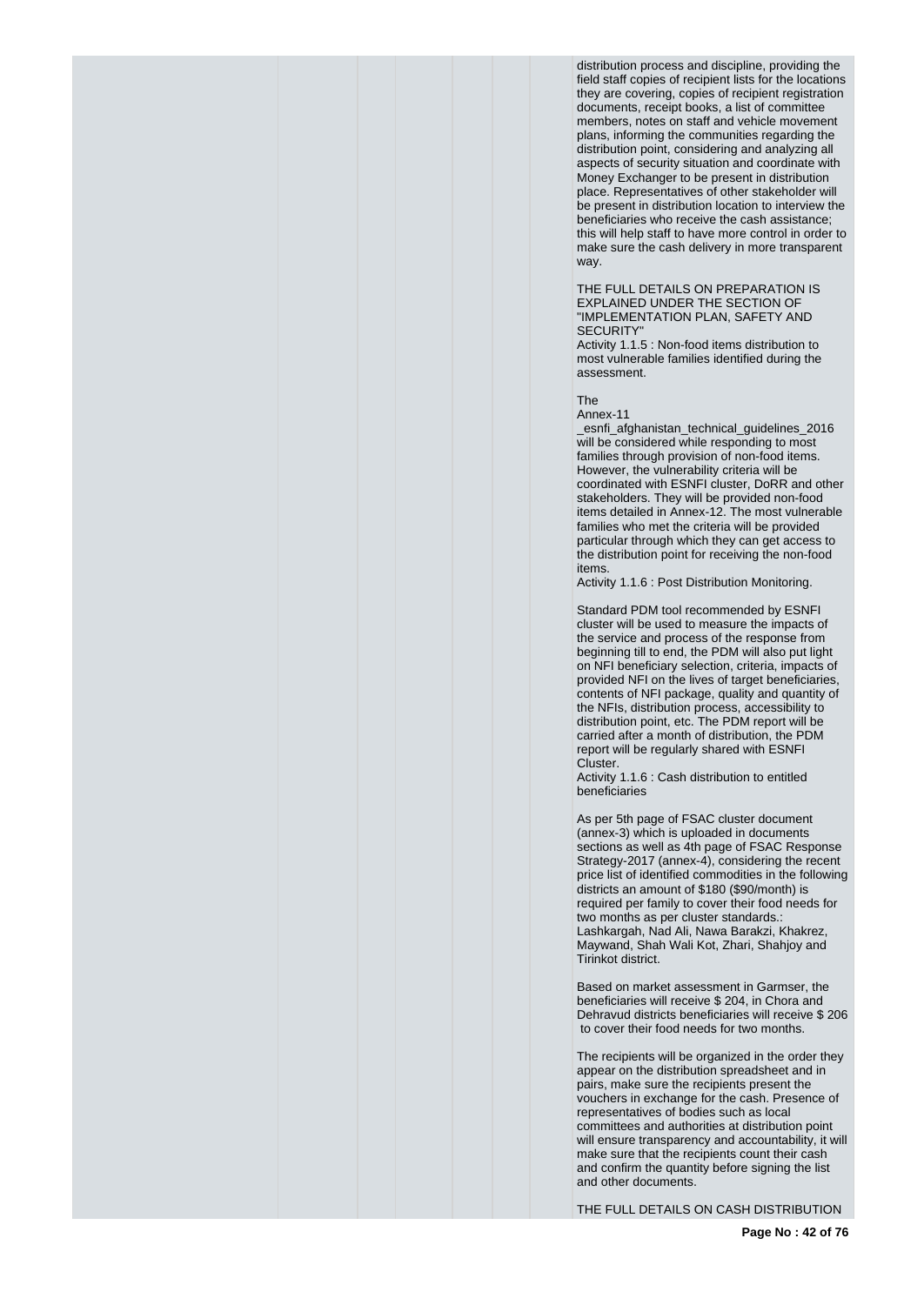|                       |    |     |                   |  | METHODOLOGY AND MECHANISM IS<br>DESCRIBED UNDER THE SECTION OF<br>"IMPLEMENTATION PLAN, SAFETY AND<br><b>SECURITY"</b><br>Activity 1.1.7 : Post Distribution Monitoring and<br>Baseline on Food Consumption Score.<br>Through post evaluation, it is aimed to know that<br>how the distribution process was; did the<br>intended recipients receive the transfer? did the<br>recipients receive the correct sums of money?<br>was the payment made on time? were the<br>recipients and other stakeholders satisfied with<br>the process and methods of implementation?<br>what other assistance are recipients receiving?<br>types of recipient? what was the cash transfer<br>used for? what did people purchase? were the<br>items that households wanted to buy available in<br>the market? who controls the money in the<br>household? How was the field staff behavior?<br>Analyzing the Food Consumption Score to know<br>whether it has been decreased comparing with<br>situation before project implementation, etc.<br>Activity 2.1.1 : Training of Trainers to project staff<br>on how to culturally and age appropriate conduct<br>the CFS activities such as free drawing, learning<br>numbers letters and colours, simple puzzles,<br>games, songs, free play activities, traditional<br>games, drama spreading health and education<br>messages, art activities, identifying problems and<br>solutions, etc<br>Activity 2.1.2 : Training of Trainers to project staff<br>on - Child Friendly Goals and objectives, Youth<br>to Youth methodology, Positive Discipline<br>Technique, Psychosocial, Child Rights, WASH,<br>Health and First Aid, Peace Building, Behaviour<br>Management, Child Protection Issues<br>"Separation, Sexual Exploitation, Forced Early<br>Marriages, Abuse, Recruitment in armed groups<br>and labour", etc. |
|-----------------------|----|-----|-------------------|--|--------------------------------------------------------------------------------------------------------------------------------------------------------------------------------------------------------------------------------------------------------------------------------------------------------------------------------------------------------------------------------------------------------------------------------------------------------------------------------------------------------------------------------------------------------------------------------------------------------------------------------------------------------------------------------------------------------------------------------------------------------------------------------------------------------------------------------------------------------------------------------------------------------------------------------------------------------------------------------------------------------------------------------------------------------------------------------------------------------------------------------------------------------------------------------------------------------------------------------------------------------------------------------------------------------------------------------------------------------------------------------------------------------------------------------------------------------------------------------------------------------------------------------------------------------------------------------------------------------------------------------------------------------------------------------------------------------------------------------------------------------------------------------------------------------------------------------------------------------|
| Hilmand -> Lashkargah | 11 | 954 | 1,104 1,400 1,561 |  | 5,019 Activity 1.1.1 : 24 child friendly spaces will be<br>formed in four provinces, each space will<br>accommodate 70 children for maximum 3 hours,<br>this will be generating and augmenting<br>immediate response creating safe and protective<br>environment, fulfillment of children's rights,<br>reducing children's vulnerability, oppression,<br>social exclusion, involving the affected<br>community sustaining the creation of safe spaces<br>for vulnerable children to socialize, play and<br>learn in a protected, harm free, helpful and<br>supportive environment in order to ensure the<br>well-being of vulnerable children. A total number<br>of 1680 children (840 boys and 840 girls) will be<br>accommodated through these 24 CFS. The boys<br>and girls are considered 50% and 50% in order<br>to make sure the gender equality, make sure that<br>the girls are not deprived from such services,<br>inspiring the community that the girls should also<br>be benefited equally from what the boys are<br>benefited.<br>Orientation will be provided to stakeholders and<br>communities on project goals, concepts, benefits<br>and programmed activities. In, addition, the<br>target communities will be will be sensitized to<br>contribute towards project's goals and smooth<br>implementation.<br>The CFS and psycho-social assistance activities<br>will take place in the following areas:<br>Kandahar:<br>Maiwand and Zhari districts.<br>Hilmand:<br>Lashkargah and Nad Ali districts.<br>Uruzgan:<br>Dehravud and Tirinkot districts.<br>Zabul:                                                                                                                                                                                                                                                                      |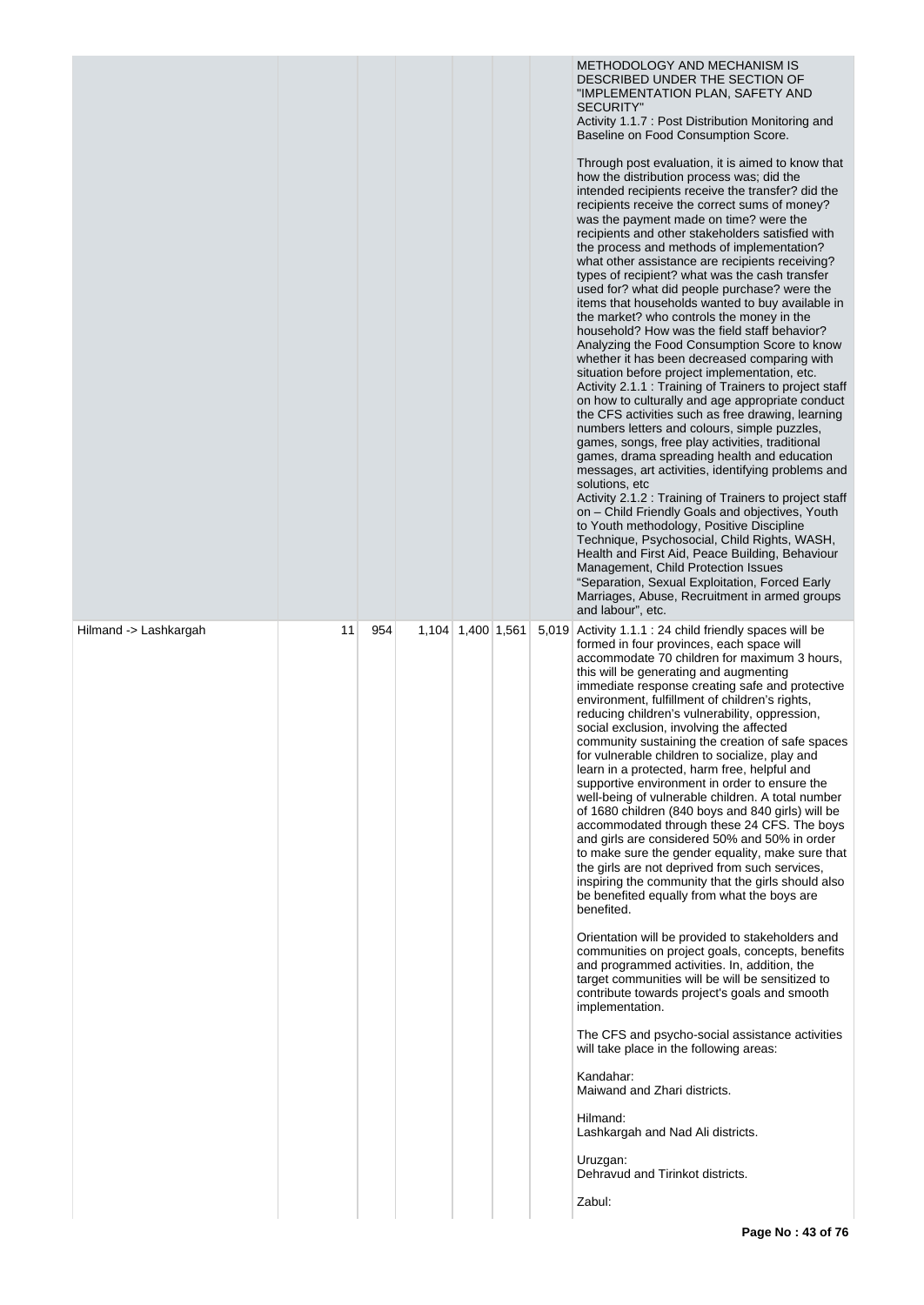# Shahiov district.

Early 2017, HRDA conducted multi cluster rapid assessment in 15 districts of Kandahar province, the assessment was done successfully with the cooperation of local communities in remote areas meanwhile similar project is being implemented in several districts and provincial districts of Kandahar province, HRDA has experience from similar project implemented in remote areas of Uruzgan province in the past, all these indicate the possibilities of set up for the proposed activities without any constraints.

Activity 1.1.1 : In coordination with ESNFI Cluster, Assessment Working Group, DoRR, ANDMA, REACH, UNHCR and UNOCHA, HRDA will design the assessment cycle and use the pre-identified assessment tools recommended by aforementioned entities in order to collect relevant data.

Activity 1.1.1 : Formal introduction of the project to line ministries/ departments and coordination with stakeholders.

A formal letter will be submitted to Ministry of Refugees and Repatriation (MoRR) and at provincial level to Directorate of Refugees and Repatriation (DoRR) of respective provinces as well as to Ministry of Economy as per the required rules and regulations, aiming at introduction of the project and getting their coordination and cooperation. The project orientation session will be also provided during coordination forum to stakeholders, humanitarian aid organizations and UN agencies Activity 1.1.2 : Defining of beneficiaries' selection criteria.

The project team shall consider the beneficiaries' selection criteria defined by WFP and addressed through HEAT Assessment Tool. However, the selection criteria will be coordinated with with FSA-Cluster, line departments, WFP and OCHA in order to target the most vulnerable, and shall l use all possible ways ensuring zero interference on the vulnerabilities identification by external entities throughout the implementation course and will liaise the criteria selection process with OCHA at local and national level. Activity 1.1.2 : The assessment will be designed to target through community-based approach with more focus on prolonged IDP women, boys, girls and boys in hard-to-reach areas identified by ICCT.

Based on the sample size calculator link http://www.raosoft.com/samplesize.html the breakdown of recommended size for this assessment will be 4586 respondents in the following target areas:

Hilmand province districts:  $Garmser = 383$ Lashkar Gah = 383 Nad Ali  $= 383$ Nawa barakzi = 383

Kandahar province districts: Khakrez =  $379$  $Maywand = 382$ Shah Wali Kot = 381  $Z$ hari = 383

Uruzgan province districts: Chora =  $382$ Dihrawud = 382  $Tirinkot = 383$ 

Zabul province districts: Shahjoy = 382

Note: CSO 2017 data is used to calculate the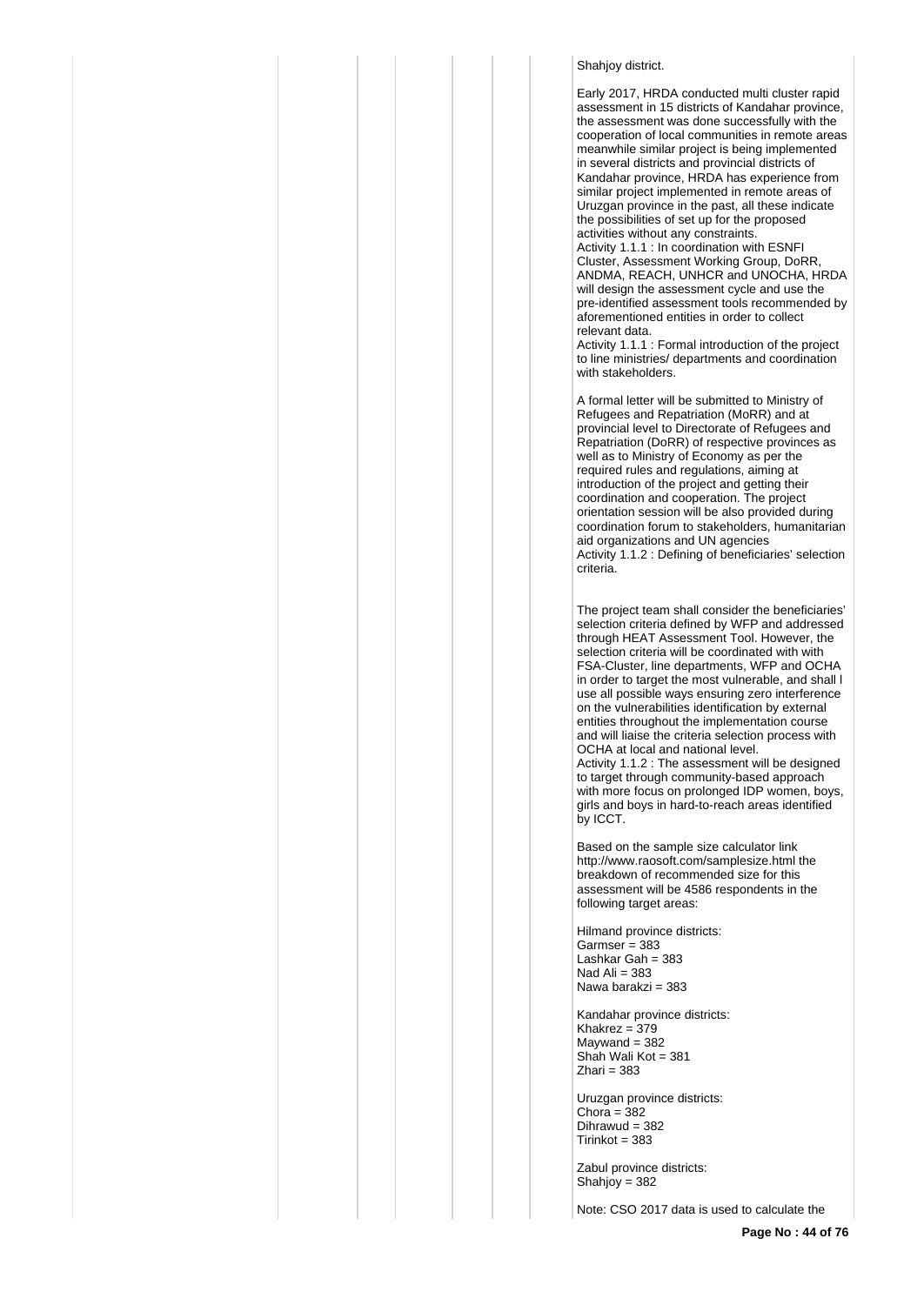sample size.

Activity 1.1.2 : MoU development and signing of MoUs with communities donating spaces for child friendly spaces.

The MoU will be emphasizing on a formal commitment of target communities that they contribute towards child protection issues, welloperating of the CFSs meanwhile will outline the roles and responsibilities of communities and HRDA for the well maintaining and sustainability of the CFSs. In case there isn't any structure for set up of safe spaces, HRDA shall mobilize host families to donate space or mobilize the IDP families to contribute set up of the space within the community. The MoU will also include articles allowing the children to use the WASH facilities of the families who donate spaces, the article will further denote that the provision of hygiene supplies to the families who allow the children to use their WASH facilities during the CFS hours. Activity 1.1.3 : Selection of CFS Animators and enlisting of vulnerable children to attend the CFS regularly.

Field Assessor will conduct meetings with target communities, provide orientation on the selection criteria of CFS Animators, shall work together with target communities to identify suitable individuals who can met the selection criteria and able to undertake the job as CFS Animator, one the Animators are selected, the Animators and Field Assessor will work together with communities to enlist the vulnerable children for the CFS. 25% of the Animators will be from the host population in order to make sure the peaceful co-existence in target communities. Considering the OCHA data on number of IDP families, addressed under "Humanitarian context analysis" section, HRDA is proposing to at least target 1680 extremely vulnerable children. The experiences of similar projects showed that the communities are supporting and very interested for the setup of CFSs within their communities, the communities are eager to contribute as it doesn't require a lot of works from the communities neither become a burden for the communities.

Activity 1.1.3 : Training of the staff on the assessment tools and tablet usage for the assessment.

Project Manager and Data Clerks will receive training on how to use the assessment tools and how to use the tablet for conducting the survey in the field and how to transfer the data from the tablet, analyzing of the data and overall methodologies of the survey. They will receive training in Kabul and later on they shall pass this training to field assessors in each target province. Both staff members – male and female will be benefited from the training on assessment tools so that the project can target both genders – male and female.

Activity 1.1.3 : Setup and generating of tools and database used for beneficiaries registration.

The database will be detailed one. Nevertheless, will include the information about each beneficiary – Name; Age; Gender; Number of dependents; Date of registration; Name of family head; spouse and children; Complete address; Place of origin; Date of arrival; Tazkira number; Village/area; Special needs, duration remaining in displacement, etc.

Activity 1.1.4 : Beneficiaries' assessment and registration as well as collecting baseline data on Food Consumption Score.

• Needs assessment – situational analysis, overall needs assessment key to understand overall nature/scale of problem. • Geographical targeting – identify most affected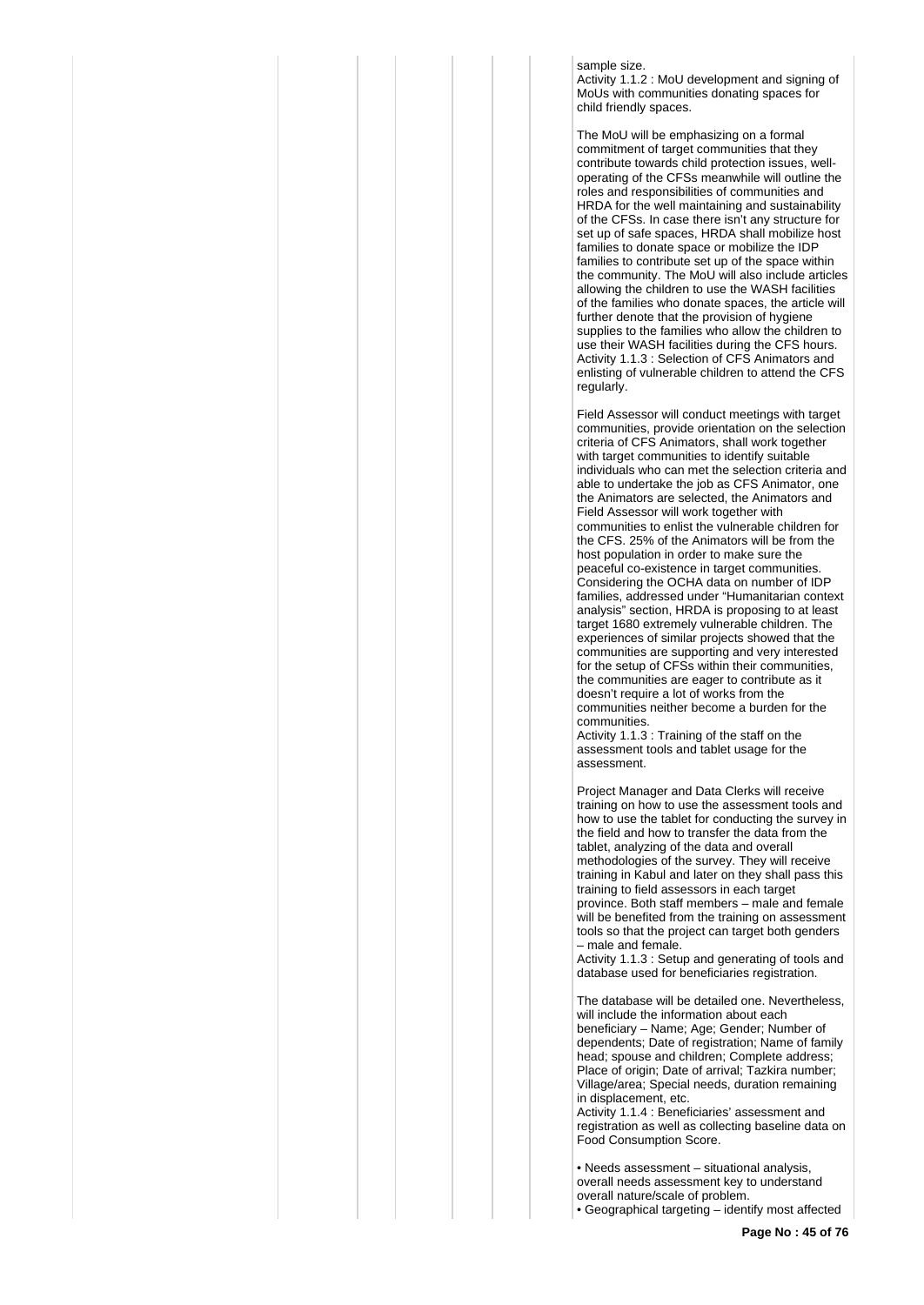areas, prioritize areas with most affected populations and consider what other organizations are doing.

• Household/individual targeting – identify most vulnerable groups, provide them voucher through which they can get access to distribution location for receiving the cash.

In order to categorize and track households' food security across time, program monitoring and evaluation, and population-level targeting, comparing households in different locations, diversity and frequency of food groups consumed, baseline data will be collected via particular tool recommended by FSAC, the report will be provided at the end of the baseline survey on food consumption score.

THE FULL DETAILS ON ASSESSMENT AND REGISTRATION PROCESS IS ELABORATED UNDER THE SECTION OF "IMPLEMENTATION PLAN"

Activity 1.1.4 : Conducting of the assessment and report preparation:

After the finalization of methodology, tools development and staff training, the staff will conduct a field test, the result of field test will be incorporated in order to make sure the accuracy and reliability of assessment results and thereafter based on a plan the team will conduct the assessment in16 hard to reach areas of four southern provinces. The report will be prepared based on the findings of the assessment. The report will be regularly shared with ESNFI cluster for having their feedback.

Activity 1.1.4 : Set up of adequate monitoring system in coordination with all involved stakeholder as well as modifying and adapting all monitoring related tools and check lists.

Stakeholders and communities will be encouraged to take part in monitoring of the planned activities in order to make sure the activities are on the track as per the agreed plan and to incorporate the recommendation for the adjustment and improvement of activities implementation, various specific check lists will be developed in order to assess different activities of the project . In addition, Monitoring and Evaluation Officer in Kandahar and Program team stationed in Kabul will undertake regular monitoring of the project, this monitoring mechanism and system will ensure consistency of monitoring in line with the targeted results anticipated from the program, avoiding poor management practices, unclear and unrealistic expectations. The Monitoring and Evaluation Officer will generate regular reports on M&E related activities, compile and analyze all field visits report in order to make sure that the project interventions are contributing towards the achievement of agreed goals and outcomes and are being implemented as per planning. Human interest stories personalize project impact results and reports by documenting the personal experience to illustrate how humanitarian response has helped vulnerable people as well as illustrating impact and results. Activity 1.1.5 : Refurbishing of established CFSs and preparing of schedule for daily activities take place in established child friendly spaces.

During CFS activities, the children will be divided in 3 age cohorts – 5-8 years old, 9-12 years old and 13-17 years old. There will be different appropriate activities for each age group. Activity 1.1.5 : Preparing for distribution.

The field staff will be briefed on findings of assessment and further planning, confirm the distribution schedule, vehicle and staff requirements, movement plans, short session on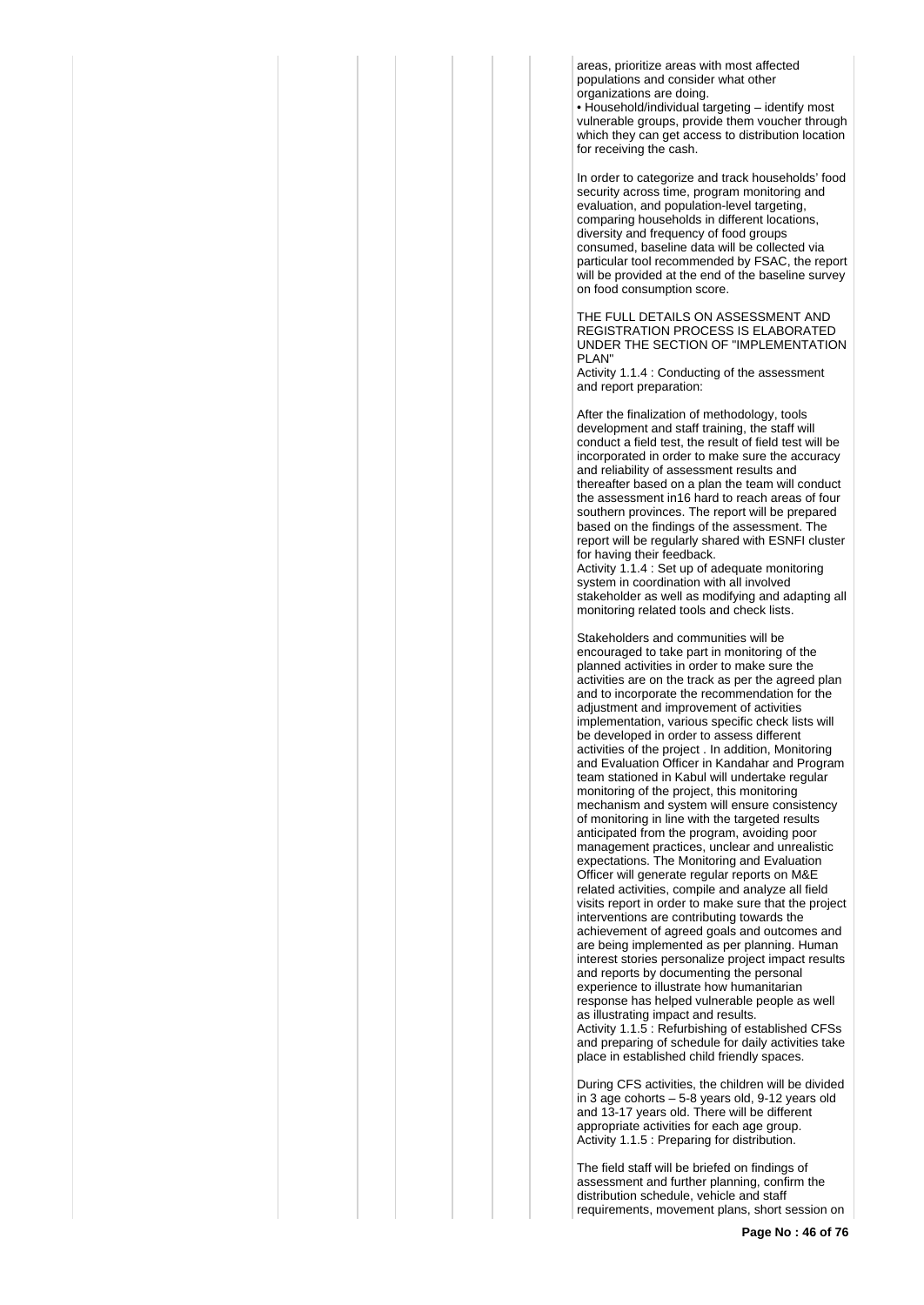distribution process and discipline, providing the field staff copies of recipient lists for the locations they are covering, copies of recipient registration documents, receipt books, a list of committee members, notes on staff and vehicle movement plans, informing the communities regarding the distribution point, considering and analyzing all aspects of security situation and coordinate with Money Exchanger to be present in distribution place. Representatives of other stakeholder will be present in distribution location to interview the beneficiaries who receive the cash assistance; this will help staff to have more control in order to make sure the cash delivery in more transparent way.

THE FULL DETAILS ON PREPARATION IS EXPLAINED UNDER THE SECTION OF "IMPLEMENTATION PLAN, SAFETY AND SECURITY"

Activity 1.1.5 : Non-food items distribution to most vulnerable families identified during the assessment.

The

Annex-11 \_esnfi\_afghanistan\_technical\_guidelines\_2016 will be considered while responding to most families through provision of non-food items. However, the vulnerability criteria will be coordinated with ESNFI cluster, DoRR and other stakeholders. They will be provided non-food items detailed in Annex-12. The most vulnerable families who met the criteria will be provided particular through which they can get access to the distribution point for receiving the non-food items.

Activity 1.1.6 : Post Distribution Monitoring.

Standard PDM tool recommended by ESNFI cluster will be used to measure the impacts of the service and process of the response from beginning till to end, the PDM will also put light on NFI beneficiary selection, criteria, impacts of provided NFI on the lives of target beneficiaries, contents of NFI package, quality and quantity of the NFIs, distribution process, accessibility to distribution point, etc. The PDM report will be carried after a month of distribution, the PDM report will be regularly shared with ESNFI Cluster.

Activity 1.1.6 : Cash distribution to entitled beneficiaries

As per 5th page of FSAC cluster document (annex-3) which is uploaded in documents sections as well as 4th page of FSAC Response Strategy-2017 (annex-4), considering the recent price list of identified commodities in the following districts an amount of \$180 (\$90/month) is required per family to cover their food needs for two months as per cluster standards.: Lashkargah, Nad Ali, Nawa Barakzi, Khakrez, Maywand, Shah Wali Kot, Zhari, Shahjoy and Tirinkot district.

Based on market assessment in Garmser, the beneficiaries will receive \$ 204, in Chora and Dehravud districts beneficiaries will receive \$ 206 to cover their food needs for two months.

The recipients will be organized in the order they appear on the distribution spreadsheet and in pairs, make sure the recipients present the vouchers in exchange for the cash. Presence of representatives of bodies such as local committees and authorities at distribution point will ensure transparency and accountability, it will make sure that the recipients count their cash and confirm the quantity before signing the list and other documents.

THE FULL DETAILS ON CASH DISTRIBUTION

**Page No : 47 of 76**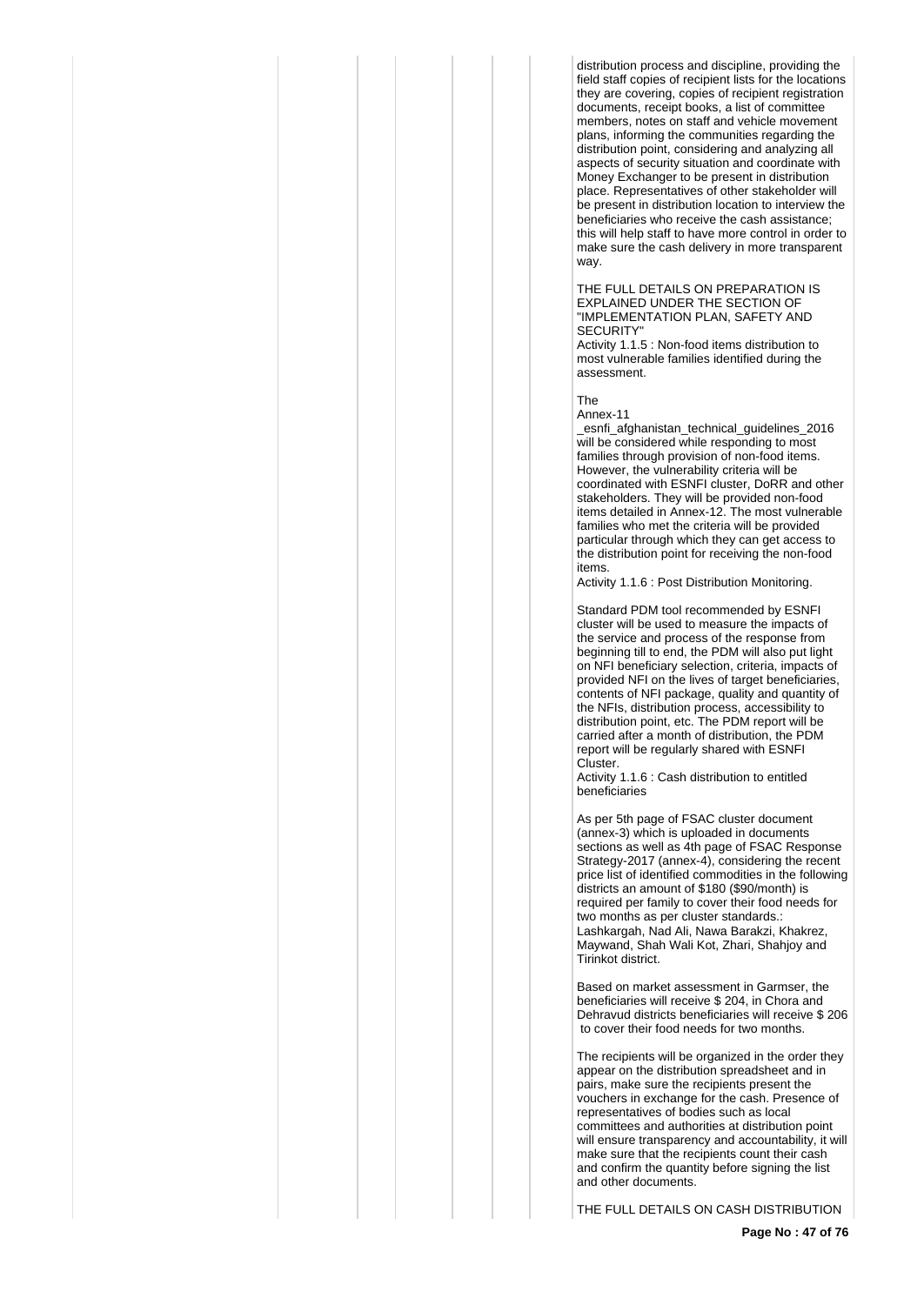|                      |   |     |  |  | METHODOLOGY AND MECHANISM IS<br>DESCRIBED UNDER THE SECTION OF<br>"IMPLEMENTATION PLAN, SAFETY AND<br>SECURITY"<br>Activity 1.1.7 : Post Distribution Monitoring and<br>Baseline on Food Consumption Score.<br>Through post evaluation, it is aimed to know that<br>how the distribution process was; did the<br>intended recipients receive the transfer? did the<br>recipients receive the correct sums of money?<br>was the payment made on time? were the<br>recipients and other stakeholders satisfied with<br>the process and methods of implementation?<br>what other assistance are recipients receiving?<br>types of recipient? what was the cash transfer<br>used for? what did people purchase? were the<br>items that households wanted to buy available in<br>the market? who controls the money in the<br>household? How was the field staff behavior?<br>Analyzing the Food Consumption Score to know<br>whether it has been decreased comparing with<br>situation before project implementation, etc.<br>Activity 2.1.1 : Training of Trainers to project staff<br>on how to culturally and age appropriate conduct<br>the CFS activities such as free drawing, learning<br>numbers letters and colours, simple puzzles,<br>games, songs, free play activities, traditional<br>games, drama spreading health and education<br>messages, art activities, identifying problems and<br>solutions, etc<br>Activity 2.1.2 : Training of Trainers to project staff<br>on - Child Friendly Goals and objectives, Youth<br>to Youth methodology, Positive Discipline<br>Technique, Psychosocial, Child Rights, WASH,<br>Health and First Aid, Peace Building, Behaviour<br>Management, Child Protection Issues<br>"Separation, Sexual Exploitation, Forced Early<br>Marriages, Abuse, Recruitment in armed groups<br>and labour", etc. |
|----------------------|---|-----|--|--|-------------------------------------------------------------------------------------------------------------------------------------------------------------------------------------------------------------------------------------------------------------------------------------------------------------------------------------------------------------------------------------------------------------------------------------------------------------------------------------------------------------------------------------------------------------------------------------------------------------------------------------------------------------------------------------------------------------------------------------------------------------------------------------------------------------------------------------------------------------------------------------------------------------------------------------------------------------------------------------------------------------------------------------------------------------------------------------------------------------------------------------------------------------------------------------------------------------------------------------------------------------------------------------------------------------------------------------------------------------------------------------------------------------------------------------------------------------------------------------------------------------------------------------------------------------------------------------------------------------------------------------------------------------------------------------------------------------------------------------------------------------------------------------------------------------------------------------------------|
| Hilmand -> Nad-e-Ali | 8 | 950 |  |  | 1,101 1,396 1,558 5,005 Activity 1.1.1 : 24 child friendly spaces will be<br>formed in four provinces, each space will<br>accommodate 70 children for maximum 3 hours,<br>this will be generating and augmenting<br>immediate response creating safe and protective<br>environment, fulfillment of children's rights,<br>reducing children's vulnerability, oppression,<br>social exclusion, involving the affected<br>community sustaining the creation of safe spaces<br>for vulnerable children to socialize, play and<br>learn in a protected, harm free, helpful and<br>supportive environment in order to ensure the<br>well-being of vulnerable children. A total number<br>of 1680 children (840 boys and 840 girls) will be<br>accommodated through these 24 CFS. The boys<br>and girls are considered 50% and 50% in order<br>to make sure the gender equality, make sure that<br>the girls are not deprived from such services,<br>inspiring the community that the girls should also<br>be benefited equally from what the boys are<br>benefited.<br>Orientation will be provided to stakeholders and<br>communities on project goals, concepts, benefits<br>and programmed activities. In, addition, the<br>target communities will be will be sensitized to<br>contribute towards project's goals and smooth<br>implementation.<br>The CFS and psycho-social assistance activities<br>will take place in the following areas:<br>Kandahar:<br>Maiwand and Zhari districts.<br>Hilmand:<br>Lashkargah and Nad Ali districts.<br>Uruzgan:<br>Dehravud and Tirinkot districts.<br>Zabul:                                                                                                                                                                                                                                             |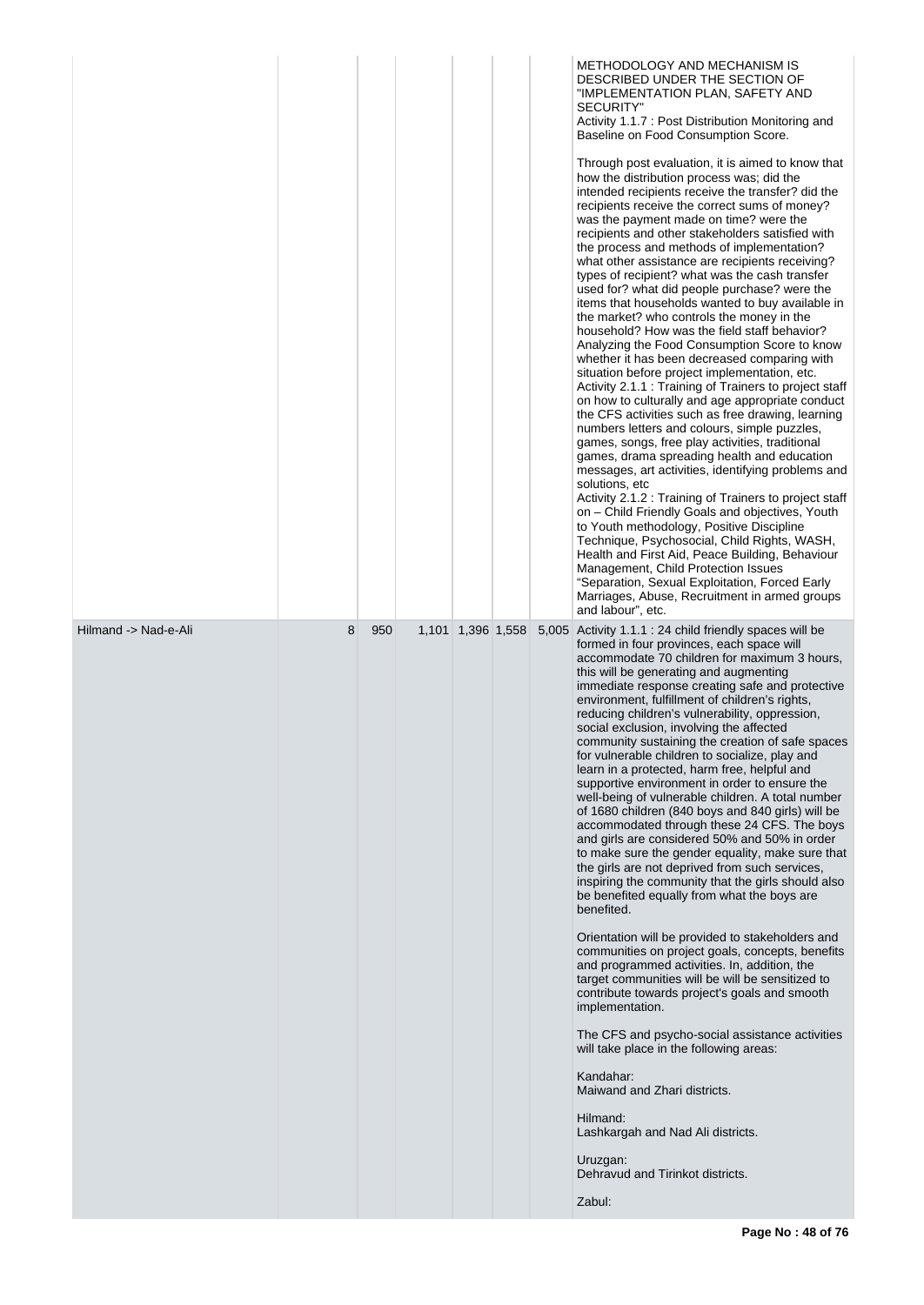## Shahiov district.

Early 2017, HRDA conducted multi cluster rapid assessment in 15 districts of Kandahar province, the assessment was done successfully with the cooperation of local communities in remote areas meanwhile similar project is being implemented in several districts and provincial districts of Kandahar province, HRDA has experience from similar project implemented in remote areas of Uruzgan province in the past, all these indicate the possibilities of set up for the proposed activities without any constraints.

Activity 1.1.1 : In coordination with ESNFI Cluster, Assessment Working Group, DoRR, ANDMA, REACH, UNHCR and UNOCHA, HRDA will design the assessment cycle and use the pre-identified assessment tools recommended by aforementioned entities in order to collect relevant data.

Activity 1.1.1 : Formal introduction of the project to line ministries/ departments and coordination with stakeholders.

A formal letter will be submitted to Ministry of Refugees and Repatriation (MoRR) and at provincial level to Directorate of Refugees and Repatriation (DoRR) of respective provinces as well as to Ministry of Economy as per the required rules and regulations, aiming at introduction of the project and getting their coordination and cooperation. The project orientation session will be also provided during coordination forum to stakeholders, humanitarian aid organizations and UN agencies Activity 1.1.2 : Defining of beneficiaries' selection criteria.

The project team shall consider the beneficiaries' selection criteria defined by WFP and addressed through HEAT Assessment Tool. However, the selection criteria will be coordinated with with FSA-Cluster, line departments, WFP and OCHA in order to target the most vulnerable, and shall l use all possible ways ensuring zero interference on the vulnerabilities identification by external entities throughout the implementation course and will liaise the criteria selection process with OCHA at local and national level. Activity 1.1.2 : The assessment will be designed to target through community-based approach with more focus on prolonged IDP women, boys, girls and boys in hard-to-reach areas identified by ICCT.

Based on the sample size calculator link http://www.raosoft.com/samplesize.html the breakdown of recommended size for this assessment will be 4586 respondents in the following target areas:

Hilmand province districts:  $Garmser = 383$ Lashkar Gah = 383 Nad Ali  $= 383$ Nawa barakzi = 383

Kandahar province districts:  $Khakrez = 379$  $Maywand = 382$ Shah Wali Kot = 381  $Z$ hari = 383

Uruzgan province districts: Chora =  $382$ Dihrawud = 382  $Tirinkot = 383$ 

Zabul province districts: Shahjoy = 382

Note: CSO 2017 data is used to calculate the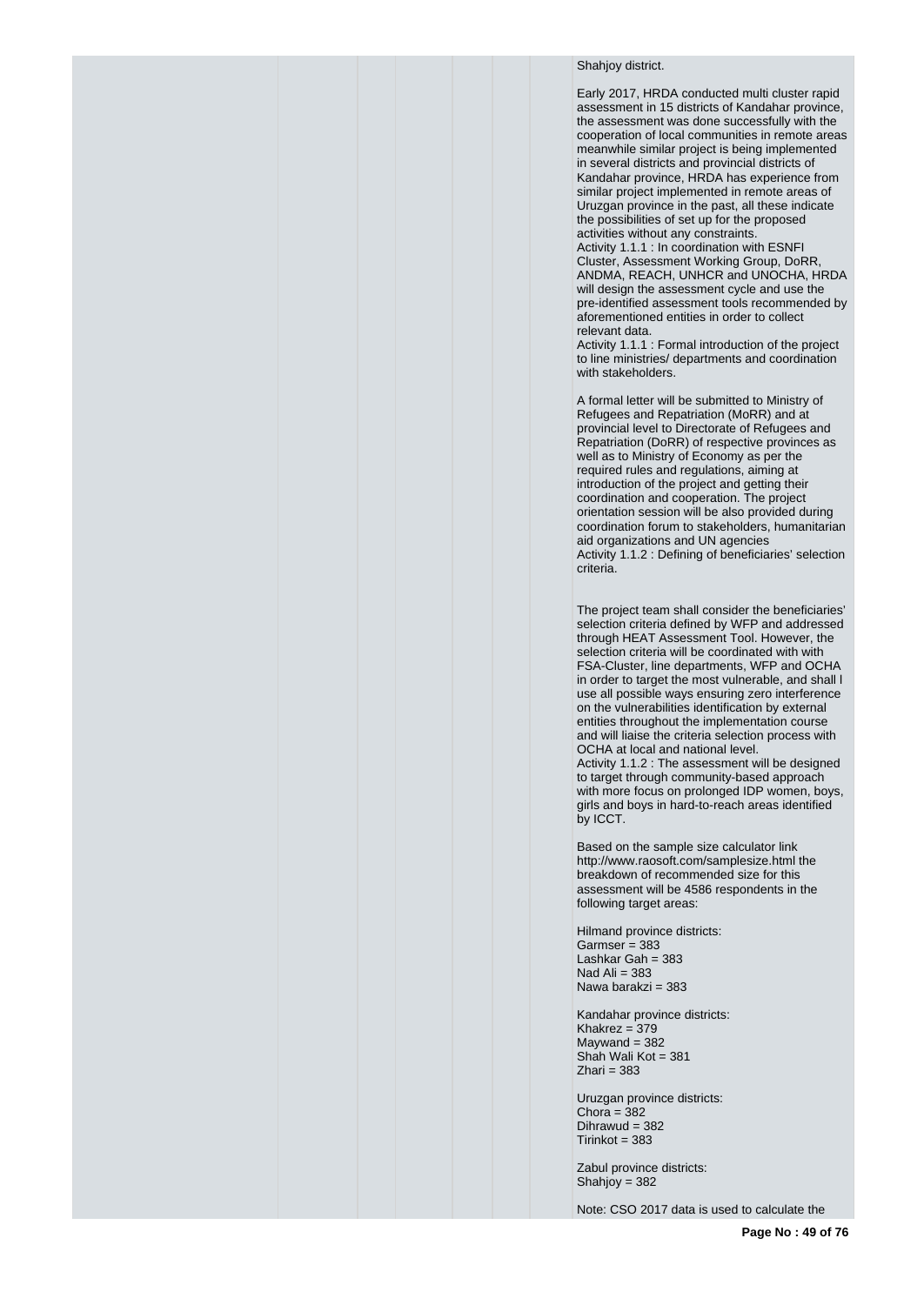sample size.

Activity 1.1.2 : MoU development and signing of MoUs with communities donating spaces for child friendly spaces.

The MoU will be emphasizing on a formal commitment of target communities that they contribute towards child protection issues, welloperating of the CFSs meanwhile will outline the roles and responsibilities of communities and HRDA for the well maintaining and sustainability of the CFSs. In case there isn't any structure for set up of safe spaces, HRDA shall mobilize host families to donate space or mobilize the IDP families to contribute set up of the space within the community. The MoU will also include articles allowing the children to use the WASH facilities of the families who donate spaces, the article will further denote that the provision of hygiene supplies to the families who allow the children to use their WASH facilities during the CFS hours. Activity 1.1.3 : Selection of CFS Animators and enlisting of vulnerable children to attend the CFS regularly.

Field Assessor will conduct meetings with target communities, provide orientation on the selection criteria of CFS Animators, shall work together with target communities to identify suitable individuals who can met the selection criteria and able to undertake the job as CFS Animator, one the Animators are selected, the Animators and Field Assessor will work together with communities to enlist the vulnerable children for the CFS. 25% of the Animators will be from the host population in order to make sure the peaceful co-existence in target communities. Considering the OCHA data on number of IDP families, addressed under "Humanitarian context analysis" section, HRDA is proposing to at least target 1680 extremely vulnerable children. The experiences of similar projects showed that the communities are supporting and very interested for the setup of CFSs within their communities, the communities are eager to contribute as it doesn't require a lot of works from the communities neither become a burden for the communities.

Activity 1.1.3 : Training of the staff on the assessment tools and tablet usage for the assessment.

Project Manager and Data Clerks will receive training on how to use the assessment tools and how to use the tablet for conducting the survey in the field and how to transfer the data from the tablet, analyzing of the data and overall methodologies of the survey. They will receive training in Kabul and later on they shall pass this training to field assessors in each target province. Both staff members – male and female will be benefited from the training on assessment tools so that the project can target both genders – male and female.

Activity 1.1.3 : Setup and generating of tools and database used for beneficiaries registration.

The database will be detailed one. Nevertheless, will include the information about each beneficiary – Name; Age; Gender; Number of dependents; Date of registration; Name of family head; spouse and children; Complete address; Place of origin; Date of arrival; Tazkira number; Village/area; Special needs, duration remaining in displacement, etc.

Activity 1.1.4 : Beneficiaries' assessment and registration as well as collecting baseline data on Food Consumption Score.

• Needs assessment – situational analysis, overall needs assessment key to understand overall nature/scale of problem. • Geographical targeting – identify most affected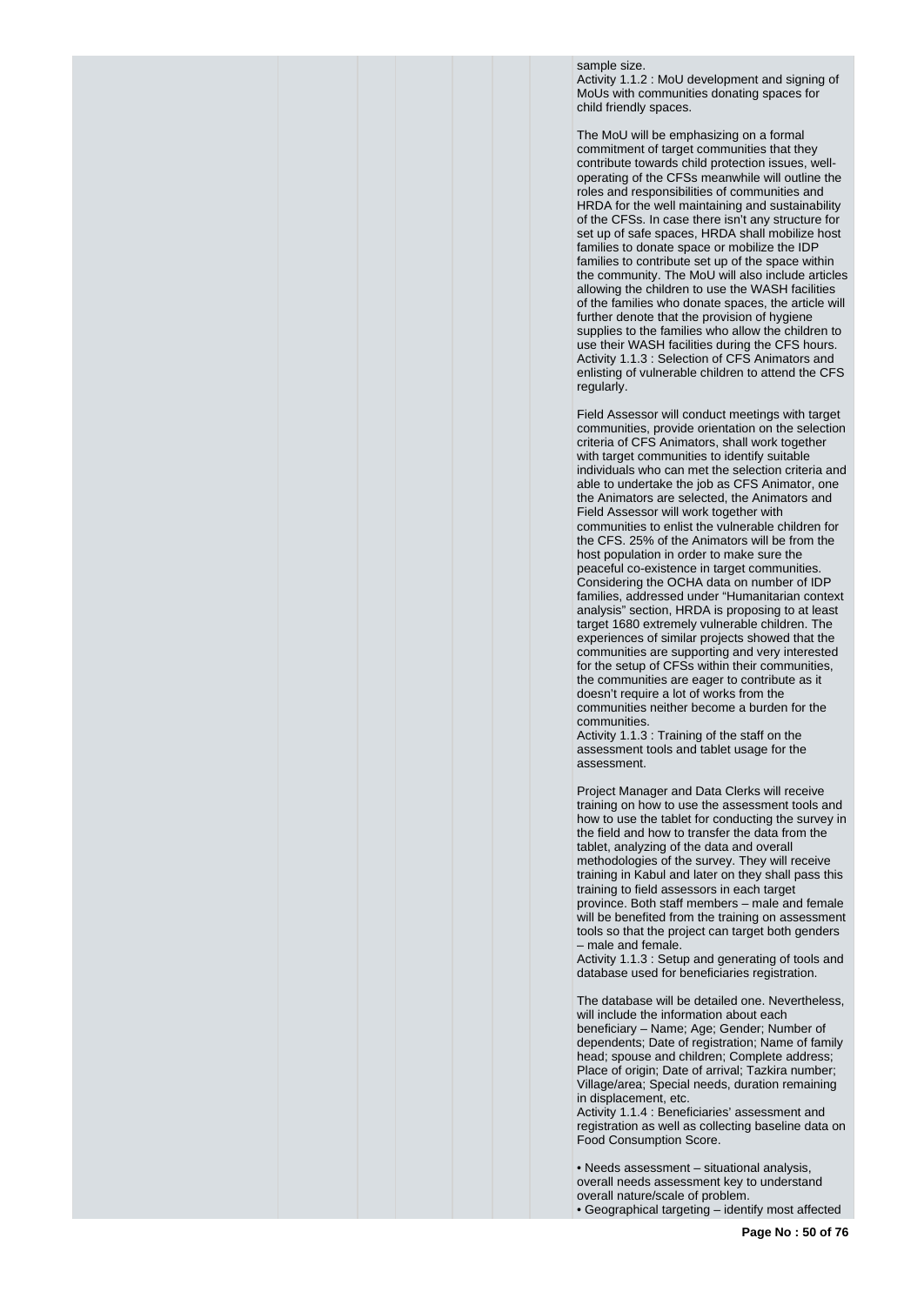areas, prioritize areas with most affected populations and consider what other organizations are doing.

• Household/individual targeting – identify most vulnerable groups, provide them voucher through which they can get access to distribution location for receiving the cash.

In order to categorize and track households' food security across time, program monitoring and evaluation, and population-level targeting. comparing households in different locations, diversity and frequency of food groups consumed, baseline data will be collected via particular tool recommended by FSAC, the report will be provided at the end of the baseline survey on food consumption score.

THE FULL DETAILS ON ASSESSMENT AND REGISTRATION PROCESS IS ELABORATED UNDER THE SECTION OF "IMPLEMENTATION PLAN"

Activity 1.1.4 : Conducting of the assessment and report preparation:

After the finalization of methodology, tools development and staff training, the staff will conduct a field test, the result of field test will be incorporated in order to make sure the accuracy and reliability of assessment results and thereafter based on a plan the team will conduct the assessment in16 hard to reach areas of four southern provinces. The report will be prepared based on the findings of the assessment. The report will be regularly shared with ESNFI cluster for having their feedback.

Activity 1.1.4 : Set up of adequate monitoring system in coordination with all involved stakeholder as well as modifying and adapting all monitoring related tools and check lists.

Stakeholders and communities will be encouraged to take part in monitoring of the planned activities in order to make sure the activities are on the track as per the agreed plan and to incorporate the recommendation for the adjustment and improvement of activities implementation, various specific check lists will be developed in order to assess different activities of the project . In addition, Monitoring and Evaluation Officer in Kandahar and Program team stationed in Kabul will undertake regular monitoring of the project, this monitoring mechanism and system will ensure consistency of monitoring in line with the targeted results anticipated from the program, avoiding poor management practices, unclear and unrealistic expectations. The Monitoring and Evaluation Officer will generate regular reports on M&E related activities, compile and analyze all field visits report in order to make sure that the project interventions are contributing towards the achievement of agreed goals and outcomes and are being implemented as per planning. Human interest stories personalize project impact results and reports by documenting the personal experience to illustrate how humanitarian response has helped vulnerable people as well as illustrating impact and results. Activity 1.1.5 : Refurbishing of established CFSs and preparing of schedule for daily activities take place in established child friendly spaces.

During CFS activities, the children will be divided in 3 age cohorts – 5-8 years old, 9-12 years old and 13-17 years old. There will be different appropriate activities for each age group. Activity 1.1.5 : Preparing for distribution.

The field staff will be briefed on findings of assessment and further planning, confirm the distribution schedule, vehicle and staff requirements, movement plans, short session on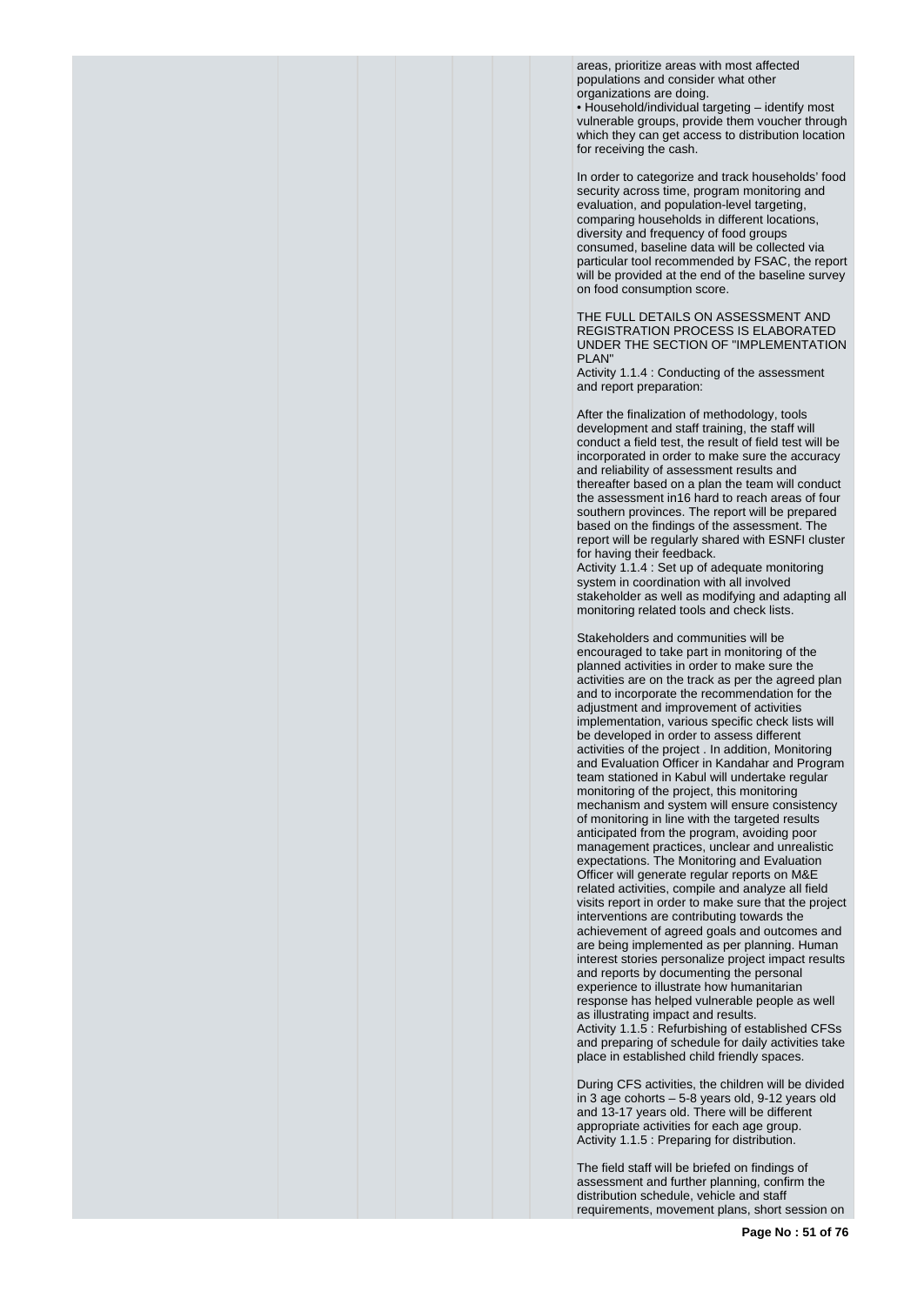distribution process and discipline, providing the field staff copies of recipient lists for the locations they are covering, copies of recipient registration documents, receipt books, a list of committee members, notes on staff and vehicle movement plans, informing the communities regarding the distribution point, considering and analyzing all aspects of security situation and coordinate with Money Exchanger to be present in distribution place. Representatives of other stakeholder will be present in distribution location to interview the beneficiaries who receive the cash assistance; this will help staff to have more control in order to make sure the cash delivery in more transparent way.

THE FULL DETAILS ON PREPARATION IS EXPLAINED UNDER THE SECTION OF "IMPLEMENTATION PLAN, SAFETY AND SECURITY"

Activity 1.1.5 : Non-food items distribution to most vulnerable families identified during the assessment.

The

Annex-11

\_esnfi\_afghanistan\_technical\_guidelines\_2016 will be considered while responding to most families through provision of non-food items. However, the vulnerability criteria will be coordinated with ESNFI cluster, DoRR and other stakeholders. They will be provided non-food items detailed in Annex-12. The most vulnerable families who met the criteria will be provided particular through which they can get access to the distribution point for receiving the non-food items.

Activity 1.1.6 : Post Distribution Monitoring.

Standard PDM tool recommended by ESNFI cluster will be used to measure the impacts of the service and process of the response from beginning till to end, the PDM will also put light on NFI beneficiary selection, criteria, impacts of provided NFI on the lives of target beneficiaries, contents of NFI package, quality and quantity of the NFIs, distribution process, accessibility to distribution point, etc. The PDM report will be carried after a month of distribution, the PDM report will be regularly shared with ESNFI Cluster.

Activity 1.1.6 : Cash distribution to entitled beneficiaries

As per 5th page of FSAC cluster document (annex-3) which is uploaded in documents sections as well as 4th page of FSAC Response Strategy-2017 (annex-4), considering the recent price list of identified commodities in the following districts an amount of \$180 (\$90/month) is required per family to cover their food needs for two months as per cluster standards. Lashkargah, Nad Ali, Nawa Barakzi, Khakrez, Maywand, Shah Wali Kot, Zhari, Shahjoy and Tirinkot district.

Based on market assessment in Garmser, the beneficiaries will receive \$ 204, in Chora and Dehravud districts beneficiaries will receive \$ 206 to cover their food needs for two months.

The recipients will be organized in the order they appear on the distribution spreadsheet and in pairs, make sure the recipients present the vouchers in exchange for the cash. Presence of representatives of bodies such as local committees and authorities at distribution point will ensure transparency and accountability, it will make sure that the recipients count their cash and confirm the quantity before signing the list and other documents.

THE FULL DETAILS ON CASH DISTRIBUTION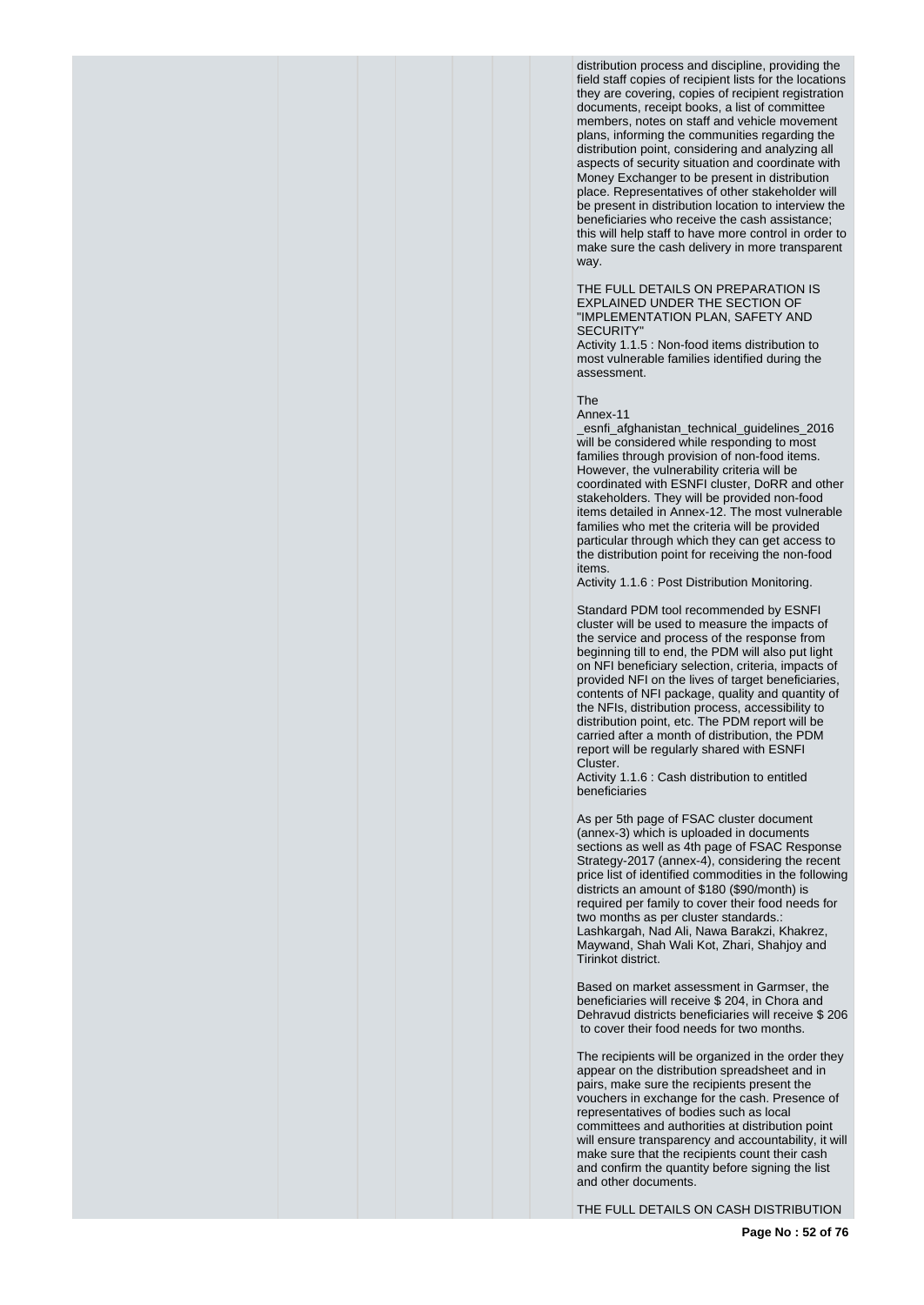|                             |   |     |       |             | METHODOLOGY AND MECHANISM IS<br>DESCRIBED UNDER THE SECTION OF<br>"IMPLEMENTATION PLAN, SAFETY AND<br><b>SECURITY"</b><br>Activity 1.1.7 : Post Distribution Monitoring and<br>Baseline on Food Consumption Score.<br>Through post evaluation, it is aimed to know that<br>how the distribution process was; did the<br>intended recipients receive the transfer? did the<br>recipients receive the correct sums of money?<br>was the payment made on time? were the<br>recipients and other stakeholders satisfied with<br>the process and methods of implementation?<br>what other assistance are recipients receiving?<br>types of recipient? what was the cash transfer<br>used for? what did people purchase? were the<br>items that households wanted to buy available in<br>the market? who controls the money in the<br>household? How was the field staff behavior?<br>Analyzing the Food Consumption Score to know<br>whether it has been decreased comparing with<br>situation before project implementation, etc.<br>Activity 2.1.1 : Training of Trainers to project staff<br>on how to culturally and age appropriate conduct<br>the CFS activities such as free drawing, learning<br>numbers letters and colours, simple puzzles,<br>games, songs, free play activities, traditional<br>games, drama spreading health and education<br>messages, art activities, identifying problems and<br>solutions, etc<br>Activity 2.1.2 : Training of Trainers to project staff<br>on - Child Friendly Goals and objectives, Youth<br>to Youth methodology, Positive Discipline<br>Technique, Psychosocial, Child Rights, WASH,<br>Health and First Aid, Peace Building, Behaviour<br>Management, Child Protection Issues<br>"Separation, Sexual Exploitation, Forced Early<br>Marriages, Abuse, Recruitment in armed groups<br>and labour", etc. |
|-----------------------------|---|-----|-------|-------------|--------------------------------------------------------------------------------------------------------------------------------------------------------------------------------------------------------------------------------------------------------------------------------------------------------------------------------------------------------------------------------------------------------------------------------------------------------------------------------------------------------------------------------------------------------------------------------------------------------------------------------------------------------------------------------------------------------------------------------------------------------------------------------------------------------------------------------------------------------------------------------------------------------------------------------------------------------------------------------------------------------------------------------------------------------------------------------------------------------------------------------------------------------------------------------------------------------------------------------------------------------------------------------------------------------------------------------------------------------------------------------------------------------------------------------------------------------------------------------------------------------------------------------------------------------------------------------------------------------------------------------------------------------------------------------------------------------------------------------------------------------------------------------------------------------------------------------------------------------|
| Hilmand -> Nawa-e-Barakzaiy | 8 | 950 | 1,101 | 1,396 1,558 | 5,005 Activity 1.1.1 : In coordination with ESNFI<br>Cluster, Assessment Working Group, DoRR,<br>ANDMA, REACH, UNHCR and UNOCHA, HRDA<br>will design the assessment cycle and use the<br>pre-identified assessment tools recommended by<br>aforementioned entities in order to collect<br>relevant data.<br>Activity 1.1.1 : Formal introduction of the project<br>to line ministries/ departments and coordination<br>with stakeholders.<br>A formal letter will be submitted to Ministry of<br>Refugees and Repatriation (MoRR) and at<br>provincial level to Directorate of Refugees and<br>Repatriation (DoRR) of respective provinces as<br>well as to Ministry of Economy as per the<br>required rules and regulations, aiming at<br>introduction of the project and getting their<br>coordination and cooperation. The project<br>orientation session will be also provided during<br>coordination forum to stakeholders, humanitarian<br>aid organizations and UN agencies<br>Activity 1.1.2 : Defining of beneficiaries' selection<br>criteria.<br>The project team shall consider the beneficiaries'<br>selection criteria defined by WFP and addressed<br>through HEAT Assessment Tool. However, the<br>selection criteria will be coordinated with with<br>FSA-Cluster, line departments, WFP and OCHA<br>in order to target the most vulnerable, and shall I<br>use all possible ways ensuring zero interference<br>on the vulnerabilities identification by external<br>entities throughout the implementation course<br>and will liaise the criteria selection process with<br>OCHA at local and national level.<br>Activity 1.1.2 : The assessment will be designed<br>to target through community-based approach<br>with more focus on prolonged IDP women, boys,<br>girls and boys in hard-to-reach areas identified<br>by ICCT.     |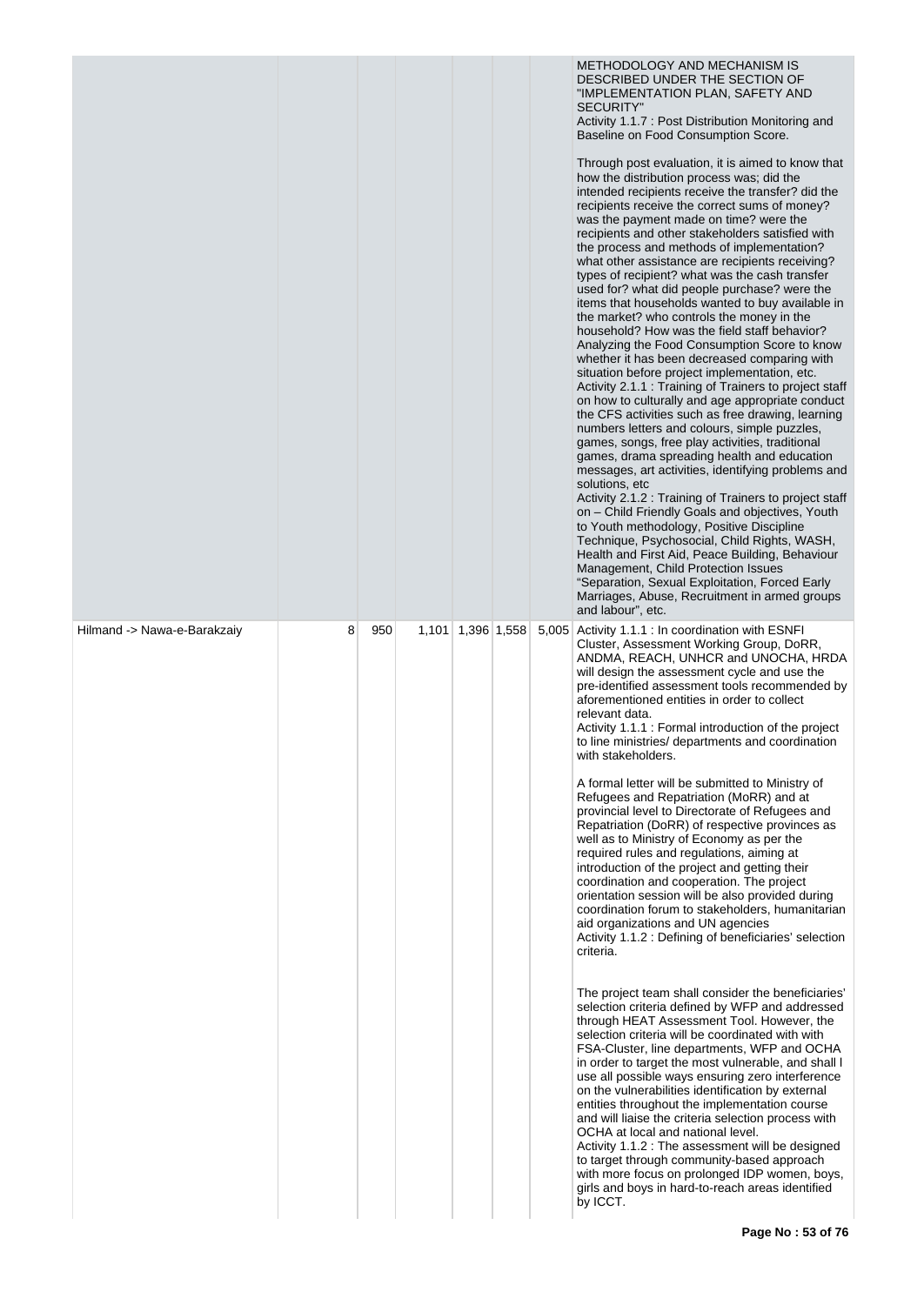Based on the sample size calculator link http://www.raosoft.com/samplesize.html the breakdown of recommended size for this assessment will be 4586 respondents in the following target areas:

Hilmand province districts:  $Garmser = 383$ Lashkar Gah = 383 Nad Ali  $= 383$ Nawa barakzi = 383

Kandahar province districts: Khakrez =  $379$  $M$ aywand = 382 Shah Wali Kot = 381  $Z$ hari = 383

Uruzgan province districts:  $Chora = 382$ Dihrawud = 382  $Tirinkot = 383$ 

Zabul province districts: Shahjoy = 382

Note: CSO 2017 data is used to calculate the sample size. Activity 1.1.3 : Training of the staff on the assessment tools and tablet usage for the assessment.

Project Manager and Data Clerks will receive training on how to use the assessment tools and how to use the tablet for conducting the survey in the field and how to transfer the data from the tablet, analyzing of the data and overall methodologies of the survey. They will receive training in Kabul and later on they shall pass this training to field assessors in each target province. Both staff members – male and female will be benefited from the training on assessment tools so that the project can target both genders – male and female.

Activity 1.1.3 : Setup and generating of tools and database used for beneficiaries registration.

The database will be detailed one. Nevertheless, will include the information about each beneficiary – Name; Age; Gender; Number of dependents; Date of registration; Name of family head; spouse and children; Complete address; Place of origin; Date of arrival; Tazkira number; Village/area; Special needs, duration remaining in displacement, etc.

Activity 1.1.4 : Beneficiaries' assessment and registration as well as collecting baseline data on Food Consumption Score.

• Needs assessment – situational analysis, overall needs assessment key to understand overall nature/scale of problem.

• Geographical targeting – identify most affected areas, prioritize areas with most affected populations and consider what other organizations are doing.

• Household/individual targeting – identify most vulnerable groups, provide them voucher through which they can get access to distribution location for receiving the cash.

In order to categorize and track households' food security across time, program monitoring and evaluation, and population-level targeting, comparing households in different locations, diversity and frequency of food groups consumed, baseline data will be collected via particular tool recommended by FSAC, the report will be provided at the end of the baseline survey on food consumption score.

THE FULL DETAILS ON ASSESSMENT AND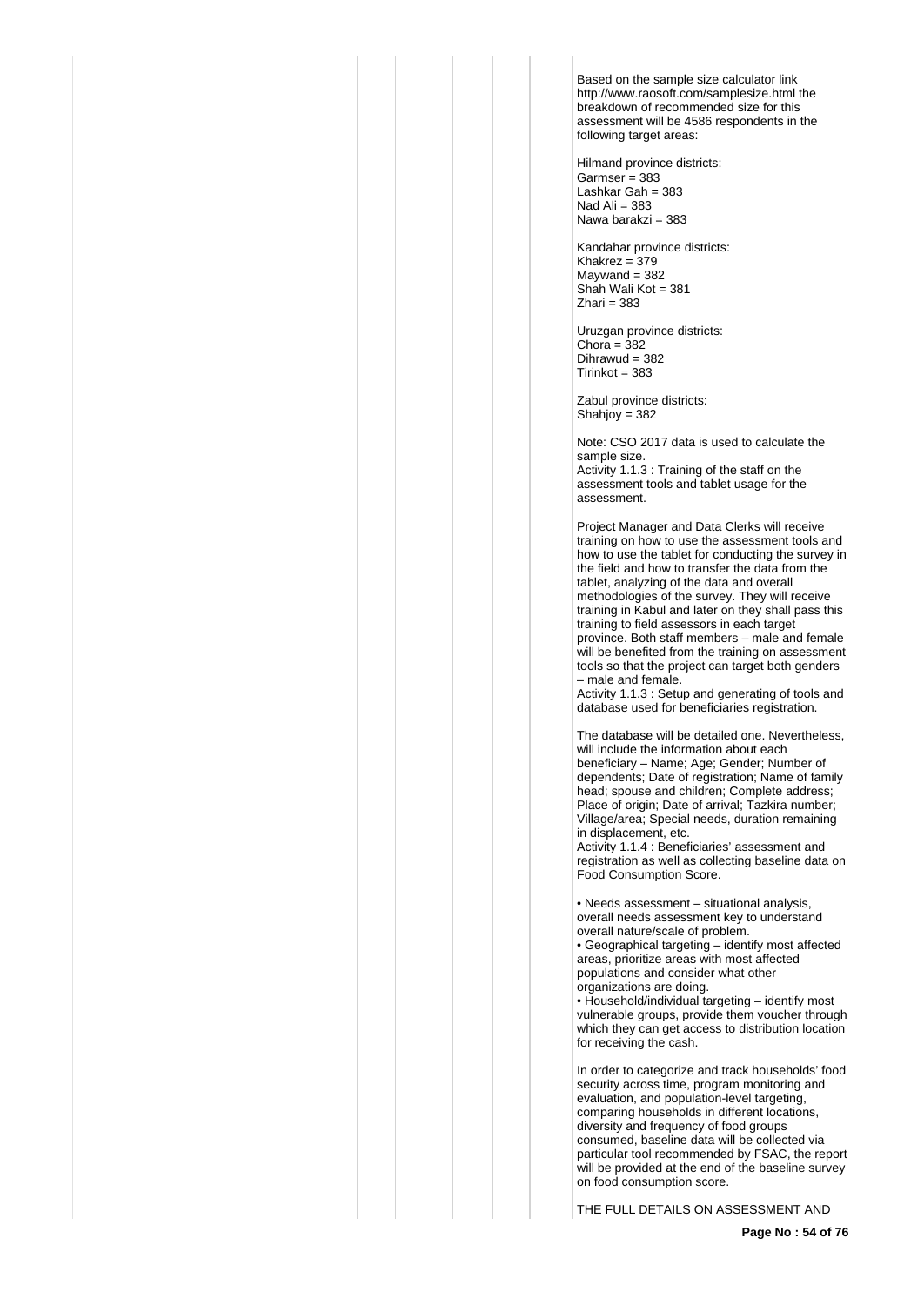REGISTRATION PROCESS IS ELABORATED UNDER THE SECTION OF "IMPLEMENTATION PLAN"

Activity 1.1.4 : Conducting of the assessment and report preparation:

After the finalization of methodology, tools development and staff training, the staff will conduct a field test, the result of field test will be incorporated in order to make sure the accuracy and reliability of assessment results and thereafter based on a plan the team will conduct the assessment in16 hard to reach areas of four southern provinces. The report will be prepared based on the findings of the assessment. The report will be regularly shared with ESNFI cluster for having their feedback.

Activity 1.1.5 : Preparing for distribution.

The field staff will be briefed on findings of assessment and further planning, confirm the distribution schedule, vehicle and staff requirements, movement plans, short session on distribution process and discipline, providing the field staff copies of recipient lists for the locations they are covering, copies of recipient registration documents, receipt books, a list of committee members, notes on staff and vehicle movement plans, informing the communities regarding the distribution point, considering and analyzing all aspects of security situation and coordinate with Money Exchanger to be present in distribution place. Representatives of other stakeholder will be present in distribution location to interview the beneficiaries who receive the cash assistance; this will help staff to have more control in order to make sure the cash delivery in more transparent way.

THE FULL DETAILS ON PREPARATION IS EXPLAINED UNDER THE SECTION OF "IMPLEMENTATION PLAN, SAFETY AND SECURITY"

Activity 1.1.5 : Non-food items distribution to most vulnerable families identified during the assessment.

The

Annex-11

\_esnfi\_afghanistan\_technical\_guidelines\_2016 will be considered while responding to most families through provision of non-food items. However, the vulnerability criteria will be coordinated with ESNFI cluster, DoRR and other stakeholders. They will be provided non-food items detailed in Annex-12. The most vulnerable families who met the criteria will be provided particular through which they can get access to the distribution point for receiving the non-food items.

Activity 1.1.6 : Post Distribution Monitoring.

Standard PDM tool recommended by ESNFI cluster will be used to measure the impacts of the service and process of the response from beginning till to end, the PDM will also put light on NFI beneficiary selection, criteria, impacts of provided NFI on the lives of target beneficiaries, contents of NFI package, quality and quantity of the NFIs, distribution process, accessibility to distribution point, etc. The PDM report will be carried after a month of distribution, the PDM report will be regularly shared with ESNFI Cluster.

Activity 1.1.6 : Cash distribution to entitled beneficiaries

As per 5th page of FSAC cluster document (annex-3) which is uploaded in documents sections as well as 4th page of FSAC Response Strategy-2017 (annex-4), considering the recent price list of identified commodities in the following districts an amount of \$180 (\$90/month) is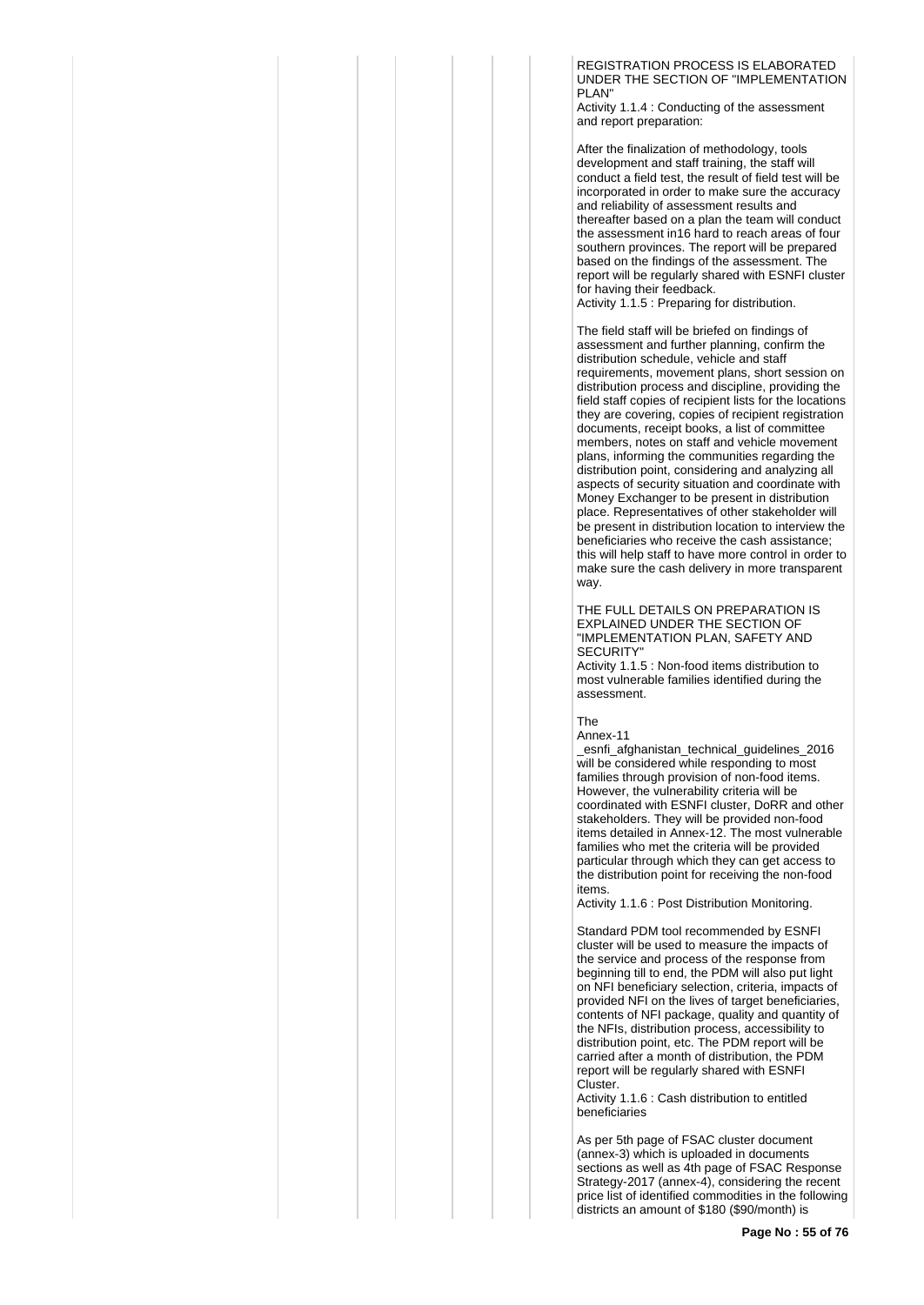|                    |   |     |                   |  | required per family to cover their food needs for<br>two months as per cluster standards.:<br>Lashkargah, Nad Ali, Nawa Barakzi, Khakrez,<br>Maywand, Shah Wali Kot, Zhari, Shahjoy and<br>Tirinkot district.<br>Based on market assessment in Garmser, the<br>beneficiaries will receive \$ 204, in Chora and<br>Dehravud districts beneficiaries will receive \$206<br>to cover their food needs for two months.<br>The recipients will be organized in the order they<br>appear on the distribution spreadsheet and in<br>pairs, make sure the recipients present the<br>vouchers in exchange for the cash. Presence of<br>representatives of bodies such as local<br>committees and authorities at distribution point<br>will ensure transparency and accountability, it will<br>make sure that the recipients count their cash<br>and confirm the quantity before signing the list<br>and other documents.<br>THE FULL DETAILS ON CASH DISTRIBUTION<br>METHODOLOGY AND MECHANISM IS<br>DESCRIBED UNDER THE SECTION OF<br>"IMPLEMENTATION PLAN, SAFETY AND<br><b>SECURITY"</b><br>Activity 1.1.7 : Post Distribution Monitoring and<br>Baseline on Food Consumption Score.<br>Through post evaluation, it is aimed to know that<br>how the distribution process was; did the<br>intended recipients receive the transfer? did the<br>recipients receive the correct sums of money?<br>was the payment made on time? were the<br>recipients and other stakeholders satisfied with<br>the process and methods of implementation?<br>what other assistance are recipients receiving?<br>types of recipient? what was the cash transfer<br>used for? what did people purchase? were the<br>items that households wanted to buy available in<br>the market? who controls the money in the<br>household? How was the field staff behavior?<br>Analyzing the Food Consumption Score to know<br>whether it has been decreased comparing with<br>situation before project implementation, etc. |
|--------------------|---|-----|-------------------|--|-------------------------------------------------------------------------------------------------------------------------------------------------------------------------------------------------------------------------------------------------------------------------------------------------------------------------------------------------------------------------------------------------------------------------------------------------------------------------------------------------------------------------------------------------------------------------------------------------------------------------------------------------------------------------------------------------------------------------------------------------------------------------------------------------------------------------------------------------------------------------------------------------------------------------------------------------------------------------------------------------------------------------------------------------------------------------------------------------------------------------------------------------------------------------------------------------------------------------------------------------------------------------------------------------------------------------------------------------------------------------------------------------------------------------------------------------------------------------------------------------------------------------------------------------------------------------------------------------------------------------------------------------------------------------------------------------------------------------------------------------------------------------------------------------------------------------------------------------------------------------------------------------------------------------------------------------------------------------------------------|
| Hilmand -> Garmser | 8 | 951 | 1,102 1,397 1,555 |  | 5,005 Activity 1.1.1 : In coordination with ESNFI<br>Cluster, Assessment Working Group, DoRR,<br>ANDMA, REACH, UNHCR and UNOCHA, HRDA<br>will design the assessment cycle and use the<br>pre-identified assessment tools recommended by<br>aforementioned entities in order to collect<br>relevant data.<br>Activity 1.1.1 : Formal introduction of the project<br>to line ministries/ departments and coordination<br>with stakeholders.<br>A formal letter will be submitted to Ministry of<br>Refugees and Repatriation (MoRR) and at<br>provincial level to Directorate of Refugees and<br>Repatriation (DoRR) of respective provinces as<br>well as to Ministry of Economy as per the<br>required rules and regulations, aiming at<br>introduction of the project and getting their<br>coordination and cooperation. The project<br>orientation session will be also provided during<br>coordination forum to stakeholders, humanitarian<br>aid organizations and UN agencies<br>Activity 1.1.2 : Defining of beneficiaries' selection<br>criteria.<br>The project team shall consider the beneficiaries'<br>selection criteria defined by WFP and addressed<br>through HEAT Assessment Tool. However, the<br>selection criteria will be coordinated with with<br>FSA-Cluster, line departments, WFP and OCHA<br>in order to target the most vulnerable, and shall I<br>use all possible ways ensuring zero interference<br>on the vulnerabilities identification by external<br>entities throughout the implementation course<br>and will liaise the criteria selection process with                                                                                                                                                                                                                                                                                                                                                                                                |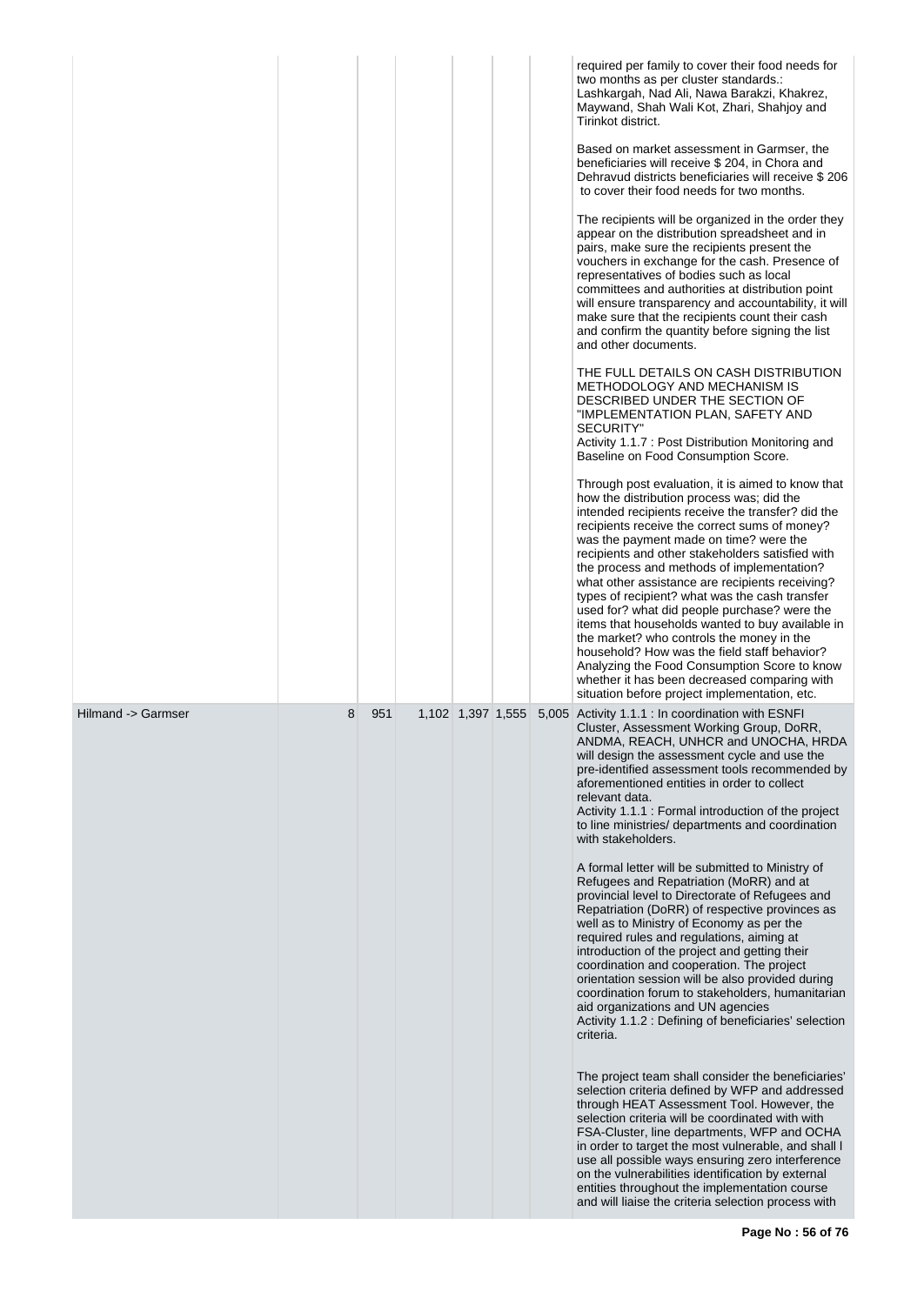OCHA at local and national level. Activity 1.1.2 : The assessment will be designed to target through community-based approach with more focus on prolonged IDP women, boys, girls and boys in hard-to-reach areas identified by ICCT.

Based on the sample size calculator link http://www.raosoft.com/samplesize.html the breakdown of recommended size for this assessment will be 4586 respondents in the following target areas:

Hilmand province districts:  $Garmser = 383$ Lashkar Gah = 383 Nad Ali  $= 383$ Nawa barakzi = 383

Kandahar province districts: Khakrez =  $379$  $Maywand = 382$ Shah Wali Kot = 381  $Z$ hari = 383

Uruzgan province districts: Chora =  $382$ Dihrawud = 382  $Tirinkot = 383$ 

Zabul province districts: Shahjoy = 382

Note: CSO 2017 data is used to calculate the sample size. Activity 1.1.3 : Training of the staff on the assessment tools and tablet usage for the assessment.

Project Manager and Data Clerks will receive training on how to use the assessment tools and how to use the tablet for conducting the survey in the field and how to transfer the data from the tablet, analyzing of the data and overall methodologies of the survey. They will receive training in Kabul and later on they shall pass this training to field assessors in each target province. Both staff members – male and female will be benefited from the training on assessment tools so that the project can target both genders – male and female.

Activity 1.1.3 : Setup and generating of tools and database used for beneficiaries registration.

The database will be detailed one. Nevertheless, will include the information about each beneficiary – Name; Age; Gender; Number of dependents; Date of registration; Name of family head; spouse and children; Complete address; Place of origin; Date of arrival; Tazkira number; Village/area; Special needs, duration remaining in displacement, etc.

Activity 1.1.4 : Beneficiaries' assessment and registration as well as collecting baseline data on Food Consumption Score.

• Needs assessment – situational analysis, overall needs assessment key to understand overall nature/scale of problem.

• Geographical targeting – identify most affected areas, prioritize areas with most affected populations and consider what other organizations are doing.

• Household/individual targeting – identify most vulnerable groups, provide them voucher through which they can get access to distribution location for receiving the cash.

In order to categorize and track households' food security across time, program monitoring and evaluation, and population-level targeting, comparing households in different locations, diversity and frequency of food groups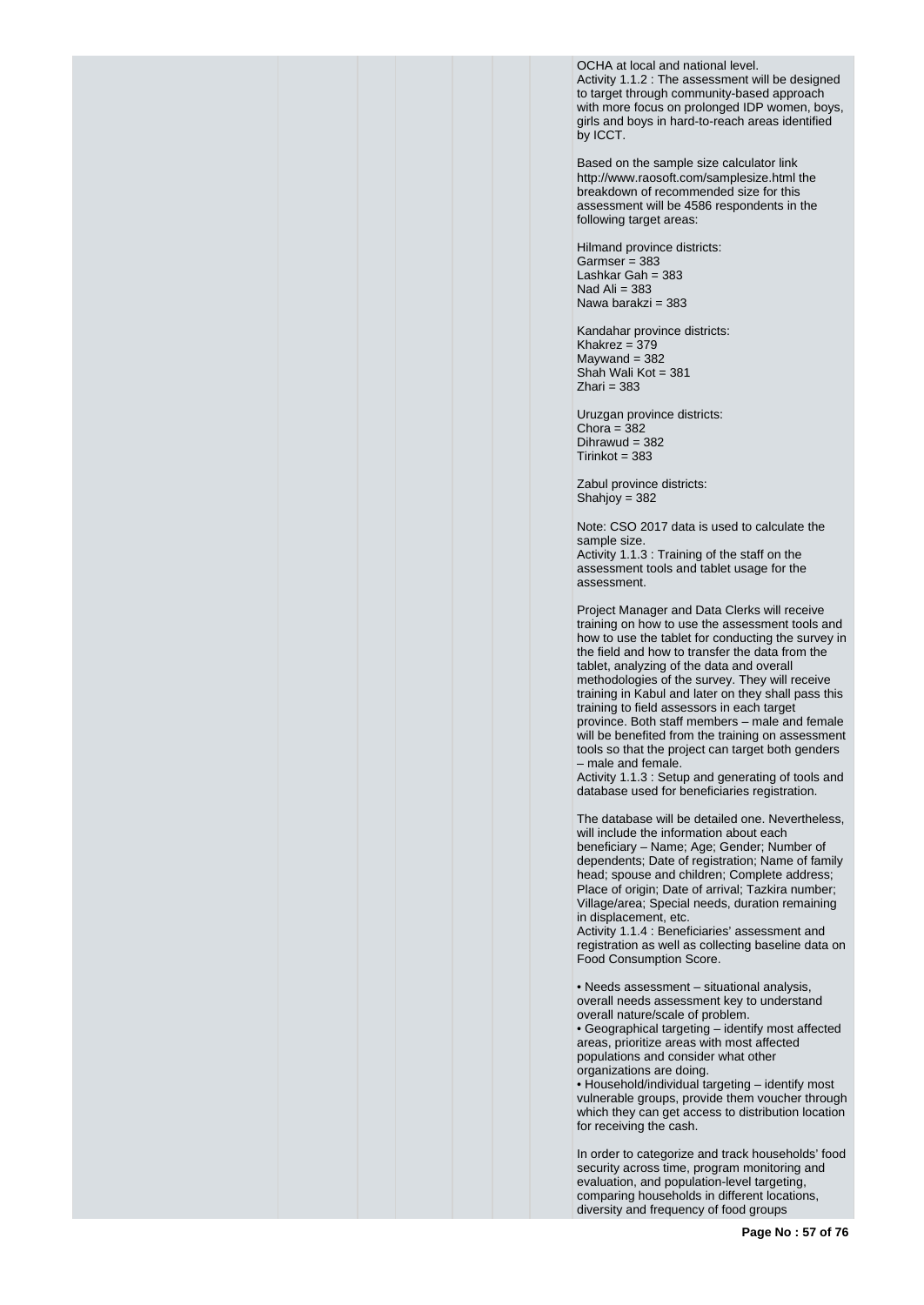consumed, baseline data will be collected via particular tool recommended by FSAC, the report will be provided at the end of the baseline survey on food consumption score.

THE FULL DETAILS ON ASSESSMENT AND REGISTRATION PROCESS IS ELABORATED UNDER THE SECTION OF "IMPLEMENTATION PLAN"

Activity 1.1.4 : Conducting of the assessment and report preparation:

After the finalization of methodology, tools development and staff training, the staff will conduct a field test, the result of field test will be incorporated in order to make sure the accuracy and reliability of assessment results and thereafter based on a plan the team will conduct the assessment in16 hard to reach areas of four southern provinces. The report will be prepared based on the findings of the assessment. The report will be regularly shared with ESNFI cluster for having their feedback. Activity 1.1.5 : Preparing for distribution.

The field staff will be briefed on findings of assessment and further planning, confirm the distribution schedule, vehicle and staff requirements, movement plans, short session on distribution process and discipline, providing the field staff copies of recipient lists for the locations they are covering, copies of recipient registration documents, receipt books, a list of committee members, notes on staff and vehicle movement plans, informing the communities regarding the distribution point, considering and analyzing all aspects of security situation and coordinate with Money Exchanger to be present in distribution place. Representatives of other stakeholder will be present in distribution location to interview the beneficiaries who receive the cash assistance; this will help staff to have more control in order to make sure the cash delivery in more transparent way.

THE FULL DETAILS ON PREPARATION IS EXPLAINED UNDER THE SECTION OF "IMPLEMENTATION PLAN, SAFETY AND SECURITY"

Activity 1.1.5 : Non-food items distribution to most vulnerable families identified during the assessment.

The

Annex-11

\_esnfi\_afghanistan\_technical\_guidelines\_2016 will be considered while responding to most families through provision of non-food items. However, the vulnerability criteria will be coordinated with ESNFI cluster, DoRR and other stakeholders. They will be provided non-food items detailed in Annex-12. The most vulnerable families who met the criteria will be provided particular through which they can get access to the distribution point for receiving the non-food items.

Activity 1.1.6 : Post Distribution Monitoring.

Standard PDM tool recommended by ESNFI cluster will be used to measure the impacts of the service and process of the response from beginning till to end, the PDM will also put light on NFI beneficiary selection, criteria, impacts of provided NFI on the lives of target beneficiaries, contents of NFI package, quality and quantity of the NFIs, distribution process, accessibility to distribution point, etc. The PDM report will be carried after a month of distribution, the PDM report will be regularly shared with ESNFI Cluster.

Activity 1.1.6 : Cash distribution to entitled beneficiaries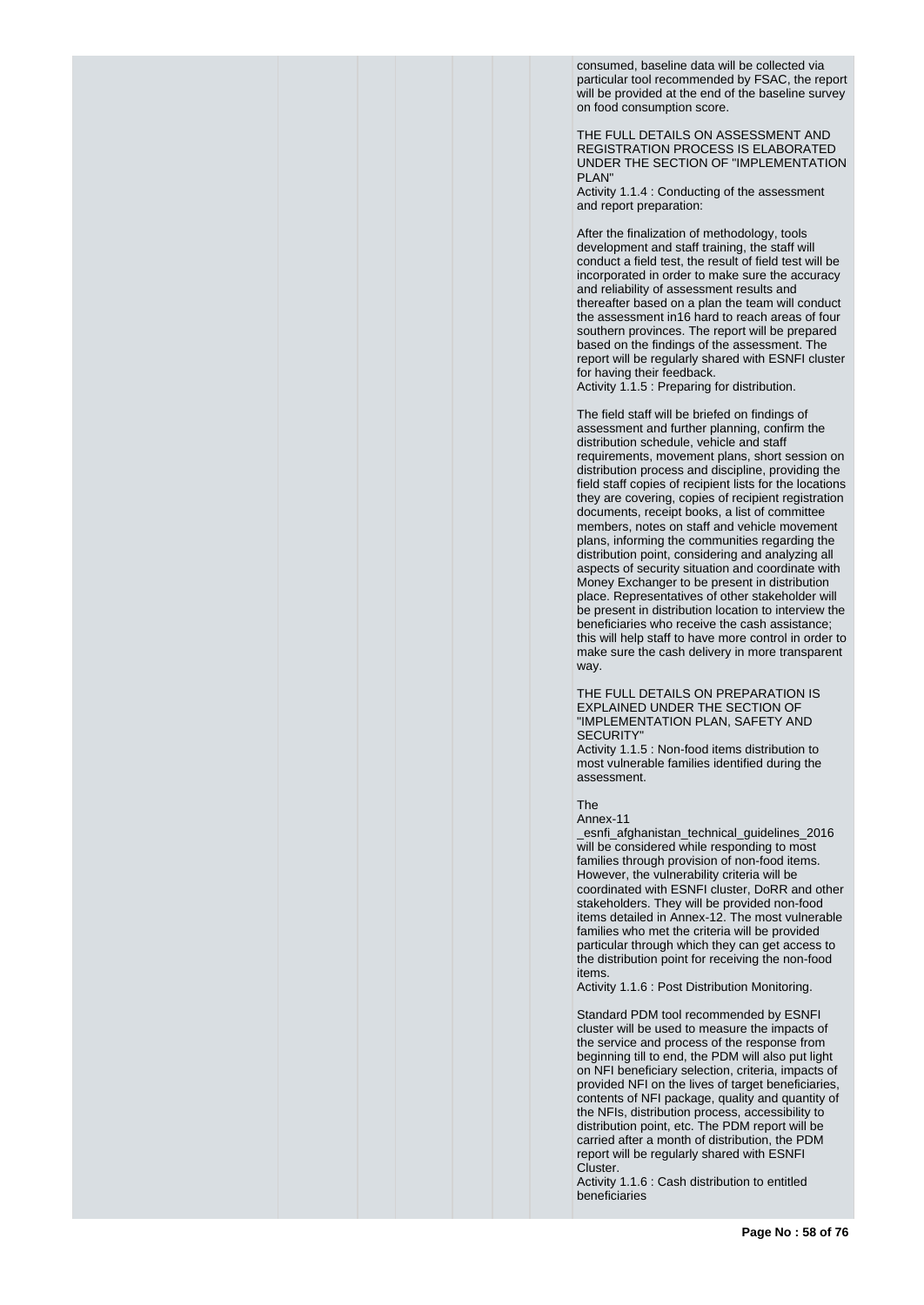|                    |   |     |       |             |  | As per 5th page of FSAC cluster document<br>(annex-3) which is uploaded in documents<br>sections as well as 4th page of FSAC Response<br>Strategy-2017 (annex-4), considering the recent<br>price list of identified commodities in the following<br>districts an amount of \$180 (\$90/month) is<br>required per family to cover their food needs for<br>two months as per cluster standards.:<br>Lashkargah, Nad Ali, Nawa Barakzi, Khakrez,<br>Maywand, Shah Wali Kot, Zhari, Shahjoy and<br>Tirinkot district.<br>Based on market assessment in Garmser, the<br>beneficiaries will receive \$204, in Chora and<br>Dehravud districts beneficiaries will receive \$206<br>to cover their food needs for two months.<br>The recipients will be organized in the order they<br>appear on the distribution spreadsheet and in<br>pairs, make sure the recipients present the<br>vouchers in exchange for the cash. Presence of<br>representatives of bodies such as local<br>committees and authorities at distribution point<br>will ensure transparency and accountability, it will<br>make sure that the recipients count their cash<br>and confirm the quantity before signing the list<br>and other documents.<br>THE FULL DETAILS ON CASH DISTRIBUTION<br>METHODOLOGY AND MECHANISM IS<br>DESCRIBED UNDER THE SECTION OF<br>"IMPLEMENTATION PLAN, SAFETY AND<br><b>SECURITY"</b><br>Activity 1.1.7 : Post Distribution Monitoring and<br>Baseline on Food Consumption Score.<br>Through post evaluation, it is aimed to know that<br>how the distribution process was; did the<br>intended recipients receive the transfer? did the<br>recipients receive the correct sums of money?<br>was the payment made on time? were the<br>recipients and other stakeholders satisfied with<br>the process and methods of implementation?<br>what other assistance are recipients receiving?<br>types of recipient? what was the cash transfer<br>used for? what did people purchase? were the<br>items that households wanted to buy available in<br>the market? who controls the money in the<br>household? How was the field staff behavior?<br>Analyzing the Food Consumption Score to know<br>whether it has been decreased comparing with<br>situation before project implementation, etc. |
|--------------------|---|-----|-------|-------------|--|-----------------------------------------------------------------------------------------------------------------------------------------------------------------------------------------------------------------------------------------------------------------------------------------------------------------------------------------------------------------------------------------------------------------------------------------------------------------------------------------------------------------------------------------------------------------------------------------------------------------------------------------------------------------------------------------------------------------------------------------------------------------------------------------------------------------------------------------------------------------------------------------------------------------------------------------------------------------------------------------------------------------------------------------------------------------------------------------------------------------------------------------------------------------------------------------------------------------------------------------------------------------------------------------------------------------------------------------------------------------------------------------------------------------------------------------------------------------------------------------------------------------------------------------------------------------------------------------------------------------------------------------------------------------------------------------------------------------------------------------------------------------------------------------------------------------------------------------------------------------------------------------------------------------------------------------------------------------------------------------------------------------------------------------------------------------------------------------------------------------------------------------------------------------------------------------------------------------------------------------------------------------------------------------------|
| Kandahar -> Zheray | 7 | 950 | 1,101 | 1,396 1,558 |  | 5,005 Activity 1.1.1 : 24 child friendly spaces will be<br>formed in four provinces, each space will<br>accommodate 70 children for maximum 3 hours,<br>this will be generating and augmenting<br>immediate response creating safe and protective<br>environment, fulfillment of children's rights,<br>reducing children's vulnerability, oppression,<br>social exclusion, involving the affected<br>community sustaining the creation of safe spaces<br>for vulnerable children to socialize, play and<br>learn in a protected, harm free, helpful and<br>supportive environment in order to ensure the<br>well-being of vulnerable children. A total number<br>of 1680 children (840 boys and 840 girls) will be<br>accommodated through these 24 CFS. The boys<br>and girls are considered 50% and 50% in order<br>to make sure the gender equality, make sure that<br>the girls are not deprived from such services,<br>inspiring the community that the girls should also<br>be benefited equally from what the boys are<br>benefited.<br>Orientation will be provided to stakeholders and<br>communities on project goals, concepts, benefits<br>and programmed activities. In, addition, the<br>target communities will be will be sensitized to<br>contribute towards project's goals and smooth<br>implementation.<br>The CFS and psycho-social assistance activities                                                                                                                                                                                                                                                                                                                                                                                                                                                                                                                                                                                                                                                                                                                                                                                                                                                                                                                |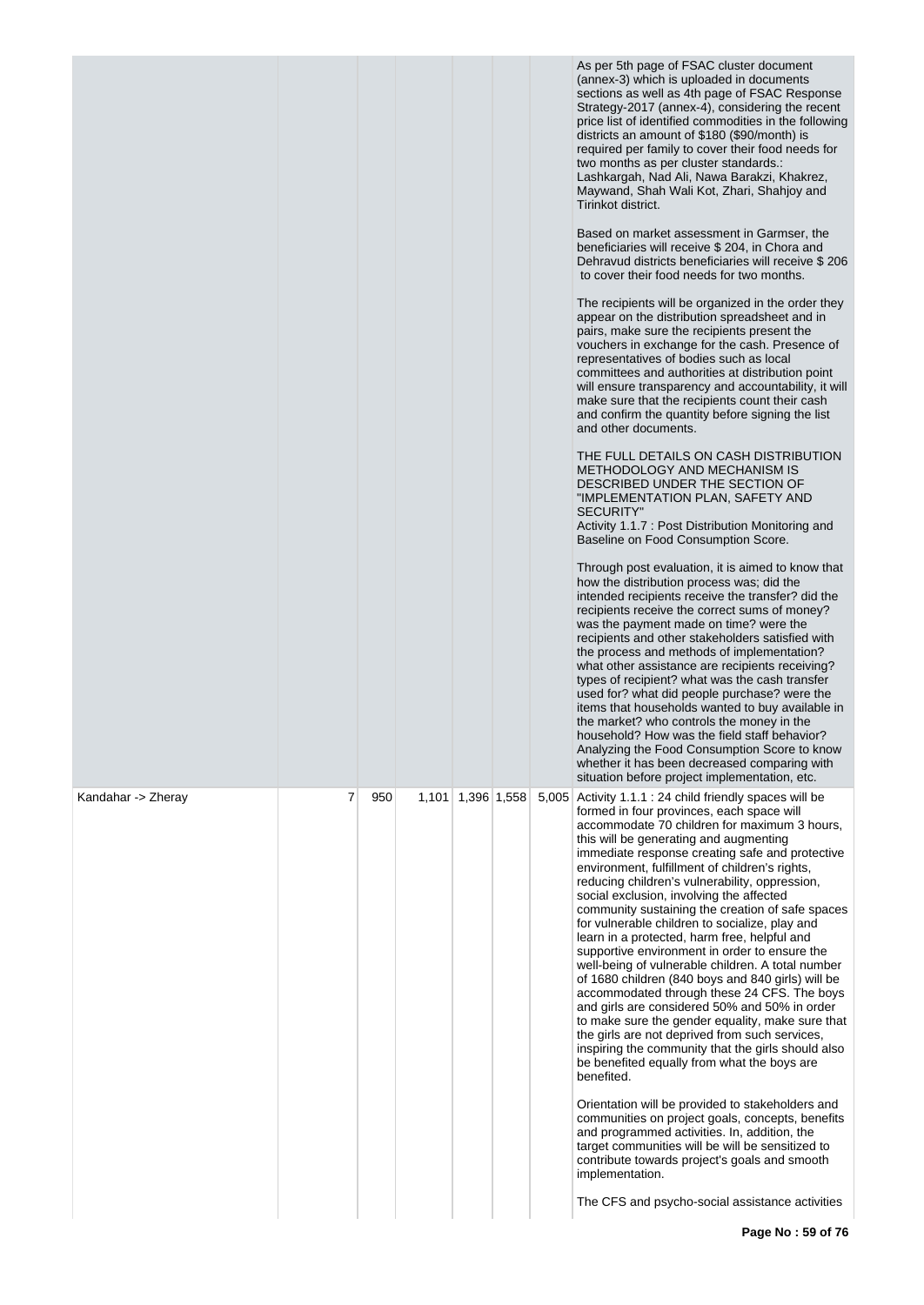will take place in the following areas:

Kandahar: Maiwand and Zhari districts.

Hilmand: Lashkargah and Nad Ali districts.

Uruzgan: Dehravud and Tirinkot districts.

Zabul: Shahjoy district.

Early 2017, HRDA conducted multi cluster rapid assessment in 15 districts of Kandahar province, the assessment was done successfully with the cooperation of local communities in remote areas meanwhile similar project is being implemented in several districts and provincial districts of Kandahar province, HRDA has experience from similar project implemented in remote areas of Uruzgan province in the past, all these indicate the possibilities of set up for the proposed activities without any constraints. Activity 1.1.1 : In coordination with ESNFI

Cluster, Assessment Working Group, DoRR, ANDMA, REACH, UNHCR and UNOCHA, HRDA will design the assessment cycle and use the pre-identified assessment tools recommended by aforementioned entities in order to collect relevant data.

Activity 1.1.1 : Formal introduction of the project to line ministries/ departments and coordination with stakeholders.

A formal letter will be submitted to Ministry of Refugees and Repatriation (MoRR) and at provincial level to Directorate of Refugees and Repatriation (DoRR) of respective provinces as well as to Ministry of Economy as per the required rules and regulations, aiming at introduction of the project and getting their coordination and cooperation. The project orientation session will be also provided during coordination forum to stakeholders, humanitarian aid organizations and UN agencies Activity 1.1.2 : Defining of beneficiaries' selection criteria.

The project team shall consider the beneficiaries' selection criteria defined by WFP and addressed through HEAT Assessment Tool. However, the selection criteria will be coordinated with with FSA-Cluster, line departments, WFP and OCHA in order to target the most vulnerable, and shall l use all possible ways ensuring zero interference on the vulnerabilities identification by external entities throughout the implementation course and will liaise the criteria selection process with OCHA at local and national level. Activity 1.1.2 : The assessment will be designed to target through community-based approach with more focus on prolonged IDP women, boys, girls and boys in hard-to-reach areas identified by ICCT.

Based on the sample size calculator link http://www.raosoft.com/samplesize.html the breakdown of recommended size for this assessment will be 4586 respondents in the following target areas:

Hilmand province districts: Garmser = 383 Lashkar Gah = 383 Nad Ali  $= 383$ Nawa barakzi = 383

Kandahar province districts: Khakrez = 379  $M$ aywand = 382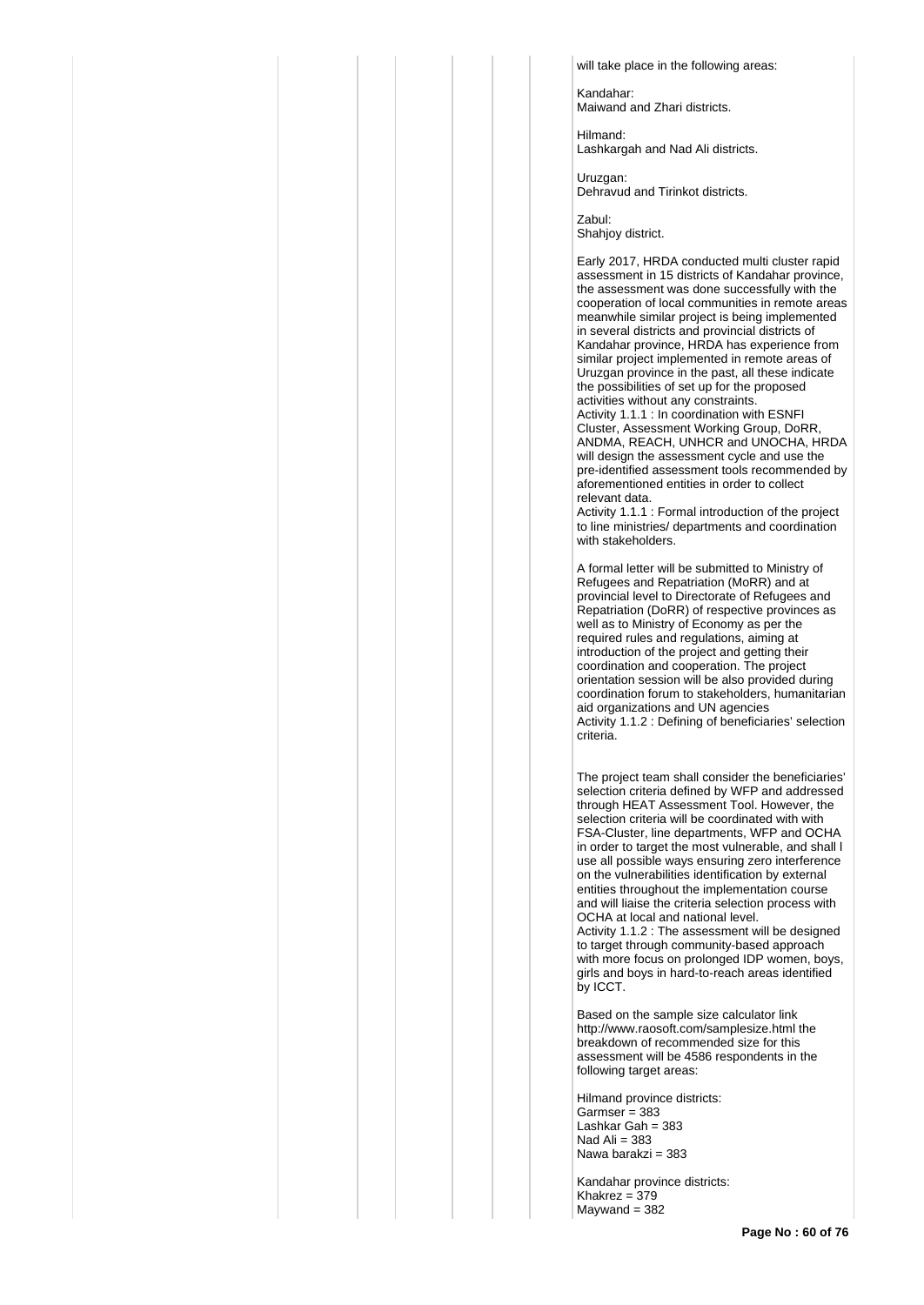Shah Wali Kot = 381  $Z$ hari = 383

Uruzgan province districts: Chora =  $382$ Dihrawud = 382  $Tirinkot = 383$ 

Zabul province districts: Shahjoy =  $382$ 

Note: CSO 2017 data is used to calculate the sample size.

Activity 1.1.2 : MoU development and signing of MoUs with communities donating spaces for child friendly spaces.

The MoU will be emphasizing on a formal commitment of target communities that they contribute towards child protection issues, welloperating of the CFSs meanwhile will outline the roles and responsibilities of communities and HRDA for the well maintaining and sustainability of the CFSs. In case there isn't any structure for set up of safe spaces, HRDA shall mobilize host families to donate space or mobilize the IDP families to contribute set up of the space within the community. The MoU will also include articles allowing the children to use the WASH facilities of the families who donate spaces, the article will further denote that the provision of hygiene supplies to the families who allow the children to use their WASH facilities during the CFS hours. Activity 1.1.3 : Selection of CFS Animators and enlisting of vulnerable children to attend the CFS regularly.

Field Assessor will conduct meetings with target communities, provide orientation on the selection criteria of CFS Animators, shall work together with target communities to identify suitable individuals who can met the selection criteria and able to undertake the job as CFS Animator, one the Animators are selected, the Animators and Field Assessor will work together with communities to enlist the vulnerable children for the CFS. 25% of the Animators will be from the host population in order to make sure the peaceful co-existence in target communities. Considering the OCHA data on number of IDP families, addressed under "Humanitarian context analysis" section, HRDA is proposing to at least target 1680 extremely vulnerable children. The experiences of similar projects showed that the communities are supporting and very interested for the setup of CFSs within their communities, the communities are eager to contribute as it doesn't require a lot of works from the communities neither become a burden for the communities.

Activity 1.1.3 : Training of the staff on the assessment tools and tablet usage for the assessment.

Project Manager and Data Clerks will receive training on how to use the assessment tools and how to use the tablet for conducting the survey in the field and how to transfer the data from the tablet, analyzing of the data and overall methodologies of the survey. They will receive training in Kabul and later on they shall pass this training to field assessors in each target province. Both staff members – male and female will be benefited from the training on assessment tools so that the project can target both genders – male and female.

Activity 1.1.3 : Setup and generating of tools and database used for beneficiaries registration.

The database will be detailed one. Nevertheless, will include the information about each beneficiary – Name; Age; Gender; Number of dependents; Date of registration; Name of family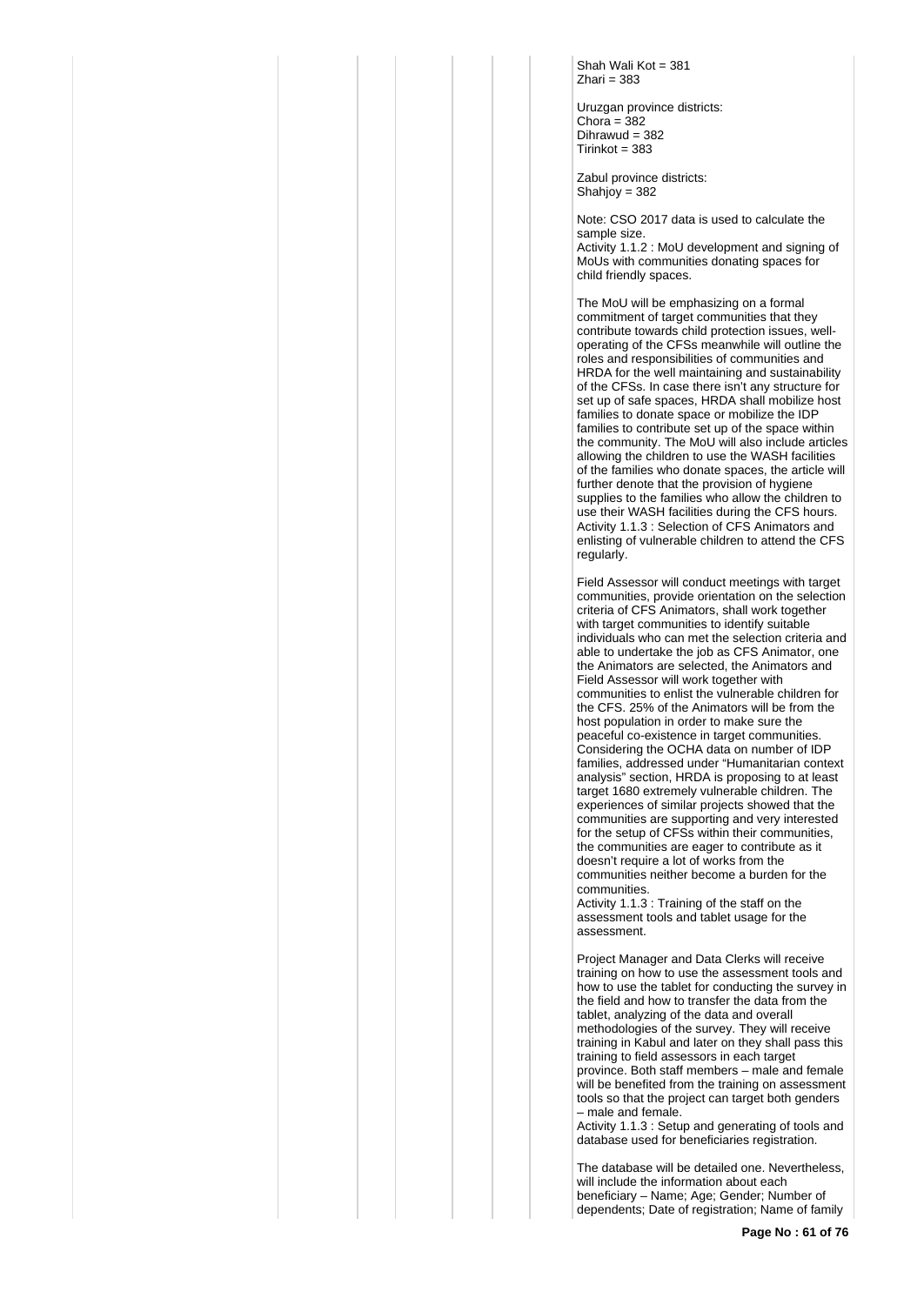head; spouse and children; Complete address; Place of origin; Date of arrival: Tazkira number: Village/area; Special needs, duration remaining in displacement, etc.

Activity 1.1.4 : Beneficiaries' assessment and registration as well as collecting baseline data on Food Consumption Score.

• Needs assessment – situational analysis, overall needs assessment key to understand overall nature/scale of problem.

• Geographical targeting – identify most affected areas, prioritize areas with most affected populations and consider what other organizations are doing.

• Household/individual targeting – identify most vulnerable groups, provide them voucher through which they can get access to distribution location for receiving the cash.

In order to categorize and track households' food security across time, program monitoring and evaluation, and population-level targeting, comparing households in different locations, diversity and frequency of food groups consumed, baseline data will be collected via particular tool recommended by FSAC, the report will be provided at the end of the baseline survey on food consumption score.

THE FULL DETAILS ON ASSESSMENT AND REGISTRATION PROCESS IS ELABORATED UNDER THE SECTION OF "IMPLEMENTATION PLAN"

Activity 1.1.4 : Conducting of the assessment and report preparation:

After the finalization of methodology, tools development and staff training, the staff will conduct a field test, the result of field test will be incorporated in order to make sure the accuracy and reliability of assessment results and thereafter based on a plan the team will conduct the assessment in16 hard to reach areas of four southern provinces. The report will be prepared based on the findings of the assessment. The report will be regularly shared with ESNFI cluster for having their feedback.

Activity 1.1.4 : Set up of adequate monitoring system in coordination with all involved stakeholder as well as modifying and adapting all monitoring related tools and check lists.

Stakeholders and communities will be encouraged to take part in monitoring of the planned activities in order to make sure the activities are on the track as per the agreed plan and to incorporate the recommendation for the adiustment and improvement of activities implementation, various specific check lists will be developed in order to assess different activities of the project . In addition, Monitoring and Evaluation Officer in Kandahar and Program team stationed in Kabul will undertake regular monitoring of the project, this monitoring mechanism and system will ensure consistency of monitoring in line with the targeted results anticipated from the program, avoiding poor management practices, unclear and unrealistic expectations. The Monitoring and Evaluation Officer will generate regular reports on M&E related activities, compile and analyze all field visits report in order to make sure that the project interventions are contributing towards the achievement of agreed goals and outcomes and are being implemented as per planning. Human interest stories personalize project impact results and reports by documenting the personal experience to illustrate how humanitarian response has helped vulnerable people as well as illustrating impact and results. Activity 1.1.5 : Refurbishing of established CFSs and preparing of schedule for daily activities take

**Page No : 62 of 76**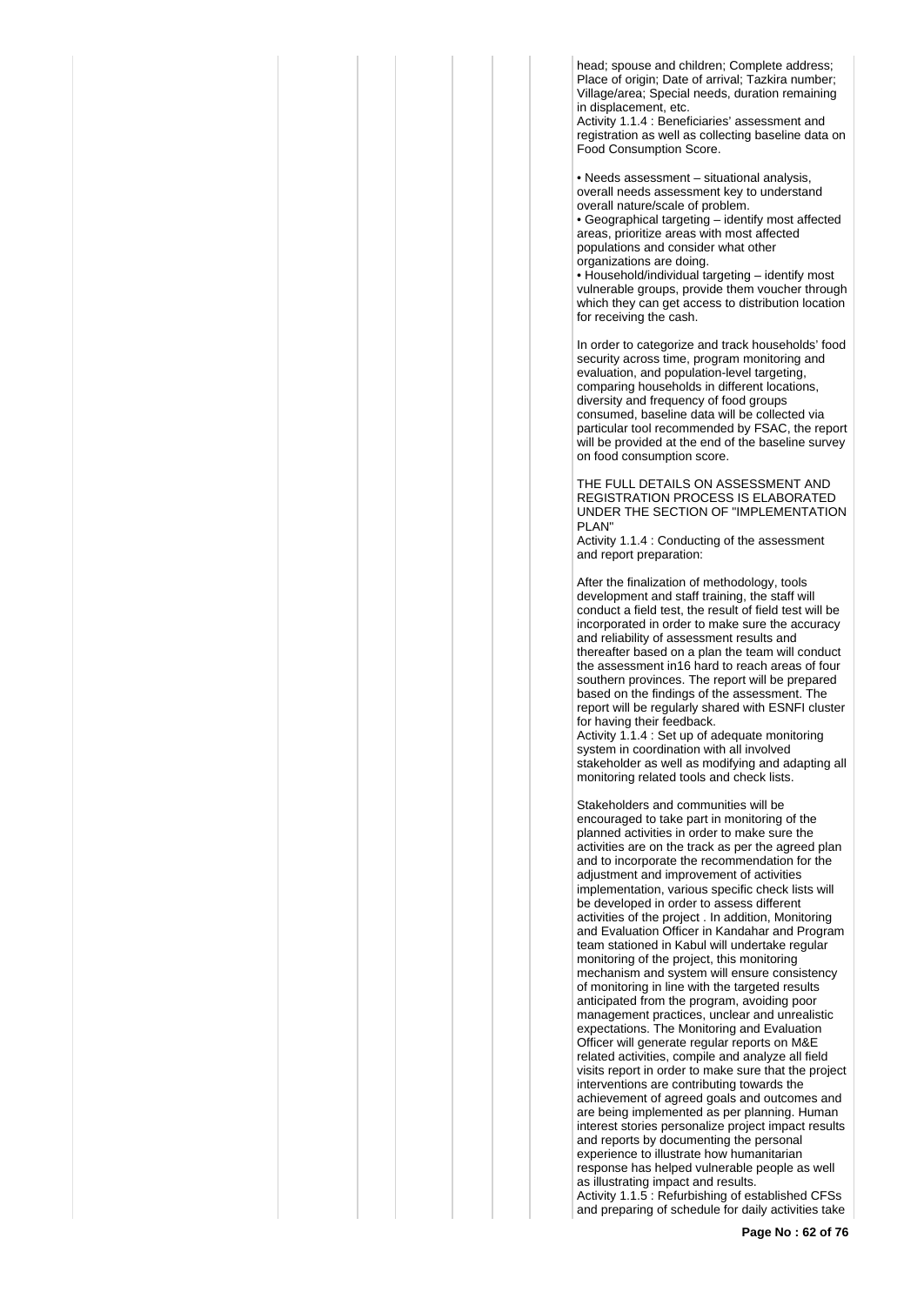place in established child friendly spaces.

During CFS activities, the children will be divided in 3 age cohorts – 5-8 years old, 9-12 years old and 13-17 years old. There will be different appropriate activities for each age group. Activity 1.1.5 : Preparing for distribution.

The field staff will be briefed on findings of assessment and further planning, confirm the distribution schedule, vehicle and staff requirements, movement plans, short session on distribution process and discipline, providing the field staff copies of recipient lists for the locations they are covering, copies of recipient registration documents, receipt books, a list of committee members, notes on staff and vehicle movement plans, informing the communities regarding the distribution point, considering and analyzing all aspects of security situation and coordinate with Money Exchanger to be present in distribution place. Representatives of other stakeholder will be present in distribution location to interview the beneficiaries who receive the cash assistance; this will help staff to have more control in order to make sure the cash delivery in more transparent way.

#### THE FULL DETAILS ON PREPARATION IS EXPLAINED UNDER THE SECTION OF "IMPLEMENTATION PLAN, SAFETY AND SECURITY"

Activity 1.1.5 : Non-food items distribution to most vulnerable families identified during the assessment.

The Annex-11

\_esnfi\_afghanistan\_technical\_guidelines\_2016 will be considered while responding to most families through provision of non-food items. However, the vulnerability criteria will be coordinated with ESNFI cluster, DoRR and other stakeholders. They will be provided non-food items detailed in Annex-12. The most vulnerable families who met the criteria will be provided particular through which they can get access to the distribution point for receiving the non-food items.

Activity 1.1.6 : Post Distribution Monitoring.

Standard PDM tool recommended by ESNFI cluster will be used to measure the impacts of the service and process of the response from beginning till to end, the PDM will also put light on NFI beneficiary selection, criteria, impacts of provided NFI on the lives of target beneficiaries, contents of NFI package, quality and quantity of the NFIs, distribution process, accessibility to distribution point, etc. The PDM report will be carried after a month of distribution, the PDM report will be regularly shared with ESNFI Cluster.

Activity 1.1.6 : Cash distribution to entitled beneficiaries

As per 5th page of FSAC cluster document (annex-3) which is uploaded in documents sections as well as 4th page of FSAC Response Strategy-2017 (annex-4), considering the recent price list of identified commodities in the following districts an amount of \$180 (\$90/month) is required per family to cover their food needs for two months as per cluster standards.: Lashkargah, Nad Ali, Nawa Barakzi, Khakrez, Maywand, Shah Wali Kot, Zhari, Shahjoy and Tirinkot district.

Based on market assessment in Garmser, the beneficiaries will receive \$ 204, in Chora and Dehravud districts beneficiaries will receive \$ 206 to cover their food needs for two months.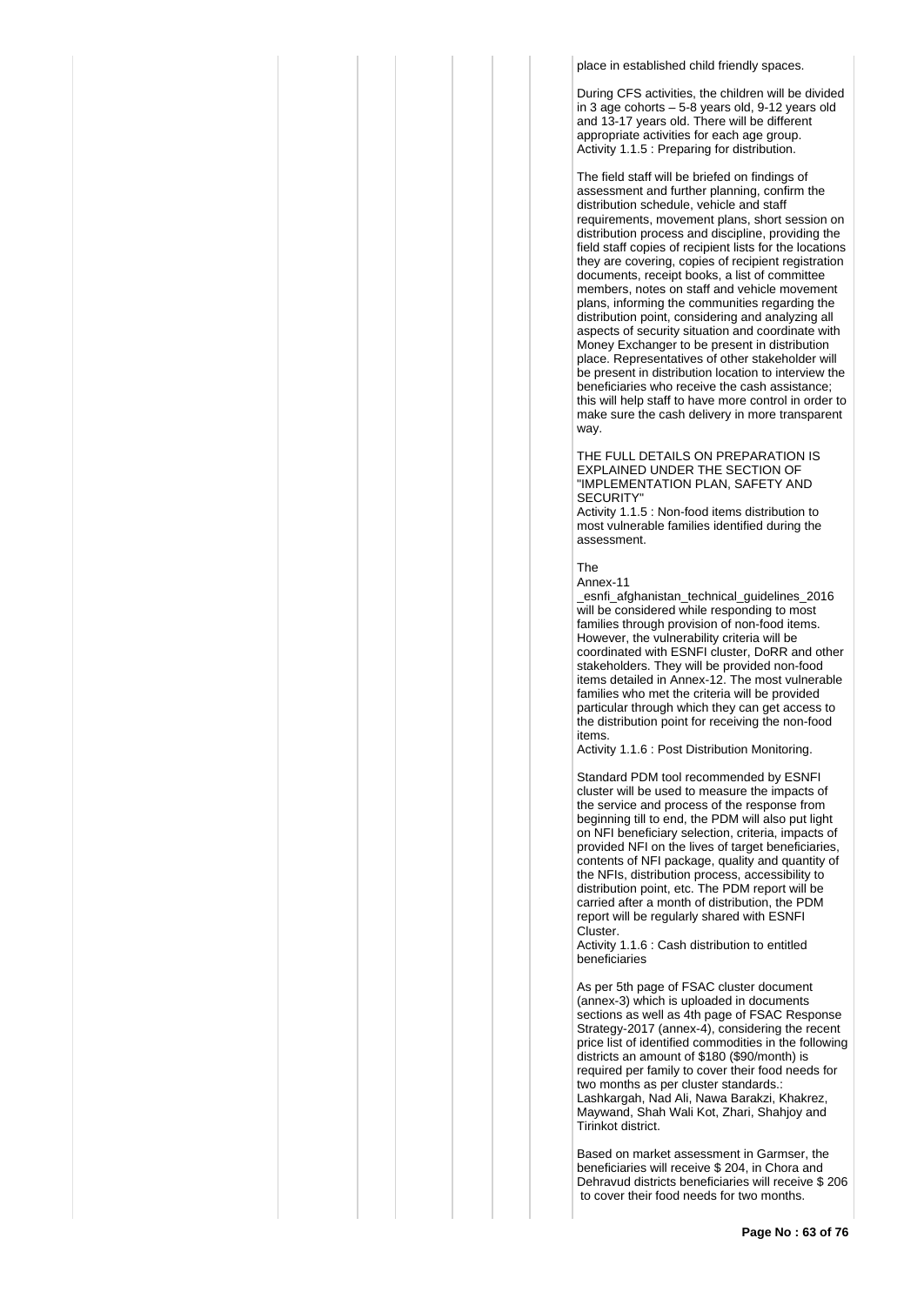|                         |                |     |                   |  | The recipients will be organized in the order they<br>appear on the distribution spreadsheet and in<br>pairs, make sure the recipients present the<br>vouchers in exchange for the cash. Presence of<br>representatives of bodies such as local<br>committees and authorities at distribution point<br>will ensure transparency and accountability, it will<br>make sure that the recipients count their cash<br>and confirm the quantity before signing the list<br>and other documents.<br>THE FULL DETAILS ON CASH DISTRIBUTION<br>METHODOLOGY AND MECHANISM IS<br>DESCRIBED UNDER THE SECTION OF<br>"IMPLEMENTATION PLAN, SAFETY AND<br>SECURITY"<br>Activity 1.1.7 : Post Distribution Monitoring and<br>Baseline on Food Consumption Score.<br>Through post evaluation, it is aimed to know that<br>how the distribution process was; did the<br>intended recipients receive the transfer? did the<br>recipients receive the correct sums of money?<br>was the payment made on time? were the<br>recipients and other stakeholders satisfied with<br>the process and methods of implementation?<br>what other assistance are recipients receiving?<br>types of recipient? what was the cash transfer<br>used for? what did people purchase? were the<br>items that households wanted to buy available in<br>the market? who controls the money in the<br>household? How was the field staff behavior?<br>Analyzing the Food Consumption Score to know<br>whether it has been decreased comparing with<br>situation before project implementation, etc.<br>Activity 2.1.1 : Training of Trainers to project staff<br>on how to culturally and age appropriate conduct<br>the CFS activities such as free drawing, learning<br>numbers letters and colours, simple puzzles,<br>games, songs, free play activities, traditional<br>games, drama spreading health and education<br>messages, art activities, identifying problems and<br>solutions, etc<br>Activity 2.1.2 : Training of Trainers to project staff<br>on - Child Friendly Goals and objectives, Youth<br>to Youth methodology, Positive Discipline<br>Technique, Psychosocial, Child Rights, WASH,<br>Health and First Aid, Peace Building, Behaviour<br>Management, Child Protection Issues<br>"Separation, Sexual Exploitation, Forced Early<br>Marriages, Abuse, Recruitment in armed groups<br>and labour", etc. |
|-------------------------|----------------|-----|-------------------|--|---------------------------------------------------------------------------------------------------------------------------------------------------------------------------------------------------------------------------------------------------------------------------------------------------------------------------------------------------------------------------------------------------------------------------------------------------------------------------------------------------------------------------------------------------------------------------------------------------------------------------------------------------------------------------------------------------------------------------------------------------------------------------------------------------------------------------------------------------------------------------------------------------------------------------------------------------------------------------------------------------------------------------------------------------------------------------------------------------------------------------------------------------------------------------------------------------------------------------------------------------------------------------------------------------------------------------------------------------------------------------------------------------------------------------------------------------------------------------------------------------------------------------------------------------------------------------------------------------------------------------------------------------------------------------------------------------------------------------------------------------------------------------------------------------------------------------------------------------------------------------------------------------------------------------------------------------------------------------------------------------------------------------------------------------------------------------------------------------------------------------------------------------------------------------------------------------------------------------------------------------------------------------------------------------------------------------------------------------------------------------------------|
| Kandahar -> Shahwalikot | $\overline{7}$ | 881 | 1,021 1,295 1,444 |  | 4,641 Activity 1.1.1 : In coordination with ESNFI<br>Cluster, Assessment Working Group, DoRR,<br>ANDMA, REACH, UNHCR and UNOCHA, HRDA<br>will design the assessment cycle and use the<br>pre-identified assessment tools recommended by<br>aforementioned entities in order to collect<br>relevant data.<br>Activity 1.1.1 : Formal introduction of the project<br>to line ministries/ departments and coordination<br>with stakeholders.<br>A formal letter will be submitted to Ministry of<br>Refugees and Repatriation (MoRR) and at<br>provincial level to Directorate of Refugees and<br>Repatriation (DoRR) of respective provinces as<br>well as to Ministry of Economy as per the<br>required rules and regulations, aiming at<br>introduction of the project and getting their<br>coordination and cooperation. The project<br>orientation session will be also provided during<br>coordination forum to stakeholders, humanitarian<br>aid organizations and UN agencies<br>Activity 1.1.2 : Defining of beneficiaries' selection<br>criteria.<br>The project team shall consider the beneficiaries'<br>selection criteria defined by WFP and addressed<br>through HEAT Assessment Tool. However, the<br>selection criteria will be coordinated with with                                                                                                                                                                                                                                                                                                                                                                                                                                                                                                                                                                                                                                                                                                                                                                                                                                                                                                                                                                                                                                                                                                                   |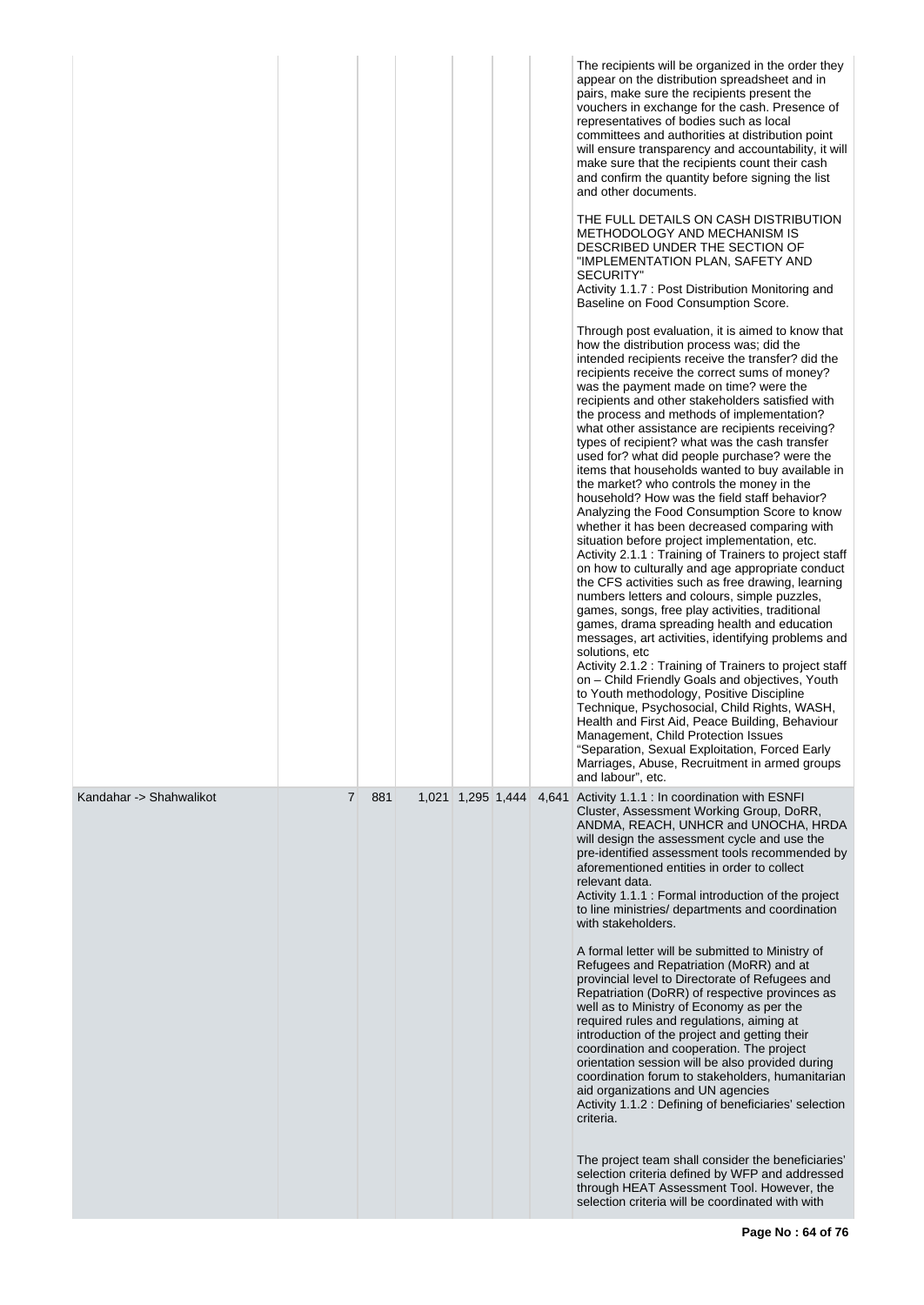FSA-Cluster, line departments, WFP and OCHA in order to target the most vulnerable, and shall l use all possible ways ensuring zero interference on the vulnerabilities identification by external entities throughout the implementation course and will liaise the criteria selection process with OCHA at local and national level. Activity 1.1.2 : The assessment will be designed

to target through community-based approach with more focus on prolonged IDP women, boys, girls and boys in hard-to-reach areas identified by ICCT.

Based on the sample size calculator link http://www.raosoft.com/samplesize.html the breakdown of recommended size for this assessment will be 4586 respondents in the following target areas:

Hilmand province districts: Garmser = 383 Lashkar Gah = 383 Nad Ali  $= 383$ Nawa barakzi = 383

Kandahar province districts: Khakrez = 379  $M$ aywand = 382 Shah Wali Kot = 381  $Z$ hari = 383

Uruzgan province districts: Chora =  $382$ Dihrawud = 382  $Tirinkot = 383$ 

Zabul province districts: Shahjoy =  $382$ 

Note: CSO 2017 data is used to calculate the sample size. Activity 1.1.3 : Training of the staff on the assessment tools and tablet usage for the assessment.

Project Manager and Data Clerks will receive training on how to use the assessment tools and how to use the tablet for conducting the survey in the field and how to transfer the data from the tablet, analyzing of the data and overall methodologies of the survey. They will receive training in Kabul and later on they shall pass this training to field assessors in each target province. Both staff members – male and female will be benefited from the training on assessment tools so that the project can target both genders – male and female.

Activity 1.1.3 : Setup and generating of tools and database used for beneficiaries registration.

The database will be detailed one. Nevertheless, will include the information about each beneficiary – Name; Age; Gender; Number of dependents; Date of registration; Name of family head; spouse and children; Complete address; Place of origin; Date of arrival; Tazkira number; Village/area; Special needs, duration remaining in displacement, etc.

Activity 1.1.4 : Beneficiaries' assessment and registration as well as collecting baseline data on Food Consumption Score.

• Needs assessment – situational analysis, overall needs assessment key to understand overall nature/scale of problem.

• Geographical targeting – identify most affected areas, prioritize areas with most affected populations and consider what other organizations are doing.

• Household/individual targeting – identify most vulnerable groups, provide them voucher through which they can get access to distribution location for receiving the cash.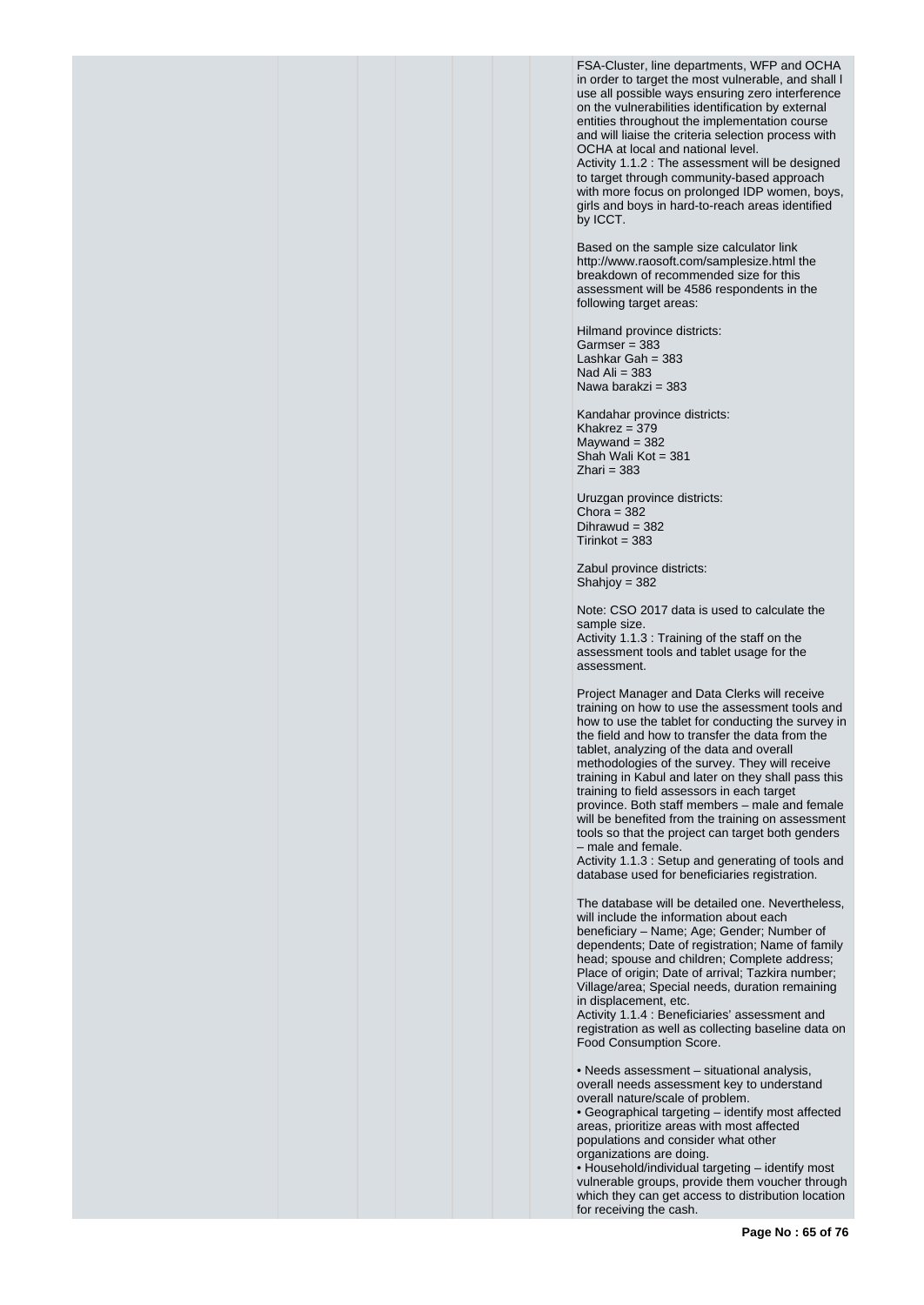In order to categorize and track households' food security across time, program monitoring and evaluation, and population-level targeting, comparing households in different locations, diversity and frequency of food groups consumed, baseline data will be collected via particular tool recommended by FSAC, the report will be provided at the end of the baseline survey on food consumption score.

THE FULL DETAILS ON ASSESSMENT AND REGISTRATION PROCESS IS ELABORATED UNDER THE SECTION OF "IMPLEMENTATION PLAN"

Activity 1.1.4 : Conducting of the assessment and report preparation:

After the finalization of methodology, tools development and staff training, the staff will conduct a field test, the result of field test will be incorporated in order to make sure the accuracy and reliability of assessment results and thereafter based on a plan the team will conduct the assessment in16 hard to reach areas of four southern provinces. The report will be prepared based on the findings of the assessment. The report will be regularly shared with ESNFI cluster for having their feedback.

Activity 1.1.5 : Preparing for distribution.

The field staff will be briefed on findings of assessment and further planning, confirm the distribution schedule, vehicle and staff requirements, movement plans, short session on distribution process and discipline, providing the field staff copies of recipient lists for the locations they are covering, copies of recipient registration documents, receipt books, a list of committee members, notes on staff and vehicle movement plans, informing the communities regarding the distribution point, considering and analyzing all aspects of security situation and coordinate with Money Exchanger to be present in distribution place. Representatives of other stakeholder will be present in distribution location to interview the beneficiaries who receive the cash assistance; this will help staff to have more control in order to make sure the cash delivery in more transparent way.

THE FULL DETAILS ON PREPARATION IS EXPLAINED UNDER THE SECTION OF "IMPLEMENTATION PLAN, SAFETY AND SECURITY"

Activity 1.1.5 : Non-food items distribution to most vulnerable families identified during the assessment.

#### The

Annex-11

\_esnfi\_afghanistan\_technical\_guidelines\_2016 will be considered while responding to most families through provision of non-food items. However, the vulnerability criteria will be coordinated with ESNFI cluster, DoRR and other stakeholders. They will be provided non-food items detailed in Annex-12. The most vulnerable families who met the criteria will be provided particular through which they can get access to the distribution point for receiving the non-food items.

Activity 1.1.6 : Post Distribution Monitoring.

Standard PDM tool recommended by ESNFI cluster will be used to measure the impacts of the service and process of the response from beginning till to end, the PDM will also put light on NFI beneficiary selection, criteria, impacts of provided NFI on the lives of target beneficiaries, contents of NFI package, quality and quantity of the NFIs, distribution process, accessibility to distribution point, etc. The PDM report will be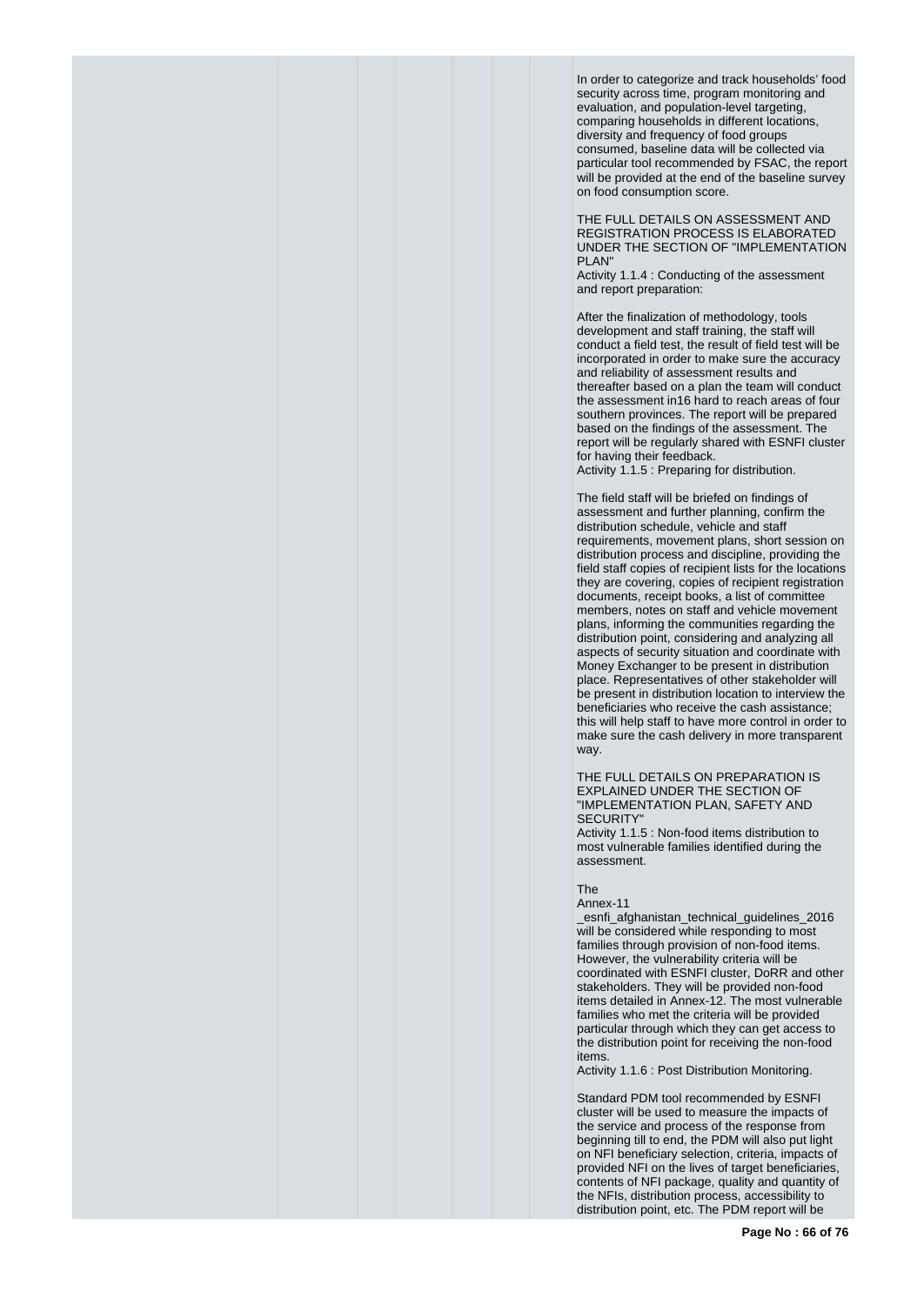|                     |   |     |                   |       | carried after a month of distribution, the PDM<br>report will be regularly shared with ESNFI<br>Cluster.<br>Activity 1.1.6 : Cash distribution to entitled<br>beneficiaries<br>As per 5th page of FSAC cluster document<br>(annex-3) which is uploaded in documents<br>sections as well as 4th page of FSAC Response<br>Strategy-2017 (annex-4), considering the recent<br>price list of identified commodities in the following<br>districts an amount of \$180 (\$90/month) is<br>required per family to cover their food needs for<br>two months as per cluster standards.:<br>Lashkargah, Nad Ali, Nawa Barakzi, Khakrez,<br>Maywand, Shah Wali Kot, Zhari, Shahjoy and<br>Tirinkot district.<br>Based on market assessment in Garmser, the<br>beneficiaries will receive \$204, in Chora and<br>Dehravud districts beneficiaries will receive \$206<br>to cover their food needs for two months.<br>The recipients will be organized in the order they<br>appear on the distribution spreadsheet and in<br>pairs, make sure the recipients present the<br>vouchers in exchange for the cash. Presence of<br>representatives of bodies such as local<br>committees and authorities at distribution point<br>will ensure transparency and accountability, it will<br>make sure that the recipients count their cash<br>and confirm the quantity before signing the list<br>and other documents.<br>THE FULL DETAILS ON CASH DISTRIBUTION<br>METHODOLOGY AND MECHANISM IS<br>DESCRIBED UNDER THE SECTION OF<br>"IMPLEMENTATION PLAN, SAFETY AND<br><b>SECURITY"</b><br>Activity 1.1.7 : Post Distribution Monitoring and<br>Baseline on Food Consumption Score.<br>Through post evaluation, it is aimed to know that<br>how the distribution process was; did the<br>intended recipients receive the transfer? did the<br>recipients receive the correct sums of money?<br>was the payment made on time? were the<br>recipients and other stakeholders satisfied with<br>the process and methods of implementation?<br>what other assistance are recipients receiving?<br>types of recipient? what was the cash transfer<br>used for? what did people purchase? were the<br>items that households wanted to buy available in<br>the market? who controls the money in the<br>household? How was the field staff behavior?<br>Analyzing the Food Consumption Score to know<br>whether it has been decreased comparing with<br>situation before project implementation, etc. |
|---------------------|---|-----|-------------------|-------|------------------------------------------------------------------------------------------------------------------------------------------------------------------------------------------------------------------------------------------------------------------------------------------------------------------------------------------------------------------------------------------------------------------------------------------------------------------------------------------------------------------------------------------------------------------------------------------------------------------------------------------------------------------------------------------------------------------------------------------------------------------------------------------------------------------------------------------------------------------------------------------------------------------------------------------------------------------------------------------------------------------------------------------------------------------------------------------------------------------------------------------------------------------------------------------------------------------------------------------------------------------------------------------------------------------------------------------------------------------------------------------------------------------------------------------------------------------------------------------------------------------------------------------------------------------------------------------------------------------------------------------------------------------------------------------------------------------------------------------------------------------------------------------------------------------------------------------------------------------------------------------------------------------------------------------------------------------------------------------------------------------------------------------------------------------------------------------------------------------------------------------------------------------------------------------------------------------------------------------------------------------------------------------------------------------------------------------------------------------------------------------------------------------------------------------------------------------------------|
| Kandahar -> Khakrez | 7 | 945 | 1,095 1,388 1,549 | 4,977 | Activity 1.1.1 : In coordination with ESNFI<br>Cluster, Assessment Working Group, DoRR,<br>ANDMA, REACH, UNHCR and UNOCHA, HRDA<br>will design the assessment cycle and use the<br>pre-identified assessment tools recommended by<br>aforementioned entities in order to collect<br>relevant data.<br>Activity 1.1.1 : Formal introduction of the project<br>to line ministries/ departments and coordination<br>with stakeholders.<br>A formal letter will be submitted to Ministry of<br>Refugees and Repatriation (MoRR) and at<br>provincial level to Directorate of Refugees and<br>Repatriation (DoRR) of respective provinces as<br>well as to Ministry of Economy as per the<br>required rules and regulations, aiming at<br>introduction of the project and getting their<br>coordination and cooperation. The project<br>orientation session will be also provided during<br>coordination forum to stakeholders, humanitarian                                                                                                                                                                                                                                                                                                                                                                                                                                                                                                                                                                                                                                                                                                                                                                                                                                                                                                                                                                                                                                                                                                                                                                                                                                                                                                                                                                                                                                                                                                                                      |
|                     |   |     |                   |       | aid organizations and UN agencies<br>Activity 1.1.2 : Defining of beneficiaries' selection<br>criteria.                                                                                                                                                                                                                                                                                                                                                                                                                                                                                                                                                                                                                                                                                                                                                                                                                                                                                                                                                                                                                                                                                                                                                                                                                                                                                                                                                                                                                                                                                                                                                                                                                                                                                                                                                                                                                                                                                                                                                                                                                                                                                                                                                                                                                                                                                                                                                                      |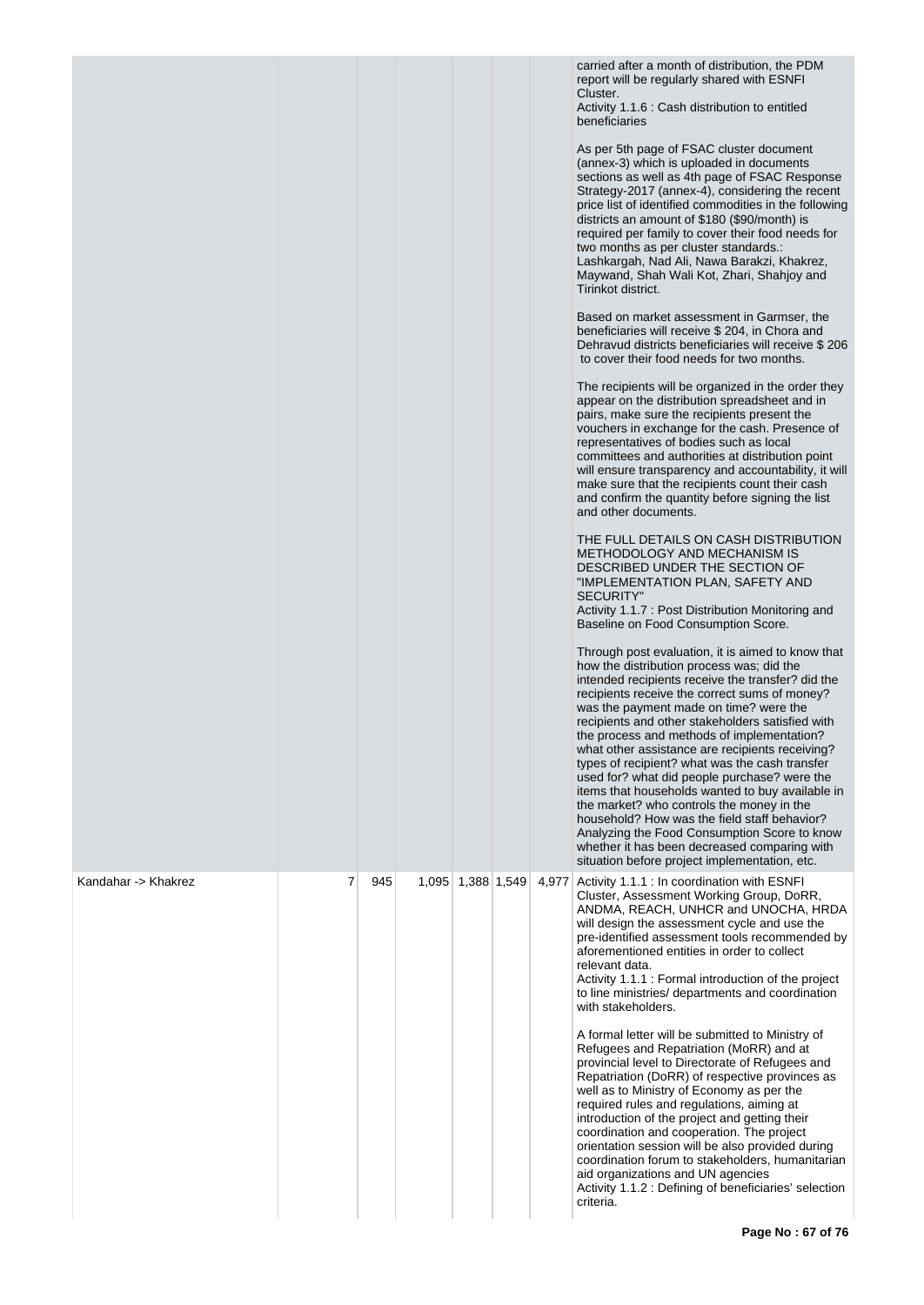The project team shall consider the beneficiaries' selection criteria defined by WFP and addressed through HEAT Assessment Tool. However, the selection criteria will be coordinated with with FSA-Cluster, line departments, WFP and OCHA in order to target the most vulnerable, and shall l use all possible ways ensuring zero interference on the vulnerabilities identification by external entities throughout the implementation course and will liaise the criteria selection process with OCHA at local and national level. Activity 1.1.2 : The assessment will be designed to target through community-based approach with more focus on prolonged IDP women, boys, girls and boys in hard-to-reach areas identified by ICCT.

Based on the sample size calculator link http://www.raosoft.com/samplesize.html the breakdown of recommended size for this assessment will be 4586 respondents in the following target areas:

Hilmand province districts: Garmser = 383 Lashkar Gah = 383 Nad Ali  $= 383$ Nawa barakzi = 383

Kandahar province districts: Khakrez = 379  $M$ aywand = 382 Shah Wali Kot = 381  $Z$ hari = 383

Uruzgan province districts:  $Chora = 382$ Dihrawud = 382  $Tirinkot = 383$ 

Zabul province districts: Shahjoy = 382

Note: CSO 2017 data is used to calculate the sample size. Activity 1.1.3 : Training of the staff on the assessment tools and tablet usage for the assessment.

Project Manager and Data Clerks will receive training on how to use the assessment tools and how to use the tablet for conducting the survey in the field and how to transfer the data from the tablet, analyzing of the data and overall methodologies of the survey. They will receive training in Kabul and later on they shall pass this training to field assessors in each target province. Both staff members – male and female will be benefited from the training on assessment tools so that the project can target both genders – male and female.

Activity 1.1.3 : Setup and generating of tools and database used for beneficiaries registration.

The database will be detailed one. Nevertheless, will include the information about each beneficiary – Name; Age; Gender; Number of dependents; Date of registration; Name of family head; spouse and children; Complete address; Place of origin; Date of arrival; Tazkira number; Village/area; Special needs, duration remaining in displacement, etc.

Activity 1.1.4 : Beneficiaries' assessment and registration as well as collecting baseline data on Food Consumption Score.

• Needs assessment – situational analysis, overall needs assessment key to understand overall nature/scale of problem. • Geographical targeting – identify most affected areas, prioritize areas with most affected

**Page No : 68 of 76**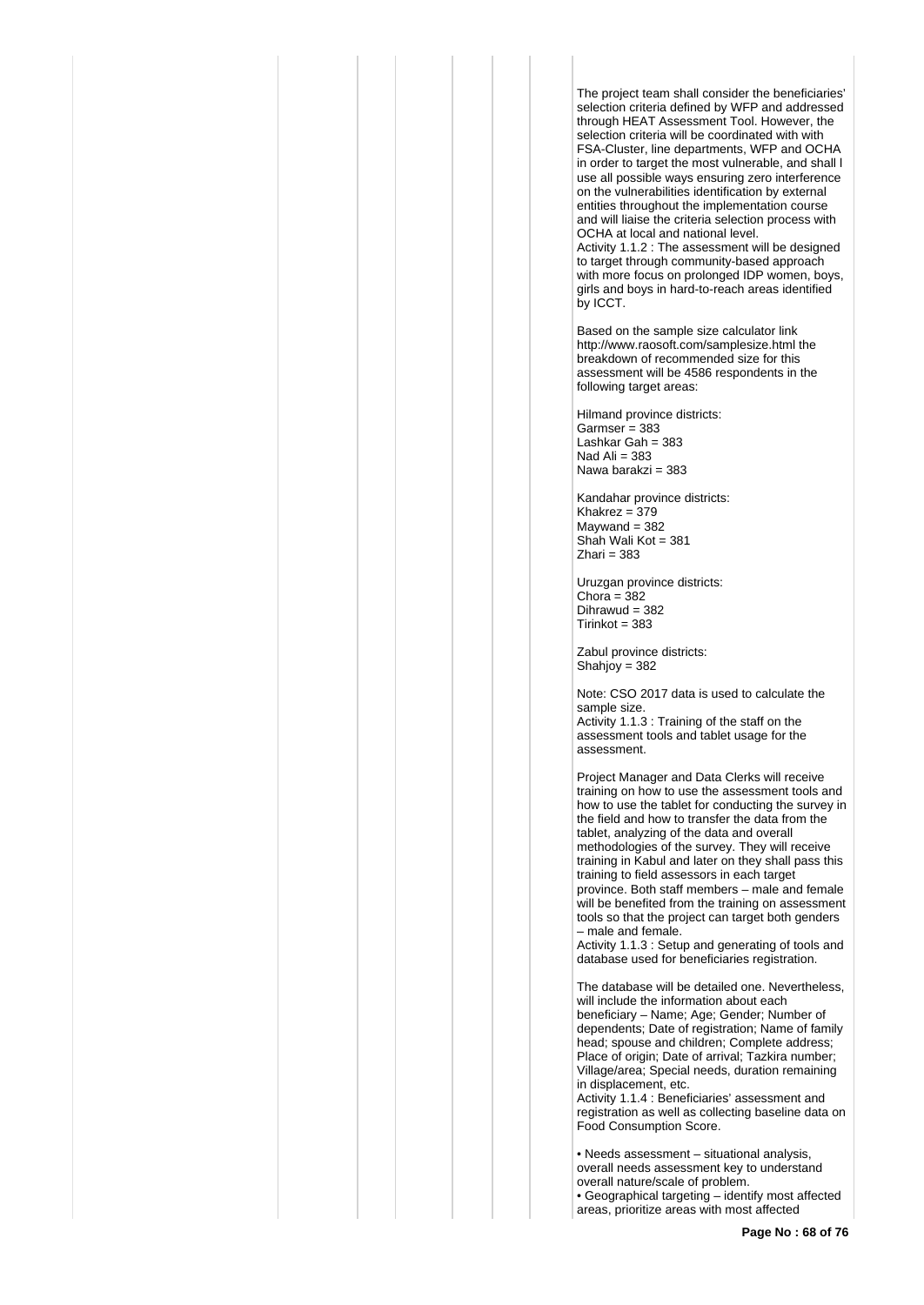populations and consider what other organizations are doing.

• Household/individual targeting – identify most vulnerable groups, provide them voucher through which they can get access to distribution location for receiving the cash.

In order to categorize and track households' food security across time, program monitoring and evaluation, and population-level targeting, comparing households in different locations, diversity and frequency of food groups consumed, baseline data will be collected via particular tool recommended by FSAC, the report will be provided at the end of the baseline survey on food consumption score.

THE FULL DETAILS ON ASSESSMENT AND REGISTRATION PROCESS IS ELABORATED UNDER THE SECTION OF "IMPLEMENTATION PLAN"

Activity 1.1.4 : Conducting of the assessment and report preparation:

After the finalization of methodology, tools development and staff training, the staff will conduct a field test, the result of field test will be incorporated in order to make sure the accuracy and reliability of assessment results and thereafter based on a plan the team will conduct the assessment in16 hard to reach areas of four southern provinces. The report will be prepared based on the findings of the assessment. The report will be regularly shared with ESNFI cluster for having their feedback. Activity 1.1.5 : Preparing for distribution.

The field staff will be briefed on findings of assessment and further planning, confirm the distribution schedule, vehicle and staff requirements, movement plans, short session on distribution process and discipline, providing the field staff copies of recipient lists for the locations they are covering, copies of recipient registration documents, receipt books, a list of committee members, notes on staff and vehicle movement plans, informing the communities regarding the distribution point, considering and analyzing all aspects of security situation and coordinate with Money Exchanger to be present in distribution place. Representatives of other stakeholder will be present in distribution location to interview the beneficiaries who receive the cash assistance; this will help staff to have more control in order to make sure the cash delivery in more transparent way.

THE FULL DETAILS ON PREPARATION IS EXPLAINED UNDER THE SECTION OF "IMPLEMENTATION PLAN, SAFETY AND **SECURITY** 

Activity 1.1.5 : Non-food items distribution to most vulnerable families identified during the assessment.

The

Annex-11

\_esnfi\_afghanistan\_technical\_guidelines\_2016 will be considered while responding to most families through provision of non-food items. However, the vulnerability criteria will be coordinated with ESNFI cluster, DoRR and other stakeholders. They will be provided non-food items detailed in Annex-12. The most vulnerable families who met the criteria will be provided particular through which they can get access to the distribution point for receiving the non-food items.

Activity 1.1.6 : Post Distribution Monitoring.

Standard PDM tool recommended by ESNFI cluster will be used to measure the impacts of the service and process of the response from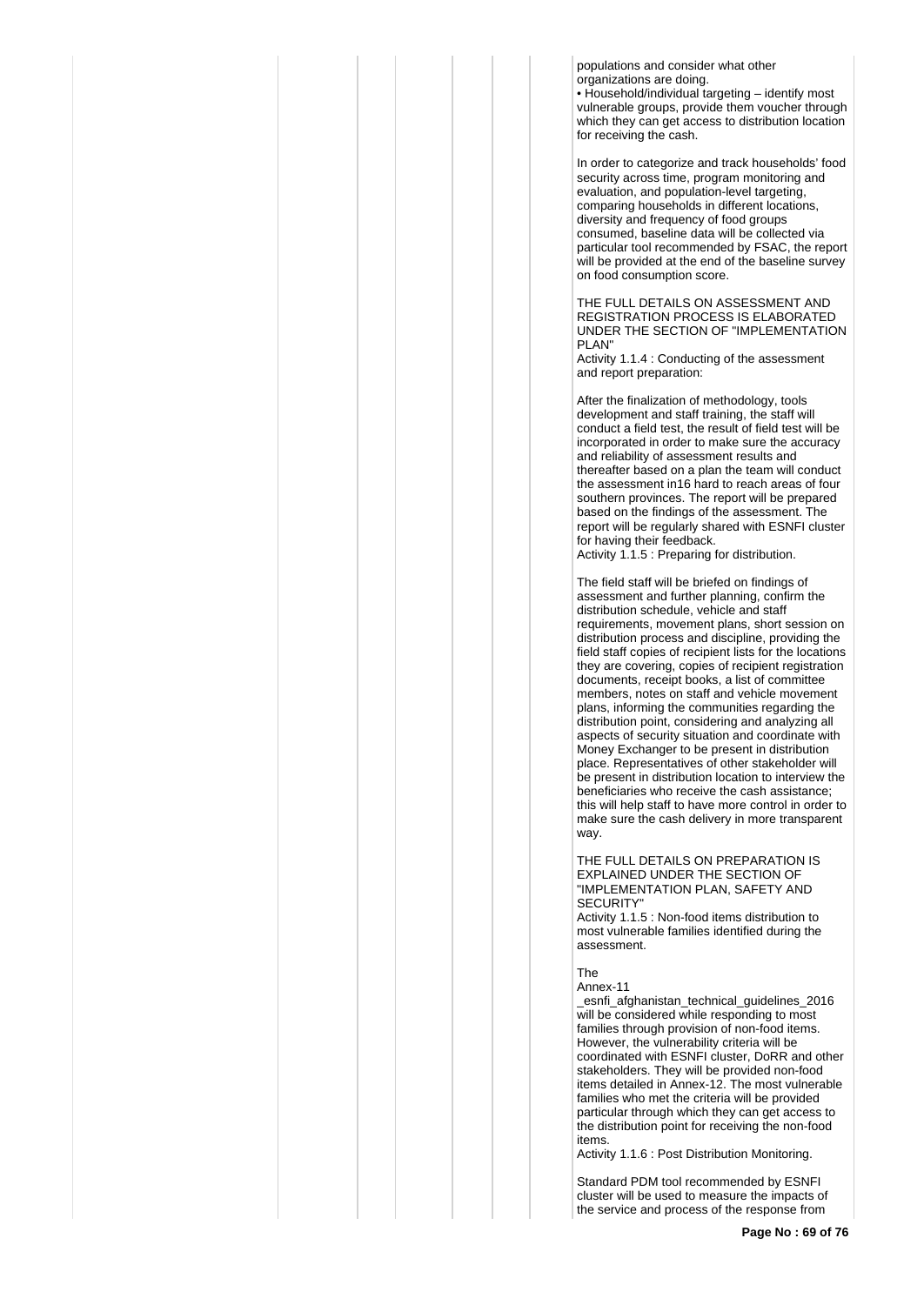|                     |   |     |                   |  | beginning till to end, the PDM will also put light<br>on NFI beneficiary selection, criteria, impacts of<br>provided NFI on the lives of target beneficiaries,<br>contents of NFI package, quality and quantity of<br>the NFIs, distribution process, accessibility to<br>distribution point, etc. The PDM report will be<br>carried after a month of distribution, the PDM<br>report will be regularly shared with ESNFI<br>Cluster.<br>Activity 1.1.6 : Cash distribution to entitled<br>beneficiaries<br>As per 5th page of FSAC cluster document<br>(annex-3) which is uploaded in documents<br>sections as well as 4th page of FSAC Response<br>Strategy-2017 (annex-4), considering the recent<br>price list of identified commodities in the following<br>districts an amount of \$180 (\$90/month) is<br>required per family to cover their food needs for<br>two months as per cluster standards.:<br>Lashkargah, Nad Ali, Nawa Barakzi, Khakrez,<br>Maywand, Shah Wali Kot, Zhari, Shahjoy and<br>Tirinkot district.<br>Based on market assessment in Garmser, the<br>beneficiaries will receive \$ 204, in Chora and<br>Dehravud districts beneficiaries will receive \$206<br>to cover their food needs for two months.<br>The recipients will be organized in the order they<br>appear on the distribution spreadsheet and in<br>pairs, make sure the recipients present the<br>vouchers in exchange for the cash. Presence of<br>representatives of bodies such as local<br>committees and authorities at distribution point<br>will ensure transparency and accountability, it will<br>make sure that the recipients count their cash<br>and confirm the quantity before signing the list<br>and other documents.<br>THE FULL DETAILS ON CASH DISTRIBUTION<br>METHODOLOGY AND MECHANISM IS<br>DESCRIBED UNDER THE SECTION OF<br>"IMPLEMENTATION PLAN, SAFETY AND<br><b>SECURITY"</b><br>Activity 1.1.7 : Post Distribution Monitoring and<br>Baseline on Food Consumption Score.<br>Through post evaluation, it is aimed to know that<br>how the distribution process was; did the<br>intended recipients receive the transfer? did the<br>recipients receive the correct sums of money?<br>was the payment made on time? were the<br>recipients and other stakeholders satisfied with<br>the process and methods of implementation?<br>what other assistance are recipients receiving?<br>types of recipient? what was the cash transfer<br>used for? what did people purchase? were the<br>items that households wanted to buy available in<br>the market? who controls the money in the<br>household? How was the field staff behavior?<br>Analyzing the Food Consumption Score to know<br>whether it has been decreased comparing with<br>situation before project implementation, etc. |
|---------------------|---|-----|-------------------|--|------------------------------------------------------------------------------------------------------------------------------------------------------------------------------------------------------------------------------------------------------------------------------------------------------------------------------------------------------------------------------------------------------------------------------------------------------------------------------------------------------------------------------------------------------------------------------------------------------------------------------------------------------------------------------------------------------------------------------------------------------------------------------------------------------------------------------------------------------------------------------------------------------------------------------------------------------------------------------------------------------------------------------------------------------------------------------------------------------------------------------------------------------------------------------------------------------------------------------------------------------------------------------------------------------------------------------------------------------------------------------------------------------------------------------------------------------------------------------------------------------------------------------------------------------------------------------------------------------------------------------------------------------------------------------------------------------------------------------------------------------------------------------------------------------------------------------------------------------------------------------------------------------------------------------------------------------------------------------------------------------------------------------------------------------------------------------------------------------------------------------------------------------------------------------------------------------------------------------------------------------------------------------------------------------------------------------------------------------------------------------------------------------------------------------------------------------------------------------------------------------------------------------------------------------------------------------------------------------------------------------------------------------------------------------------------------------------------------------------------------------------------------------------------------------------|
| Kandahar -> Maywand | 9 | 952 | 1,103 1,398 1,559 |  | 5,012 Activity 1.1.1 : 24 child friendly spaces will be<br>formed in four provinces, each space will<br>accommodate 70 children for maximum 3 hours,<br>this will be generating and augmenting<br>immediate response creating safe and protective<br>environment, fulfillment of children's rights,<br>reducing children's vulnerability, oppression,<br>social exclusion, involving the affected<br>community sustaining the creation of safe spaces<br>for vulnerable children to socialize, play and<br>learn in a protected, harm free, helpful and<br>supportive environment in order to ensure the<br>well-being of vulnerable children. A total number<br>of 1680 children (840 boys and 840 girls) will be<br>accommodated through these 24 CFS. The boys<br>and girls are considered 50% and 50% in order<br>to make sure the gender equality, make sure that<br>the girls are not deprived from such services,                                                                                                                                                                                                                                                                                                                                                                                                                                                                                                                                                                                                                                                                                                                                                                                                                                                                                                                                                                                                                                                                                                                                                                                                                                                                                                                                                                                                                                                                                                                                                                                                                                                                                                                                                                                                                                                                                   |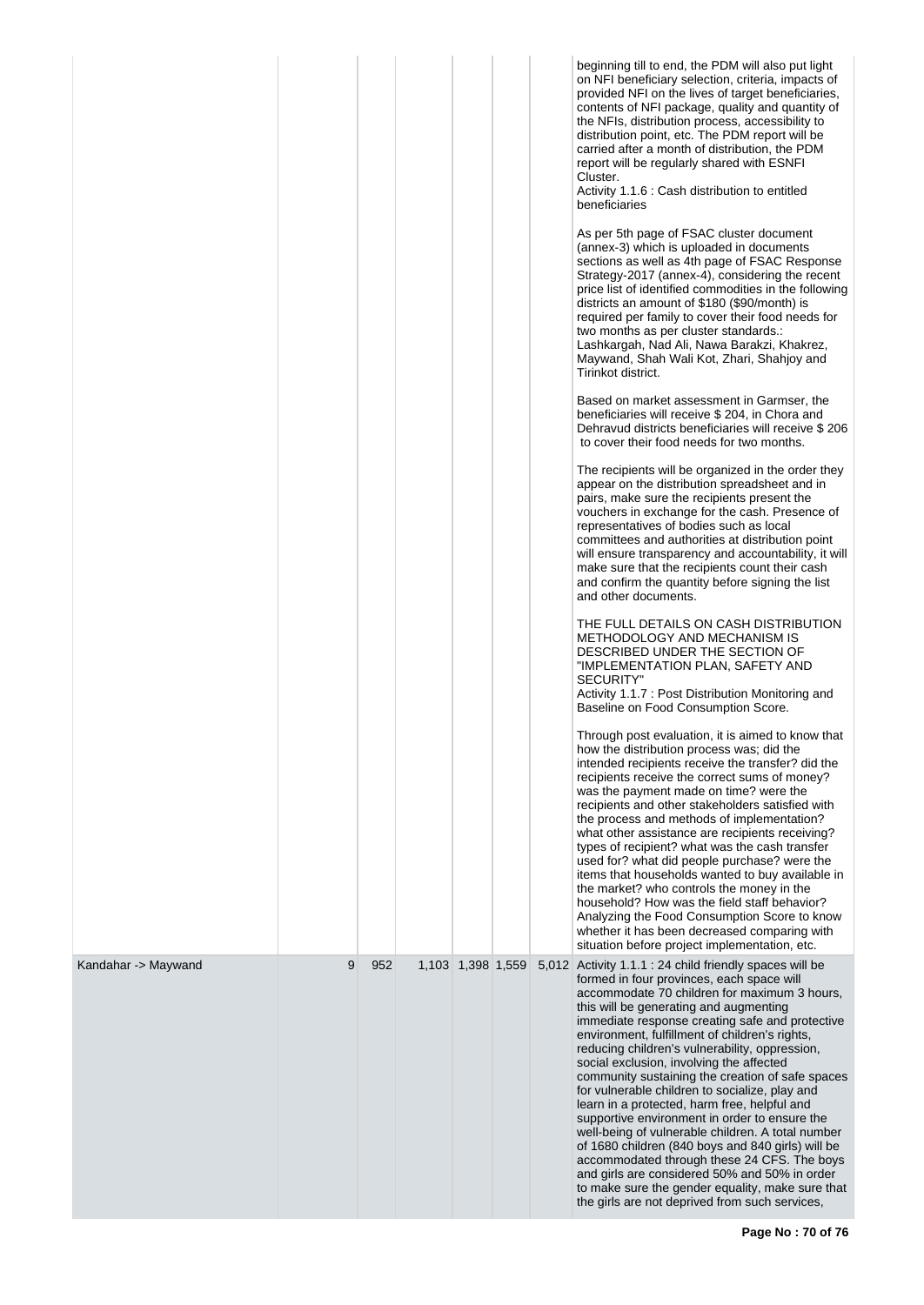inspiring the community that the girls should also be benefited equally from what the boys are benefited.

Orientation will be provided to stakeholders and communities on project goals, concepts, benefits and programmed activities. In, addition, the target communities will be will be sensitized to contribute towards project's goals and smooth implementation.

The CFS and psycho-social assistance activities will take place in the following areas:

Kandahar: Maiwand and Zhari districts.

Hilmand: Lashkargah and Nad Ali districts.

Uruzgan: Dehravud and Tirinkot districts.

Zabul: Shahjoy district.

Early 2017, HRDA conducted multi cluster rapid assessment in 15 districts of Kandahar province, the assessment was done successfully with the cooperation of local communities in remote areas meanwhile similar project is being implemented in several districts and provincial districts of Kandahar province, HRDA has experience from similar project implemented in remote areas of Uruzgan province in the past, all these indicate the possibilities of set up for the proposed activities without any constraints.

Activity 1.1.1 : In coordination with ESNFI Cluster, Assessment Working Group, DoRR, ANDMA, REACH, UNHCR and UNOCHA, HRDA will design the assessment cycle and use the pre-identified assessment tools recommended by aforementioned entities in order to collect relevant data.

Activity 1.1.1 : Formal introduction of the project to line ministries/ departments and coordination with stakeholders.

A formal letter will be submitted to Ministry of Refugees and Repatriation (MoRR) and at provincial level to Directorate of Refugees and Repatriation (DoRR) of respective provinces as well as to Ministry of Economy as per the required rules and regulations, aiming at introduction of the project and getting their coordination and cooperation. The project orientation session will be also provided during coordination forum to stakeholders, humanitarian aid organizations and UN agencies Activity 1.1.2 : Defining of beneficiaries' selection criteria.

The project team shall consider the beneficiaries' selection criteria defined by WFP and addressed through HEAT Assessment Tool. However, the selection criteria will be coordinated with with FSA-Cluster, line departments, WFP and OCHA in order to target the most vulnerable, and shall l use all possible ways ensuring zero interference on the vulnerabilities identification by external entities throughout the implementation course and will liaise the criteria selection process with OCHA at local and national level. Activity 1.1.2 : The assessment will be designed to target through community-based approach with more focus on prolonged IDP women, boys, girls and boys in hard-to-reach areas identified by ICCT.

Based on the sample size calculator link http://www.raosoft.com/samplesize.html the breakdown of recommended size for this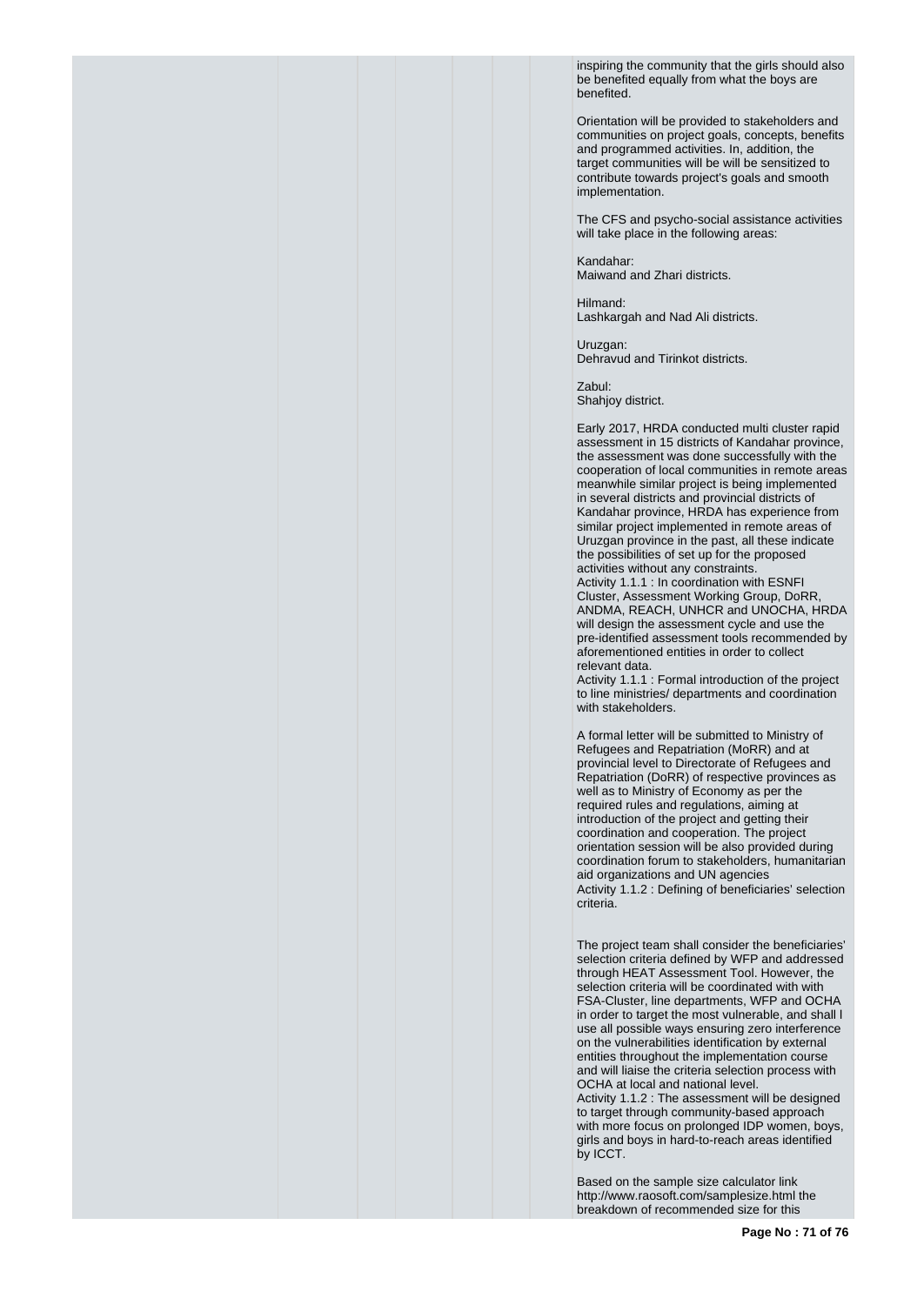assessment will be 4586 respondents in the following target areas:

Hilmand province districts:  $Garmser = 383$ Lashkar Gah = 383 Nad Ali  $=$  383 Nawa barakzi = 383

Kandahar province districts: Khakrez =  $379$  $Maywand = 382$ Shah Wali Kot = 381  $Z$ hari = 383

Uruzgan province districts: Chora =  $382$ Dihrawud = 382  $Tirinkot = 383$ 

Zabul province districts: Shahjoy = 382

Note: CSO 2017 data is used to calculate the sample size.

Activity 1.1.2 : MoU development and signing of MoUs with communities donating spaces for child friendly spaces.

The MoU will be emphasizing on a formal commitment of target communities that they contribute towards child protection issues, welloperating of the CFSs meanwhile will outline the roles and responsibilities of communities and HRDA for the well maintaining and sustainability of the CFSs. In case there isn't any structure for set up of safe spaces, HRDA shall mobilize host families to donate space or mobilize the IDP families to contribute set up of the space within the community. The MoU will also include articles allowing the children to use the WASH facilities of the families who donate spaces, the article will further denote that the provision of hygiene supplies to the families who allow the children to use their WASH facilities during the CFS hours. Activity 1.1.3 : Selection of CFS Animators and enlisting of vulnerable children to attend the CFS regularly.

Field Assessor will conduct meetings with target communities, provide orientation on the selection criteria of CFS Animators, shall work together with target communities to identify suitable individuals who can met the selection criteria and able to undertake the job as CFS Animator, one the Animators are selected, the Animators and Field Assessor will work together with communities to enlist the vulnerable children for the CFS. 25% of the Animators will be from the host population in order to make sure the peaceful co-existence in target communities. Considering the OCHA data on number of IDP families, addressed under "Humanitarian context analysis" section, HRDA is proposing to at least target 1680 extremely vulnerable children. The experiences of similar projects showed that the communities are supporting and very interested for the setup of CFSs within their communities, the communities are eager to contribute as it doesn't require a lot of works from the communities neither become a burden for the communities.

Activity 1.1.3 : Training of the staff on the assessment tools and tablet usage for the assessment.

Project Manager and Data Clerks will receive training on how to use the assessment tools and how to use the tablet for conducting the survey in the field and how to transfer the data from the tablet, analyzing of the data and overall methodologies of the survey. They will receive training in Kabul and later on they shall pass this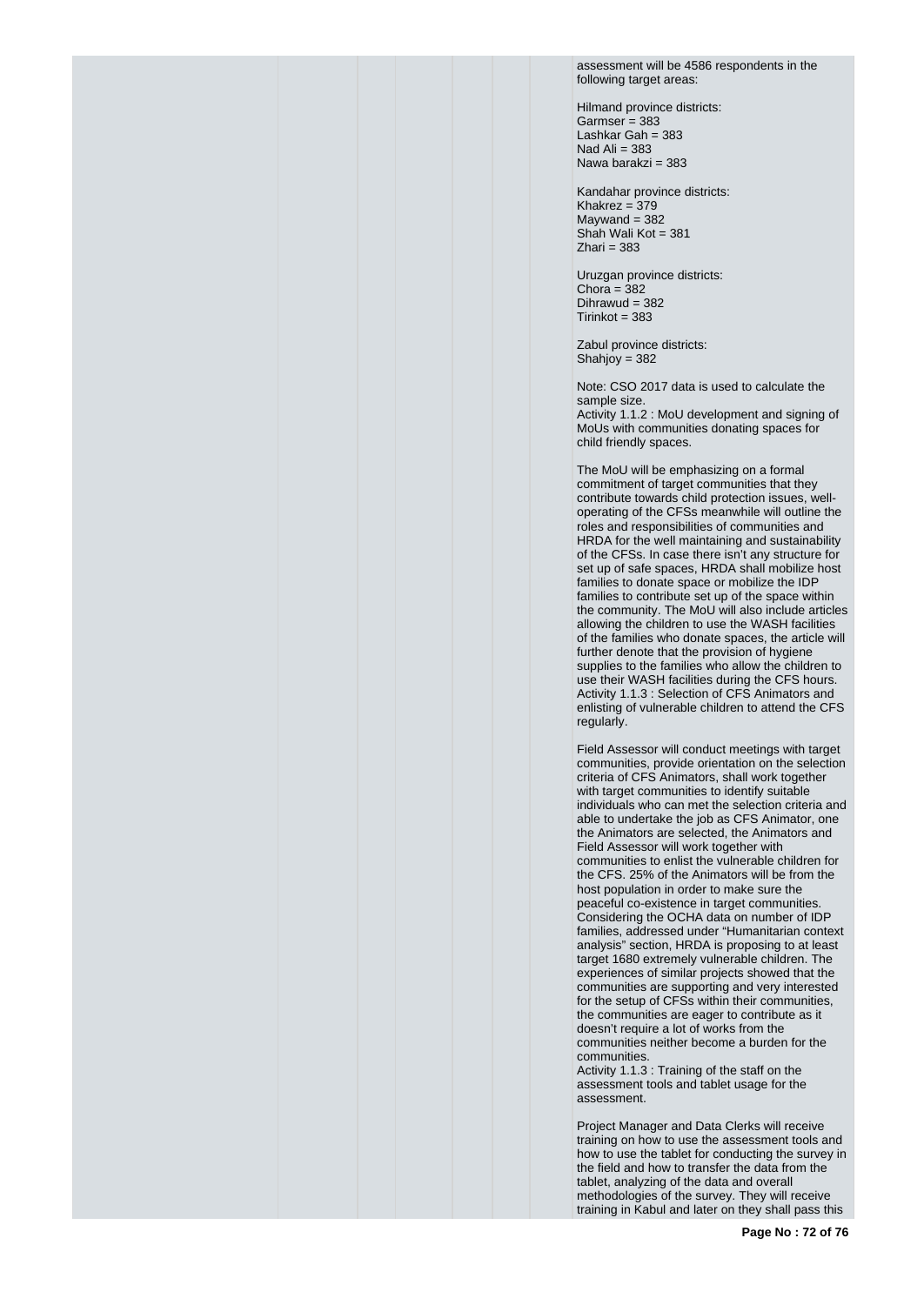training to field assessors in each target province. Both staff members – male and female will be benefited from the training on assessment tools so that the project can target both genders – male and female.

Activity 1.1.3 : Setup and generating of tools and database used for beneficiaries registration.

The database will be detailed one. Nevertheless, will include the information about each beneficiary – Name; Age; Gender; Number of dependents; Date of registration; Name of family head; spouse and children; Complete address; Place of origin; Date of arrival; Tazkira number; Village/area; Special needs, duration remaining in displacement, etc.

Activity 1.1.4 : Beneficiaries' assessment and registration as well as collecting baseline data on Food Consumption Score.

• Needs assessment – situational analysis, overall needs assessment key to understand overall nature/scale of problem.

• Geographical targeting – identify most affected areas, prioritize areas with most affected populations and consider what other organizations are doing.

• Household/individual targeting – identify most vulnerable groups, provide them voucher through which they can get access to distribution location for receiving the cash.

In order to categorize and track households' food security across time, program monitoring and evaluation, and population-level targeting, comparing households in different locations, diversity and frequency of food groups consumed, baseline data will be collected via particular tool recommended by FSAC, the report will be provided at the end of the baseline survey on food consumption score.

THE FULL DETAILS ON ASSESSMENT AND REGISTRATION PROCESS IS ELABORATED UNDER THE SECTION OF "IMPLEMENTATION PLAN"

Activity 1.1.4 : Conducting of the assessment and report preparation:

After the finalization of methodology, tools development and staff training, the staff will conduct a field test, the result of field test will be incorporated in order to make sure the accuracy and reliability of assessment results and thereafter based on a plan the team will conduct the assessment in16 hard to reach areas of four southern provinces. The report will be prepared based on the findings of the assessment. The report will be regularly shared with ESNFI cluster for having their feedback.

Activity 1.1.4 : Set up of adequate monitoring system in coordination with all involved stakeholder as well as modifying and adapting all monitoring related tools and check lists.

Stakeholders and communities will be encouraged to take part in monitoring of the planned activities in order to make sure the activities are on the track as per the agreed plan and to incorporate the recommendation for the adjustment and improvement of activities implementation, various specific check lists will be developed in order to assess different activities of the project . In addition, Monitoring and Evaluation Officer in Kandahar and Program team stationed in Kabul will undertake regular monitoring of the project, this monitoring mechanism and system will ensure consistency of monitoring in line with the targeted results anticipated from the program, avoiding poor management practices, unclear and unrealistic expectations. The Monitoring and Evaluation Officer will generate regular reports on M&E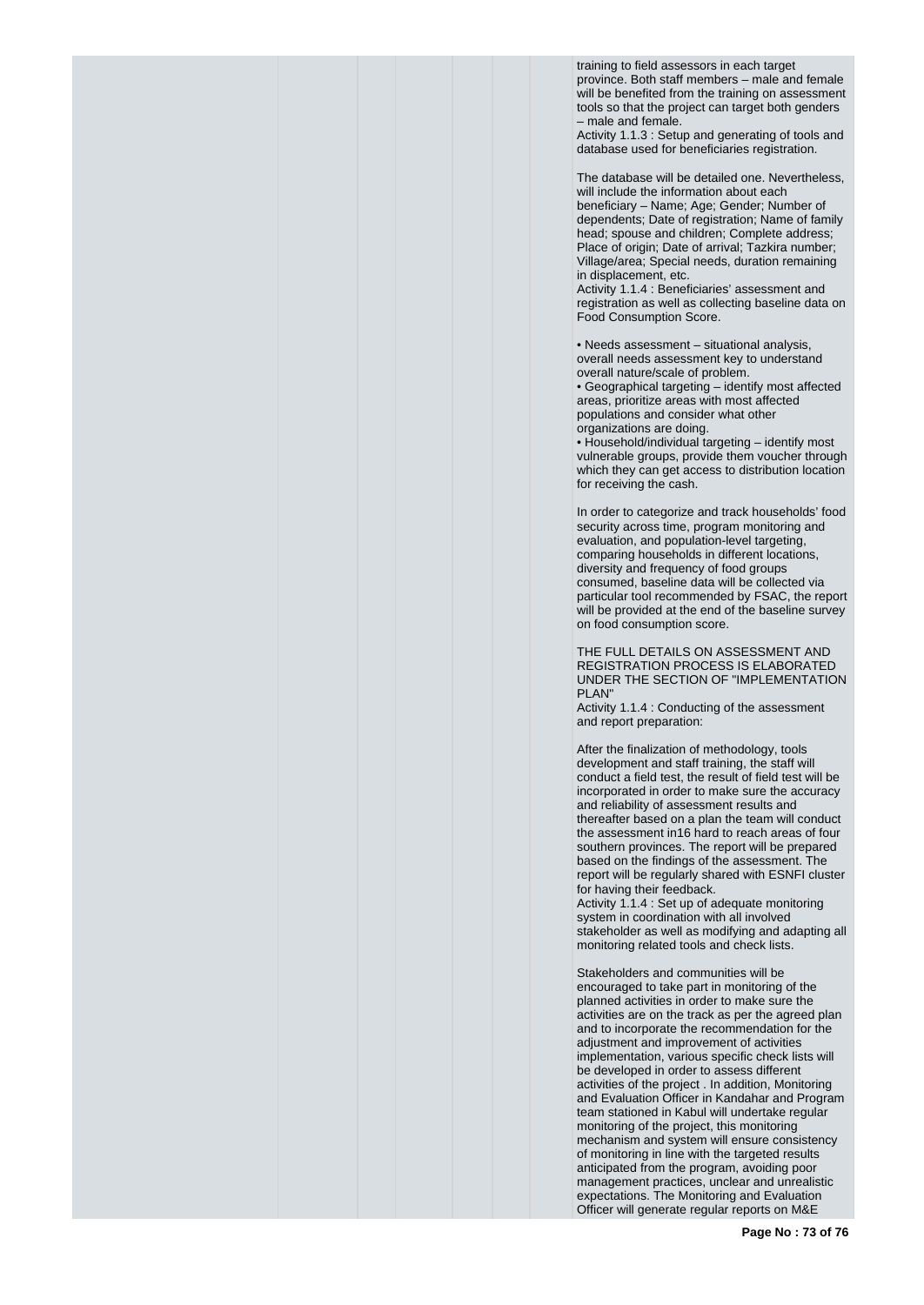related activities, compile and analyze all field visits report in order to make sure that the project interventions are contributing towards the achievement of agreed goals and outcomes and are being implemented as per planning. Human interest stories personalize project impact results and reports by documenting the personal experience to illustrate how humanitarian response has helped vulnerable people as well as illustrating impact and results. Activity 1.1.5 : Refurbishing of established CFSs and preparing of schedule for daily activities take place in established child friendly spaces.

During CFS activities, the children will be divided in 3 age cohorts – 5-8 years old, 9-12 years old and 13-17 years old. There will be different appropriate activities for each age group. Activity 1.1.5 : Preparing for distribution.

The field staff will be briefed on findings of assessment and further planning, confirm the distribution schedule, vehicle and staff requirements, movement plans, short session on distribution process and discipline, providing the field staff copies of recipient lists for the locations they are covering, copies of recipient registration documents, receipt books, a list of committee members, notes on staff and vehicle movement plans, informing the communities regarding the distribution point, considering and analyzing all aspects of security situation and coordinate with Money Exchanger to be present in distribution place. Representatives of other stakeholder will be present in distribution location to interview the beneficiaries who receive the cash assistance; this will help staff to have more control in order to make sure the cash delivery in more transparent way.

THE FULL DETAILS ON PREPARATION IS EXPLAINED UNDER THE SECTION OF "IMPLEMENTATION PLAN, SAFETY AND SECURITY"

Activity 1.1.5 : Non-food items distribution to most vulnerable families identified during the assessment.

The

Annex-11 \_esnfi\_afghanistan\_technical\_guidelines\_2016 will be considered while responding to most

families through provision of non-food items. However, the vulnerability criteria will be coordinated with ESNFI cluster, DoRR and other stakeholders. They will be provided non-food items detailed in Annex-12. The most vulnerable families who met the criteria will be provided particular through which they can get access to the distribution point for receiving the non-food items.

Activity 1.1.6 : Post Distribution Monitoring.

Standard PDM tool recommended by ESNFI cluster will be used to measure the impacts of the service and process of the response from beginning till to end, the PDM will also put light on NFI beneficiary selection, criteria, impacts of provided NFI on the lives of target beneficiaries, contents of NFI package, quality and quantity of the NFIs, distribution process, accessibility to distribution point, etc. The PDM report will be carried after a month of distribution, the PDM report will be regularly shared with ESNFI Cluster.

Activity 1.1.6 : Cash distribution to entitled beneficiaries

As per 5th page of FSAC cluster document (annex-3) which is uploaded in documents sections as well as 4th page of FSAC Response Strategy-2017 (annex-4), considering the recent price list of identified commodities in the following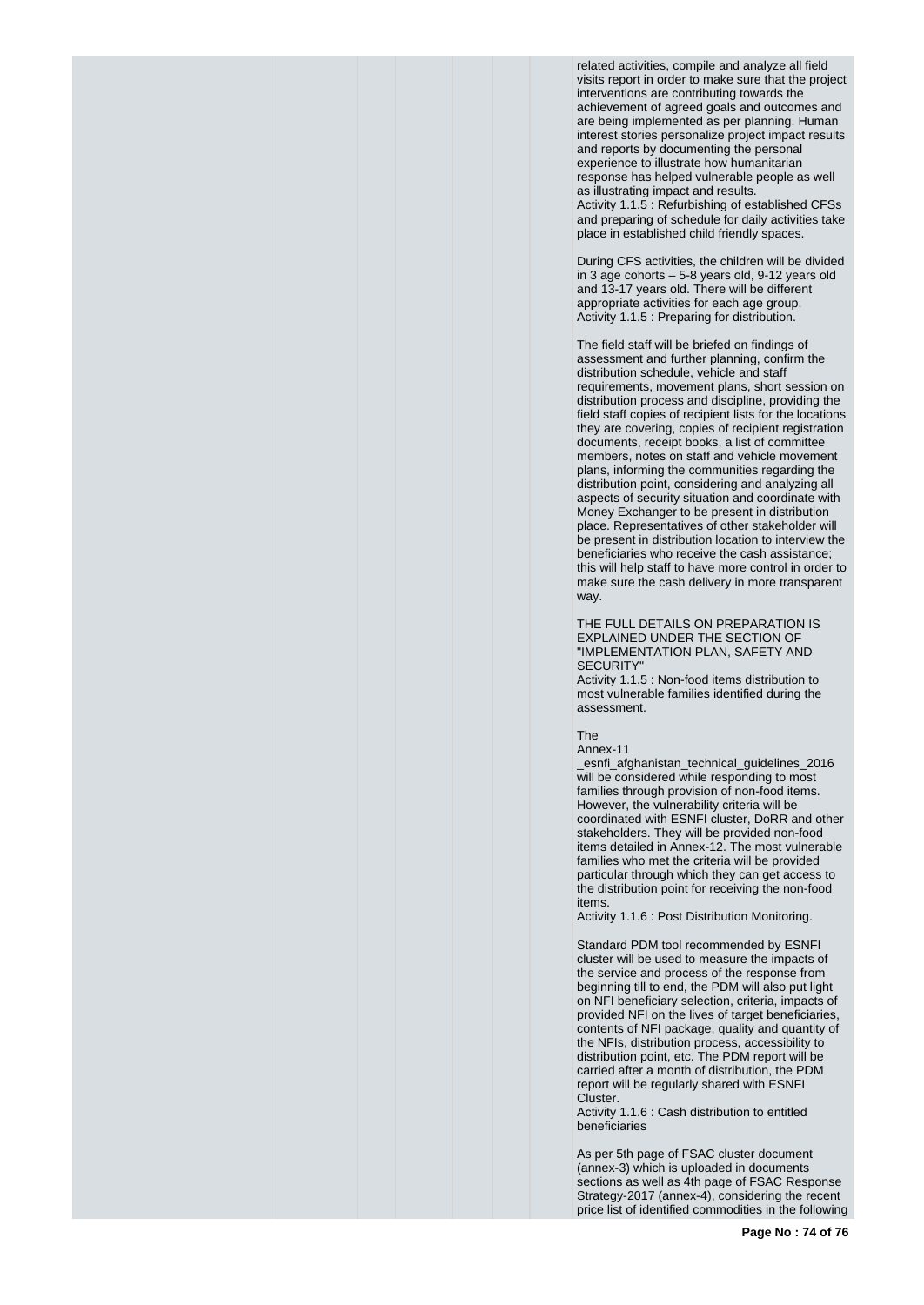districts an amount of \$180 (\$90/month) is required per family to cover their food needs for two months as per cluster standards.: Lashkargah, Nad Ali, Nawa Barakzi, Khakrez, Maywand, Shah Wali Kot, Zhari, Shahjoy and Tirinkot district.

Based on market assessment in Garmser, the beneficiaries will receive \$ 204, in Chora and Dehravud districts beneficiaries will receive \$ 206 to cover their food needs for two months.

The recipients will be organized in the order they appear on the distribution spreadsheet and in pairs, make sure the recipients present the vouchers in exchange for the cash. Presence of representatives of bodies such as local committees and authorities at distribution point will ensure transparency and accountability, it will make sure that the recipients count their cash and confirm the quantity before signing the list and other documents.

THE FULL DETAILS ON CASH DISTRIBUTION METHODOLOGY AND MECHANISM IS DESCRIBED UNDER THE SECTION OF "IMPLEMENTATION PLAN, SAFETY AND **SECURITY** 

Activity 1.1.7 : Post Distribution Monitoring and Baseline on Food Consumption Score.

Through post evaluation, it is aimed to know that how the distribution process was; did the intended recipients receive the transfer? did the recipients receive the correct sums of money? was the payment made on time? were the recipients and other stakeholders satisfied with the process and methods of implementation? what other assistance are recipients receiving? types of recipient? what was the cash transfer used for? what did people purchase? were the items that households wanted to buy available in the market? who controls the money in the household? How was the field staff behavior? Analyzing the Food Consumption Score to know whether it has been decreased comparing with situation before project implementation, etc. Activity 2.1.1 : Training of Trainers to project staff on how to culturally and age appropriate conduct the CFS activities such as free drawing, learning numbers letters and colours, simple puzzles, games, songs, free play activities, traditional games, drama spreading health and education messages, art activities, identifying problems and solutions, etc

Activity 2.1.2 : Training of Trainers to project staff on – Child Friendly Goals and objectives, Youth to Youth methodology, Positive Discipline Technique, Psychosocial, Child Rights, WASH, Health and First Aid, Peace Building, Behaviour Management, Child Protection Issues "Separation, Sexual Exploitation, Forced Early Marriages, Abuse, Recruitment in armed groups and labour", etc.

## **Category Name Document Description** Project Supporting Documents Annex-1. HRDA\_HEAT Assessment Report.docx Project Supporting Documents Annex-2. Rapid Needs Assessment.pdf Project Supporting Documents Annex-3\_guideline\_on\_fsac\_response\_packages\_final\_0.pdf Project Supporting Documents Annex-4\_fsac\_response\_strategy\_2017\_for\_afghanistan.pdf Project Supporting Documents Annex-5\_Recommended Commodity\_FSAC Cluster.xlsx Project Supporting Documents Annex-6 erc-nrc-action-research-afghanistan-web.pdf

## **Documents**